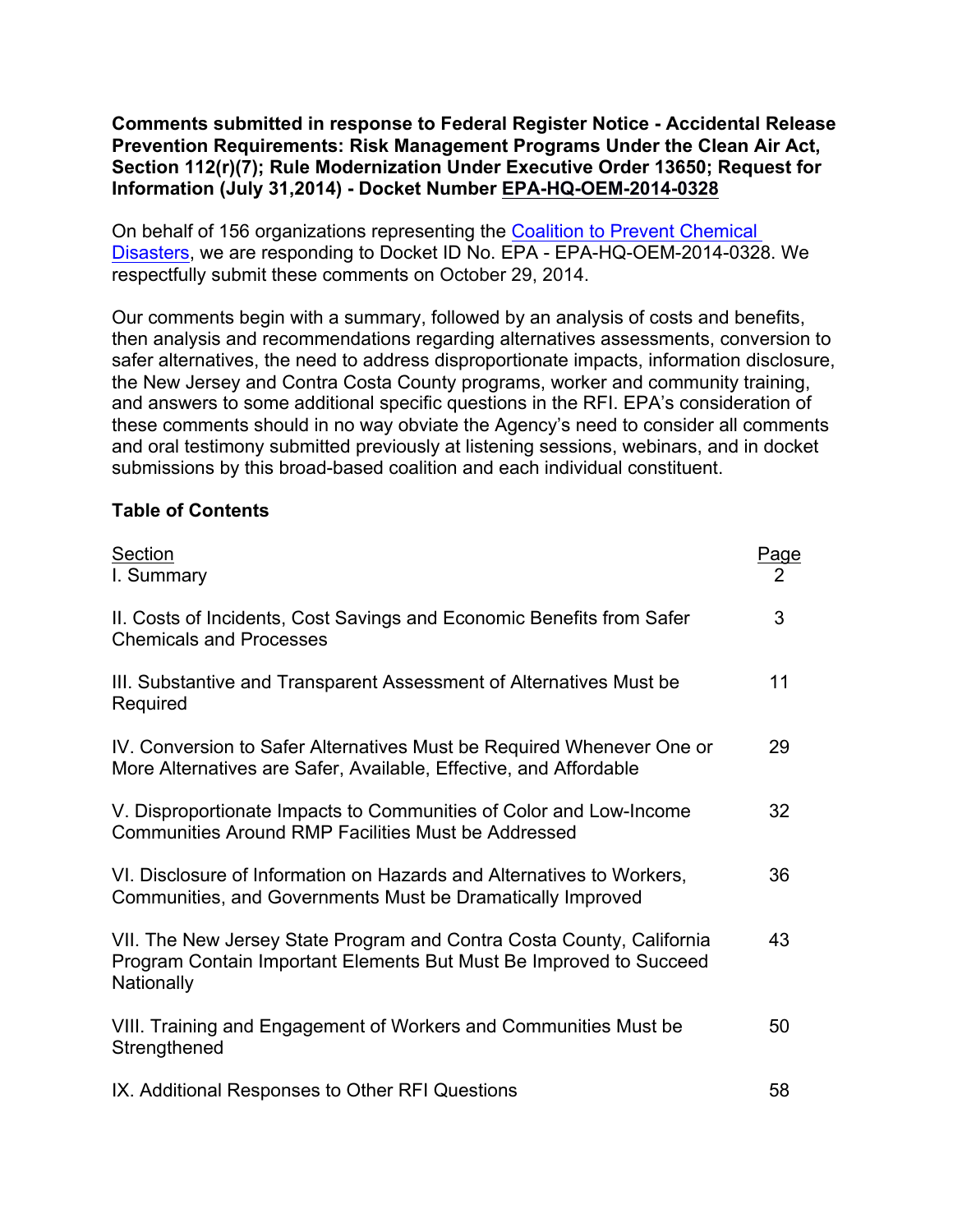# **I. Summary**

President Obama's August 1, 2013 Executive Order (EO) #13650 on Chemical Facility Safety and Security directs federal Agencies to modernize chemical plant safety and security policies in order to protect workers and communities. Over a year has passed since the EO was introduced and federal Agencies are now conducting a third public comment period with little result in actual policies to prevent disasters. It is critical that this administration modernize existing policies before leaving office.

We continue to urge the Environmental Protection Agency (EPA) to use its existing authority under the 1990 Clean Air Act to prevent chemical disasters as soon as possible. Solutions exist and the best way to prevent disasters is to require chemical facilities to assess alternatives and use safer chemicals and processes whenever they are available, effective, and affordable. The only way to ensure identification of and conversion to safer chemicals is to activate the Clean Air Act's "Bhopal" provisions in sections 112 (r)(1) and 112 (r)(7)(A). By activating this authority, the EPA can require dangerous chemical facilities to use the safest cost-effective chemical process available to eliminate the potential for catastrophic chemical releases.

In issuing the EO, President Obama made it clear that existing federal and state programs were not protecting the safety and security of the workers or residents of West, Texas or any other community. Existing programs have failed because none of the existing rules or safety standards require facilities to identify or adopt inherently safer technologies and systems. Instead, current programs are limited to "managing" or "mitigating" risks rather than eliminating unnecessary hazards or dramatically reducing their inherent danger.

Specifically, the EPA's Risk Management Program (RMP) lacks fundamental requirements to protect public health and the environment from catastrophic chemical releases through common sense prevention measures. For example, although the current RMP rules require chemical facilities to report their worst-case disaster scenarios to the EPA and make preparations for future disasters, facilities are not required to identify whether safer chemicals or processes are available that could reduce or remove the underlying hazard.

The risks to Americans are extraordinarily large and disproportionate to many. In an analysis of the EPA's RMP, the Congressional Research Service found that 473 chemical facilities pose a catastrophic hazard to 100,000 or more people. Together these facilities put more than 100 million people in the U.S. at risk of a chemical disaster, each of which could be far more deadly than the West, Texas explosion.<sup>1</sup>

EPA's current RMP program and related policies and activities have failed to address the disproportionate impacts of hazardous chemical facilities in communities of color and low-income communities, as evidenced by the fact that the percentage of Blacks in

<sup>1</sup> http://www.americanprogress.org/issues/security/report/2008/11/19/5203/chemical-security-101/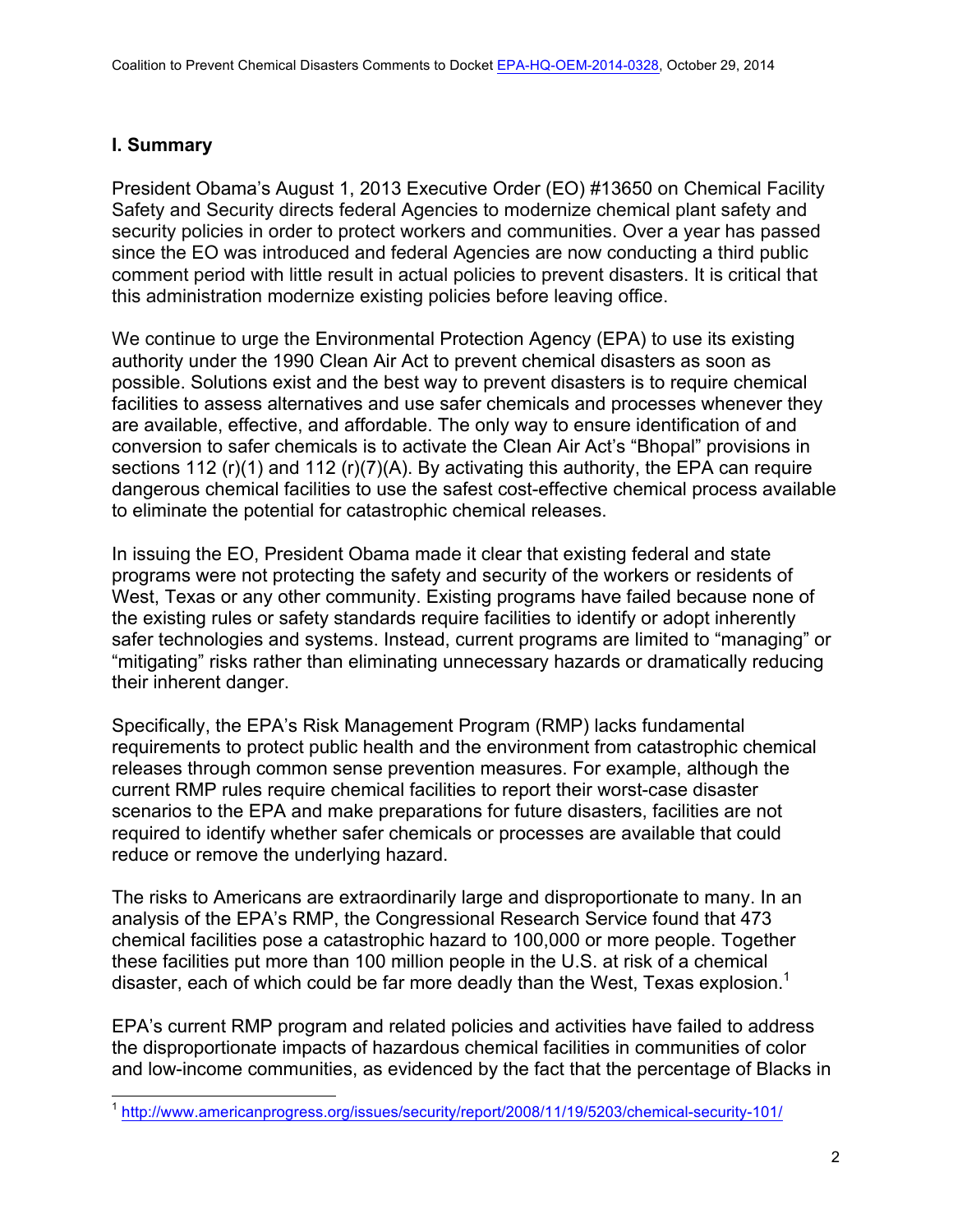the fence-line zones (1/10 the size of the full worst-case scenario disaster zone) around 3,433 RMP facilities is 75% greater than for the U.S. as a whole, the percentage of Latinos is 60% greater, and the poverty rate is 50% higher.<sup>2</sup> The Agency is effectively denying those communities and populations the benefits of the RMP program and allowing discrimination to continue.

The EPA has unambiguous authority to issue new requirements in the form of regulations, guidance and standards. This framework was originally proposed by the EPA in 2002 until blocked by President Bush's White House.<sup>3</sup> The EPA acknowledged its authority in an August 1, 2013 letter from the EPA to Congress.<sup>4</sup>

We want to see the EPA move swiftly to:

- 1) Require all chemical facilities to conduct and submit an alternatives assessment to determine the availability of safer available chemical processes and/or inherently safer technologies (IST).
- 2) Require all RMP facilities to adopt the use of safer chemicals and processes wherever feasible by a date certain with priority enforcement of certain facilities including but not limited to those that put large populations at risk, or have had recent accidents or are in high hazard industry sectors.
- 3) Ensure the protection of disproportionately at risk populations and underserved communities.
- 4) Ensure accountability by requiring transparency of safer alternatives analyses and facility claims of infeasibility of available safer alternatives.
- 5) Ensure that all facility employees have whistleblower protection (i.e. ability to anonymously report safety concerns) and participate in inspections, participate in alternatives analyses assessments and have adequate education and training to participate, and that communities are fully trained and empowered to participate in planning and in reviewing assessments and decisions.

# **II. Costs of Incidents, Cost Savings and Economic Benefits from Safer Chemicals and Processes**

Consequences from the April 17, 2013 West, Texas tragedy<sup>5</sup> catalyzed the Federal Working Group's efforts, illustrating how "unexpected failures" carry monumental life, livelihood and infrastructure costs to workers, emergency responders, and communities living near these facilities. Such events can and should force formal evaluations of the effectiveness of the current system of chemical safety. We must also acknowledge the potential for catastrophic losses far exceeding those of West, Texas that exist across the country -- many of which have known, cost-effective hazard-reducing alternatives.

 $\overline{2}$ 

http://comingcleaninc.org/assets/media/images/Reports/Who%27s%20in%20Danger%20Report%20and %20Table%20FINAL.pdf<br>3 https://www.documentcloud.org/documents/332410-epachemsecurityrolloutjune02.html

<sup>&</sup>lt;sup>4</sup> http://www.documentcloud.org/documents/784013-epa-resps-to-pompeo-8-1-13.html

<sup>5</sup> http://www.csb.gov/west-fertilizer-explosion-and-fire-/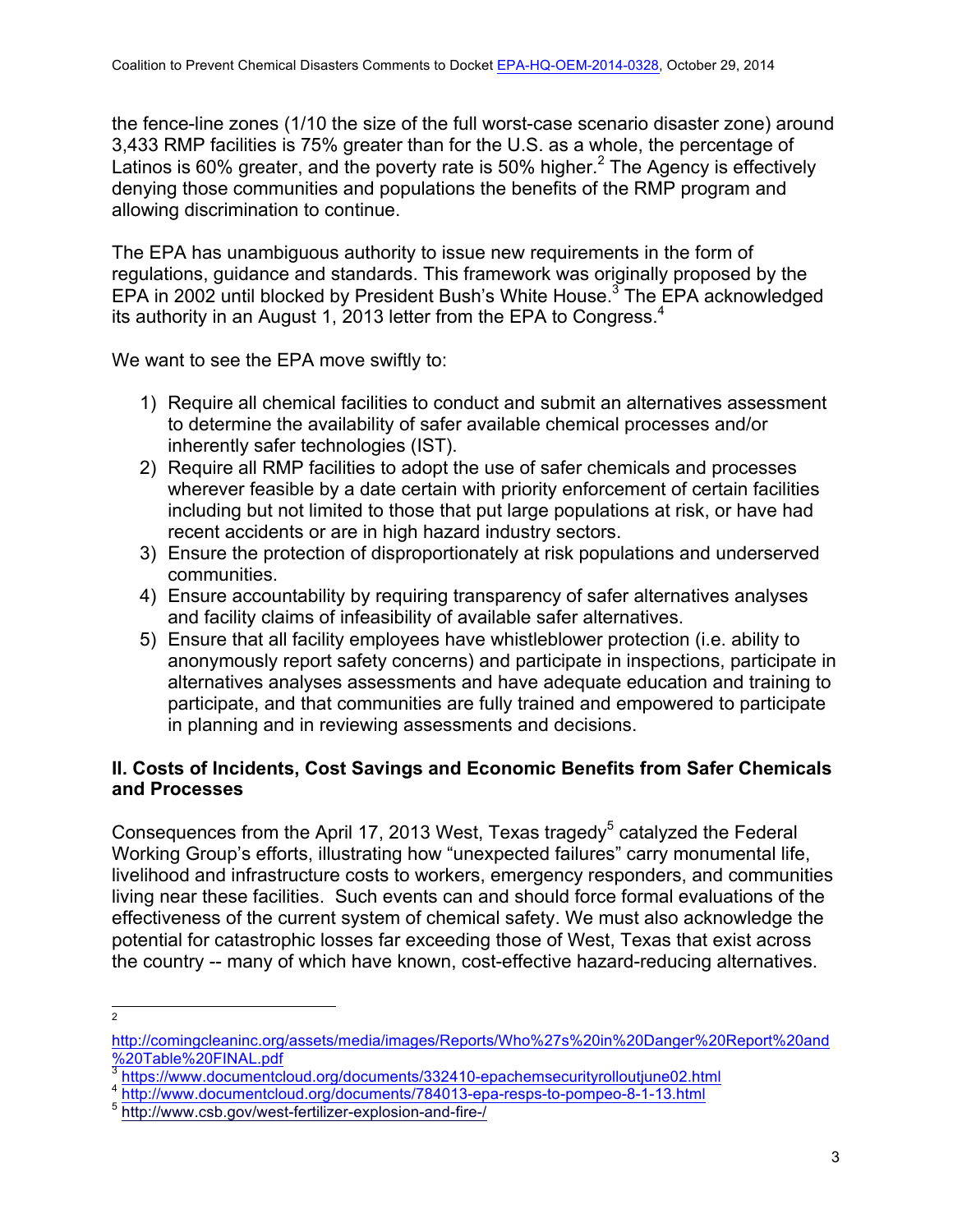We are persuaded by the long history of analyses by MIT Professor Nicholas Ashford, who posits an apt analogy for costs and benefits in his recent submission in response to the RFI.

The adoption of inherently-safer technologies works like insurance; since it is not known in advance which specific firms in a particular risk category will have a chemical accident, the only way to ensure that accidents rates are lower for firms in the category is for every firm to adopt inherently-safer technology in that category. Like drivers who complain that they have been paying insurance every year but never had an accident, this confuses individual liability with collective liability. Both the reluctance of individual firms to adopt inherently safer alternatives and the reluctance of the government to require the adoption of collective cost-saving inherently-safer alternatives suffer from this problem. Thus, the focus of the Executive Order on collecting information on the costs and benefits of individual firms is misguided. Certainly the enormous costs in term of injuries, deaths, and property values demand a more modern and different approach than that which has been forthcoming.<sup>6</sup>

EPA's RFI in Section IIB seeks specific input on potential costs and economic impacts of amending regulatory requirements of specific elements and entities affected by possible RMP amendments. We urge the EPA to be more cognizant of, and transparent about, the accruing costs for incidents that have not been prevented by the current system of regulations, compliance enforcement and private practice. We urge EPA to systematically gather and maintain a more accurate database of the comprehensive costs of incidents and incident potentials. Such data prods the affected parties towards redefining better practice and embracing more rigorous and effective regulatory amendments to ensure adherence to better practice. An aggregate baseline of incident costs, potential costs, and solutions, while difficult to measure and estimate precisely, is one basis for judging aggregate private sector expenses incurred and avoided by meeting myriad improvements to the scope and context of an amended RMP.

We urge EPA to acknowledge and affirm the economic benefits associated with installing inherently safer designs to the communities, workers and businesses at risk from catastrophic chemical failures. EPA's principal focus should be to require managers of chemical facilities to assess and implement the opportunities for adoption of Inherently Safer Technologies (IST) and Inherently Safer Design (ISD) approaches, and make transparent the changes used to eliminate the catastrophic risks from hazardous chemicals and processes for workers and communities.

## Incident Costs Are Too High

Where catastrophic hazards exist, facilities experience incidents whose costs are extraordinarily high, especially when managers fail to adhere to best safety practices.

 $^6$  Comments to EPA Docket EPA-HQ-OEM-2014-0328 submitted by Nicholas A. Ashford, Professor of Technology and Policy, Massachusetts Institute of Technology, on October 22, 2014, docket tracking number 1jy-8f2h-qnu0.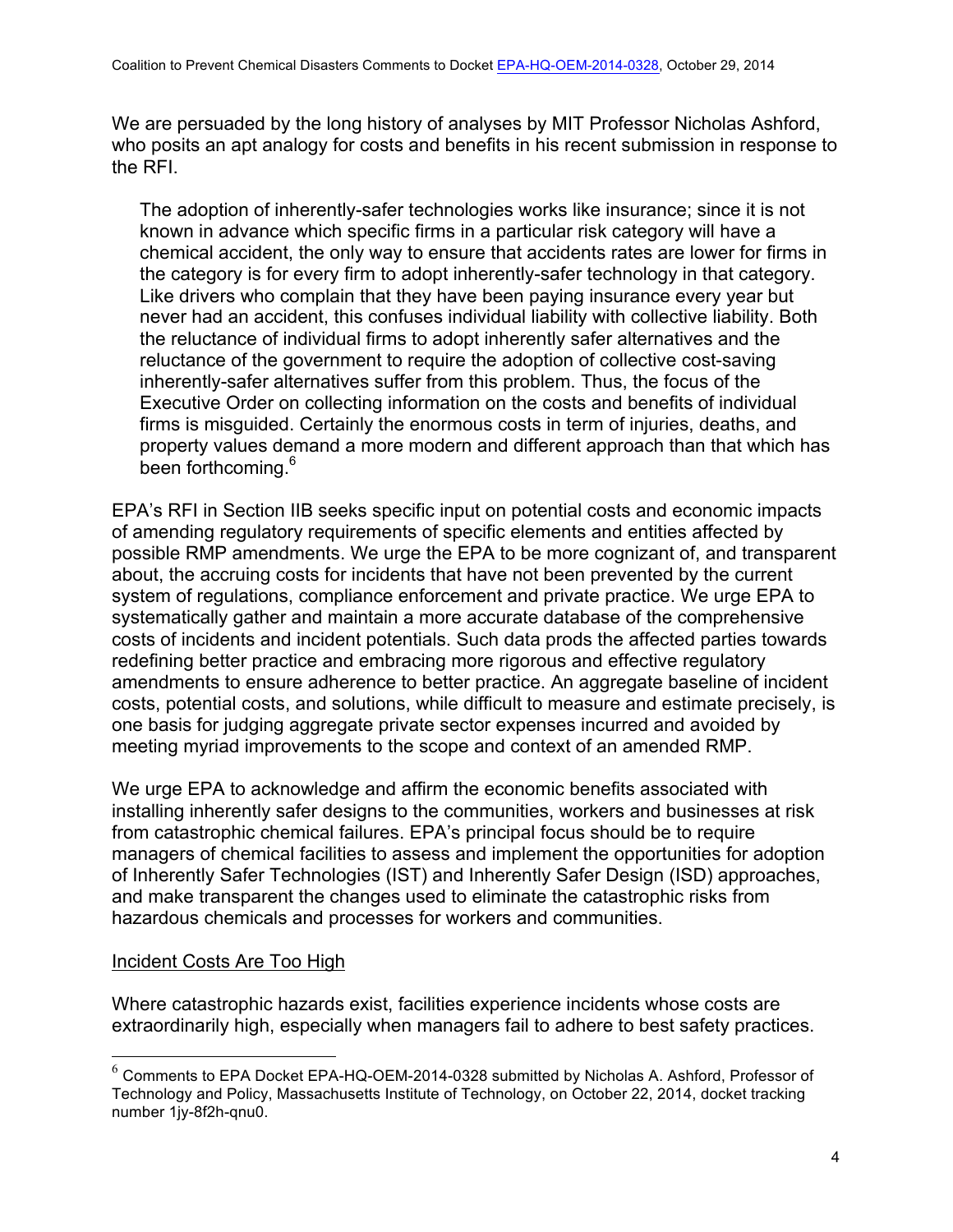However, once hazards exist, even the best safety practices and the most vigorous enforcement of regulatory controls could not be expected to prevent all serious incidents. Where chemical processes are complex and tightly coupled, "normal accidents" are inevitable.<sup> $7$ </sup> The interactive complexity of multiple small failures foils even the most effective safety control and management strategies. Adding safety features to existing hazards may reduce the frequency of serious accidents but does not address the inevitability of the underlying hazard.

The consequences of these inevitable failures can be very high. Marsh and McLennan, a major management consulting, insurance and risk management firm, annually summarizes the 100 largest property losses in the hydrocarbon industry - all losses exceed \$100 million, and some exceed \$1 billion.<sup>8</sup> The loss amounts include property damage, debris removal, and cleanup costs. However, these reported impacts underestimate the larger societal costs, since they do not include the costs of public emergency response, employee or public injuries/fatalities/chronic health problems, offsite damage to other public and private infrastructure, environmental damage, public and private business interruption (on-site and off-site), public and private compliance audits, and costs for addressing and resolving liability claims.

We urge EPA to consider how monumental catastrophic events in the past, while strengthening some aspects of the system of chemical safety, left enormous gaps in prevention that later proved tragic to too many workers and nearby communities.

In Texas City, Texas on April 16, 1947 poorly informed and trained emergency responders failed to quench a smoldering fire the SS Grandcamp cargo hold containing tons of ammonium nitrate (NH4NO3) fertilizer. The ensuing explosion killed nearly 600 people and destroyed vast industrial and public infrastructure, including a new petrochemical facility, and costing  $\sim$ \$1 billion in current dollars.<sup>9</sup> While this deadly chemical explosion spurred some minor improvements in safety practices, it marks a monumental failure of local, state and federal government to learn quickly from history and institute policies and oversight that could have prevented the similar NH4NO3 explosive tragedies and threats, including the one in West, Texas more than 60 years later. The historic inaction also elicits the need to question the public safety trustworthiness of those in the fertilizer industry who exerted their time and effort to block regulatory action to protect health and safety. Even to this day, the 1947 incident consequences elevate deficiencies of worst case scenarios that fail to include additional consequences attributable to knock-on effects, whereby explosions, fires and chemical releases from one process vessel precipitate subsequent consequences in other process and storage equipment at the same facility or in nearby public and private facilities.

<sup>7</sup> Charles Perrow, Normal Accidents: Living With High Risk Technologies, Princeton University Press, 1999.

<sup>8</sup> https://uk.marsh.com/Portals/18/Documents/100%20Largest%20Losses%2023rd%20Edition%202014.pdf

<sup>9</sup> Minugtaglio, Bill. *City on Fire: The Explosion that Devastated a Texas Town and Ignited a Historic Legal Battle*, University of Texas Press, Austin. 2003.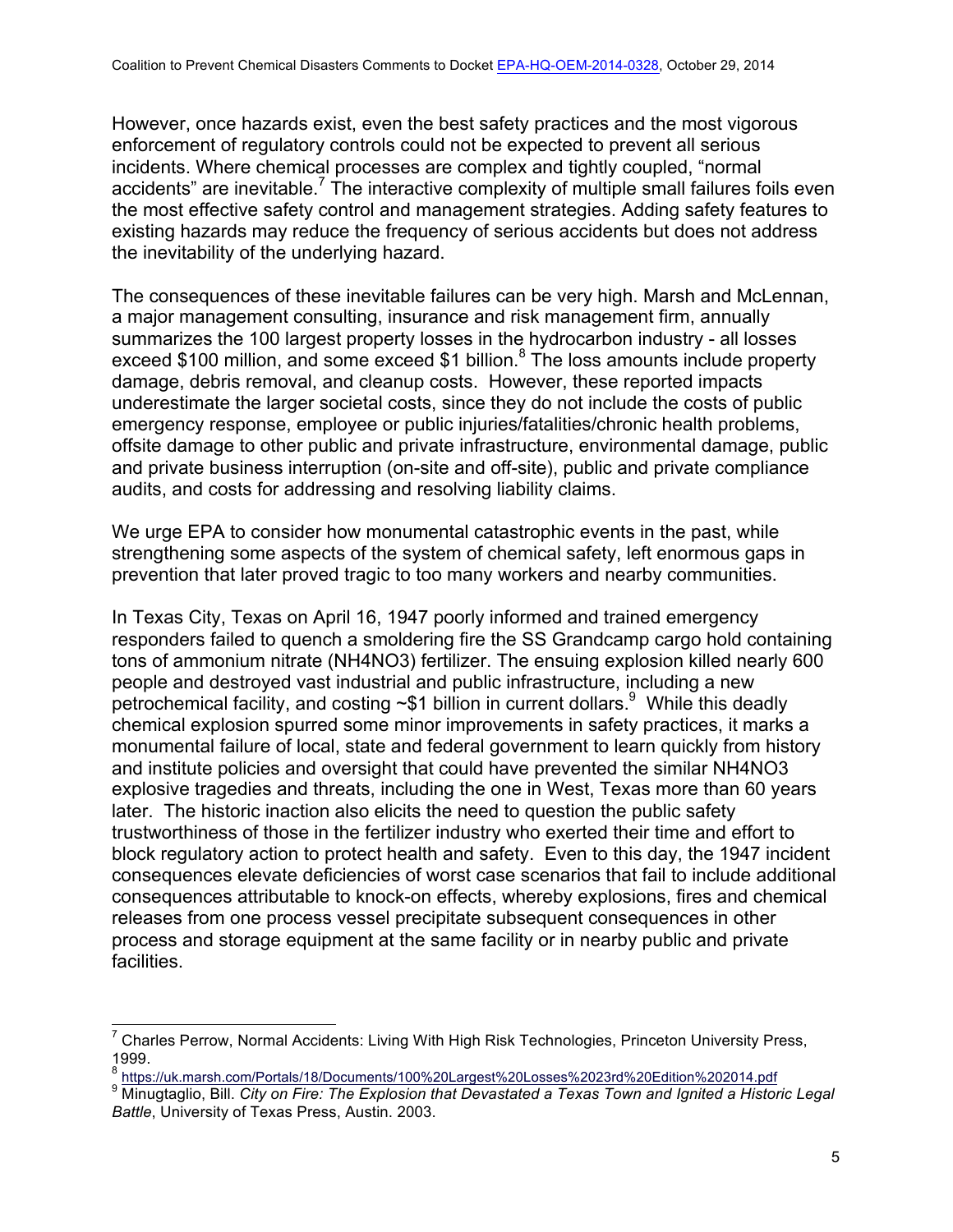Union Carbide's methyl isocyanate toxic gas disaster, in Bhopal, India during December 2-3, 1984 caused what many claim as the world's worst chemical disaster: nearly 8,000 immediate deaths, 20,000 ultimate fatalities, 300,000 injured in a community lacking in public utilities and a public health infrastructure.<sup>10</sup> The poorly maintained facility, inadequately staffed with workers who were poorly trained in process safety and emergency response, proved deadly to a fenceline community lacking basic rights to know about the highly hazardous chemicals in their midst and appropriate training to respond to the gas release.<sup>11</sup> Decades after Bhopal's tragedy, deadly domestic industrial incidents reveal the ongoing, glaring vulnerabilities from reactive hazards, many yet to be subject even to current inadequate RMP and PSM regulations. A more recent domestic incident at the legacy West Virginia facility built by Union Carbide involved the same deadly chemical, methyl isocyanate, precipitating a recommendation from the Chemical Safety Board for the community to adopt inherently safer approaches to regulate their high hazard chemical industry.<sup>12</sup>

While Bhopal served as a stimulus to the Emergency Planning and Community Right-To-Know Act (EPCRA) and the development of private sector guidance on process safety and risk management, larger regulatory reach was not had until America was rocked by the Phillips petroleum hydrocarbon vapor cloud explosion, in Pasadena, Texas on October 23, 1989 when 23 were killed and monumental damages tallied at ~\$1.4 billion. The incident, combined with many others in that time period (many also in Texas), served as a stimulus to the 1990 Clean Air Act amendments that mandated EPA's RMP regulatory program which still awaits provisions to prevent avoidable chemical hazards.

The West, Texas ammonium nitrate explosion (4/17/2013) points to the enormous and inequitable consequences of a chemical disaster to human lives, community resources, and a municipality's infrastructure. Property damage to schools alone was projected at \$100 million and does not include the property damage to nearly 200 homes severely damaged or destroyed, a sizable fraction of the residential homes in West.<sup>13</sup> Some reports suggest total damages to the town may exceed \$230 million, an unimaginable blow to a town of just 2,800 residents - more than \$80,000 for each man, woman, and child living in West. Federal disaster assistance awarded to West has topped \$16 million. This includes more than \$9 million in federal disaster loans from the U.S. Small Business Administration (SBA); nearly \$840,000 in Individual Assistance grants from the Federal Emergency Management Agency (FEMA); and more than \$6.2 million in FEMA Public Assistance funding.<sup>14</sup> In testimony before the U.S. Senate Committee on Environment and Public Works on June 27, 2013, the U.S. Chemical Safety and Hazard Investigation Board stated that: "safety of ammonium nitrate fertilizer storage falls under a patchwork of U.S. regulatory standards and guidance that has many large holes."

<sup>&</sup>lt;sup>10</sup> Lapierre, Dominique. *Five Past Midnight in Bhopal: The Epic Story of the World's Deadliest Industrial Disaster* Warner Books, New York 2002

<sup>&</sup>lt;sup>11</sup> Shrivastava, Paul. *Bhopal: Anatomy of a Crisis* Balinger Publishing Company, Cambridge, MA 1987.<br>
<sup>12</sup> http://www.csb.gov/bayer-cropscience-pesticide-waste-tank-explosion/<br>
<sup>13</sup> http://www.csb.gov/assets/1/19/CSB\_Wri

https://www.fema.gov/news-release/2013/10/07/federal-disaster-assistance-tops-16-million-west-texas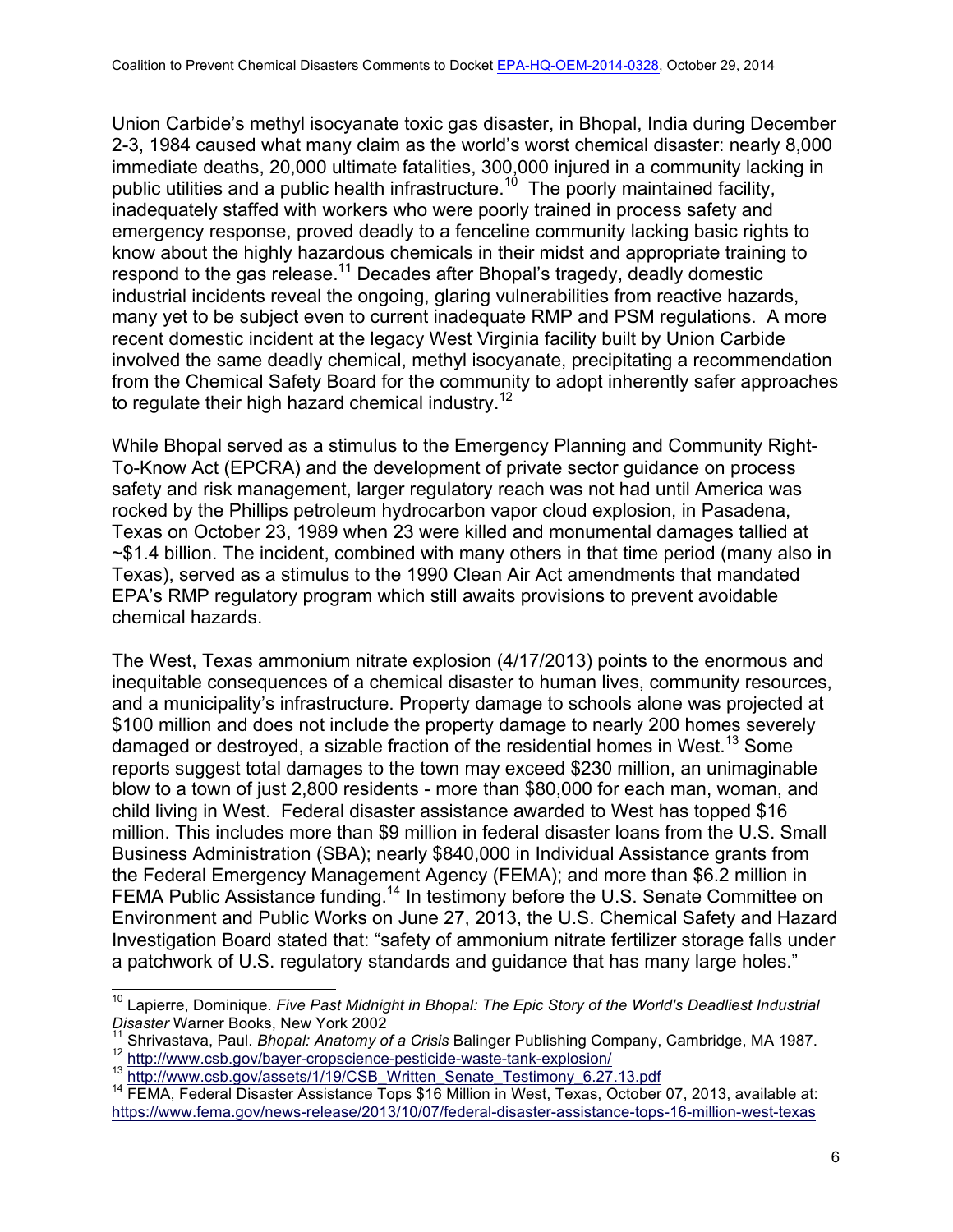Ammonium nitrate is one of the many explosive substances that are currently not regulated under EPA's RMP program. The CSB's ongoing investigation of the disaster in West provides a bigger picture of the shortcomings of current safety regulations under both EPA and OSHA. There is a need to modernize regulations to address the best safety regime that leads with prevention and requires companies to adopt safer chemical processes and new technologies to eliminate catastrophic risks.

Inaction towards improving the scope and effectiveness of incident prevention regulations continues to endanger workers and communities as documented by the Executive Order Interagency Working Group report released earlier this year. The small and incomplete list of tragedies documented by the Working Group since 2009 underscore the failures of our existing policies to prevent incidents and avoid preventable hazards by using safer alternatives.<sup>1</sup>

Since the institution of the RMP program, America also has awakened to the evergrowing reality of incidents perpetrated by terrorists as opposed to those caused by management incompetence, or malfeasance motivated by private economic gain. In a more generic risk assessment modeling effort, Risk Management Solutions, Inc. provides access to a detailed report which estimated that a "chlorine spill scenario results in 42,600 total casualties, over 10,000 of which are fatal. Insurance claims covering these casualties would exceed \$7 billion."<sup>16</sup>

We urge EPA and the Working Group to recognize explicitly that breaches of chlorine containment are an established form of modern chemical terrorism and to articulate the public need for hazard reduction through inherently safer approaches that would justify revisions to the RMP program. EPA should request an expert opinion of the Department of Homeland Security as to the potentiality for chlorine and other concentrated toxic gases releases to be employed in domestic terrorism in light of ongoing actions in other parts of the world.<sup>17</sup>

## IST/ISD Benefits Have Been Demonstrated

All incidents are preventable and cost savings for IST/ISD projects have been

WE WE BE SERVE EXPOSITIZE POSITION INTERNATION INTERNATION IN THE SERVIS AND THE SERVIS AND THE SERVIS SOLUTION SERVIS SERVIS AND THE SERVIS SERVIS AND THE SERVIS AND THE SERVIS AND THE SERVIS AND THE SERVIS AND THE SERVIS used-chlorine-gas-against-iraqi-security-forces/2014/10/23/c865c943-1c93-4ac0-a7ed-

033218f15cbb\_story.html; http://en.wikipedia.org/wiki/Chlorine\_bombings\_in\_Iraq;

http://usatoday30.usatoday.com/news/washington/2007-04-23-chlorine-truck-bomb\_n.htm;

http://www.americanprogress.org/issues/security/report/2007/04/02/2901/toxic-trains-and-the-terroristthreat/; http://www.nti.org/gsn/article/syrian-militants-have-access-chlorine-gas-plant-owner/; http://www.johnstonsarchive.net/terrorism/wmdterrorism-1.html;

<sup>&</sup>lt;sup>15</sup> Executive Order (EO) 13650 - Actions to Improve Chemical Facility Safety and Security Working Group Report to the President, May, 2014 Appendix D<br>https://www.osha.gov/chemicalexecutiveorder/final\_chemical\_eo\_status\_report.pdf

<sup>&</sup>lt;sup>16</sup> "Catastrophe, Injury, and Insurance: The Impact of Catastrophes on Workers Compensation, Life, and Health Insurance" (2004)

http://partners.holborn.com/holborn/reports/catInjury2004/RMS%202002%20study%20on%20Life%20-<br>%20WC%20Cat%20Exposure%20%E2%80%93%20Holborn%20Co-sponsor.pdf

http://www.nytimes.com/2007/02/22/world/middleeast/22iraq.html?pagewanted=all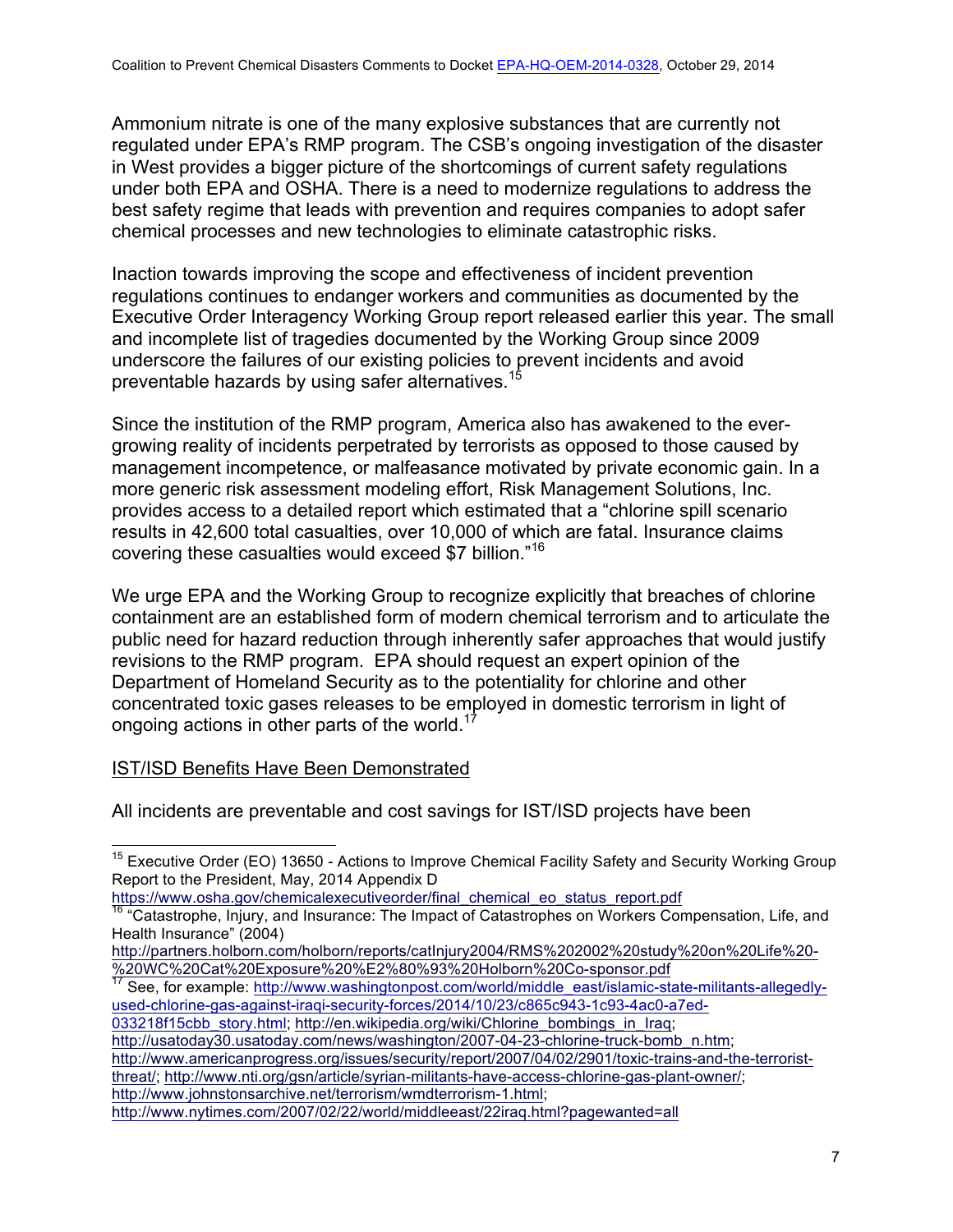demonstrated. Case studies of facilities or industries, or specific chemicals or processes, demonstrate significant cost savings by switching to "inherently safer technologies" (IST) at a surprisingly low cost. While recognizing very limited progress since the 1996 publication of Inherently Safer Chemical Processes by the American Institute of Chemical Engineers, Trevor Kletz highlighted the economic benefits:<sup>18</sup>

If we can avoid hazards instead of keeping them under control, the resulting designs will usually be cheaper as well as safer, for two reasons: less added-on protective equipment will be needed and, if we can intensify, the plants will be smaller and therefore cheaper to operate.

The importance of inherently safer approaches are echoed by National Academy studies (Inherently Safer - The Future of Risk Reduction, <sup>19</sup> and Terrorism and Chemical Infrastructure<sup>20</sup>), and are promoted by a Chemical Safety and Hazard Investigation Board instructional video.<sup>21</sup>

More recently, the U.S. Chemical Safety and Hazard Investigation Board responding to the fatal April 2, 2010 Tesoro refinery disaster in Anacortes, WA that killed seven workers and other related incidents, issued a major recommendation to the U.S. EPA:<sup>22</sup>

Revise the Chemical Accident Prevention Provisions under 40 CFR Part 68 to require the documented use of inherently safer systems analysis and the hierarchy of controls to the greatest extent feasible when facilities are establishing safeguards for identified process hazards. The goal shall be to reduce the risk of major accidents to the greatest extent practicable, to be interpreted as equivalent to as low as reasonably practicable (ALARP). Include requirements for inherently safer systems analysis to be automatically triggered for all management of change, incident investigation, and process hazard analysis reviews and recommendations, prior to the construction of a new process, process unit rebuilds, significant process repairs, and in the development of corrective actions*.*

We urge EPA to recognize the importance of requiring each regulated facility to demonstrate awareness and document cost savings and avoided liabilities available to the company and the surrounding community by permanently avoiding the potential for future catastrophic incidents. Over a facility's operating lifetime, on and offsite consequences change dramatically in terms of the number of lives at risk, the value of evolving on site and offsite infrastructures and the escalating costs for interruptions of increasingly interrelated business and community operations. In addition, we urge EPA to acknowledge the need for better information and better econometric systems to calculate positive economic impacts from implementing newer technologies and

<sup>&</sup>lt;sup>18</sup> Inherently Safer Chemical Processes, a life cycle approach. Center for Chemical Process Safety. John Wiley and Sons, Inc., 2nd Edition, 2009<br><sup>19</sup> http://dels.nas.edu/Report/Storage-Methyl/13385

<sup>&</sup>lt;sup>20</sup> http://dels.nas.edu/Report/Terrorism-Chemical-Infrastructure-Protecting/11597<br><sup>21</sup> http://www.csb.gov/videos/inherently-safer-the-future-of-risk-reduction/

<sup>22</sup> http://www.csb.gov/assets/1/7/Tesoro\_Anacortes\_2014-May-01.pdf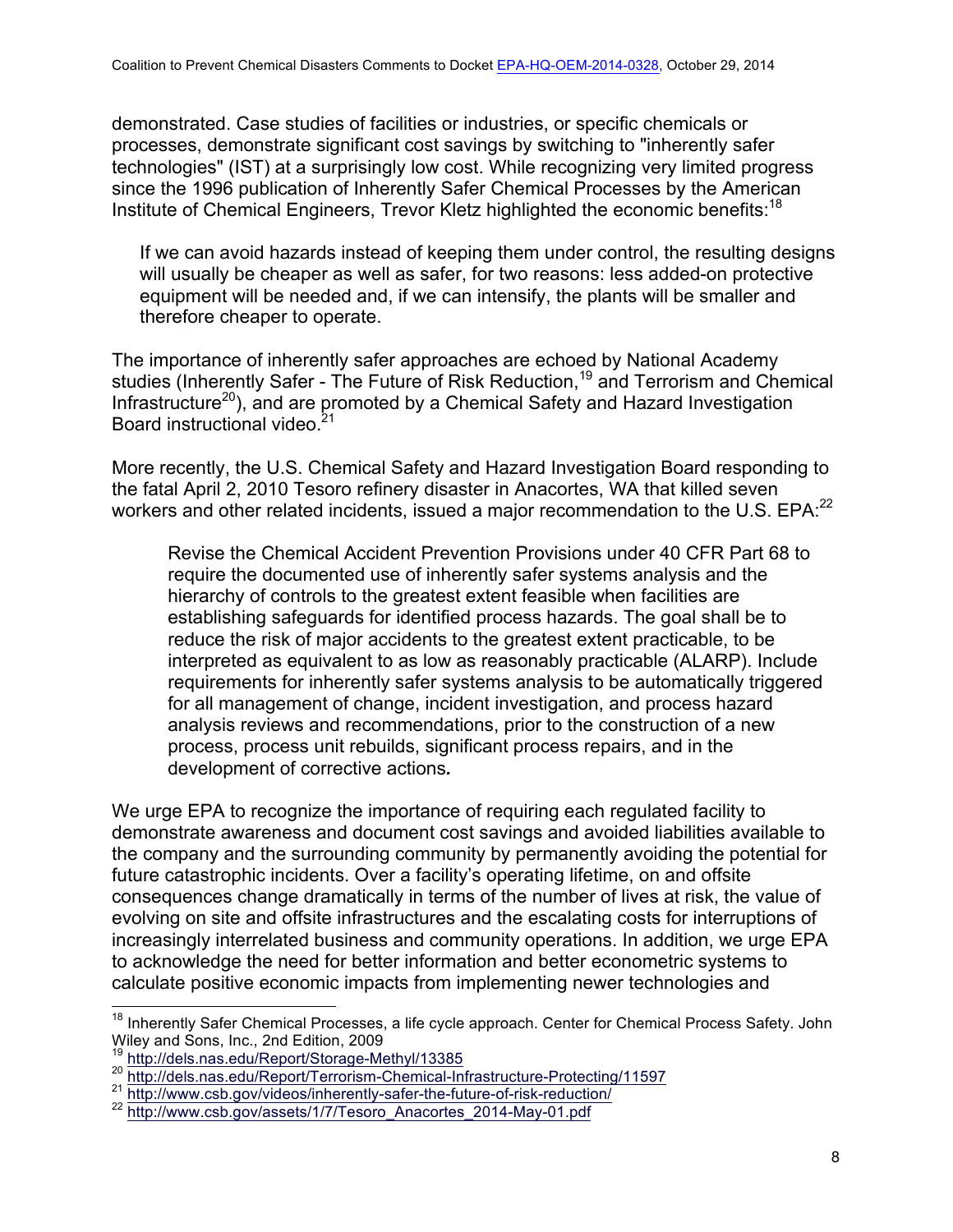designs.

The Department of Homeland Security estimates \$1.5 billion annual compliance costs associated with securing chemicals, costs that can often be avoided by switching to technologies that do not pose large inherent hazards such as those regulated by the RMP program. $^{23}$ 

Converting to less hazardous operations may provide the most economical solution to chemical safety. One survey report of facilities that had converted from extremely hazardous substances, and had thereby deregistered from the RMP program, found that 76 of 226 facilities (34 percent) expected cost savings or improved profitability, and approximately half did not anticipate any significant increase in costs. In addition, 87 percent of the facilities in the survey reported conversion costs of less than one million dollars.<sup>24</sup> Another survey found that twenty large water or wastewater utilities that formerly used railcar amounts of chlorine gas had converted operations to safer disinfectants (typically sodium hypochlorite or ultraviolet light as appropriate) for less than \$1.50 per year per person served—and typically much less.  $25$ 

Identifying potential liabilities, costs, avoided costs and savings should be an integral part of the RMP program. Each facility should document its own potential liabilities, costs, avoided costs and savings and report these elements to EPA. There are many areas of potential savings and avoided costs of converting from extremely hazardous substances. In the survey noted above, Preventing Toxic Terrorism, companies identified a variety of costs and regulatory burdens that facilities fully or partly eliminated as a result of switching to less hazardous substances or processes.

Costs avoided with safer alternatives included:

- Theft and theft prevention
- Personal protective equipment (such as gas masks)
- Safety devices (such as leak detection or scrubbers)
- Safety inspections
- Higher risk group insurance premiums
- Potential liability
- Regulatory certifications, permits, and fees
- Compliance staff
- Certain chemical purchases
- Specialized emergency response teams
- Hazardous materials safety training
- Lost work time from chemical exposures
- Chemical damage to infrastructure

<sup>&</sup>lt;sup>23</sup> Department of Homeland Security, "Regulatory Assessment: Chemical Facility Anti-Terrorism Standards Interim Final Rule" DHS-2006-0073, Table 3 (2007).<br><sup>24</sup> http://www.americanprogress.org/issues/security/news/2006/04/24/1924/preventing-toxic-terrorism/

<sup>25</sup> http://www.americanprogress.org/issues/security/report/2007/04/02/2901/toxic-trains-and-the-terroristthreat/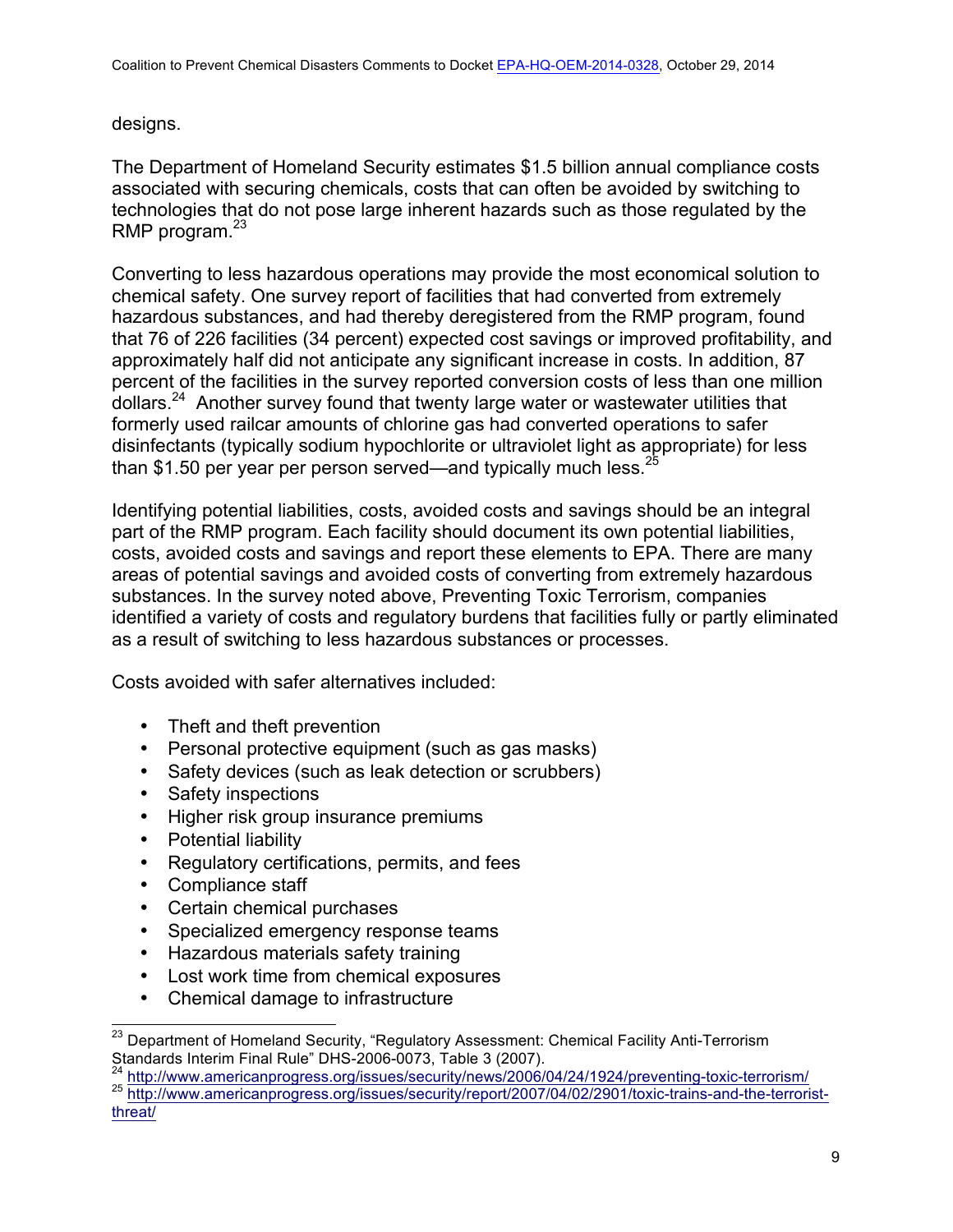- Certain fire code requirements
- Certain physical security measures
- Unreliable chemical supply lines
- Placards and material safety data sheets
- Community notification
- Evacuation and contingency plans
- Background checks
- Compliance with OSHA Process Safety Management
- Compliance with EPA Risk Management Planning

Making the reporting of such avoided costs and liabilities an integral part of the RMP program will establish a valuable base of information for understanding the implications of converting to safer technologies. The RMP program should generate information on costs and solutions systematically. (Please see more specifics about needed data elements in our comments on the Safer Technology and Alternatives Analysis section.)

The costs of converting to safer operations pale in comparison to the billions of dollars incurred in disaster response, relocating communities, defending against personal injury law suits or resolving environmental cleanup liability or long term conventional security costs which add nothing to the business bottom line. While the CAP analysis demonstrates the availability and feasibility of safer alternatives, unfortunately most of the examples of conversions are not at the highest risk facilities, and at the current voluntary pace will take decades. Also, many assume that no new high-risk facilities go on line, yet emergence of new high hazard facilities may in fact already be happening.<sup>26</sup>

Another survey by the Center for American Progress in 2010 named 554 drinking water and wastewater plants in 47 states that have replaced extremely hazardous substances with safer and more secure chemicals or processes. In combination with new requirements to evaluate, document, and switch to safer and more secure chemical processes, we recommend that the EPA and other government Agencies should utilize the RMP National Database to facilitate the exchange of information on facilities that have adopted safer processes in order to encourage and assist additional facilities in adopting safer processes appropriate for their facility.<sup>27</sup>

A 2010 independent analysis of the 2009 bill (H.R. 2868) that passed the House of Representatives found that the conversions resulting from requirements to utilize IST or safer "methods to reduce consequences" (MRC) would have created 8,000 new jobs, especially within the chemical industry and water treatment sectors.<sup>28</sup>

By the middle of 2012, the Clorox Company converted all of its U.S. facilities to "strengthen our operations and add another layer of security," according to their CEO. Clorox also indicated that these changes "won't affect the size of the company's work-

<sup>26</sup> http://www.americanprogress.org/issues/security/news/2006/04/24/1924/preventing-toxic-terrorism/

<sup>27</sup> http://www.americanprogress.org/press/release/2010/03/02/15246/new-survey-shows-improvedchemical-security-makes-millions-safer/

http://www.misi-net.com/publications/HR2868-0710.pdf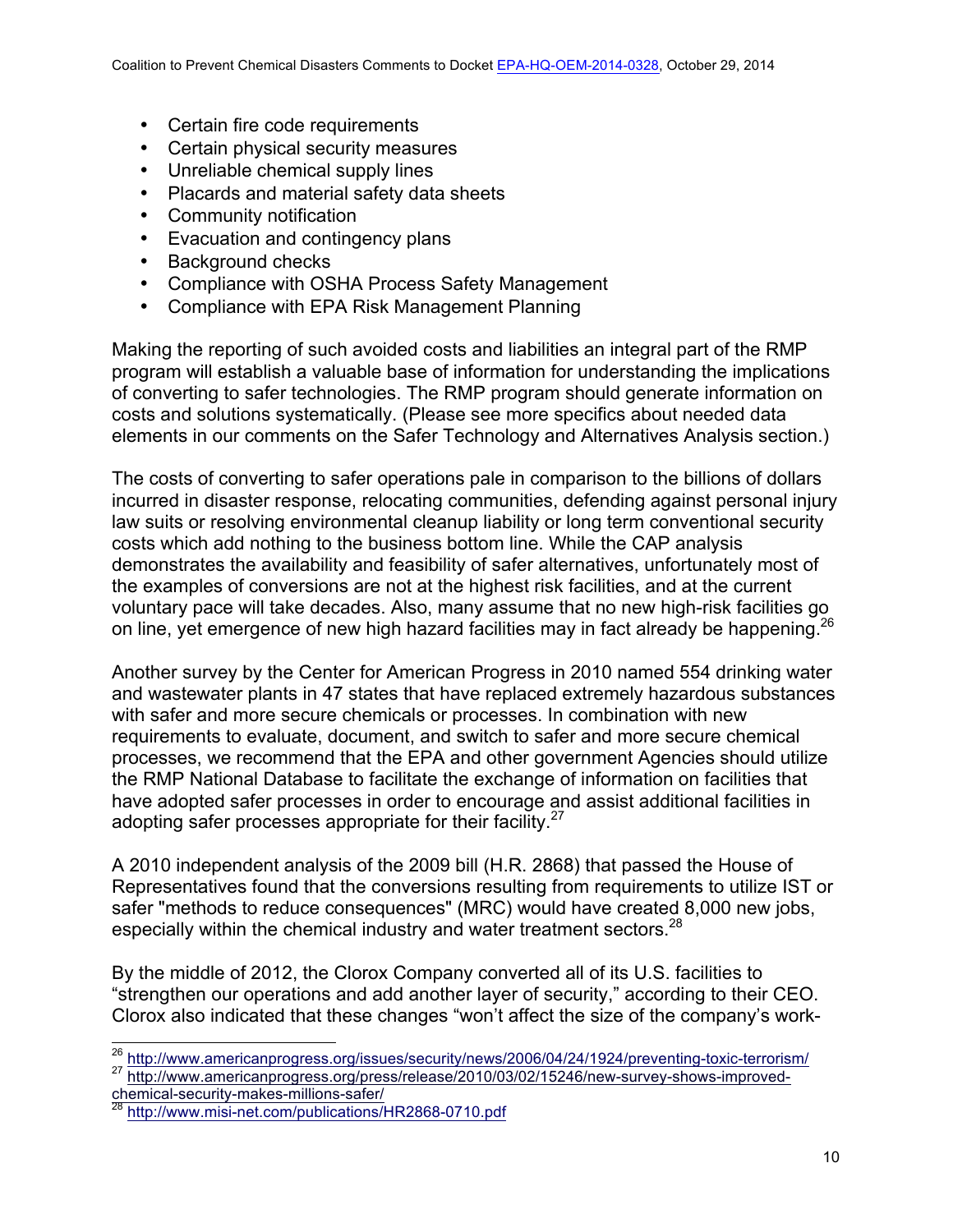force." This conversion eliminated Clorox's bulk use of chlorine gas and catastrophic risks to more than 13 million people in nearby communities.<sup>29</sup>

Apropos of protecting the President, Congress and EPA's headquarters from catastrophic chemical risks, the Blue Plains sewage treatment plant in Washington, DC halted its use of gaseous chlorine and switched to a safer chemical process ninety days after the 9/11 attacks due to fears of another attack. The plant rapidly switched from using 90-ton railcars of chlorine gas and anhydrous sulfur dioxide, effectively removing the threat of harmful exposure for 1.7 million people living near the plant.<sup>30</sup> To get a sense of the exposure they represented, consider that in January 2005, when a freight train pulling three tankers full of liquefied chlorine and one tanker of sodium hydroxide slammed into a parked train in Graniteville, South Carolina, it released 11,500 gallons of chlorine gas, killing 9 and injuring at least 529 people in an incident without malicious intent and occurring in a relatively rural location.<sup>31</sup>

# **III. Substantive and Transparent Assessment of Alternatives Must be Required**

The foundation of any policies and programs to prevent chemical disasters require systematic assessment of alternatives to extremely hazardous chemicals and processes, for three critical reasons:

- 1. Unless companies seriously research whether safer alternatives could be used instead of continuing the use of extremely hazardous chemicals (and most companies will NOT undertake such research unless mandated to do so), they will not know about safer alternatives that may be available, effective, and affordable.
- 2. Unless companies assess whether possible alternatives to extremely hazardous chemicals are truly safer, any alternatives identified are likely to simply be similar chemicals with the same hazardous properties (reactivity, for example), and these similar chemicals are likely to be similarily hazardous.
- 3. Rapid changes in information technology are driving changes in the manufacture and use of hazardous substances (just as with other areas of the economy). Federal chemical safety regulations must keep pace with and take advantage of these changes by not simply attempting to control hazards but also by systematically generating and communicating safer solutions.

Extensive experience under many state programs, especially the Massachusetts Toxics Use Reduction program, and also some federal programs, show conclusively that systematic identification and assessment of possible safer alternatives leads to safer chemicals and processes, cost savings, and improved health and environmental quality. National and state experience also shows that most companies and facilities will not

 $\frac{^{29}}{^{30}}$  http://investors.thecloroxcompany.com/releasedetail.cfm?ReleaseID=420583<br> $\frac{^{30}}{^{31}}$  https://homeland.house.gov/sites/homeland.house.gov/files/Testimony%20Hawkins\_1.pdf<br> $\frac{^{31}}{^{31}}$  https://www.ntsb.go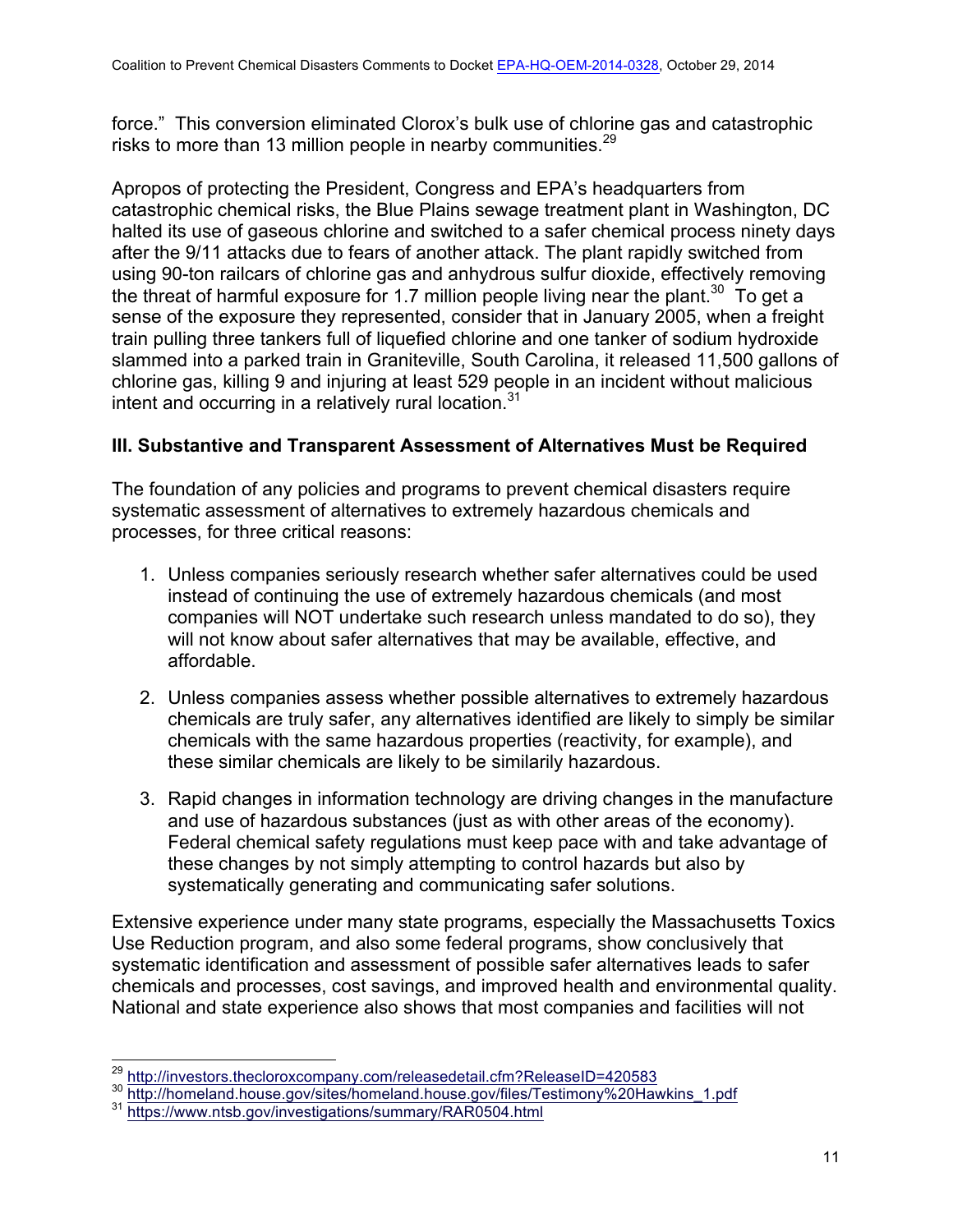systematically examine possible alternatives unless required to do so, and will not convert to available safer alternatives unless required to do so.

The past ten years have seen a huge growth in Alternatives Assessment methods and frameworks, including the *Commons Principles for Alternatives Assessment* (developed in part by the Massachusetts Toxics Use Reduction Institute), the Interstate Chemicals Clearinghouse (IC2) *Alternatives Assessment Guide*, the GreenScreen hazard analysis process, and the Quick Chemical Assessment Tool (QCAT) developed by the Washington Department of Ecology, alternatives assessment methods used by EPA's Design for the Environment program, and most recently one published two weeks ago by the National Academy of Sciences.

The methods, frameworks, infrastructure, and personnel to identify safer alternatives to extremely hazardous chemicals used or stored at RMP facilities clearly exist and are already in use by some states, companies, and federal programs. What is missing from EPA's RMP program is a first step **requirement** that facilities evaluate alternatives, with organized public disclosure of the results.

The Massachusetts TUR program, which requires facilities to examine possible alternatives and create toxics reductions plans, with management and certified thirdparty planners required to sign off on plans, has resulted in the elimination of hundreds of millions of pounds of toxics since 1989, including a 95% reduction in TCE use. Massachusetts has achieved significantly greater reduction of toxic chemicals than other states precisely because it forces companies to research and consider alternatives to extremely hazardous chemicals.

Experience in many states and industries, and in both production processes and consumer product formulations, demonstrates that alternatives assessment is achievable, affordable (i.e. not unduly expensive) and cost-effective (because of the significant direct cost savings and other economic savings often generated, as well as the benefits to health, environmental quality, and public safety that are achieved).

Systematic assessment of possible alternatives also avoids regrettable substitution, in which a similarly toxic, explosive, flammable, or otherwise hazardous chemical is used as a replacement, which achieves little or no safety benefit. For example, when OSHA implemented its methylene chloride standard, one substitute chosen by some companies was n-propyl bromide, a neurotoxicant, reproductive toxicant, and carcinogen. This occurred precisely because companies were not required to assess alternatives and identify truly safer ones. $32$ 

The current RMP program's primary focus on simply planning to manage disasters has failed to seize easily available opportunities to reduce or remove extremely hazardous

<sup>32</sup> Lowell Center for Sustainable Production, *Lessons Learned: Solutions for Workplace Safety and Health Case Study 5: Regulating methylene chloride: a cautionary tale about setting health standards one chemical at a time*, by Molly M. Jacobs, Joel Tickner, and David Kriebel, at http://www.sustainableproduction.org/case-study-5.php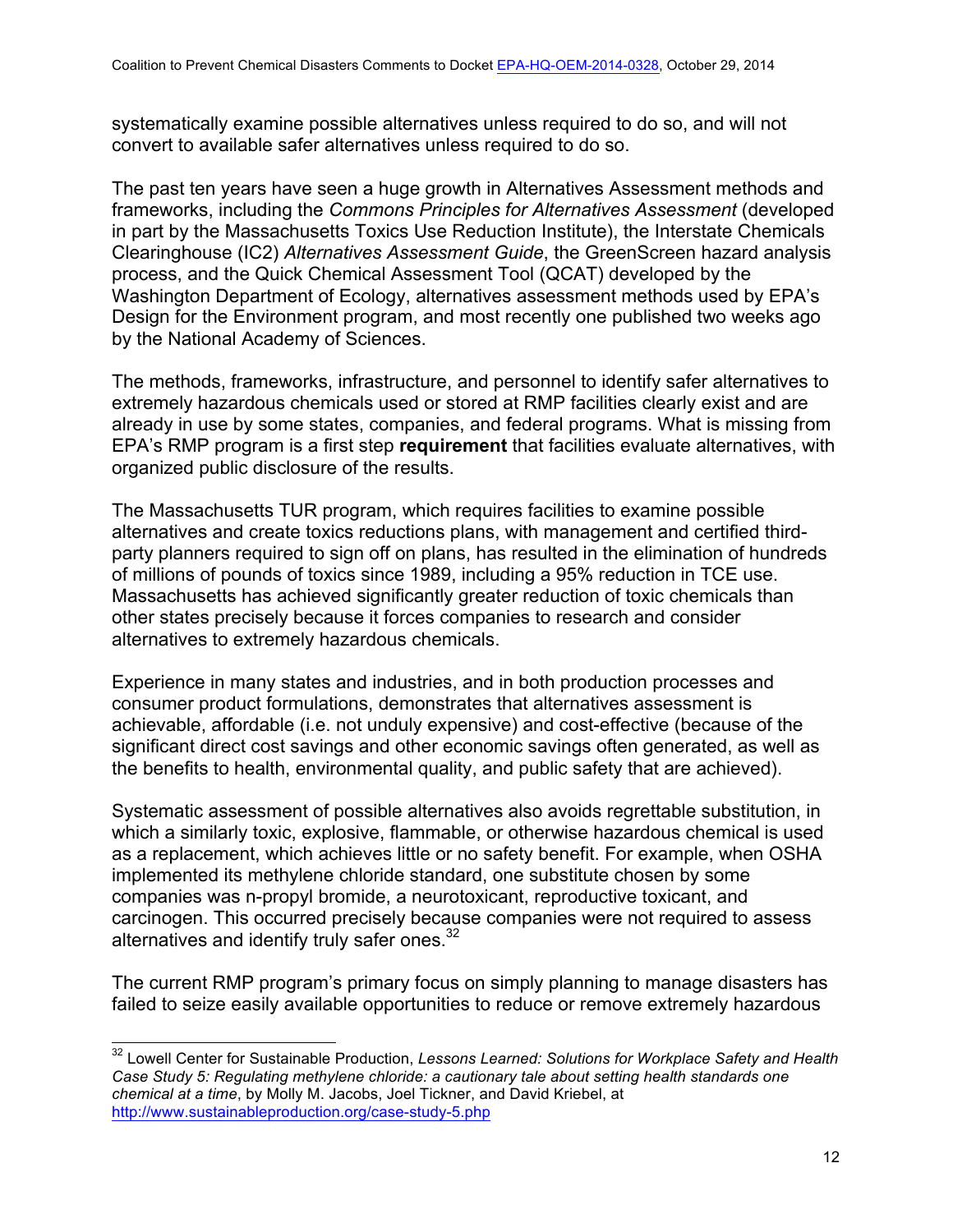chemicals, and, as the West, TX explosion demonstrates, has even failed to ensure strong disaster preparedness and response. EPA and the RMP program must build on the success of state and federal programs that focus on removing hazards and preventing disasters by mobilizing the significant expertise available within companies, academia, safety consultants, and the nonprofit sector to identify safer alternatives.

# **No company or facility should be allowed to use an extremely hazardous chemical (including all the chemicals covered by the RMP program) without being required to evaluate whether a safer alternative could be used instead.**

#### **Any company that has one or more alternatives available that are safer, effective, and affordable should be required to convert away from the extremely hazardous substance.**

We provide responses to EPA's specific questions regarding assessment of alternatives below. In general, we believe that EPA should:

- Require assessments that meet certain criteria for quality and completeness;
- Require that senior management (and possibly certified third-party planners) sign off on assessments and plans;
- Require that assessments be submitted to EPA and publicly disclosed to workers, communities, industry, emergency responders, and governments;
- Require that facilities convert away from extremely hazardous substances when one or more alternatives are available that are safer, effective, and affordable;
- Require that when companies conclude that no safer alternative is available, they document their rationale and create a strategy to develop or identify a safer alternative in the future;
- Initiate Green Chemistry challenges or other research and development to stimulate the creation of safer alternatives when there is no clearly superior alternative to a hazardous chemical or process.

# Specific Responses to RFI Questions in Section D1 Regarding Safer Technology and Alternatives Analysis

*a. Should EPA require a safer alternatives options analysis either as a new prevention program element, as part of the existing PHA/Hazard Review element, or as a separate new requirement under CAA section 112(r)?*

As noted above and throughout these comments, it is critical that EPA quickly adopt and implement requirements for safer alternatives options analysis by RMP facilities. Without such a requirement, very few facilities in most industry sectors will seek out or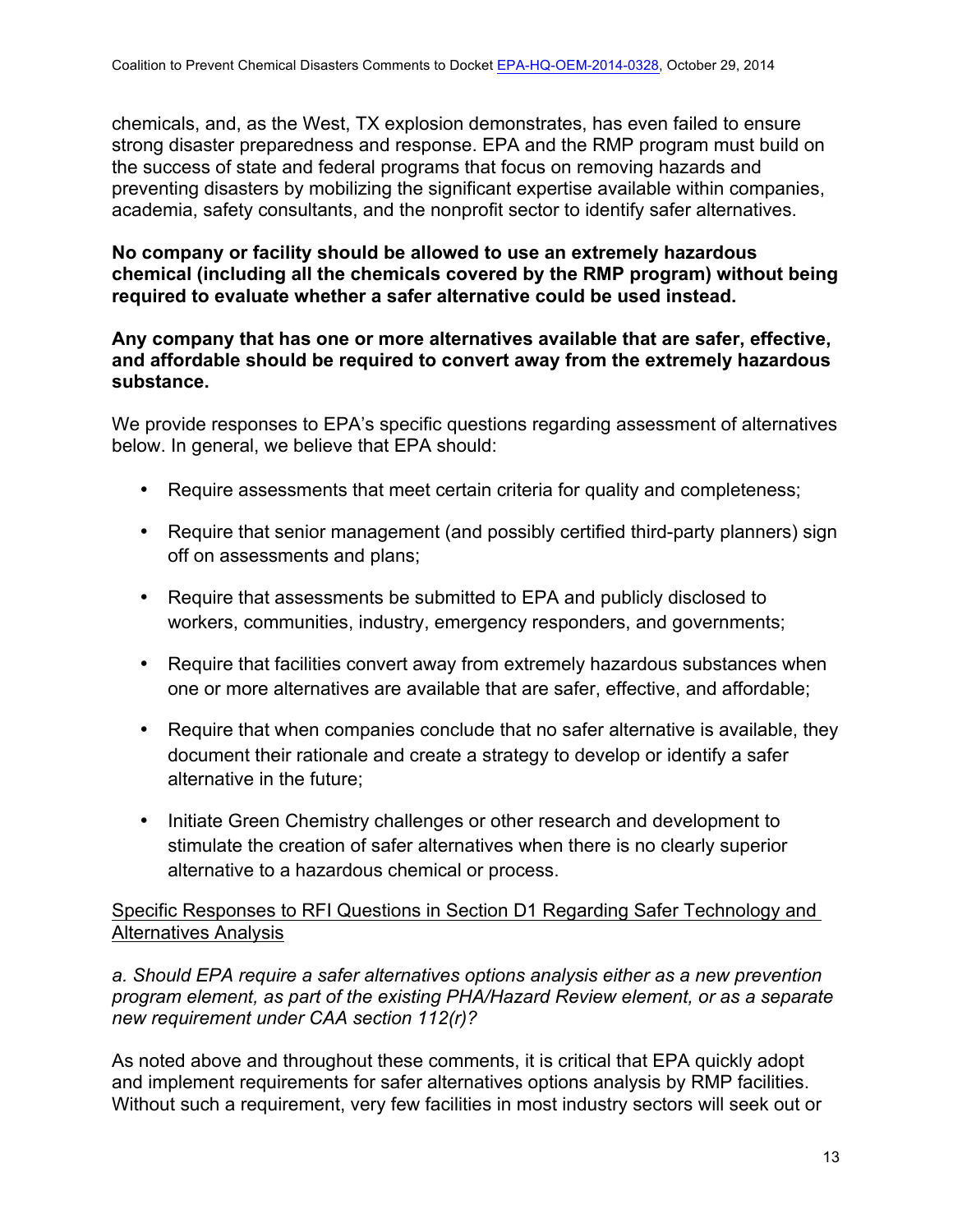identify safer alternatives that can reduce or remove extremely hazardous chemicals, despite the fact that safer alternatives already exist for many chemicals and processes.

In particular, the experience in Massachusetts – where the state has documented much greater reductions in toxic chemicals precisely because companies are forced to research alternatives – demonstrates that without an assessment requirement few companies will take the initiative to seek out alternatives.

Massachusetts has found that requiring companies to conduct planning to identify and assess safer options every two years produces measurable results in terms of toxics use reduction (TUR), improved worker health and safety, improved environmental performance and cost savings. Requiring companies to take the time to make these plans has led them to identify opportunities for improvement that they might not otherwise have identified.

EPA should first take steps that do not require rulemaking; second, amend existing programs; and third, establish new regulations. These steps should not be mutually exclusive and each should be implemented as quickly as possible. EPA has clear authority to add prevention elements to the RMP program, as demonstrated by the Agency's request for comment on the issue nearly 20 years ago and extensive analysis and documentation, and should promptly exercise this authority.

#### *b. How should safer alternatives be defined if it were to be a requirement under CAA section 112(r) regulations? What specifically should a safer alternatives analysis require and how would this differ from what is already required under other provisions of the RMP?*

Because of the extensive prior work already completed by state Agencies, NGOs, and leading companies regarding principles and procedures for alternatives assessment, there are ample resources from which EPA can draw in creating RMP requirements and definitions, as well as resources for regulated businesses.

For example, a recent publication to which staff at the Massachusetts Toxics Use Reduction Institute contributed defines a safer alternative as: "An option, including the option of not continuing an activity, that is healthier for humans and the environment than the existing means of meeting that need. For example, safer alternatives to a particular chemical may include a chemical substitute or a re-design that eliminates the need for any chemical addition."<sup>33</sup> The Massachusetts TUR program provides specific techniques that are considered appropriate pathways to toxics reduction, including input substitution, product reformulation, production unit redesign or modernization, and others.

<sup>&</sup>lt;sup>33</sup> From Tickner, J. and Eliason, P. Alternatives Assessment for Chemicals: From Problem-Evaluation to Solutions-Assessment and Implementation: A background paper created for the March 31–April 1, 2011 Interagency Discussion on Alternatives Assessment, EPA Potomac Yards Conference Facility, Crystal City, VA. March 24, 2011.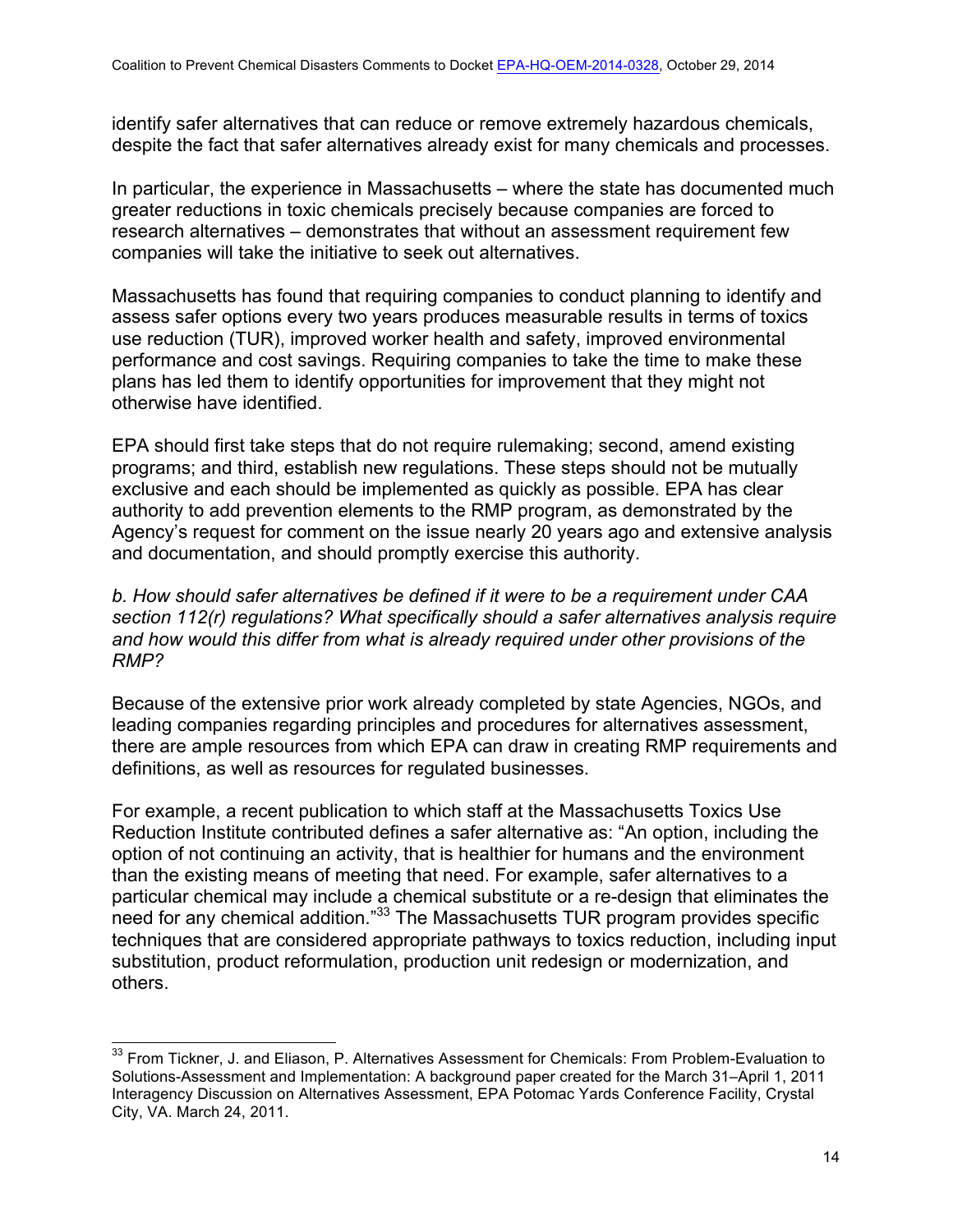The Commons Principles for Alternatives Assessment defines alternatives assessment as: "a process for identifying, comparing and selecting safer alternatives to chemicals of concern (including those in materials, processes or technologies) on the basis of their hazards, performance, and economic viability."<sup>34</sup>

OSHA, in *Transitioning to Safer Chemicals: A Toolkit for Employers and Workers<sup>35</sup>* defines a safer alternative in the occupational health context as "an option that is less hazardous for workers than the existing means of meeting that need. Sometimes, this means choosing the option of not continuing an activity altogether; this also may include using chemical substitutes or product or process redesigns that completely eliminate the need for specific hazardous chemicals."

Safer alternatives include methods that reduce or eliminate the potential for death, injury, or serious adverse effects to human health or the environment of a worst-case release of a substance (in contrast to simply managing the effects of such a release). Commonly recognized methods that achieve this objective in the emergency planning and prevention context include: alternate substances, formulations, and processes; modification of pressures, temperatures, or concentrations; and the reduction or elimination of handling of a substance through improvements in inventory control or efficiency. The focus of any definition of safer alternative must be to reduce or eliminate the underlying hazard.

Experience suggests the need to carefully distinguish prevention approaches that reduce or remove intrinsic hazards from management approaches that do not. Management approaches may be important when no feasible option can prevent a hazard. However, management approaches invariably add costs, are inevitably subject to failures or circumvention, and lack the advantages of upgrading production processes. A definitional backstop is needed along the following lines: prevention methods that reduce the consequences of a chemical release should not include measures that (a) are intended to contain, control, mitigate, or recover the release of a substance of concern; and (b) could be breached, disabled, deficient, or bypassed in the event of a release of a substance of concern (including an intentional criminal release).

Likewise, the past ten years have seen rapid development of methods and frameworks to assess hazards and alternatives in a systematic, transparent manner. Several of these existing methods or frameworks are described in our response to question "e" below. We will note here that it is important to consider **functional substitution** by looking at the chemical function in a product or process, and considering all options to achieve that function other than just using the chemical or replacing it with a similar chemical (which is likely to be similarly hazardous).

<sup>&</sup>lt;sup>34</sup> Lowell Center for Sustainable Production et al. The Commons Principles for Alternatives Assessment (includes consensus definition of alternatives assessment). 2013 October. http://www.turi.org/Our\_Work/Research/Alternatives\_Assessment/Commons\_Principles\_for\_Alternatives\_ Assessment

Available at https://www.osha.gov/dsg/safer\_chemicals/basics.html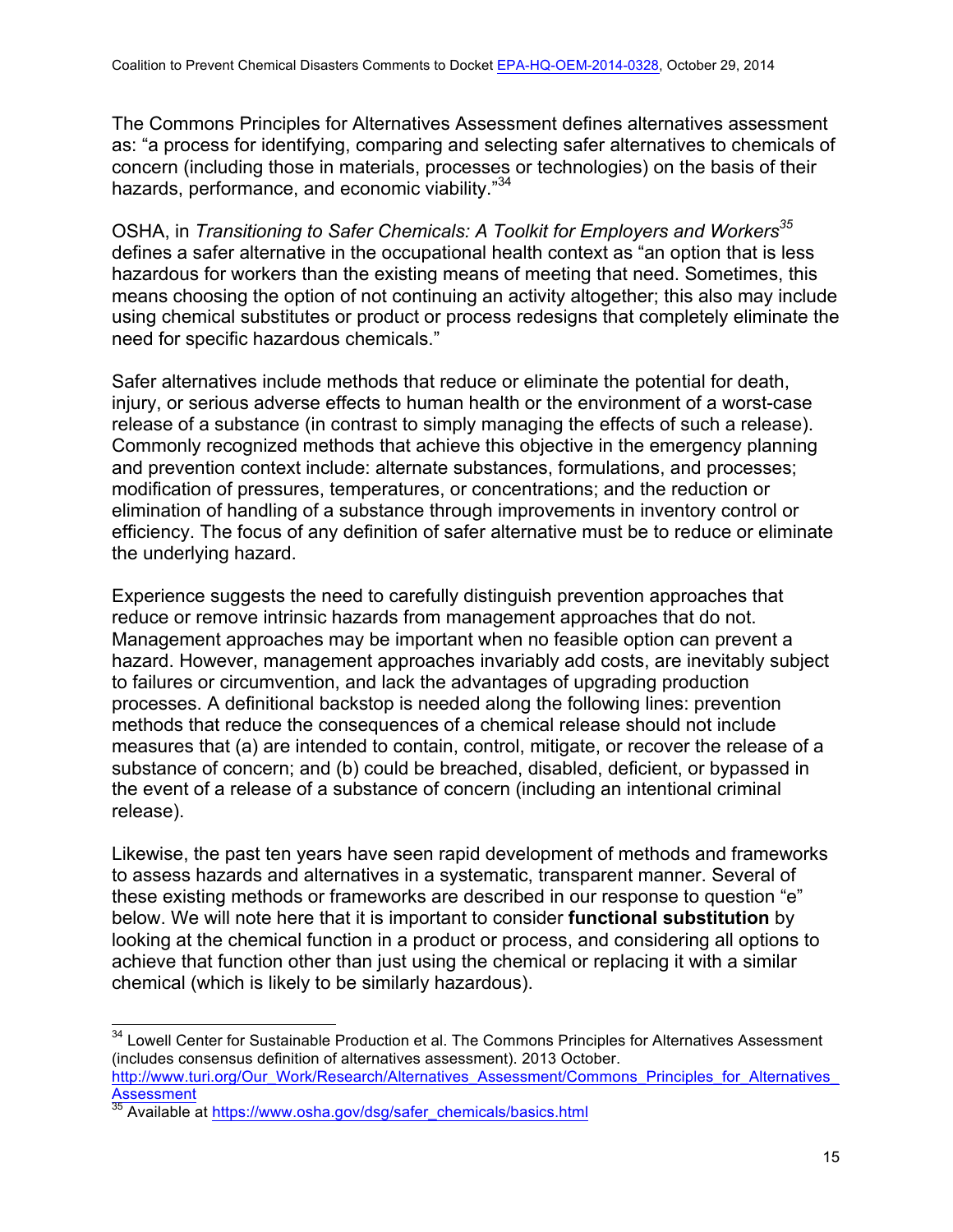*c. How should industries determine if a safer alternative exists for their particular process? What safer alternative chemicals are available for the listed RMP chemicals and for ammonium nitrate?*

Industries should conduct an analysis of safer alternatives as a routine component of their Risk Management Plans. This analysis should include the elements delineated elsewhere in these comments. EPA should view the RMP program as a source of information on solutions that are developed through the responsibilities of covered facilities to demonstrate knowledge of their processes and common alternatives. EPA should not await or rely on any external expert compilation of alternatives; rather, alternatives assessments under the RMP program should generate the solutions by mobilizing the expertise of companies, workers, communities, alternatives experts, governments, and NGOs.

Industries can determine if a safer alternative exists for their particular process by examining a number of questions, including:

- Do other businesses or actors in the same industry sector already use a safer alternative? This should include an examination of businesses and other relevant actors both within and outside the U.S.
- Is there existing academic research that demonstrates or investigates the viability of safer alternatives?
- Is the process or functional use of a chemical similar to another process for which safer alternatives have been identified?

A variety of detailed resources have been developed to help industries answer these questions, including those developed by the Interstate Chemicals Clearinghouse  $(IC2)^{36}$ ; the Substitutions Portal (Subsport)<sup>37</sup>; the Pharos Database<sup>38</sup>; and the ASETSDefense database<sup>39</sup>, among others. Businesses, NGOs, and government Agencies are continually expanding and improving these resources.

In particular, the IC2 Alternatives Assessments Guide (cited elsewhere) includes an entire Identification of Alternatives Module to help assessors identify the universe of possible alternatives to be considered. The process includes identifying functionally equivalent alternatives and alternatives available in the marketplace.

Several surveys have compiled examples of alternatives that are already in use across some twenty industries.

<sup>&</sup>lt;sup>36</sup> http://www.theic2.org/<br><sup>37</sup> http://www.subsport.eu/<br><sup>38</sup> https://www.pharosproject.net/<br><sup>39</sup> http://www.asetsdefense.org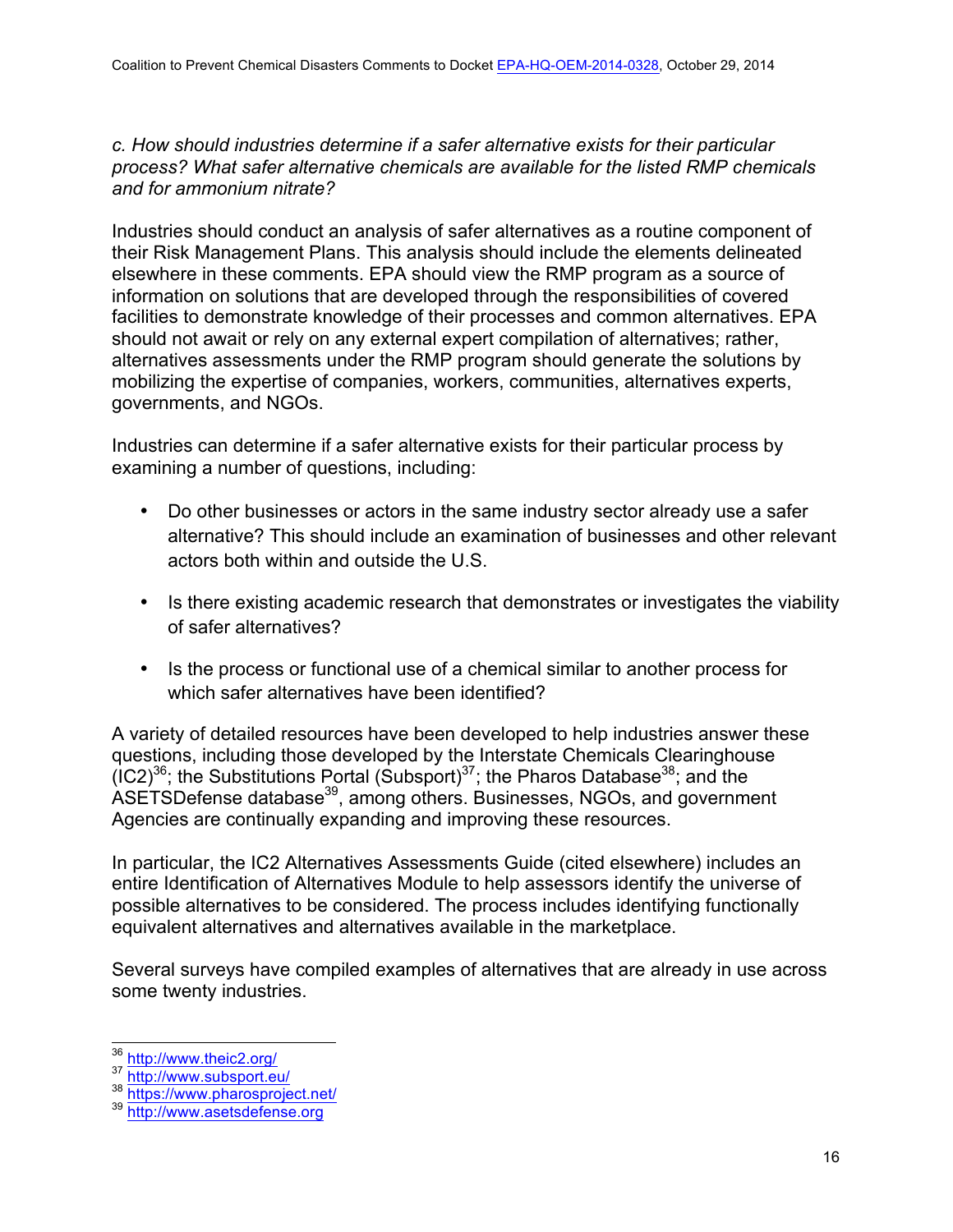- **Preventing Toxic Terrorism: How Some Chemical Facilities Are Removing Danger to American Communities** identified 284 facilities that switched to safer and more secure technologies – while frequently saving money. (Center for American Progress, 2006)
- **Toxic Trains and the Terrorist Threat: How Water Utilities Can Get Chlorine Gas Off the Rails and Out of American Communities** identified two-dozen large water utilities that eliminated chlorine gas railcars for less than the cost of a bag of potato chips per customer per year. (Center for American Progress, 2007)
- **Chemical Security 101: What You Don't Have Can't Leak, Or Be Blown Up by Terrorists** identified options to eliminate a catastrophic chemical release danger from most of the nation's 101 highest hazard chemical sites. (Center for American Progress, 2008)
- **Safer Chemicals Create a More Secure America** identified 554 drinking water and wastewater facilities across 47 states that have replaced extremely hazardous substances with alternate substances or processes. (Center for American Progress, 2010)

Generally, alternatives identified in these surveys include:

- Bleach manufacturers eliminate bulk chlorine gas by generating chlorine as needed "just in time" on-site, eliminating transportation and storage vulnerabilities.
- Petroleum refineries avoid dangerous hydrofluoric acid alkylation by using less hazardous sulfuric acid; others are developing solid acid catalysts.
- Water utilities eliminate bulk chlorine gas by using liquid bleach, ozone without storage, and ultraviolet light as appropriate.
- Paper mills eliminate bulk chlorine gas by using hydrogen peroxide, ozone, or chlorine dioxide without bulk storage.
- Pool service companies eliminate chlorine gas by using chlorine tabs or liquid bleach.
- Manufacturers of polyurethane foams eliminate bulk ethylene oxide by substituting vegetable-based polyols.
- Soap and detergent manufacturers eliminate bulk oleum and sulfur trioxide by using sulfur burning equipment on-site.
- Manufacturers of ferric chloride eliminate bulk chlorine gas by processing scrap steel with less concentrated liquid hydrochloric acid (less than 37 percent) and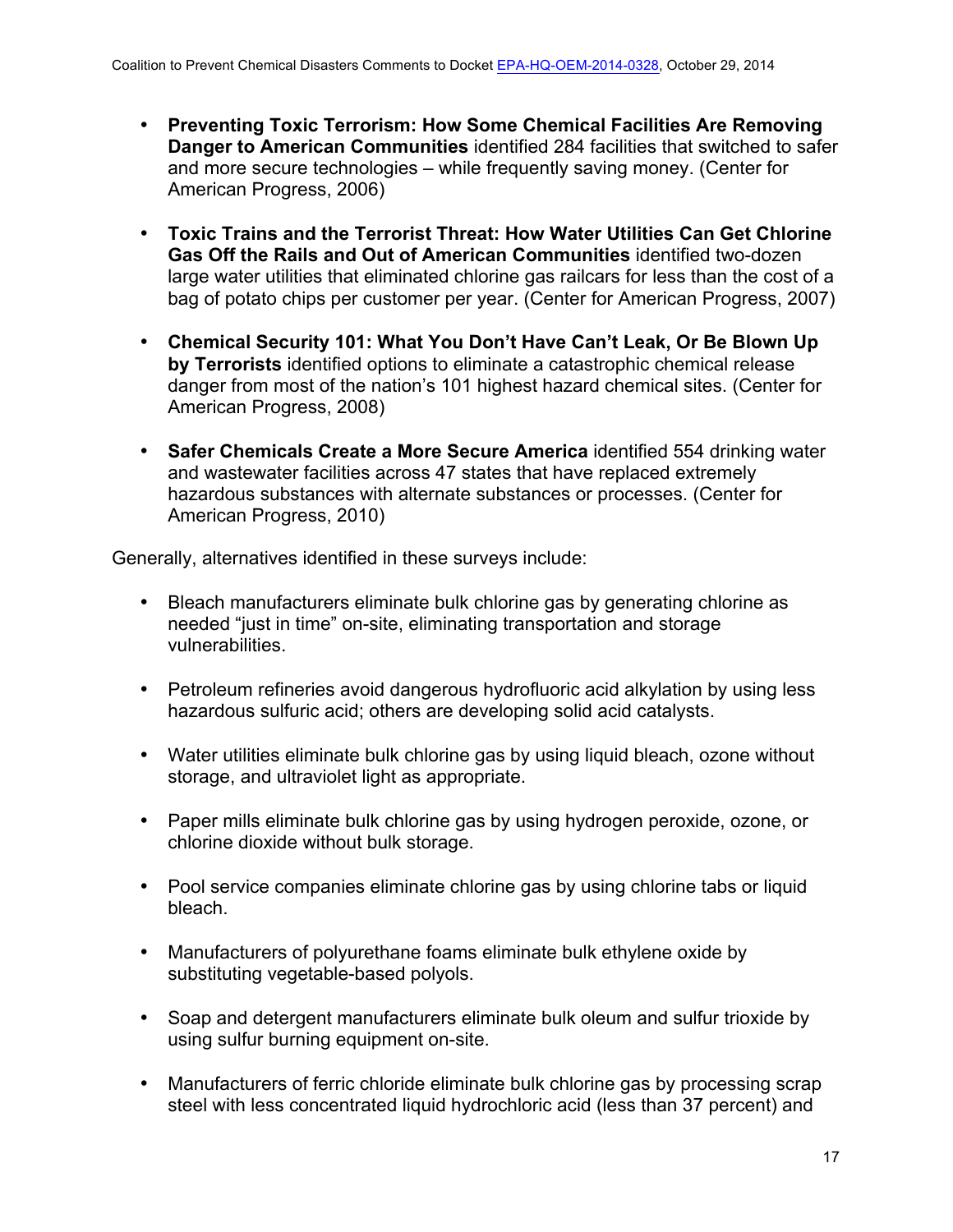oxygen.

- Titanium dioxide producers eliminate bulk chlorine gas by generating chlorine onsite as needed without storage, or by using the sulfate process.
- Secondary aluminum smelters eliminate bulk chlorine gas by removing impurities with nitrogen gas injected with magnesium salts.
- Manufacturers of semiconductors, silicon wafers, and metal products eliminate concentrated hydrofluoric acid by using less concentrated forms (less than 50 percent).
- Power plants eliminate bulk anhydrous ammonia gas by using cleaner combustion or by using aqueous ammonia or urea in pollution control equipment; they also remove chlorine gas by using liquid bleach to treat cooling water.
- Wholesale chemical distributors eliminate most bulk chlorine gas and sulfur dioxide gas by distributing alternatives such as liquid bleach and sodium bisulfite.
- Pulp mills, food processors, wastewater plants, and hazardous waste recovery operations eliminate bulk sulfur dioxide gas by, as appropriate, generating sulfur compounds on-site or purchasing sodium bisulfite, metabisulfite, hydrosulfite, or other alternatives.
- Diverse manufacturers eliminate bulk chlorine gas by generating chlorine on-site as needed without storage, such as for fuel additives, water treatment chemicals, and aramid polymers used to make bulletproof vests.

In short, there are extensive models and resources available to help companies determine if a safer alternative may exist for their particular process, and many safer alternatives to RMP chemicals have been identified and adopted by some facilities. However, most facilities will not undertake this research or convert to a safer alternative when feasible without mandates to do so.

*d. What should facilities consider when determining if such technologies, when identified, are effective, available, and economically justified for their particular process or facility? Can the RMP national database, Lessons Learned Information System or other federal databases be structured to promote the exchange of information both within industry and with other stakeholders on potentially safer technologies?*

We provide extensive suggestions and guidance in other sections of these comments regarding how facilities should determine if alternative methods are effective, available, and affordable (i.e. through a well-defined and systematic alternatives assessment that is publicly disclosed), and many examples and resources cited in these comments provide helpful models.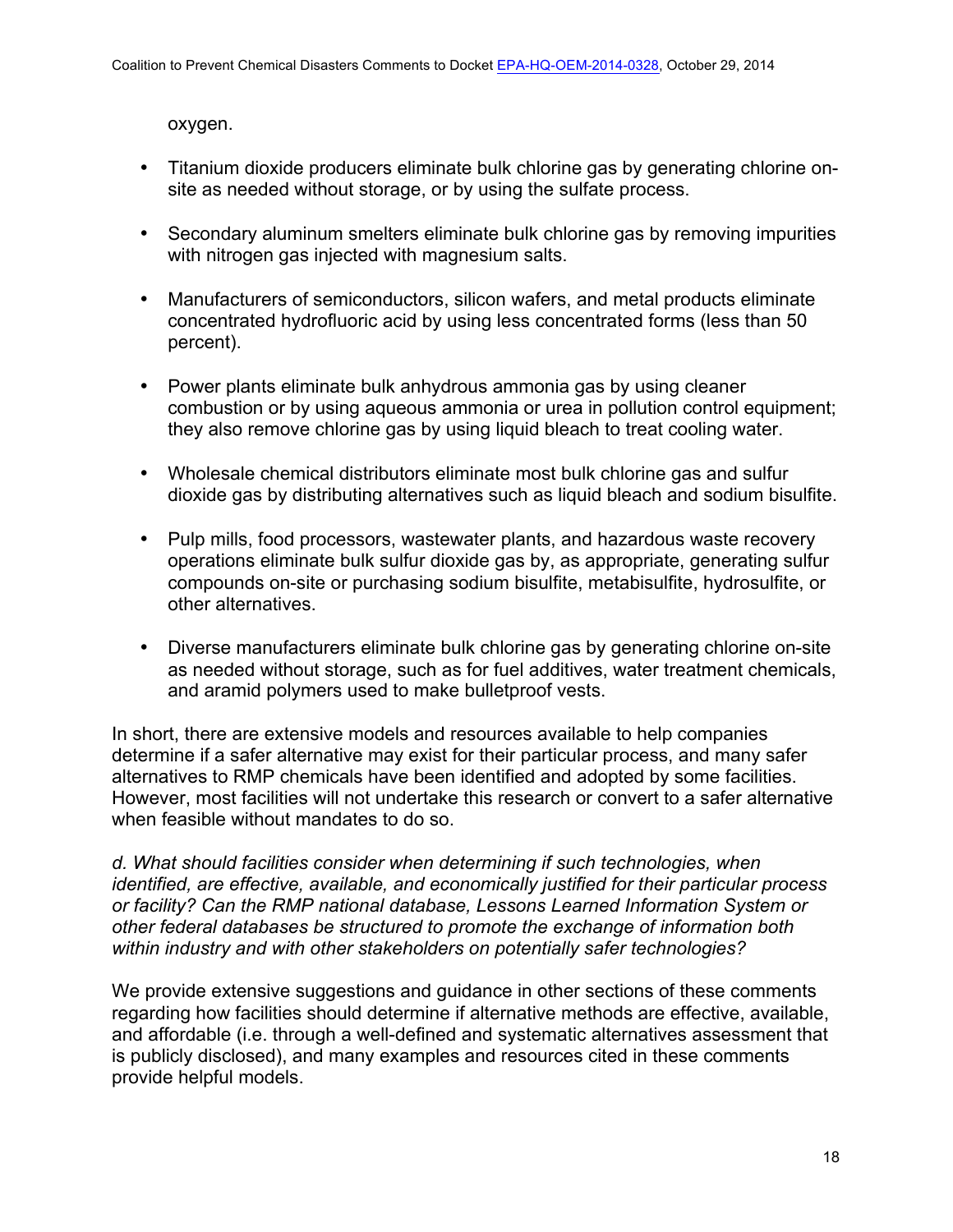For example, under the Massachusetts Toxics Use Reduction program, in analyzing the economic aspects of the incumbent technology and safer alternatives, companies are directed to consider elements including indirect and direct labor and materials costs; purchase or manufacturing cost of the toxic chemical and alternatives; capital and equipment costs; storage, accumulation, treatment, disposal, and handling costs associated with toxics and byproducts; costs associated with activities required to comply with local, state, or federal laws or regulations; worker health or safety costs, including protective equipment and effects of possible accidents; insurance; liability; community good will; and product sales lost to competing non-toxic products.

The IC2 Alternatives Assessment Guide includes a Performance Evaluation Module, and Costs and Availability Module, that help assessors determine whether alternatives considered are technically feasible and evaluate whether alternatives are price competitive and available.

The RMP National Database can be structured to provide essential information about successful implementation of safer technologies. EPA should view the RMP National Database not only as a means of documenting measures taken to control chemical hazards under the RMP program but also as a source of information on safer solutions that companies are adopting. Using the RMP National Database as a source of information on solutions should be integral to the program.

EPA should collect in Risk Management Plans basic information to indicate how covered facilities are able to use safer technologies to deregister from the RMP program. This basic information should indicate the nature of changes facilities have made to safer technologies, such as:

- using an alternate chemical or process;
- using the chemical in a less hazardous form or condition (such as less concentrated, aqueous instead of gaseous, or lower temperature, as appropriate);
- reformulating a product or redesigning or modernizing a process to reduce or avoid the need for the chemical;
- generating the chemical as needed on-site without storage;
- co-locating chemical suppliers with users in ways that remove bulk accumulation of the substance;
- avoiding the need for bulk chemical storage.

Adding these simple elements to the RMP database, to indicate the means that facilities have used to deregister from the program, will help inform industry, government, and the public about safer technologies. Over time these data elements will provide an everenlarging pool of information about options that have enabled facilities to deregister from the RMP program. Of course not all deregistered RMP facilities will have switched to safer operations; some will have moved locations, ceased operations, or otherwise exited the RMP program for other reasons.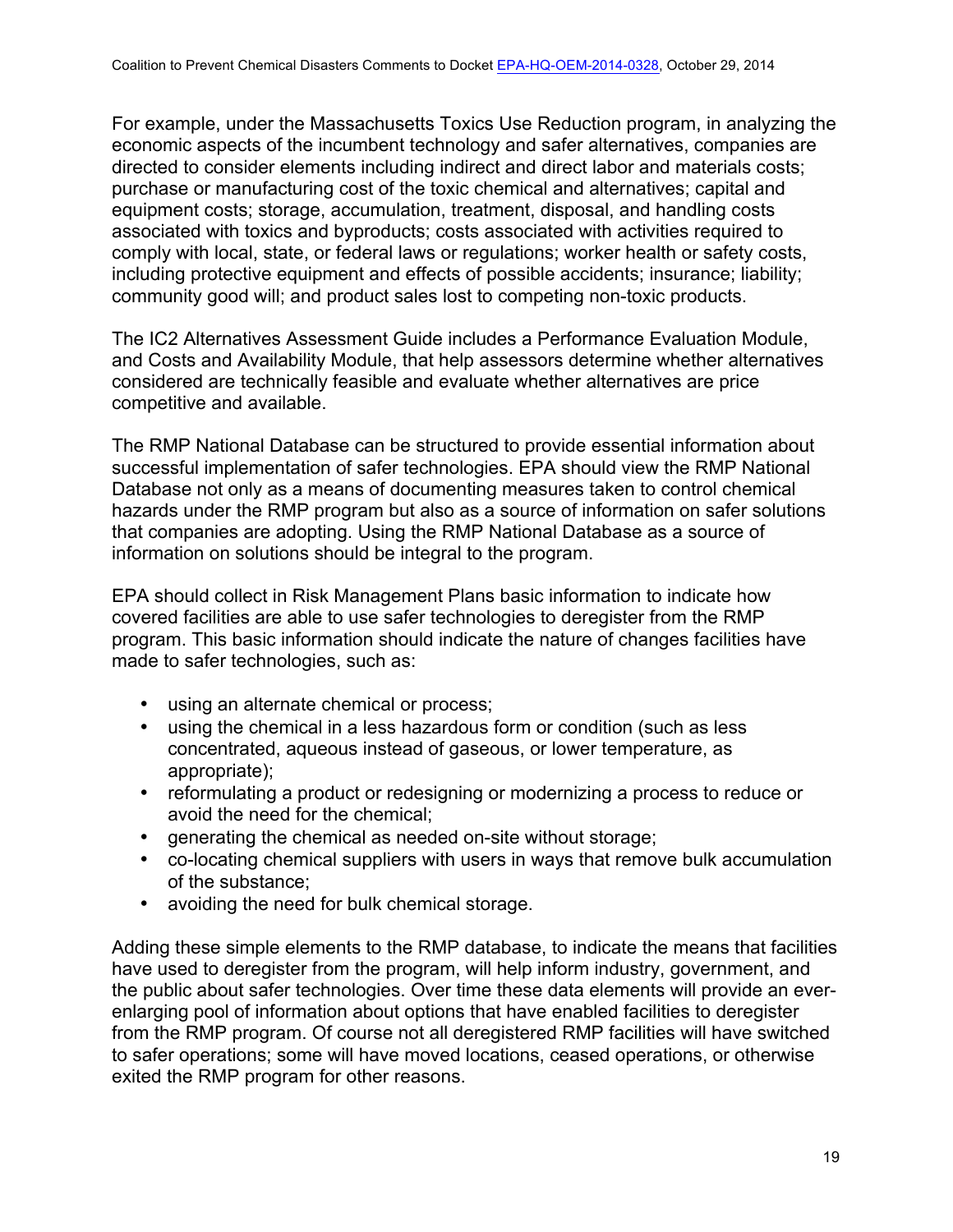EPA took public comments on changes to the RMP data requirements in 2003 (68 FR 45123). Several organizations recommended at the time that EPA add the elements listed above to the RMP program but the Agency did not do so. $40$  EPA should view the RMP program as a source of information about changes in technologies that are occurring in industry with profound impacts on reducing hazards to communities.

Such reporting will provide a rich and evolving source of information about safer technologies that are known to be available, effective, and affordable because they are already in use within the actual circumstances of particular facilities. EPA can easily add the reasons for de-registrations as categories and text-boxes to menus in the RMP reporting software. Companies should have sufficient understanding, as a result of the RMP process, to readily provide such information.

*e. If EPA were to require facilities to undertake an evaluation of the potential to incorporate safer alternatives, what minimum criteria should this evaluation be required to meet? How would the evaluation determine if a particular alternative is feasible, cost effective and results in less risk? What requirements or incentives, if any, should there be for implementation of identified safer alternatives? How should any such requirements be structured and enforced?*

Any assessment of possible safer alternatives must be based on appropriate definitions, criteria, and guidance to ensure systematic and good faith assessment.

Any analysis should include: the degree to which each method could reduce the potential consequences for death, injury, and serious adverse effects to human health, infrastructure, and the environment; the technical feasibility, costs (including capital and operational costs), avoided costs (including savings and potential liabilities), personnel implications, and applicability of implementing each available method; and any other information that the owner or operator of the covered chemical facility considered in conducting the assessment. The assessment should describe each major hazard reduction method selected or rejected, including the reasons for rejecting a major hazard reduction approach (no safer technology, too costly, or increased hazard).

Many successful programs and models exist that establish minimum criteria for alternatives assessments and provide definitions or guidance to determine safety, feasibility, and effectiveness. Some examples appear below.

The Massachusetts TUR program requires reduction plans to include specific components, including:

- Statement of management policy related to toxics use reduction;
- Statement of the scope of the plan;
- Process flow diagram for each production unit, including information on amounts of toxic chemicals used in each production unit;

<sup>&</sup>lt;sup>40</sup> Working Group on Community Right-to-Know, Environmental Defense, National Environmental Trust, and Natural Resources Defense Council, Docket No. OAR-2003-0044, September 15, 2003.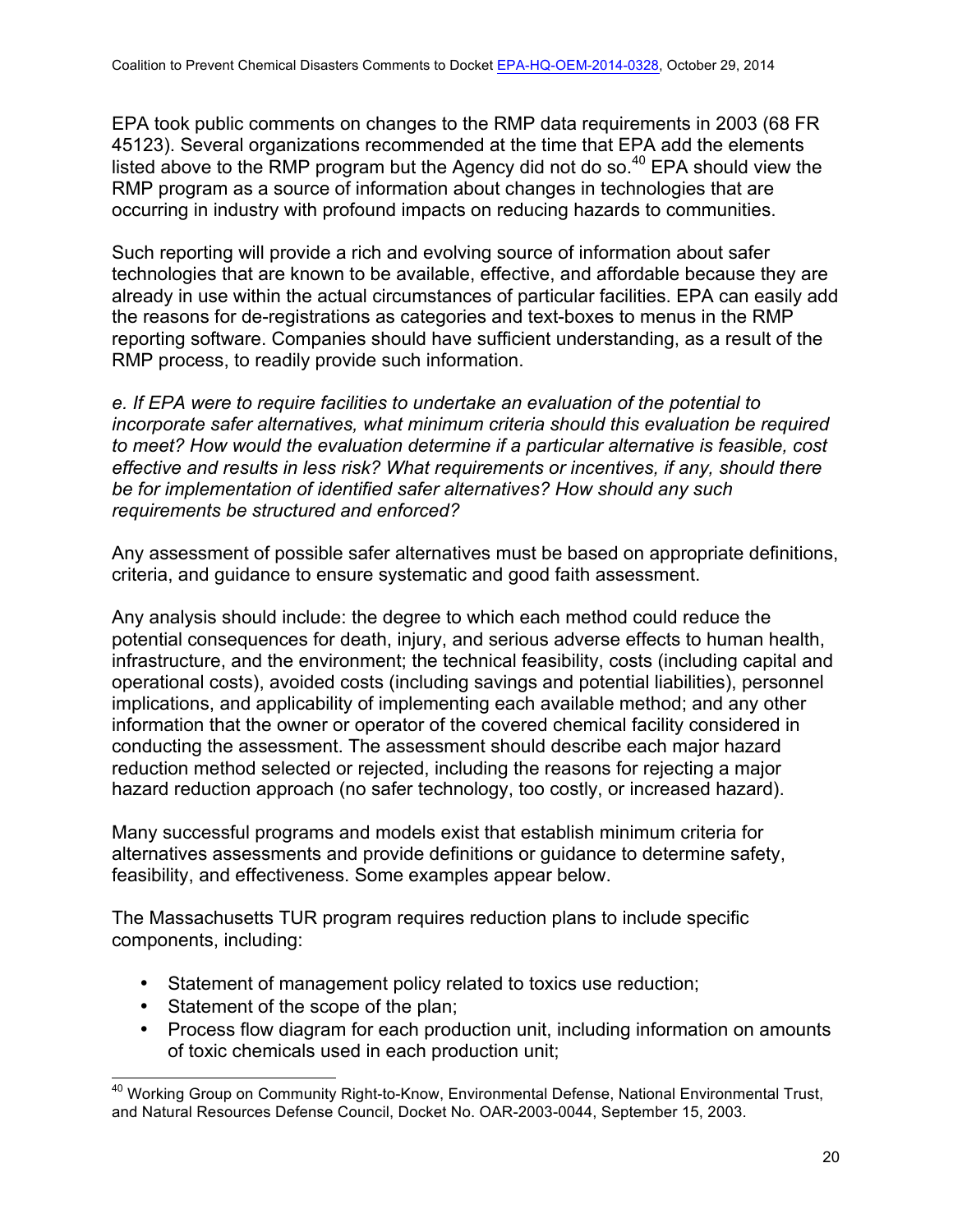- Cost of the use of each toxic chemical;
- Procedures used to identify TUR options;
- Description of TUR options;
- Technical evaluation of TUR options;
- Economic evaluation of TUR options.

Under Maine's Toxic Chemicals in Children's Products Law, the state can require companies to assess alternatives to priority chemicals in consumer products that may expose and harm children. The governing regulations delineate specific criteria that define what is considered an acceptable alternatives assessment (and give the state Agency the authority to commission an independent assessment at the company's expense if an acceptable assessment is not provided).

## From Maine Department of Environmental Protection Regulations Chapter  $880^{41}$ :

If information provided to or obtained by the department indicates that children or other vulnerable populations are exposed to a priority chemical in a product as a result of its distribution, an assessment of the availability, cost, feasibility and performance, including potential for harm to human health and the environment, of alternatives to the priority chemical and the reason the priority chemical is used in the manufacture of the children's product in lieu of identified alternatives. If an assessment acceptable to the department is not timely submitted, the department may assess fees as provided under 06-096 CMR 881 to cover the cost of preparing an independent assessment. An acceptable assessment is one that:

(a) Describes the function of the priority chemical in the product and list the specific characteristics of the chemical (e.g., physical or chemical properties, price, availability) that led to its selection to fulfill that function;

(b) Identifies the specific chemical and non-chemical alternatives considered in lieu of the priority chemical, and describes why the priority chemical was selected over each identified alternative;

(c) Identifies and describes any known emerging chemical and non-chemical alternatives to use of the priority chemical in the product and, for each such alternative, provides the following information:

- (i) The status of research and development;
- (ii) The current barriers to introduction of the alternative into the marketplace;

(iii) The projected timeframe for introduction of the alternative into the marketplace; and

<sup>41</sup> Available at http://www.maine.gov/sos/cec/rules/06/096/096c880.doc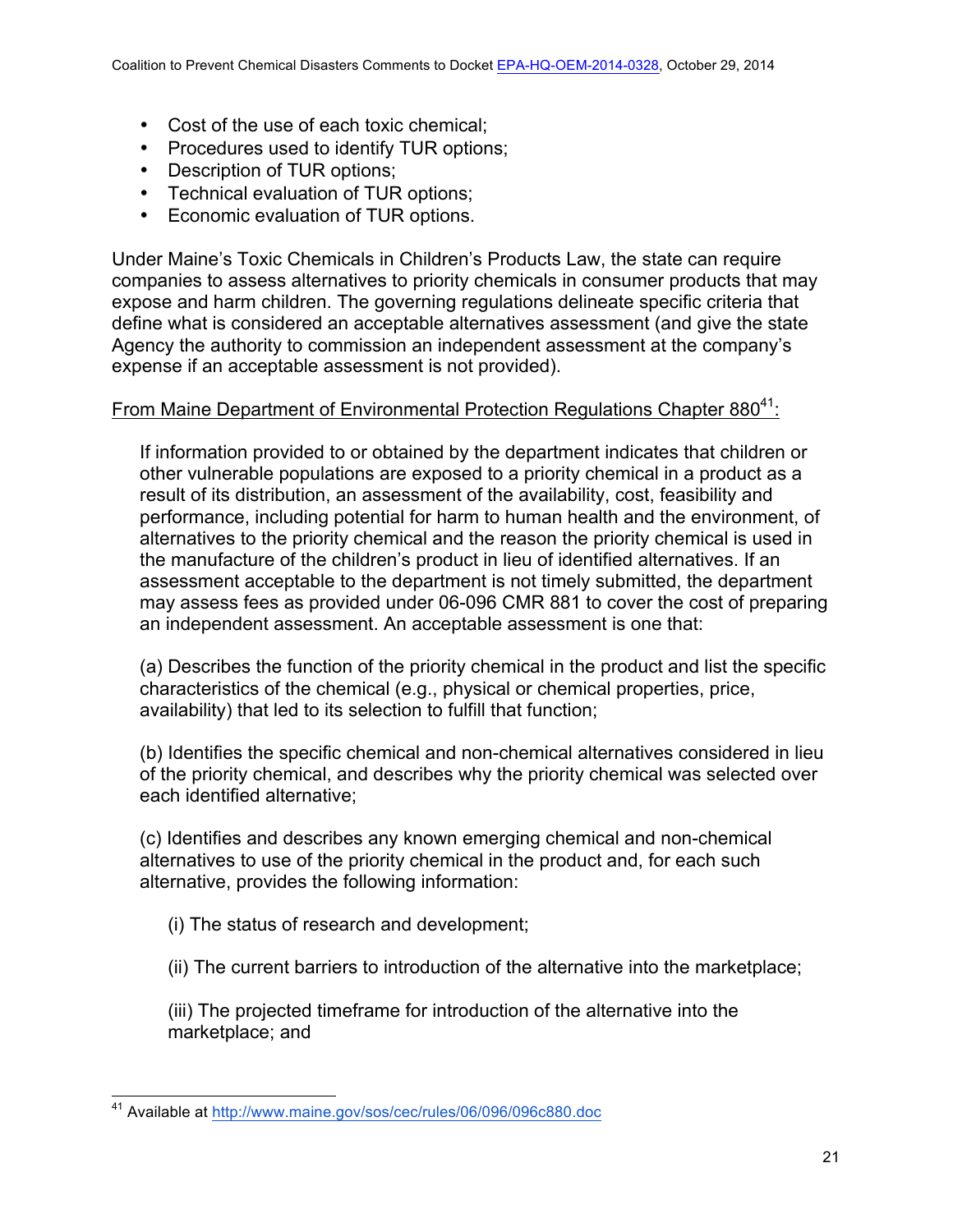(iv) The advantages and disadvantages of using the alternative in lieu of the priority chemical, assuming the alternative is successfully introduced into the marketplace;

(d) Identifies the key, distinguishing human health and environmental hazards (or "endpoints") associated with the priority chemical;

(e) Evaluates the human health and environmental hazard posed by the priority chemical and each identified chemical alternative using the GreenScreen™ or other evaluation methodology approved by the department; and

(f) Provides copies of all peer-reviewed studies or government-generated studies identified through a search of publicly accessible databases and lists the search terms used. The search must be conducted for the priority chemical and for each chemical alternative identified pursuant to subparagraph (b) and (c) and must, at a minimum, include as search terms the endpoints identified pursuant to subparagraph (d).

The Massachusetts Toxics Use Reduction Institute worked with partner Agencies across the country to develop the Interstate Chemicals Clearinghouse (IC2) *Alternatives*  Assessment Guide.<sup>42</sup> The guide outlines a sequential process in which options are screened first based on hazard, then based on performance, and finally, to the extent that more than one option emerges, the remaining options are ranked in relation to one another based on cost, availability, and (if relevant) exposure considerations.

The guide also provides a detailed description of modules that can be used at each stage of analysis. For example, the Hazard Module includes an initial screen plus three levels of evaluation, with a higher level of detail and verification at each level. Resources that can be used within this module include EPA's Design for the Environment Program Hazard Traits; GreenScreen; and the Quick Chemical Assessment Tool (QCAT), developed by the Washington Department of Ecology.

The Commons Principles for Alternatives Assessment may also be a valuable resource.<sup>43</sup> It sets out six key principles:

- Reduce hazard;
- Minimize exposure;
- Use best available information;
- Require disclosure and transparency;
- Resolve trade-offs; and
- Take action to eliminate or substitute potentially hazardous chemicals.

<sup>&</sup>lt;sup>42</sup> Available at http://theic2.org/article/download-pdf/file\_name/IC2\_AA\_Guide\_Version\_1.0.pdf<br><sup>43</sup> Lowell Center for Sustainable Production et al. The Commons Principles for Alternatives Assessment (includes consensus definition of alternatives assessment). 2013 October.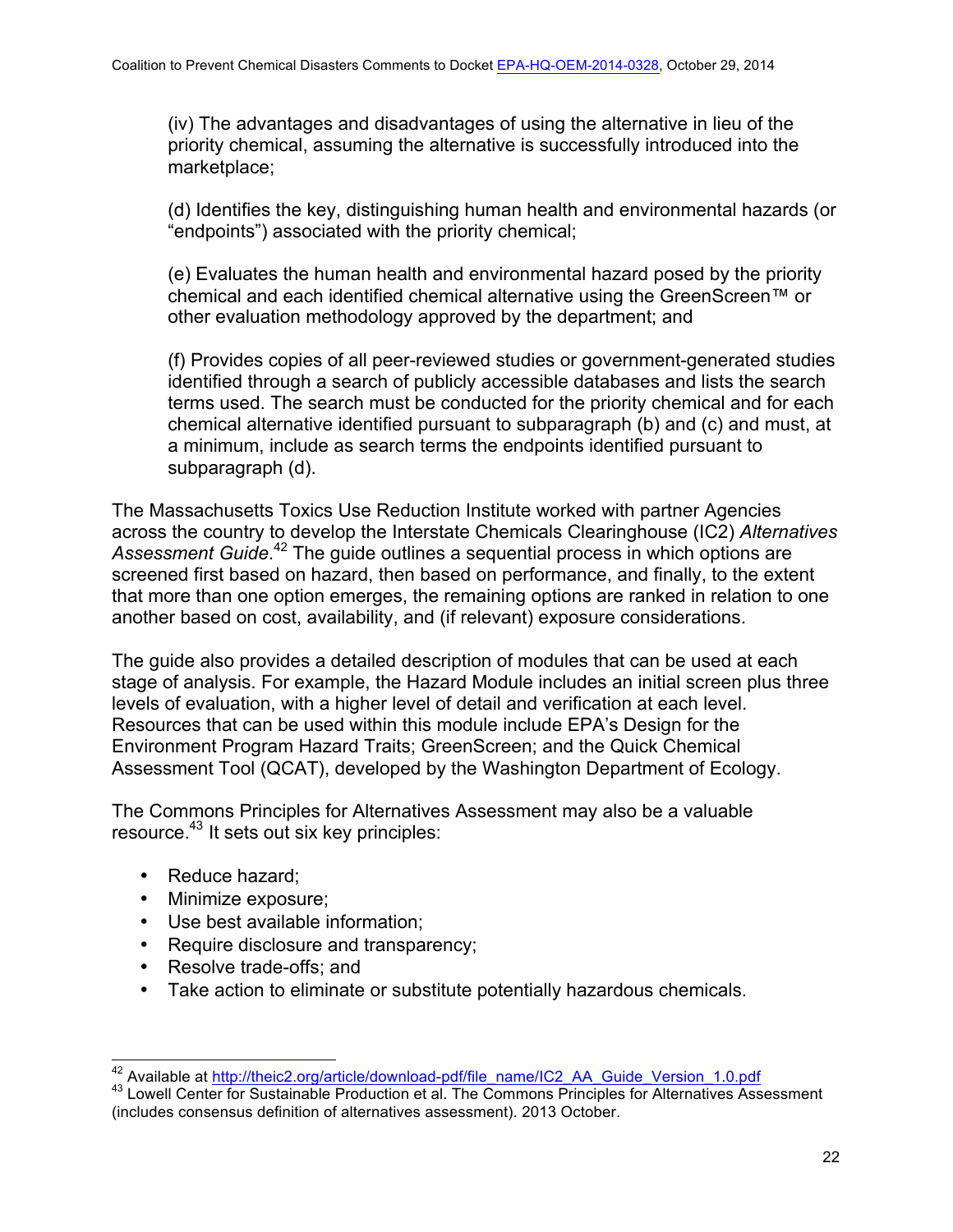Elsewhere in these comments we address methods and standards to determine if alternatives are available, feasible, and safer. We would summarize here by saying that methods are clearly available when developed by the owner or operator, implemented by or commercially available from other companies, or reasonably available using sources such as best engineering judgment, trade journals, or expert consultants. Available methods are clearly feasible when the owner or operator has the capacity to implement them, and, unless documented circumstances differ, when they have already been implemented by similar facilities. Elements of feasibility include technical and economic. Technically feasible means the existence of technical know-how as to available practices that can be applied to remove the recognized hazard. Economically feasible means the owner or operator is financially able to undertake available practices necessary to prevent the recognized hazard.

Maine's regulations (noted above) also provide specific guidance about determination of the availability of alternatives to chemicals in consumer products that may be helpful to EPA in developing similar guidance for the RMP program.

#### Also from Maine Chapter 880:

(1) Availability. For the purpose of determining whether an alternative is available at comparable cost, the board shall consider all relevant evidence to that effect including but not limited to:

(a) The extent to which the alternative currently is available in the marketplace;

(b) The affordability of the alternative as demonstrated by sales volumes;

(c) The purchase price differential between the product containing the priority chemical and the alternative; and

(d) In the case of an alternative that is not already offered for sale, information bearing on the ease with which the alternative could be substituted for the use of the priority chemical and introduced into the U.S. market.

Covered facilities should renew the evaluation of safer alternatives on the same schedule as the RMP (generally every five years or upon significant change to covered processes at the facility) or more frequently. The Massachusetts TUR program requires facilities to conduct toxics use reduction planning every two years.

Covered facilities should be required to demonstrate a "need to use" a specific extremely hazardous chemical or process, i.e., should document using qualitative and quantitative evaluation that no safer alternative chemical or process, or product or process redesign or reformulation that would eliminate the need for the hazardous chemical, is available and feasible. Evaluations and plans should also include a timeline for implementing alternatives that are available and feasible.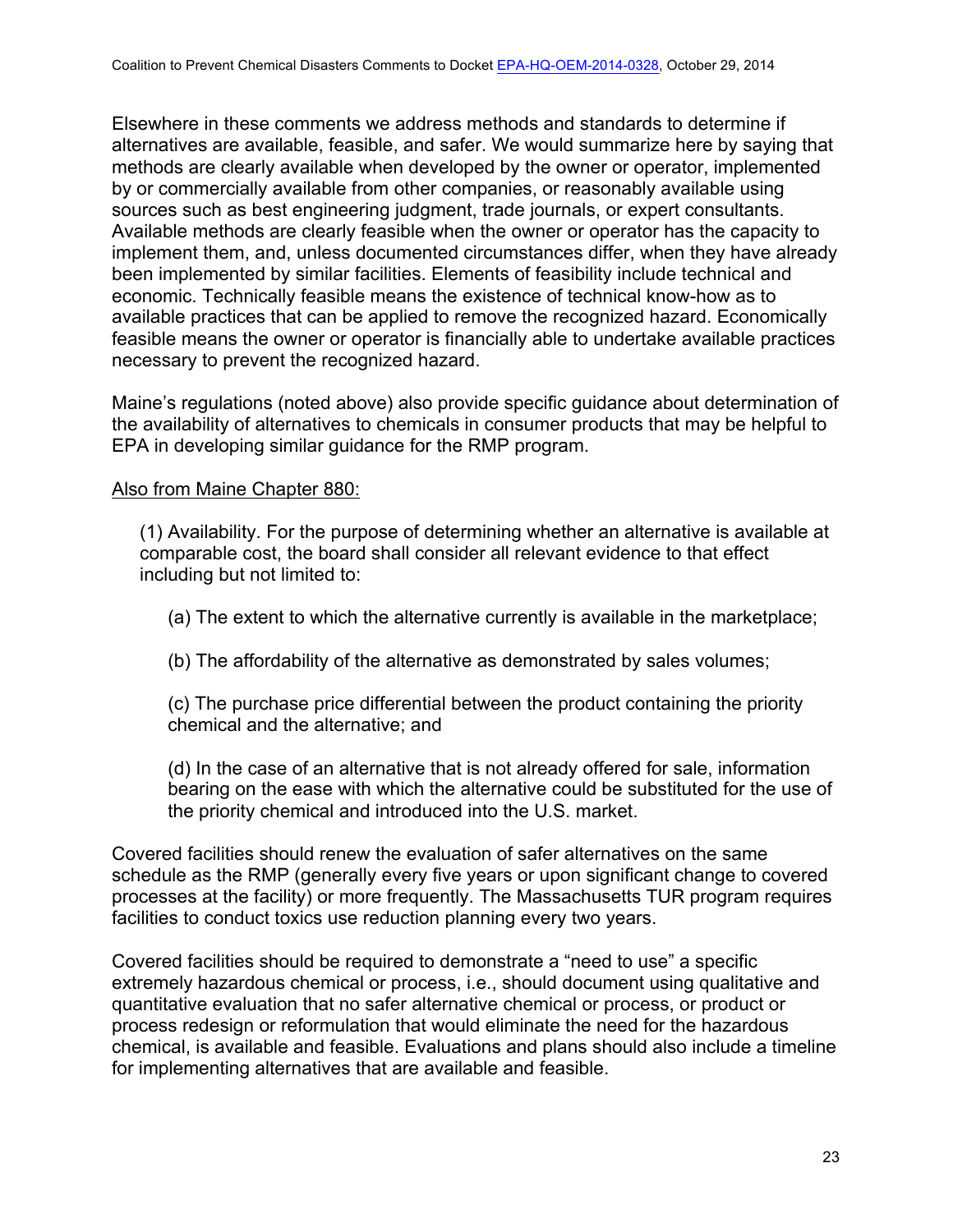It is also critical that EPA require conversion to safer alternatives when one or more alternatives are safer, available, effective, and affordable. As noted above, few facilities will choose to research alternatives or convert even when alternatives are available, effective, affordable, and safer, without mandates to do so.

Evidence of the failure of voluntary measures and the market place are found in the November 16, 2012 Congressional Research Service (CRS) analysis of chemical facilities in the EPA's Risk Management Program (RMP).44 Compared to a similar CRS analysis in 2009 the number of RMP facilities has grown by several hundred.<sup>45</sup>

While the New Jersey program requires facilities to assess safer chemical processes, it lacks transparency and lacks authority to require conversion to safer alternatives. These failures have led to a situation in which 93 New Jersey facilities still use large quantities of highly hazardous chemicals that pose a catastrophic health and safety risk, including five facilities that each put 2 million or more people at risk. $46$ 

The Contra Costa County, California Industrial Safety Ordinance also suffers from a failure to require conversion to safer alternatives, even when they are available and could prevent disasters. The California Interagency Working Group on Refinery Safety report from July 2013 found that "had an inherently safer system approach been in place at its Richmond refinery, Chevron would have been forced to demonstrate why continuing to use low-silicon metal susceptible to corrosion was the best solution, given other inherently safer options."47

See our additional analyses of the New Jersey and Contra Costa programs in Section VII.

**No facility should be allowed to continue using an extremely hazardous substance that endangers its workers and neighbors – often tens of thousands of people and other businesses – when safer alternatives could reasonably be used instead.** As noted above, several surveys have compiled examples of alternatives that are already in use across some twenty industries but have not yet been adopted by all relevant facilities.

#### *f. Should EPA require facilities to use a safer alternatives evaluation method such as the CCPS Inherently Safer Technology Checklist?*

Under the RMP program, EPA specifies basic elements that covered facilities must include, but allows facilities to select from credible methods to do so. In keeping with this approach, facilities should be allowed to use credible methods that address the elements to be specified in the alternatives assessment: the technical feasibility, costs (including capital and operational costs), avoided costs (including savings and potential

<sup>&</sup>lt;sup>44</sup> See https://www.documentcloud.org/documents/557127-crs-rmp-update-11-16-12.html <sup>45</sup> https://www.documentcloud.org/documents/557128-crs-update-2009.html

<sup>46&</sup>lt;br>http://www.njwec.org/PDF/Reports/FailuretoAct\_CompleteReport.pdf<br> $^{47}$  http://www.calepa.ca.gov/Publications/Reports/2013/Refineries.pdf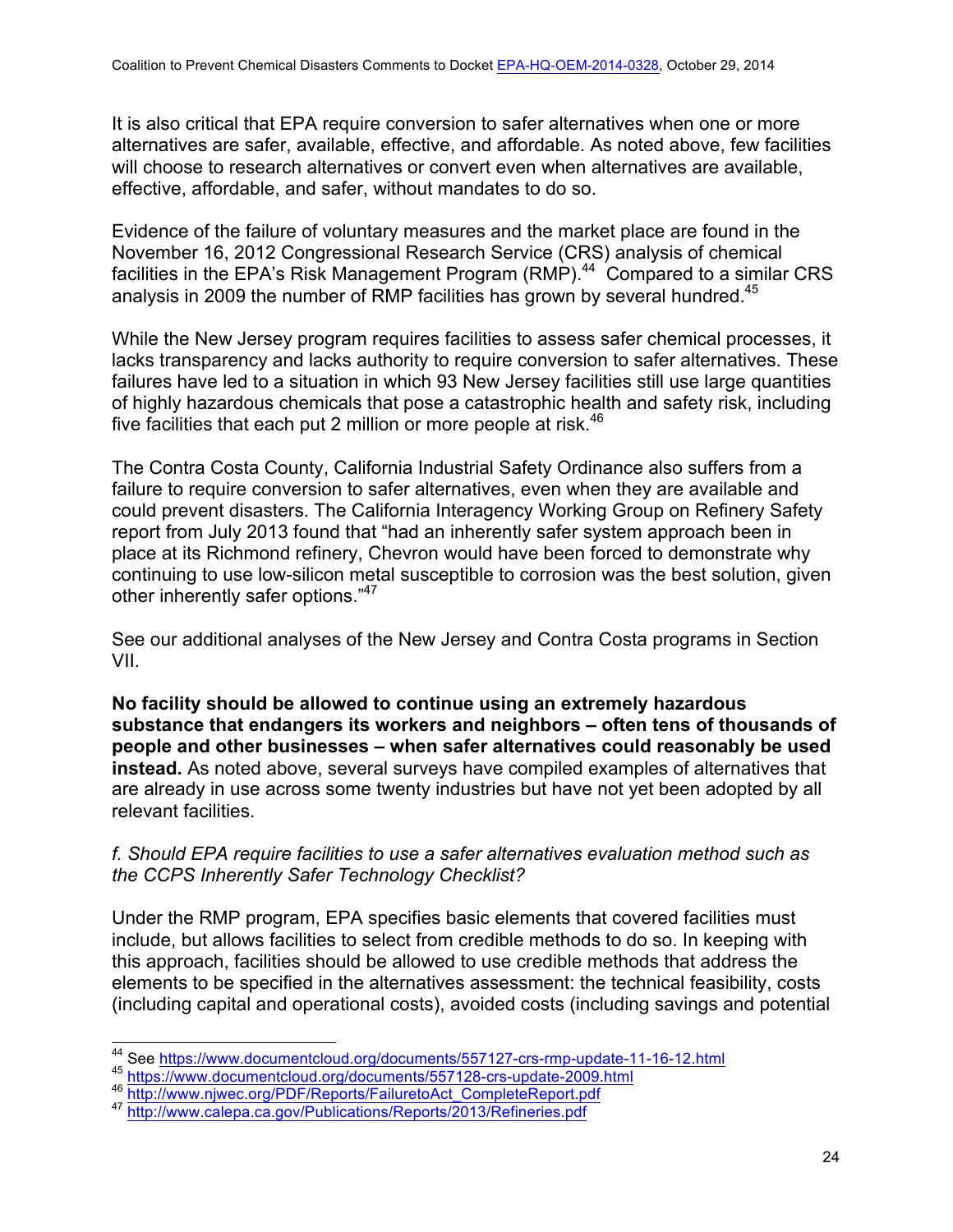liabilities), personnel implications, applicability of implementing each available method, and other required elements. The CCPS Inherently Safer Technology Checklist is useful but incomplete; it does not develop information on some of these elements, such as savings and potential liabilities. It also includes active control and mitigation strategies that may serve to contain rather than remove inherent hazards; such controls may be warranted but should be carefully distinguished from prevention strategies, and only adopted if prevention strategies are not available. For example, the Massachusetts TUR program is careful to make clear distinctions between options that are a true hazard reduction (reduction or elimination of the toxic chemical) and options that merely contain or control risk. And the CCPS checklist may be better suited for chemical processing facilities than for chemical-user industries (which make up a majority of the RMP universe) that have a more limited set of common alternatives.

## *g. How should EPA and facilities address the risk tradeoffs that could result when changing a process to incorporate safer alternatives?*

Risk tradeoffs are a necessary part of planning. Facility owners and operators routinely make decisions and choices between technological alternatives. Risk tradeoffs do not exist under prevention programs alone. Risk tradeoffs should receive the same treatment under prevention elements as under other aspects of the program.

The six Commons Principles for Alternatives Assessment (mentioned above) includes "resolve trade-offs" as a core principle. Alternatives assessments and reduction or substitution plans should be required to identify, explain, and resolve tradeoffs.

Decisions about risk tradeoffs can be addressed through transparency at each stage of assessment and planning, especially if the process does not identify a clearly superior alternative. California's Safer Consumer Products Regulation requires companies to describe their rationale for any trade-offs that are made. When implementing substitutions, care must be taken to minimize negative aspects of key tradeoffs.

The evaluation and implementation of alternatives should follow a hierarchy of prevention remedies. The owner or operator should base design considerations upon available methods that avoid a recognized hazard prior to the use of engineering controls, administrative controls, or protective equipment to contain, control, or mitigate the hazard. Prevention methods eliminate or reduce an intrinsic hazard prior to control measures that could be breached, disabled, deficient, or bypassed in a chemical emergency.

In selecting from competing remedies to a recognized hazard, the owner or operator should address the applicability of remedies that most uniformly prevent risk tradeoffs, where available. For example, a large tank has a greater potential release, but multiple smaller tanks may require more handling of a chemical. In this case, the owner or operator must evaluate and document available methods that reduce or eliminate both the scope and frequency of the hazard (such as an alternate process that does not use a chemical in a hazardous form).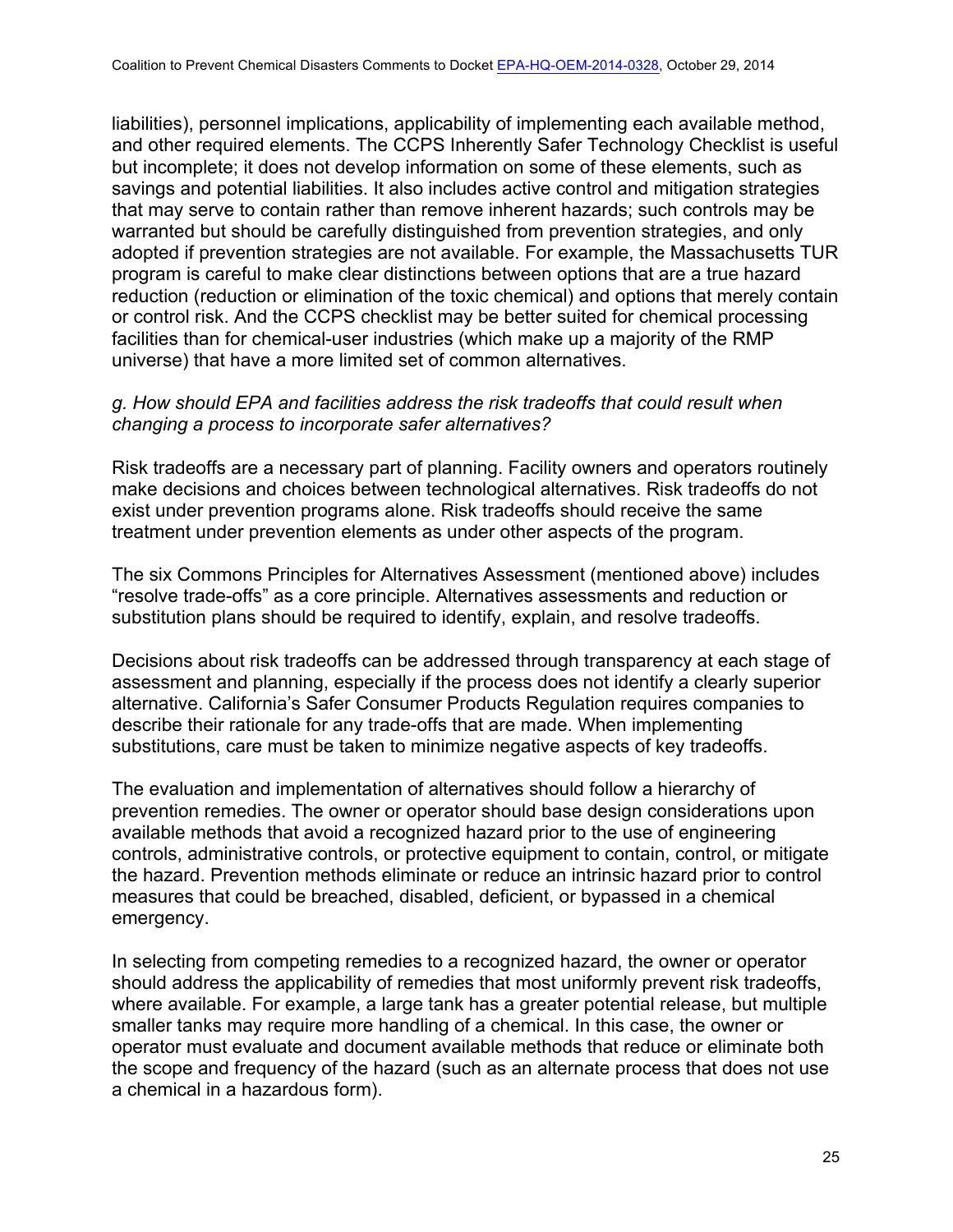While risk tradeoffs are common and can be managed and assessed, it is important to avoid **risk shifting** among environmental media or among groups of people (i.e. not simply replacing an airborne hazard with an equally dangerous water hazard, and not protecting one group of people by simply shifting the same risk to a different group of people). Risk shifting is not acceptable and should be specifically excluded from definitions of safer alternatives (as is the case under the Massachusetts TUR program).

*h. Should EPA consider requirements similar to those used by the State of New Jersey or Contra Costa County, California, and if so, why? What have been the benefits of such programs in risk reduction or process safety for the facilities covered under these requirements? What have been the limitations or drawbacks of these programs?*

These programs have been beneficial, but sometimes include control methods that perpetuate rather than prevent hazards. While such control methods may be appropriate for unavoidably hazardous operations, they should not be considered a primary prevention strategy. For example, New Jersey includes as "inherently safer technology" warning labels, leak detectors, thermal imaging cameras, fogs/sprays/deluge systems, spill containment, toxic gas scrubbers, and other non-IST measures that control rather than remove or reduce intrinsic chemical hazards. EPA can avoid replicating this problem by setting a backstop that we have proposed elsewhere in these comments: prevention methods that reduce the consequences of a chemical release should not include measures that (a) are intended to contain, control, mitigate, or recover the release of a substance of concern; and (b) could be breached, disabled, deficient, or bypassed in the event of a release of a substance of concern (including an intentional criminal release).

For a fuller analysis of the programs, see Section VII of our comments on the New Jersey and Contra Costa County programs.

*i. If EPA were to develop regulatory requirements for safer alternatives, which facilities should be subject to those requirements? Should all RMP facilities be subject to such requirements, or only "high risk" facilities, such as refineries and large chemical plants? How would "high risk" be defined? Are there particular processes or chemicals that should be targeted or prioritized for implementation of such requirements?*

All RMP facilities should be subject to safer alternatives analysis requirements. EPA should not create yet another definition for a new subset of "high risk" facilities for the purpose of requiring documented alternatives analyses that are submitted to the Agency. All facilities with potential workplace or off-site impacts to a community should be required to evaluate alternatives that can remove the hazard (under OSHA PSM and/or EPA RMP as appropriate). At the same time, EPA should undertake guidance, compliance, and enforcement initiatives based on industry sector, type of hazard, scope of hazard (such as large populations in vulnerability zones), RMP program level, and recent accidents. However, facility alternatives analyses generated and submitted to the Agency by all RMP facilities should inform EPA activities, not the other way around.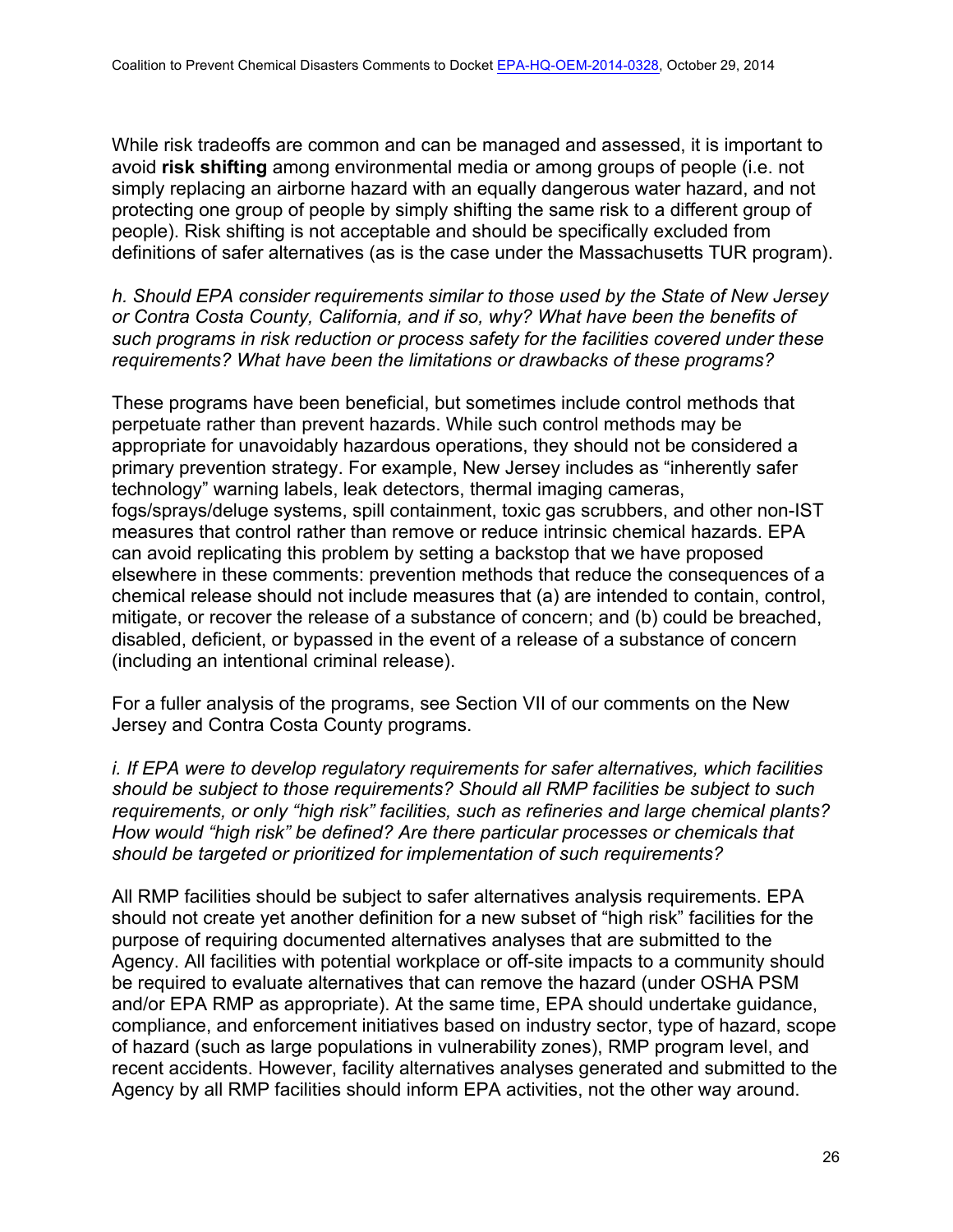*j. What barriers exist for industry to adopt safer alternatives? What incentives can be used by government to have facilities implement safer alternatives? Should the Agency provide special recognition to companies that implement safer alternatives?*

The primary barriers to safer alternatives are complacency, inertia, and lack of knowledge, which are perpetuated by fragmentation of government authorities and by the lack of structured federal requirements for review, documentation, communication, and selection of alternatives. As outlined elsewhere in these comments, the federal government should require chemical facilities to demonstrate awareness of commercially available alternatives used by or available from leaders in their industry in order to utilize the technology shifting effect of facilities acting to avoid the costs and liabilities of controlling, managing, and mitigating chemical hazards. EPA should also grow and maintain scientific and engineering competency to critique the alternative assessments, as well as promote technical assistance grants for workers and communities to become fuller participants in the process. The federal government should also require facilities that use or hold large amounts of extremely hazardous substances to carry liability insurance or post bonds commensurate with the potential damages that could result from a worst-case chemical release. The federal government should also amend railroad common carrier obligations to require shippers by rail of extremely hazardous substances to share in the potential liabilities that could result from a spill, particularly from events that are beyond the control of the railroad carrier.

EPA's ability to identify companies that implement safer alternatives will be greatly enhanced by providing not only general categories for companies to indicate how they have deregistered from the RMP program (as noted above), but also text-boxes to briefly explain how they have done so.

*k. What are other options (other than regulatory requirements) exist to encourage facilities to investigate, develop or implement safer alternatives and how can EPA further these efforts?*

Extensive experience at the state and federal levels indicates that unless required to do so, most facilities and companies will not systematically research possible alternatives.

*l. If RMP facilities are required to perform safer alternative options analyses and implementation plans, should EPA require that the analyses and/or implementation plans be submitted to the Agency? Should EPA have any role in approving such analyses or plans? In lieu of an approval, can EPA promote safer alternatives through reporting and the dissemination of information on potentially applicable practices?*

Covered facilities should be required to submit safer alternative options analyses and implementation plans to EPA. Failure to require such submission would invite companies to create deficient analyses and would impede the organized dissemination of information. EPA approval in completeness reviews, audits, inspections, and penalties will help ensure the integrity of analysis and plans. Safer alternatives reporting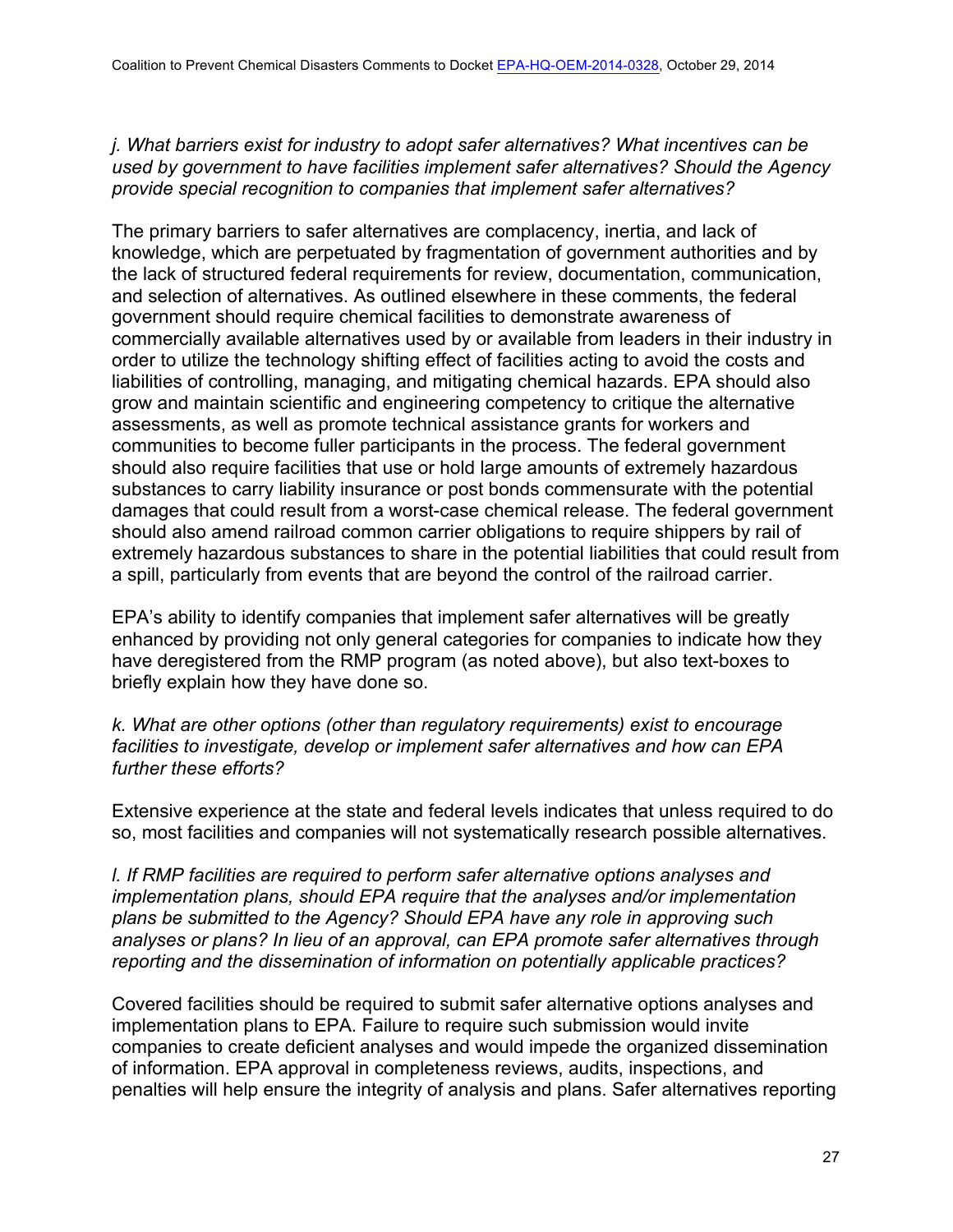and dissemination of information is vital, but must be integral to other aspects of regulatory programs.

*m. If RMP facilities are required to consider safer alternative options, what role should local communities have in these analyses? Should facilities be required to disclose these analyses or recommendations resulting from such analyses to local authorities or the public prior to the selection of options? Are there any other disclosure options that will ensure that decisions on implementing safer technologies are made with transparency? Are there any means of oversight other than disclosure that would ensure that safer alternatives analyses are thorough and implementation decisions are appropriate?*

The workers, emergency responders, and other members of communities at risk of a chemical disaster have a right to know that facilities have thoroughly investigated possible alternatives to extremely hazardous chemicals, and to ensure that the assessment was conducted with quality and credibility, and that management made good-faith decisions.

Both workers and communities should be able to provide input to and review alternatives assessments.

Facilities should be required to disclose their entire analysis. This would provide the most effective transparency and encouragement to conduct a complete, quality assessment.

As noted, covered facilities should be required to submit safer alternative options analyses and implementation plans to EPA as part of their RMP in order to help ensure the integrity of analyses and decisions. Review and sign off on assessments and decisions by certified, independent third-party planners, or by EPA, could also help ensure transparency and good-faith decisions. But such third-party or EPA review is not a substitute for disclosure to the communities and workers at risk.

Failure to disclose options assessed and conclusions would also severely limit the spread of information on safer alternatives within industries.

## *n. What would be the economic impacts of requiring facilities to analyze safer alternative options? Are there any special circumstances involving small entities that EPA should consider?*

As noted above, the potential costs of a worst-case release can be enormous and many facilities that have converted to safer operations anticipate saving money. Using the RMP process to systematically generate information about potential liabilities, costs, avoided costs and savings will bring to light information on economic impacts and enable EPA, industry organizations, and others to assemble average cost information. This is an advantage of employing the RMP process to generate organized information, including costs and avoided costs, of alternatives. For industry sectors that commonly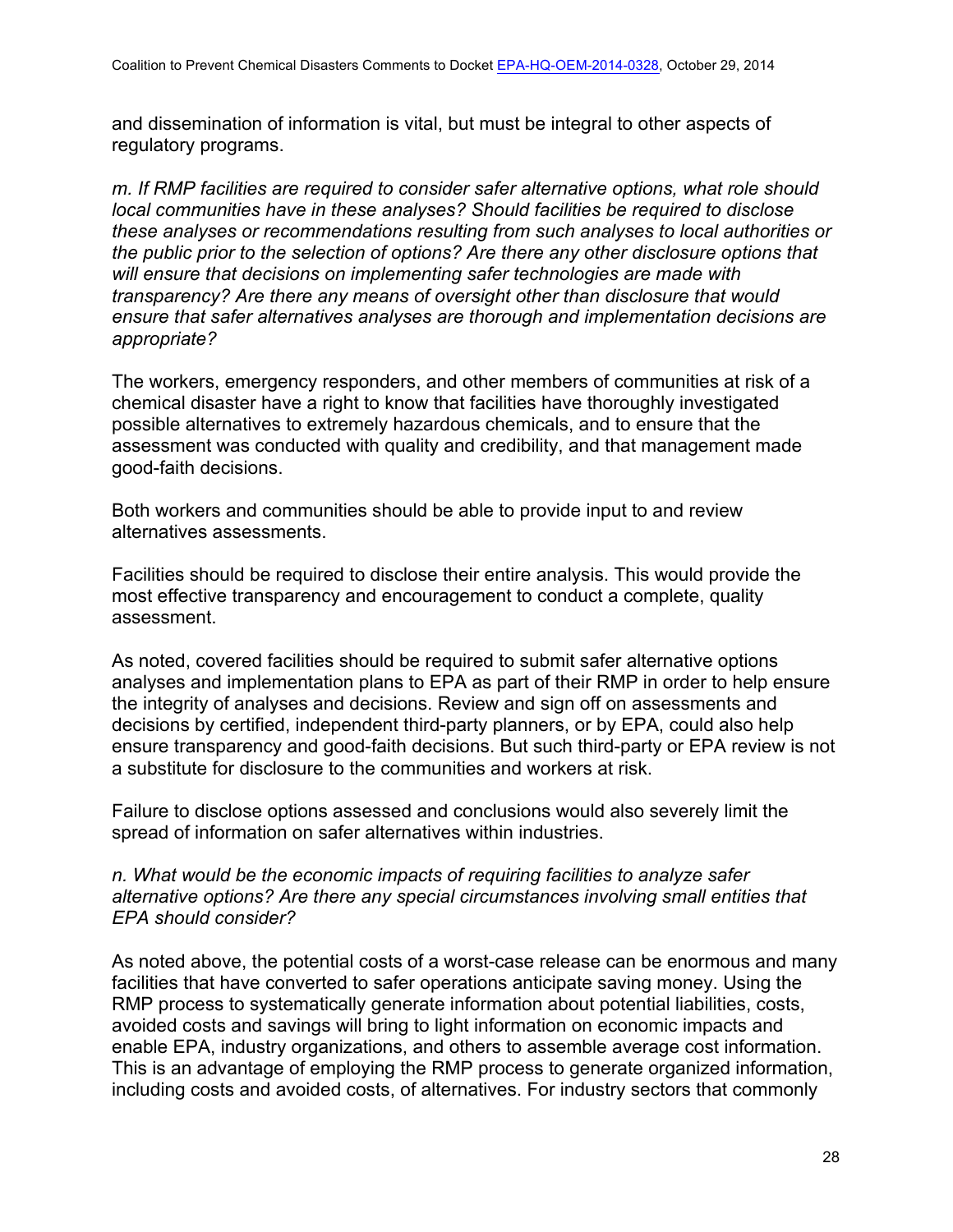include small entities and widely used alternatives, for example drinking water or wastewater facilities, EPA could provide guidance on conversion factors and costs derived from alternatives analyses submitted to the Agency and other sources.

A 2010 independent analysis of the 2009 bill (H.R. 2868) that passed the House of Representatives found that the conversions resulting from requirements to utilize IST or safer "methods to reduce consequences" (MRC) would have created 8,000 new jobs, especially within the chemical industry and water treatment sectors.<sup>48</sup>

Under the Massachusetts TUR program, small businesses often report the most significant benefits from the planning process. Providing technical and/or financial assistance to these businesses can help to ensure they achieve the maximum benefit from the process.

#### **IV. Conversion to Safer Alternatives Must be Required Whenever One or More Alternatives are Safer, Available, Effective, and Affordable**

Following an alternatives analysis submitted to the EPA as described in Section III, chemical facility owners and operators should be required to implement safer alternatives that eliminate or reduce catastrophic hazards where feasible by a date certain.

New requirements to implement inherently safer alternatives are necessary to achieve long overdue hazard reduction that has not been achieved by voluntary measures. As described in Sections II and V of these comments, over 100 million Americans continue to face catastrophic hazards from RMP facilities. In addition, large portions of our infrastructure are also at risk whenever disaster occurs.

As a result of the 2012 explosion and fire at the Chevron refinery in Richmond, California, the state formed an Interagency Working Group on Refinery Safety to address refinery hazards. On September 9, 2014, the California Department of Industrial Relations (CDIR) Division of Occupational Safety and Health released a draft rule that the CDIR says "will provide a framework for anticipating, preventing and responding to refinery safety problems at the earliest possible point."

Specifically the draft rule says: "The employer shall select and implement first and second order inherent safety measures unless the employer can demonstrate in writing it is not feasible to do so. Where the employer does not implement a first or second order inherent safety measure, the employer shall document and justify in writing: (a) why that measure is not feasible; and (b) why the measures it has implemented are the most protective alternative measures feasible. If the inherent safety measure meets any of the following criteria, it shall be presumed feasible…."

<sup>48</sup> http://www.misi-net.com/publications.html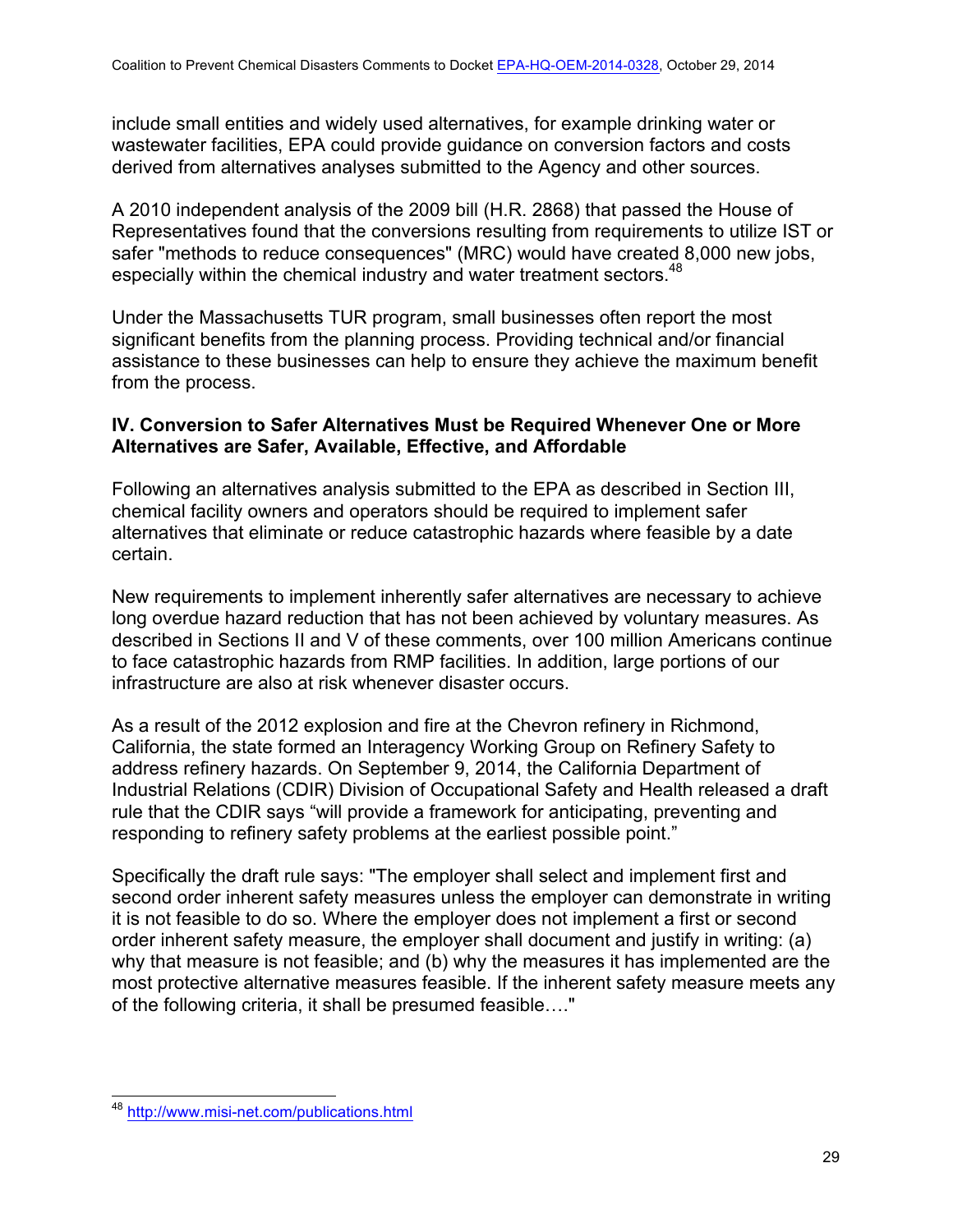If a facility does not implement safer technologies they must show why safer measures are not feasible and/or why the measures they are implementing are the most protective feasible alternative measures.49

If alternatives assessment requirements alone were sufficient to reduce hazards, we would have seen more progress in New Jersey (NJ) where millions of people are still at risk. Unlike the Clean Air Act, the NJ program lacks legal authority to require the use of safer processes even where they are feasible. Today 93 NJ facilities still use large quantities of highly hazardous chemicals that pose a potential catastrophic hazard to workers and/or the public in the event of a worst-case toxic release caused by an accident, natural disaster or deliberate attack. They include chemical plants, oil refineries, sewage and water treatment works, bulk chemical handling and storage terminals, and food processing facilities. Five of these facilities each put 2 million or more people at risk of a chemical disaster.<sup>50</sup>

Since 2009, the EPA and Department of Homeland Security have advocated requirements to implement safer alternatives at chemical facilities. On March 3, 2010, Peter S. Silva, EPA Assistant Administrator for Water told the Senate Homeland Security and Governmental Affairs Committee, "Facilities posing the highest degree of risk should be required to implement IST method(s) if such methods enhance overall security, are feasible, and consider public health and environmental requirements.

In 2002, the EPA drafted a regulatory proposal advanced by EPA Administrator Christine Todd Whitman. The draft said:

"Facilities would be required to consider hazard reduction opportunities in the preparation of implementation plans and to implement appropriate hazard reduction measures… Hazard reduction opportunities would include:

(1) Making chemical processes inherently safer by reducing quantities of hazardous chemicals handled or stored, substituting less hazardous chemicals for extremely hazardous ones, or otherwise modifying the design of processes to reduce or eliminate chemical hazards…"

In 2006, as a U.S. Senator, President Obama authored and led legislative efforts to support requirements to implement inherently safer technologies (IST), saying: "I believe that the IST approach needs to be a part, not the whole, but a part of a rational comprehensive security legislation. Without it we're leaving a huge gap in our ability to manage the risks that these facilities represent."<sup>51</sup>

<sup>49</sup> http://www.dir.ca.gov/dosh/doshreg/Process-Safety-Management-for-Refineries/PSM-Draft-<br>Regulation.2014-09-09.pdf<br>50 http://www.nives.com/DDF/D

<sup>&</sup>lt;sup>50</sup> http://www.njwec.org/PDF/Reports/FailuretoAct\_CompleteReport.pdf<br><sup>51</sup> http<u>://epw.senate.gov/public/index.cfm?FuseAction=Hearings.Choose&Hearing\_id=d04878fe-802a-</u> 23ad-4b6e-5dfc40f1f744 and https://www.youtube.com/watch?v=YBtIKgGHYPQ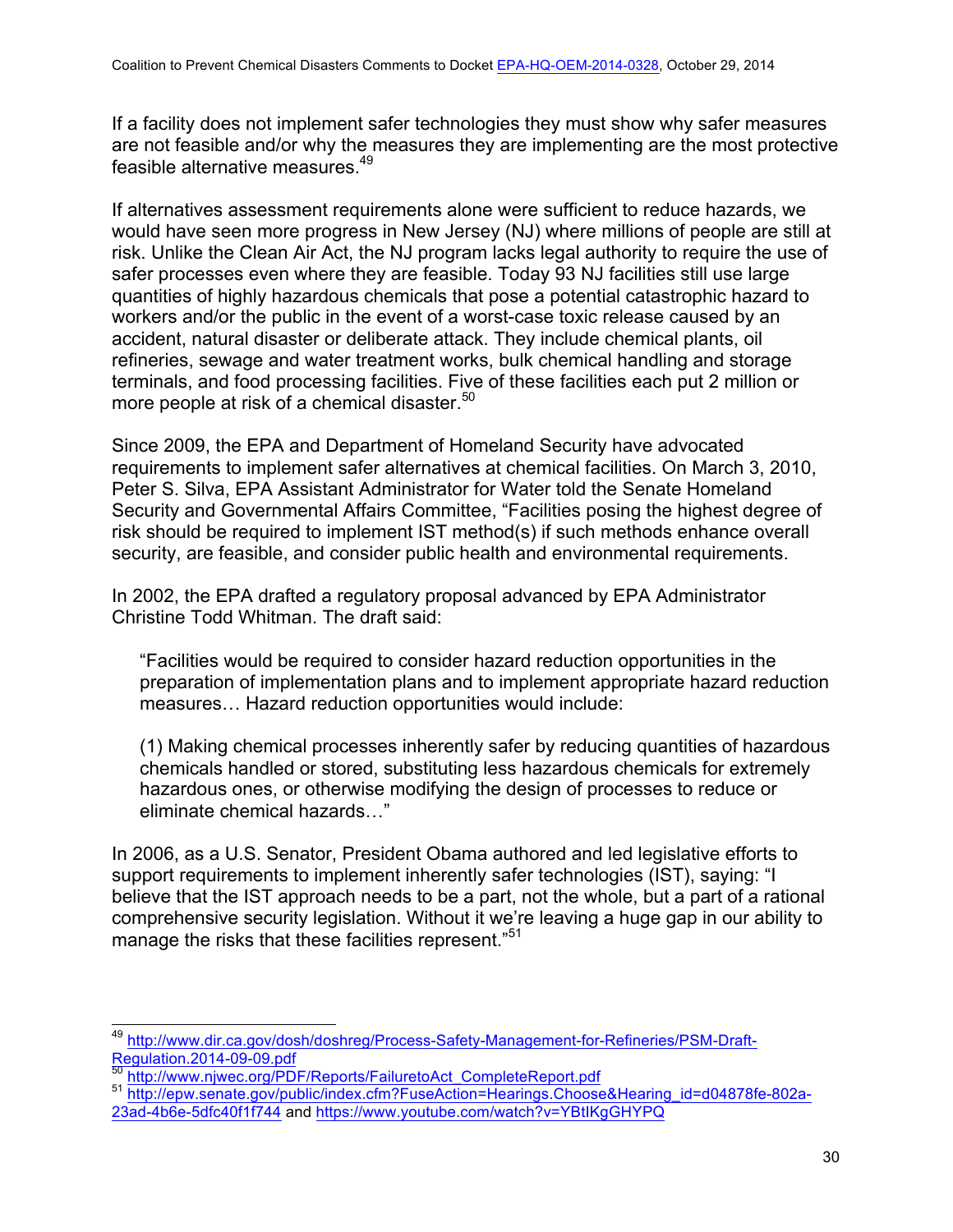Since the first reporting of EPA's Risk Management Program (RMP) data in 1999, the Agency, industry and the public all learned for the first time the magnitude of these hazards. According to a 2012 Congressional Research Service (CRS) analysis of RMP data, 473 facilities each put 100,000 or more people at risk of a catastrophic disaster.<sup>52</sup>

Thanks to Freedom of Information Act requests the public has also become aware of hundreds of facilities that have switched to safer, cost-effective chemical processes and thus eliminated these hazards. Unfortunately, most of the facilities that have switched to safer processes are not in the highest risk categories according to reports by the Center for American Progress.<sup>53</sup>

Equally disturbing are the Congressional Research Service updates showing a steady increase in the total number (now approximately 12,700) of RMP facilities since 2009.<sup>54</sup> Clearly facilities are not voluntarily adopting safer alternatives to extremely hazardous chemicals.

As noted earlier (see page 7 of these comments), the U.S. Chemical Safety and Hazard Investigation Board recommended in May 2014 that EPA "require the documented use of inherently safer systems analysis and the hierarchy of controls to the greatest extent feasible when facilities are establishing safeguards for identified process hazards" in order to "reduce the risk of major accidents to the greatest extent practicable". <sup>55</sup>

New requirements to ensure that facilities use the safest processes available are clearly needed and overdue. Fortunately, the EPA also has abundant legal authority under §112(r)(7)(A) of the Clean Air Act to require chemical facilities to avoid or mitigate releases through the use of safer technologies. Section 112(r)(7)(A) provides the Agency broad authority to regulate chemical facilities in order to prevent accidental discharges:

"In order to prevent accidental releases of regulated substances, the Administrator is authorized to promulgate release prevention, detection, and correction requirements which may include monitoring, record-keeping, reporting, training, vapor recovery, secondary containment, and other design, equipment, work practice, and operational requirements. Regulations promulgated under this paragraph may make distinctions between various types, classes, and kinds of facilities, devices and systems taking into consideration factors including, but not limited to, the size, location, process, process controls, quantity of substances handled, potency of substances, and response capabilities present at any stationary source. Regulations promulgated pursuant to this subparagraph shall have an effective date, as determined by the Administrator, assuring compliance as expeditiously as practicable. 42 U.S.C. § 7412(r)(7)(A)."

<sup>52</sup> https://www.documentcloud.org/documents/557127-crs-rmp-update-11-16-12.html

<sup>53</sup> https://www.documentcloud.org/documents/1214686-preventing-toxic-terrorism-cap-rep4-25-06.html <sup>54</sup> https://www.documentcloud.org/documents/557128-crs-update-2009.html and

https://www.documentcloud.org/documents/557127-crs-rmp-update-11-16-12.html

<sup>55</sup> http://www.csb.gov/assets/1/7/Tesoro\_Anacortes\_2014-May-01.pdf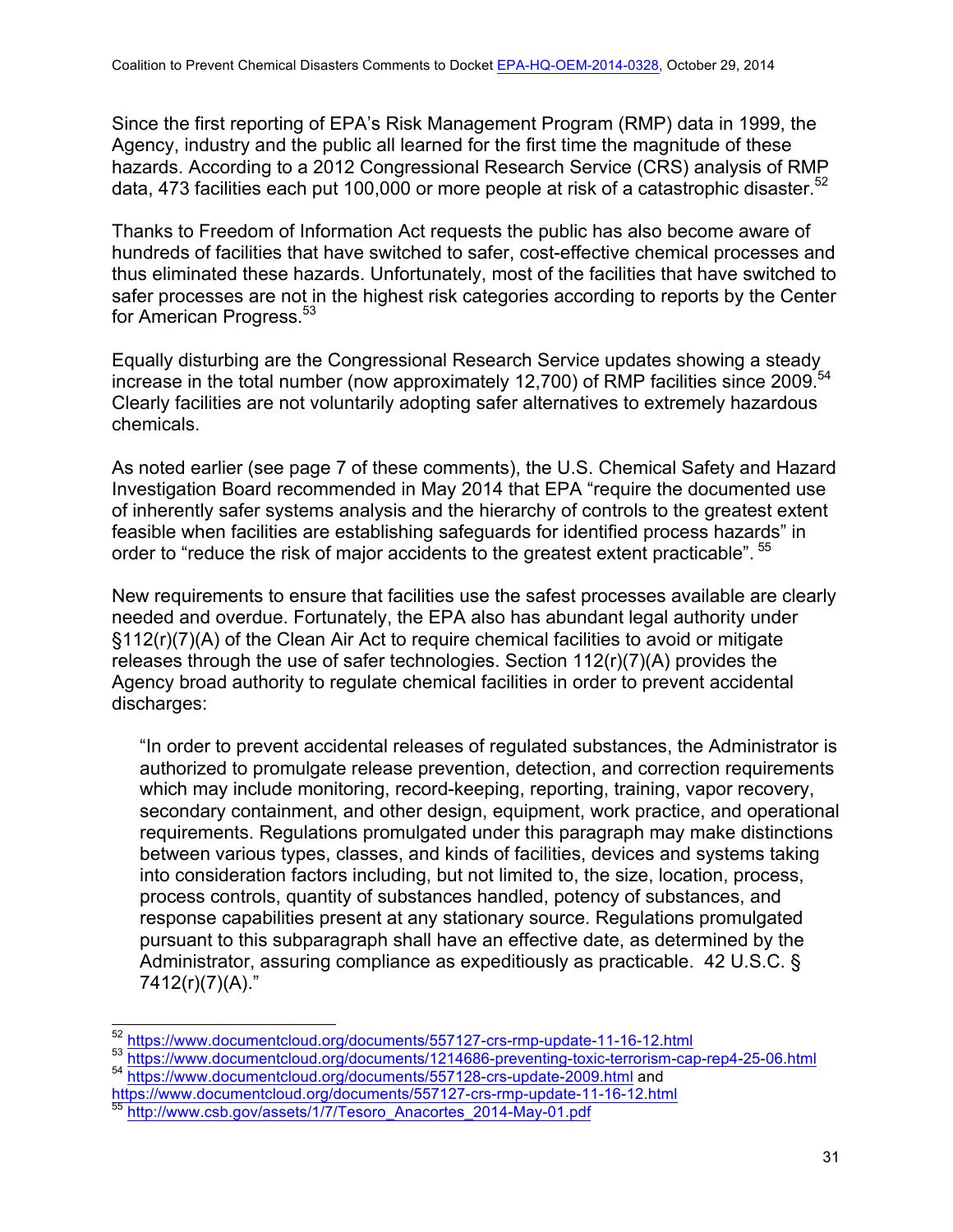The authority conferred by  $\S$  112(r)(7)(A) clearly encompasses the power to require the use of safer technology to reduce or eliminate quantities of extremely hazardous substances. The provision specifically authorizes the imposition of "design" and "operational" requirements, and further authorizes EPA to make distinctions among facilities based on "process controls, quantity of substances handled, [and] potency of substances." This authority is ideally suited to serve as the basis for regulations that require that facilities be designed and operated in such a manner as to minimize quantities of highly potent hazardous substances. And it permits regulation of any stationary source, thus permitting the Agency to regulate without regard to whether "threshold" quantities of substances are present (as under regulations pursuant to §112(r)(7)(B)) and without restrictions on the types of facilities subject to regulation (such as the limits imposed on DHS in establishing the CFATS regulations).

That EPA's authority under §112(r) encompasses the power to require measures to prevent release through eliminating or minimizing the use of dangerous chemicals is fully consistent with the intent of the enacting Congress. As the Senate Report on the 1990 legislation that added §112(r) to the Clean Air Act explains, such measures were viewed by Congress as the best way to achieve the statutory goal of preventing accidental releases:

"The objectives of the proposed section … include both the prevention of accidental releases and the minimization of the consequences which may result. Systems and measures which are effective in preventing accidents are preferable to those which are intended to minimize the consequences of a release. Measures which entirely eliminate the presence of potential hazards (through substitution of less harmful substances or by minimizing the quantity of an extremely hazardous substance present at any one time), as opposed to those which merely provide additional containment, are the most preferred."56

# **V. Disproportionate Impacts to Communities of Color and Low-Income Communities Around RMP Facilities Must Be Addressed**

EPA's Environmental Justice mandate, as established through Executive Order 12898 and the Agency's own policies and plans, requires EPA to identify and address ongoing discrimination that creates disproportionate adverse health and environmental effects in communities of color and low-income communities.

Our comments address four main points:

- 1. EPA has a clear mandate that requires the Agency to address disproportionate health and environmental impacts to communities of color and low-income communities.
- 2. Many communities of color and low-income communities are disproportionately burdened by pollution and by the threat and reality of catastrophic chemical releases from facilities covered by the RMP program.

<sup>56</sup> https://www.documentcloud.org/documents/404584-petition-to-epa-to-prevent-chem-disasters-filed.html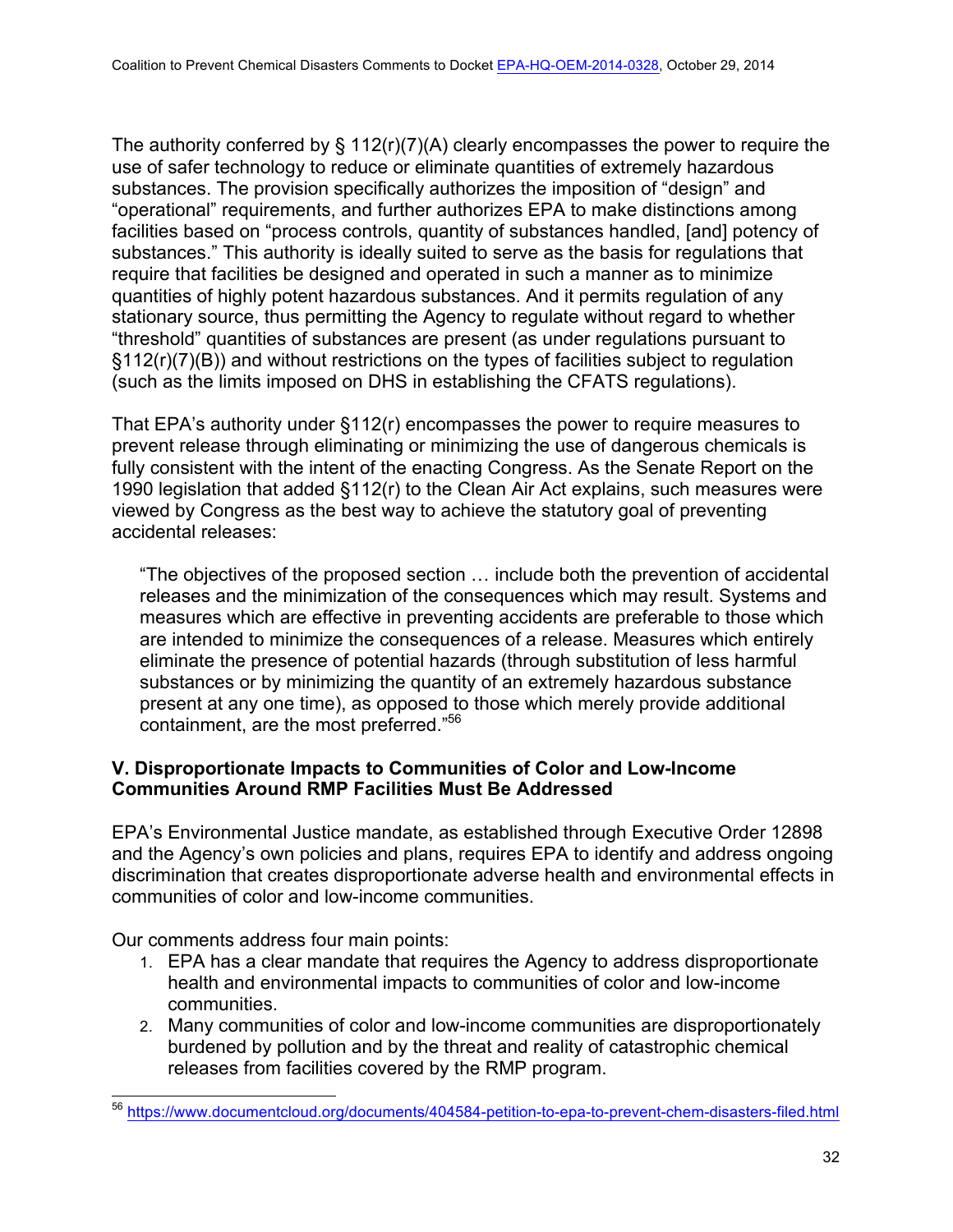- 3. EPA's current RMP program and related policies and activities have failed to address the disproportionate danger and harm to these communities.
- 4. Specific policies and actions, which EPA has the authority to adopt, would begin to address this ongoing discrimination and protect health in these communities.

Executive Order 12898: Federal Actions to Address Environmental Justice in Minority Populations and Low-Income Populations, requires that EPA "make achieving environmental justice part of its mission by identifying and addressing, as appropriate, disproportionately high and adverse human health or environmental effects of its programs, policies, and activities on minority populations and low-income populations in the United States."

More specifically, EO 12898 requires EPA to conduct its programs and activities in a manner that ensures that the Agency is not "denying persons (including populations) the benefits of, or subjecting persons (including populations) to discrimination under, such, programs, policies, and activities, because of their race, Color, or national origin."

EPA's own Plan EJ 2014 establishes goals to:

- Protect health in communities over-burdened by pollution;
- · Empower communities to take action to improve their health and environment.

Extensive public and government research, a broad and deep academic literature, and the stories of community residents all thoroughly document disproportionate adverse health and environmental impacts in communities of color and low-income communities throughout the United States.

As early as 1971, the Council on Environmental Quality's Annual Report to the President connected race, income, and risk of exposure to toxic chemicals.<sup>57</sup> In 1983, the U.S. Government Accountability Office also correlated siting of hazardous waste facilities with the racial composition of the surrounding community.<sup>58</sup>

The 1987 report Toxic Wastes and Race found that race was the most significant variable predicting the location of hazardous waste facilities, and that this represented a national pattern.<sup>59</sup> The follow-up study Toxic Wastes and Race at Twenty determined that "racial disparities in the distribution of hazardous wastes are **greater** than previously reported."<sup>60</sup>

A very large volume of additional research (far too large to be fully summarized or cited

<sup>&</sup>lt;sup>57</sup> The Second Annual Report of the Presidents' Council on Environmental Quality, August 1971, as cited in Annual Report of the Council on Environmental Quality (1993).<br><sup>58</sup> GAO. 1983. "Siting of Hazardous Waste Landfills and Their Correlation with Racial and Economic

Status of Surrounding Communities", U.S. Government Accountability Office, Washington, DC.<br><sup>59</sup> Dr. Benjamin F. Chavis Jr. and Charles Lee, *Toxic Wastes and Race: A National Report on the Racial* 

*and Socio-Economic Characteristics of Communities with Hazardous Waste Sites* (Commission for Racial Justice, United Church of Christ, 1987).

<sup>60</sup> Robert D. Bullard, Ph.D., et al, *Toxic Wastes and Race at Twenty, 1987-2007* (United Church of Christ Justice and Witness Ministries, March 2007).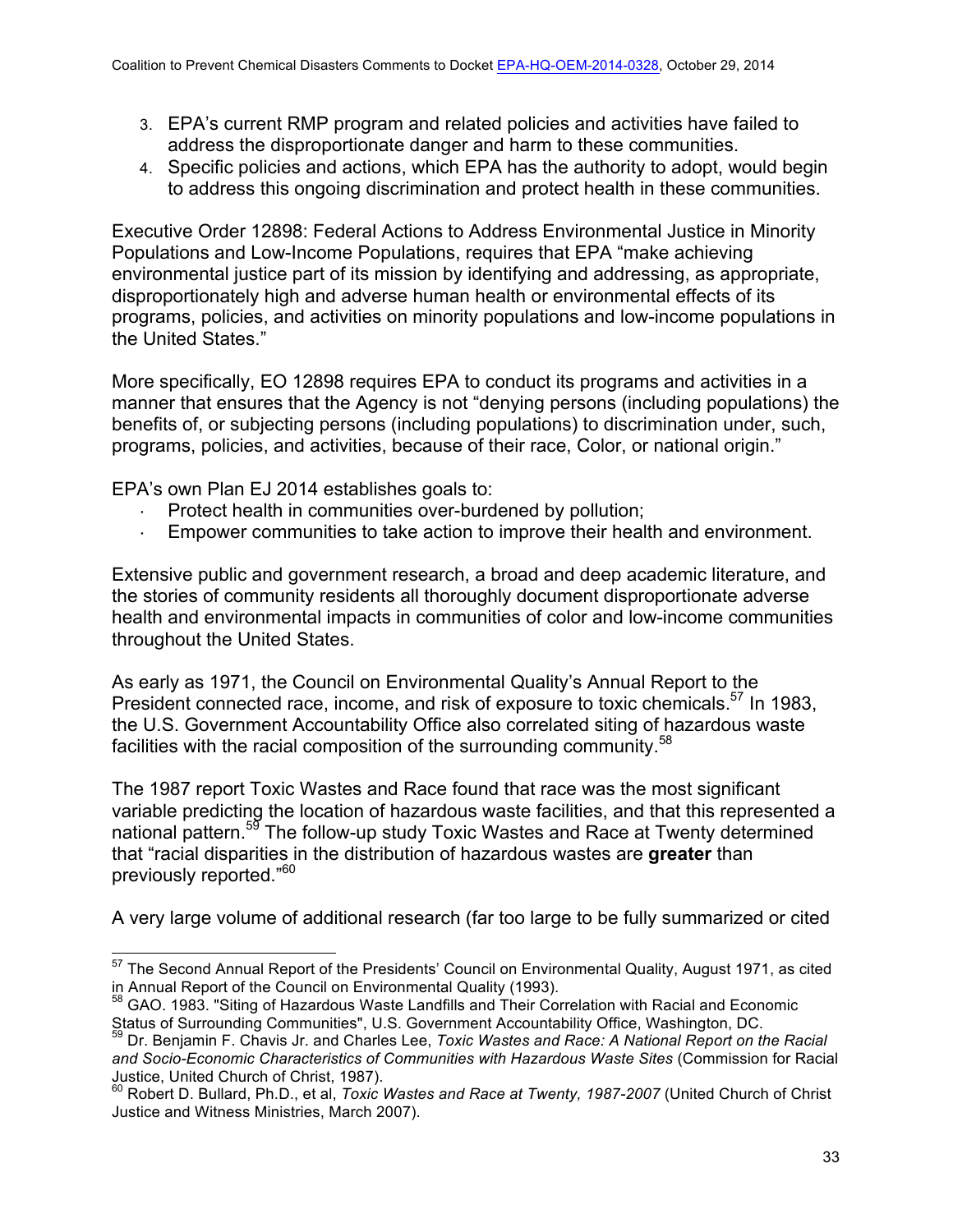here), including research presented at EPA's 2010 science Symposium on the Science of Disproportionate Environmental Health Impacts, demonstrates widespread and persistent disproportionate health and environmental impacts to communities of color and low-income communities not only from hazardous wastes, but also from pesticide applications, vehicle emissions, toxic chemicals in consumer products, routine industrial emissions, and hazardous chemical releases from facilities covered under the RMP program.

For example, a 2011 paper presented at EPA's 2010 Symposium conducted a systematic review of 94 previous studies and determined that "many studies found significant relationships between residential proximity to environmental hazards and adverse health outcomes."61

Also, a 2014 paper applied three different inequality measures to determine that toxic air pollution is distributed very unequally in the U.S., and impacts communities of color and low-income communities very disproportionately.<sup>62</sup>

Specific to the RMP program, a May 2014 report found that communities and populations near 3,433 hazardous chemical facilities in the RMP program are disproportionately Black, Latino, and low-income.<sup>63</sup> The report *Who's in Danger? Race, Poverty and Chemical Disasters* analyzed the demographics of worst-case scenario vulnerability zones for 3,433 facilities included in the RMP program. The report used established methods to analyze information submitted by the facilities themselves under the RMP program and U.S. Census data to study the populations that could be impacted by a worst-case chemical release.

The analysis presented in the report documents a pattern previously observed in the location of toxic waste sites and other environmental and health hazards - that dangerous chemical facilities disproportionately endanger people of color and low income people, who are greatly overrepresented in chemical facility vulnerability zones and even more overrepresented in the "fenceline zones" nearest the facilities (defined as 1/10 the size of the full vulnerability zone). The report analyzed five demographic indicators (home value, household income, race and ethnicity, education level, and poverty rate) and found that:

- Residents of the fenceline zones closest to the facilities have average home values 33% below the national average and average incomes 22% below the national average;
- · The percentage of Blacks in the fenceline zones is 75% greater than for the U.S. as a whole, and the percentage of Latinos is 60% greater;

(Institute for New Economic Thinking, May 2014).

 $61$  Jean D. Brender, RN, PhD, et al, "Residential Proximity to Environmental Hazards and Adverse Health Outcomes" (American Journal of Public Health, Supplement 1, 2011, Vol 101, No S1) pp S37-S52. James K. Boyce, Klara Zwickl, and Michael Ash, "Three Measures of Environmental Inequality"

<sup>63</sup> Paul Orum, Richard Moore, Michele Roberts, Joaquin Sanchez, *Who's in Danger: Race, Poverty, and Chemical Disasters – A Demographic Analysis of Chemical Disaster Vulnerability Zones* (Environmental Justice and Health Alliance for Chemical Policy Reform, May 2014).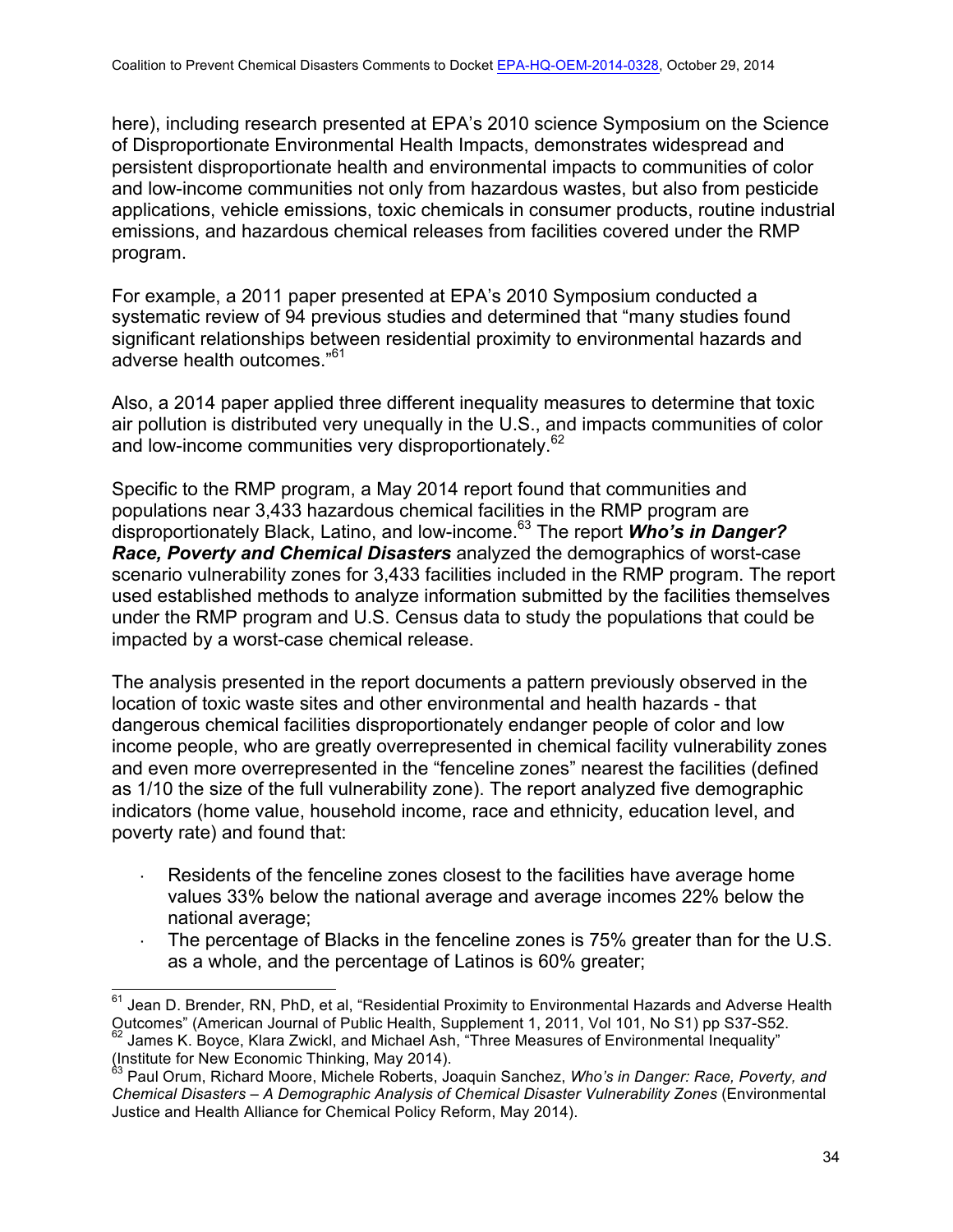- · The percentage of adults in the fenceline with less than a high school diploma is 46% greater than for the U.S. as a whole, but the percentage with a college or other post-high school degree is 27% lower;
- $\cdot$  The poverty rate in the fenceline zones is 50% higher than for the U.S. as a whole.

The complete *Who's in Danger?* report has been submitted as a comment to this docket.

The September 2014 report *Kids in Danger Zones* (from the Center for Effective Government) also documents the disproportionate danger faced by children, many children of color and low income children, who attend school inside RMP facility chemical disaster zones. Houston, TX, Baton Rouge, LA, and Beaumont-Port Arthur, TX - communities that are heavily African American and Latino – contain the most schools in multiple chemical disaster vulnerability zones.<sup>64</sup>

Because EPA's current RMP program and related policies and activities have failed to address the disproportionate impacts of hazardous chemical facilities in communities of color and low-income communities, the Agency is effectively denying those communities and populations the benefits of the RMP program and allowing discrimination to continue.

EPA has the opportunity and responsibility to finally address the disproportionate impact of hazardous chemical use, storage, and releases on communities of color and lowincome communities, and has the authority it needs to do so. However, only policies and actions that prevent catastrophic releases by significantly reducing and removing the underlying chemical hazards (rather than simply attempting to improve responses to disasters after they happen) will address the disproportionate impacts and begin to provide the health protection and empowerment mandated by EO 12898 and the Agency's EJ plans.

Only specific policies and actions will correct the failure of the RMP program to address ongoing discrimination and disproportionate impacts. Key recommendations (drawn from the more detailed recommendations that appear elsewhere in this comment) include:

- · Assessment of potential safer chemicals and processes must be mandatory, and the results of alternatives assessments must be made public;
- · Conversion to safer alternatives must be mandatory whenever one or more alternatives are available, effective, and affordable;
- Information on dangers and alternatives must be easily available to workers, communities, and first responders;

<sup>64</sup> Amanda Frank and Sean Moulton, *Kids in Danger Zones: One in Three U.S. Schoolchildren at Risk from Chemical Catastrophes* (Center for Effective Government, September 2014).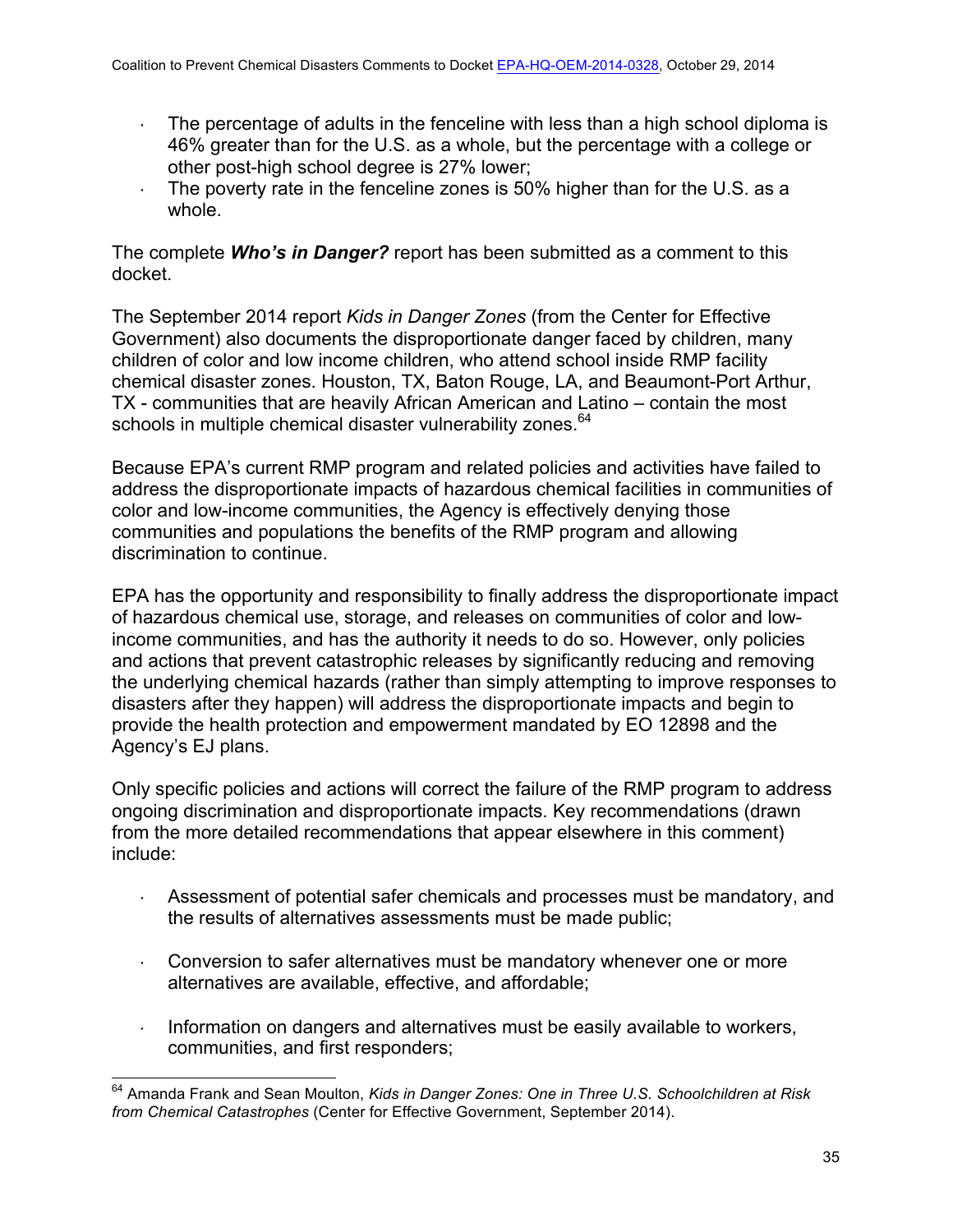- · Education and training for workers and fenceline communities must be dramatically improved;
- · Communities and workers must become full partners in decisions about hazards and solutions; and
- The Risk Management Program must be expanded to include new elements and additional chemicals.

# **VI. Disclosure of Information on Hazards and Alternatives to Workers, Communities, and Governments Must be Dramatically Improved**

Before we respond to the RFI's specific questions, we first want to comment on the current level of disclosure for RMP data. We believe that expanding access to unrestricted portions of facility RMPs is of great importance, and a necessary step towards involving local communities in chemical disaster prevention. Therefore, we advocate for the reestablishment of EPA's online access to RMP data.

An engaged and informed public is a vigilant public. Citizens, first responders, medical professionals, plant workers, and local officials all need to be better informed about chemical security and safety information in order to prepare for and prevent emergencies. Unfortunately, we have instead adopted an overly secretive approach that seeks to hide most, if not all, RMP data from the public. This prevents citizen vigilance.

Secrecy also inhibits preparedness. For instance, one of the groups signing on to these comments, the Center for Effective Government, recently published a report titled "Kids in Danger Zones: One in Three U.S. Schoolchildren at Risk of Chemical Catastrophes."65 The report found that nearly 40,000 thousand schools are located within vulnerability zones RMP facilities. It is highly unlikely that each of these schools has a chemical disaster plan in place. In fact, since vulnerability zones can stretch several miles from the actual facility, many schools have no idea they are even at risk.

For example, the report found that nearly every school in Manhattan is in the vulnerability zone of a single bleach manufacturer in South Kearny, NJ. While these schools likely practice fire drills and other safety procedures, they are most likely not prepared for a possible chlorine gas leak originating several miles away. Keeping communities in the dark about chemical risks reduces their ability to prepare for potential disasters.

Excessive, unnecessary secrecy around RMP data can cost lives. Schools need to have chemical disaster drills in place. Community members need to understand how to respond to specific chemical releases in order to avoid evacuating into the path of a chemical hazard. First responders need to know what chemicals they are facing and

<sup>65</sup> http://www.foreffectivegov.org/kids-in-danger-zones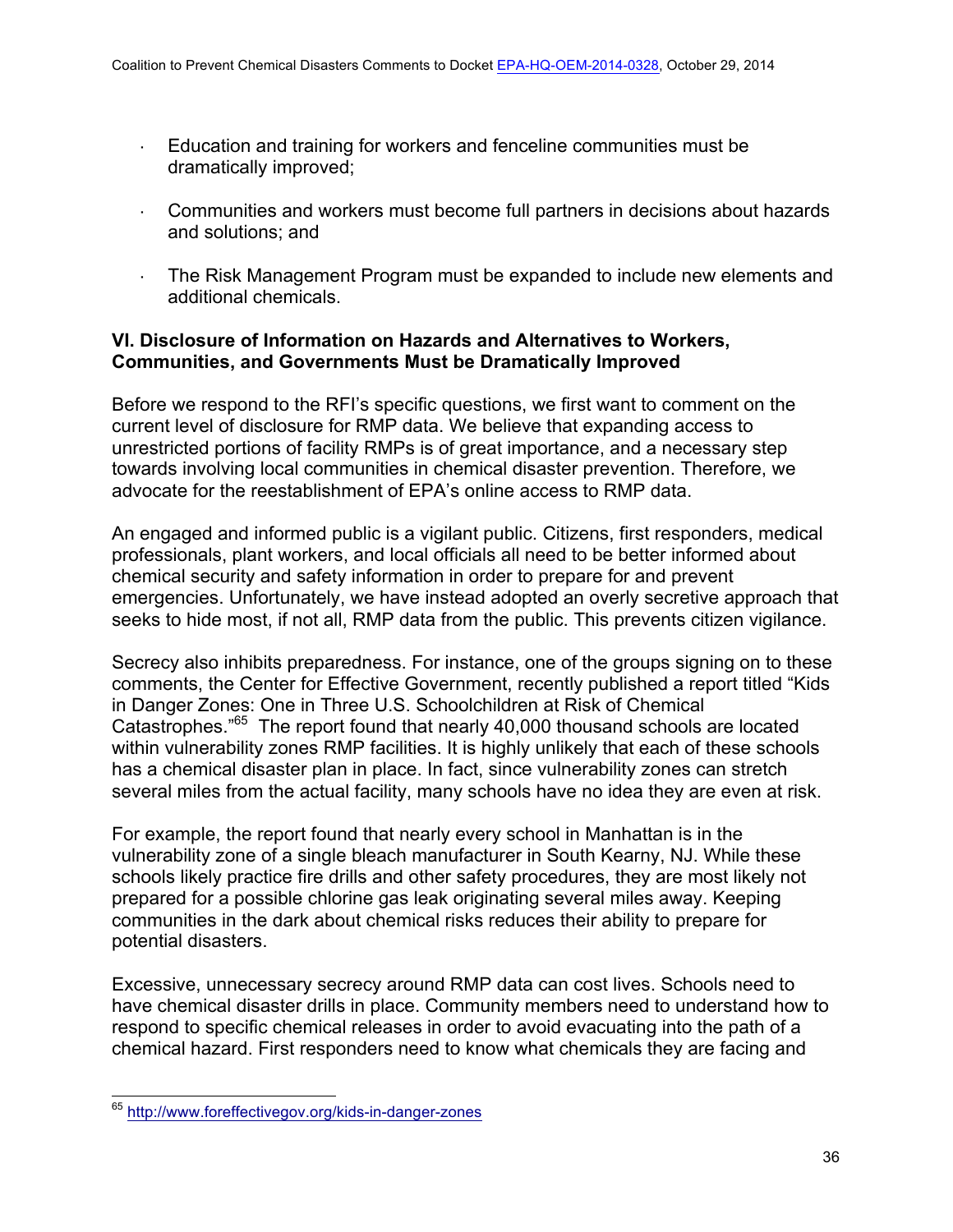what emergency equipment to use. Doctors need to have the necessary information to treat those exposed to chemicals. Awareness, preparedness, and prevention save lives.

The 2013 West, Texas tragedy, which spurred President Obama's Executive Order, may wind up serving as a painful example of why this information is vital. The U.S. Chemical Safety Board's (CSB) preliminary findings suggest that local first responders "were not made aware of the explosion hazard from the ammonium nitrate stored at West Fertilizer." Emergency response guidelines state that some ammonium nitrate fires should be dealt with by evacuating the area and trying to contain the fire from a greater distance. However, the West volunteer firefighters were unaware that they were facing an ammonium nitrate fire, so they could not properly judge if these tactics should be used. And nearby residents, including an elementary school, hospital, and retirement home all within one mile of the facility, were almost certainly unaware of these risks or how to respond.

This is not an isolated case. In fact, six years prior to the West disaster, Carolyn Merritt, former Chair of the U.S. Chemical Safety Board, illustrated the devastating consequences that can occur when communities are inadequately informed about chemical risks. During a Senate testimony, Merritt noted a "lack of chemical emergency preparedness that our investigations have found among many communities where accidents strike.<sup>"66</sup> Maximizing disclosure and access to RMP data will help companies reduce and remove hazards and enable communities to incorporate vital information into local emergency plans.

Much of the secrecy around unrestricted RMP data is implemented in an effort to prevent terrorism and safeguard communities. However, basic information about chemical hazards has been shown time and time again to make our communities safer. For instance, studies done on hazardous materials placards, digital maps and global positioning information, and biological research have each found that openness and disclosure is essential in keeping the public safe, and *helps us stay ahead of terrorists*. For instance, in 2003, the Department of Transportation explored the possibility of removing hazardous materials placards from trucks, railcars, and shipping containers to prevent theft or terrorist use. But the study found that "removal of placards offers little to no security benefit" and that the placards were a critical source of hazard information that facilitated effective emergency response and protected lives.

Agencies may be under the mistaken impression that hiding the information is safer, but in reality rail cars and other large tanks of chemicals cannot be themselves hidden, and attempting to restrict the information leaves communities more vulnerable and less prepared for the chemical accidents that are certain to occur.

Questions from Section D, Part 1, which are related to transparency and disclosure

<sup>66</sup> See http://www.csb.gov/csb-chairman-merritt-describes-the-lessons-from-five-years-of-boardinvestigations-to-senate-committee-urges-additional-resources-and-clearer-authorities-for-federal-safetyefforts/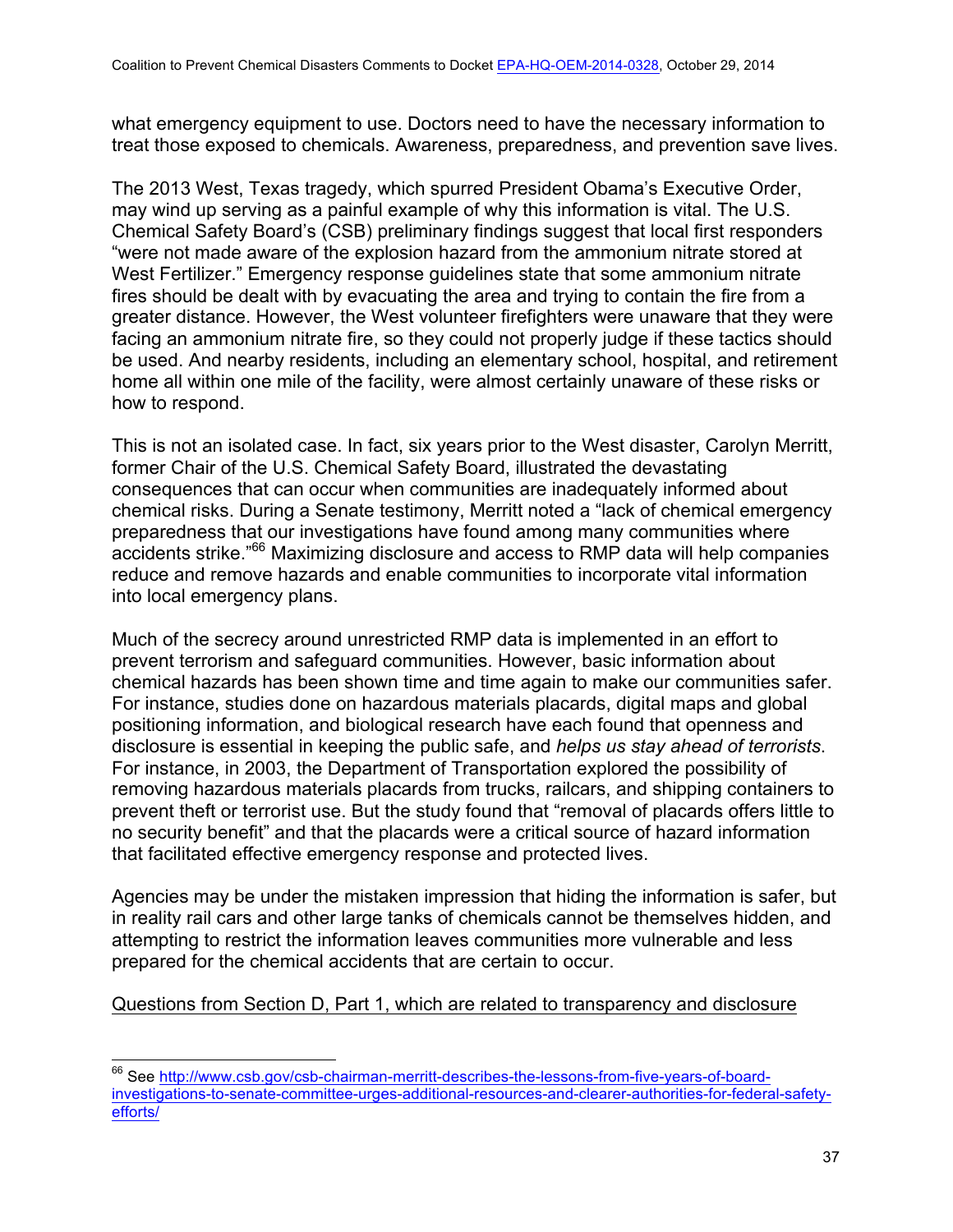*"What role should local communities have in alternatives analyses? Should facilities be required to disclose their analyses or recommendations to local authorities and the public prior to selecting options?"* 

Facilities should engage with local communities on all parts of the RMP, including alternatives analyses, by disclosing options to local officials, local emergency planning committees (LEPCs), state emergency response commissions (SERCs), fire departments, and the general public prior to selecting options. The public has a right to know what prevention and control options are being analyzed, as these decisions directly impact their safety. Moreover, disclosing alternative analyses adds another layer of accountability to ensure facility compliance and promotes greater communication between facilities and communities.

For instance, local communities can provide facilities with useful feedback during prefire planning and other opportunities. Officials and LEPCs can point out how alternative options will impact community response and recommend options that minimize potential risk. They can also weigh in on whether facilities are considering and acting on all available options.

The industry often points to economic burdens as justification for not pursuing safer alternatives. Public disclosure of alternative analyses requires facilities to demonstrate that there are indeed additional costs associated with safer alternatives -- and that their cost analyses incorporate potential savings and avoided costs. Furthermore, it enables the public to weigh any economic costs with the benefits of increased safety and chemical security.

For instance, after the 9/11 attacks, the Blue Plains Water Treatment Plant in Washington, DC switched from using chlorine gas to liquid bleach in its water purification systems. This decision, which reduced the risk to 1.7 million people, also came with increased processing costs. But when spread out across customers, it amounted to a mere 25-cent increase in utilities per household per month. $67$  Most people would agree that 25 cents per month is a small price to pay to protect the lives of 1.7 million residents.

Communities have a right to take part in these discussions and emphasize the overwhelming value of preventing chemical disasters.

## *"Are there other disclosure options that will ensure transparency in decisions on safer alternatives?"*

Not only should facilities make this information available to the public systematically as part of RMPs, but they should also find ways to actively engage and communicate with local communities. This may include putting together a panel of facility representatives, local officials/LEPC members, and concerned citizens to discuss the impacts of possible

<sup>&</sup>lt;sup>67</sup> Eliminating Hometown Hazards, Environmental Defense, 2003, Carol Andress, available at http://www.fcan.org/Press/wastewater\_04.pdf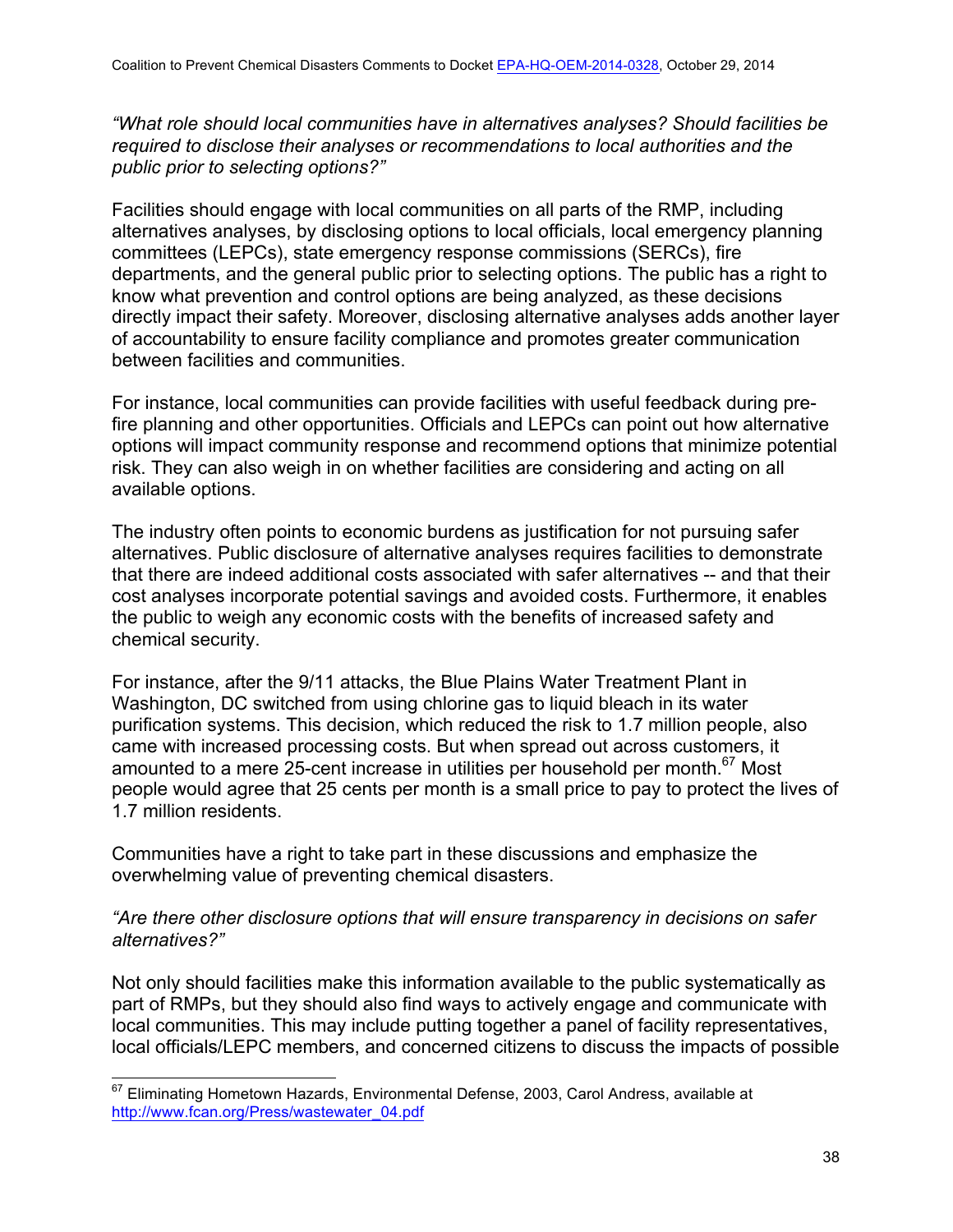alternatives. This would empower the public to have voice in alternatives that directly impact their community, and forge greater communication between facilities and communities.

### Questions from Section D, Part 8: Public Disclosure of Information to Promote Regulatory Compliance and Improve Community Understanding of Chemical Risks

*"Would requiring RMP-covered facilities to post on a company Web site unrestricted (i.e., non-off-site consequence analysis) RMP information, such as the facility's RMP executive summary, emergency contact information, identity of the LEPC, or links to the local emergency response plan and/or the facility's most recent EPCRA Tier II report, lead to improvements in facility safety and better regulatory compliance?"*

As we emphasized above, we believe that EPA should reestablish online access to RMP data. This should be made available through a searchable database on the EPA website. Making information for each facility available from a single, EPA supported website would aid in data consistency and searchability. Searchability should include such "key identifiers" as NAICS industry type, chemical, process, facility and parent company, and geographic location. It should give communities a one-stop source for accessing RMP data for all facilities. This is crucial, as many facilities lack websites or go by multiple names, making searching for individual facilities online an arduous and often unfruitful task. Segregating information in individual company websites is far less effective than making it available through organized databases (i.e., the RMP\*National Database). Organized databases also allow communities to compare practices at local facilities with those in the same industry in other locations.

Furthermore, making unrestricted RMP information publicly available would increase compliance, as it enables communities to hold facilities accountable. The public can more readily gauge whether facilities are complying with regulatory requirements and whether safety measures are being implemented. It also gives facilities greater incentive to strengthen safety measures and to comply with regulations.

For example, EPA recently reached a settlement with the Fall River, Massachusetts Water Filtration Plant for failing to file its five-year RMP update in 2009 and in subsequent years, among other violations. Hiding away this data means that the public has no idea whether facilities in their area are even entirely failing to submit RMPs. Making RMP information accessible online enables communities to see when facilities are not complying and to demand EPA intervention.

Communities also need information on safer alternatives that can reduce or remove chemical hazards altogether. EPA should require facilities that deregister from the RMP program to provide basic information about how they were able to do so. While some facilities may have closed or moved, others may have changed chemicals or processes. Vital information on safer alternatives should not be corralled in individual company websites; it should be in organized and searchable public databases.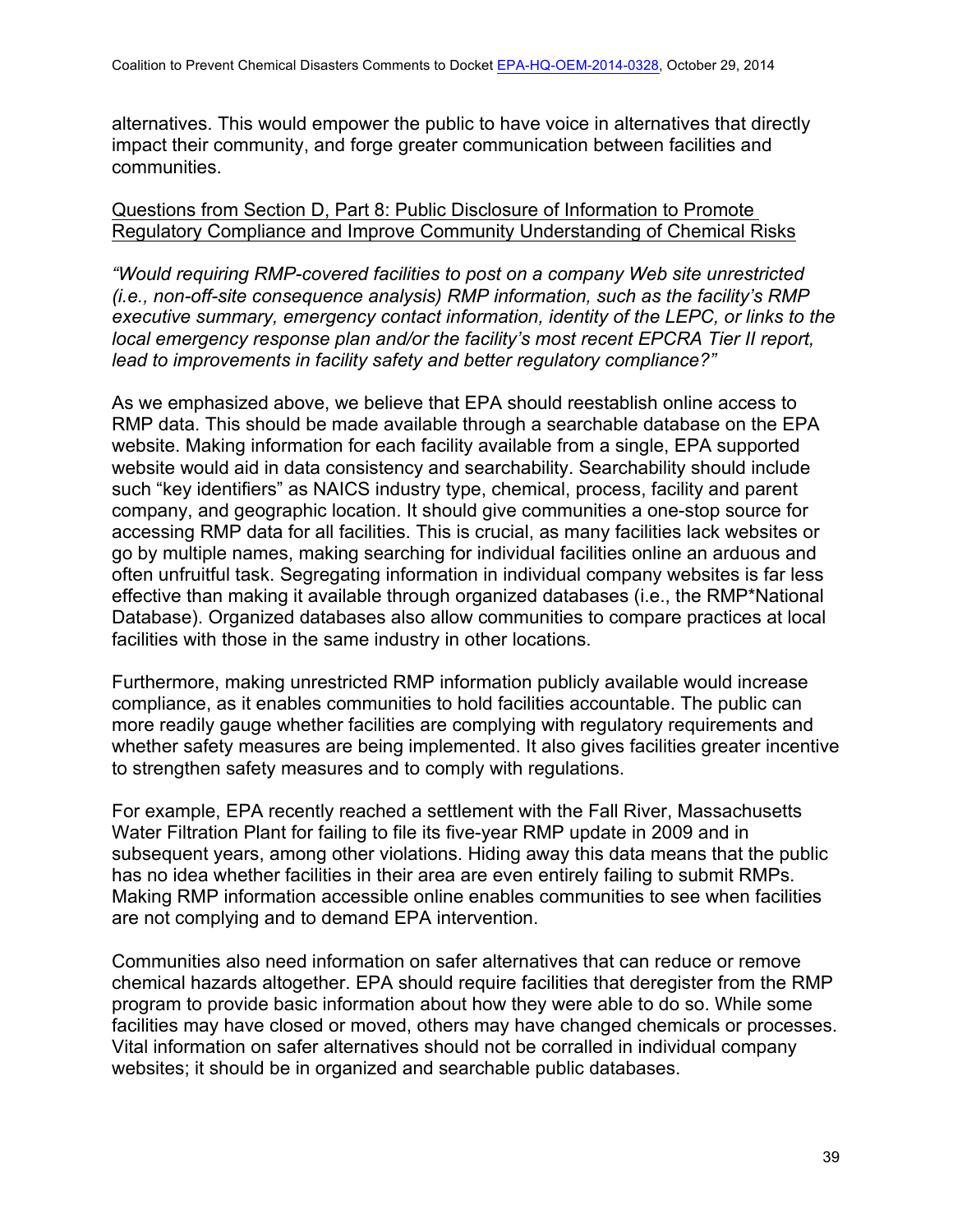*"Would disclosing a summary of the facility's compliance audit, PHA, or incident investigation reports to the LEPC result in improvements in emergency planning and response?"*

As quoted above, the CSB has found a "lack of chemical emergency preparedness" during its incident investigations across the country. Inadequate information only contributes to this problem, as does poor coordination between LEPCs and facilities. Facilities must be required to disclose all relevant safety information to LEPCs. This should include the aforementioned information (compliance audits, PHAs, and incident investigations). With this information, active LEPCs can better include local communities in emergency planning and training.

### *"Would such disclosures raise any concerns regarding facility security or proprietary business?"*

As we illustrated above, increased disclosure improves disaster response and saves lives. Moreover, RMP information is not specific enough to prove valuable to criminals. Information on the type and volume of chemicals stored at a facility does not provide information on *where* chemicals are stored within facilities, how to access them, what theft security measures are in place, etc. Similarly, this information is by no means proprietary, as it doesn't divulge how a facility applies the chemicals in their processes. As is established practice under emergency planning and community right-to-know laws, information that is already disclosed, already required to be disclosed, or readily available through general observation or reverse engineering is not considered proprietary or security information (see 42 U.S.Code 11042 - Trade Secrets); it cannot be realistically kept from disclosure.

For fourteen years, the Right-to-Know Network (www.RTKNet.org), a project of the Center for Effective Government, has made important EPA databases publicly available. These include the unrestricted sections of facility RMPs. Here, the public can search for facilities in their area, access information on the type and volume of chemicals used, review executive summaries, and find facility contact information. Making this information publicly available has not resulted in a single security or proprietary issue. Instead, it has proven vital to communities in advocating for safer practices both in their area and nationwide.

*a. "Should EPA amend the RMP regulation to require RMP-regulated facilities to post chemical hazard-related information on their Web sites (if they have one) such as RMP chemical names, chemical quantities, executive summaries, links to LEPCs, community emergency plans, Safety Data Sheets (SDS) for hazardous chemicals present on site, EPCRA Tier 2 reports, release notification reports, accident history and cause and other similar information? What requirements should be considered for facilities that do not have a Web site?"*

While this question acknowledges the importance of making this information available to the public, it takes the wrong approach by suggesting that facilities post this information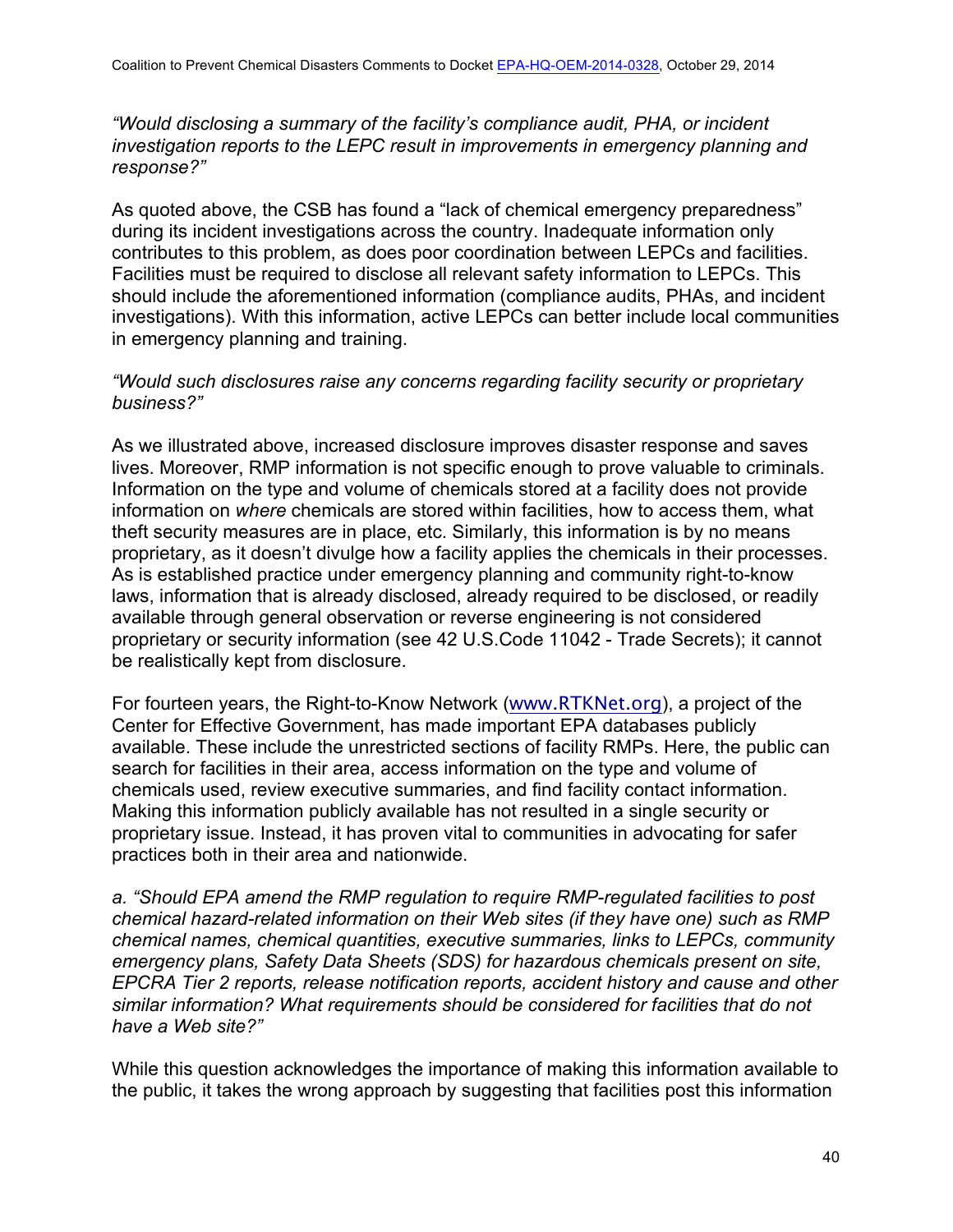on their individual websites. Instead, we emphasize once again the importance of EPA reestablishing online access to RMP data.

Posting RMP data on company websites is a poor substitution for a comprehensive, searchable, and government-monitored database. This piecemeal approach would lead to inconsistencies in how the data is presented and would prevent searches and comparisons between facilities. Moreover, as the question acknowledges, not all facilities have websites. Others go by an alternative or corporate name, making it difficult to track down facilities in one's community.

A comprehensive RMP database on EPA's website would avoid these problems and provide the public with a single location to search for and analyze data across all RMP facilities.

*b. "Would requiring facilities to make this information available on the company Web site promote improved regulatory compliance? What additional economic burden would be associated with such a requirement?"*

As illustrated above, increased disclosure of RMP data only improves regulatory compliance. It gives facilities additional incentive to comply with requirements, and gives individuals the relevant information for holding facilities accountable. Moreover, if EPA reestablished its online RMP database, it would impose no additional burden on facilities.

*c. "Do RMP-regulated facility owners/operators have any safety or security concerns with posting the executive summary from the RMP, or linking to EPCRA reports and community response plans on the company Web sites? Please explain any concerns regarding specific elements of this information."*

The RMP executive summary does not contain the type of information that could pose a security threat to facilities. For instance, it does not offer specific information about where to access chemicals on site and what security measures are in place. Likewise, community response plans do not reveal the type of information that may help criminals breach security.

The real danger lies instead in keeping this information hidden from the public. As mentioned above, the Center for Effective Government's "Kids in Danger" report found that at least one in three U.S. schoolchildren attends school within an RMP facility's vulnerability zone. Yet many of their schools remain unaware of the dangers and lack chemical emergency plans. Emergency response plans and other RMP data should be made available online so that schools and other institutions can adequately prepare for chemical risks specific to their area. Otherwise, populations may respond incorrectly or risk evacuating into the path of danger. Informed communities also can encourage chemical facilities to reduce or remove chemical hazards that are beyond the reasonable capacity of local emergency preparedness to address.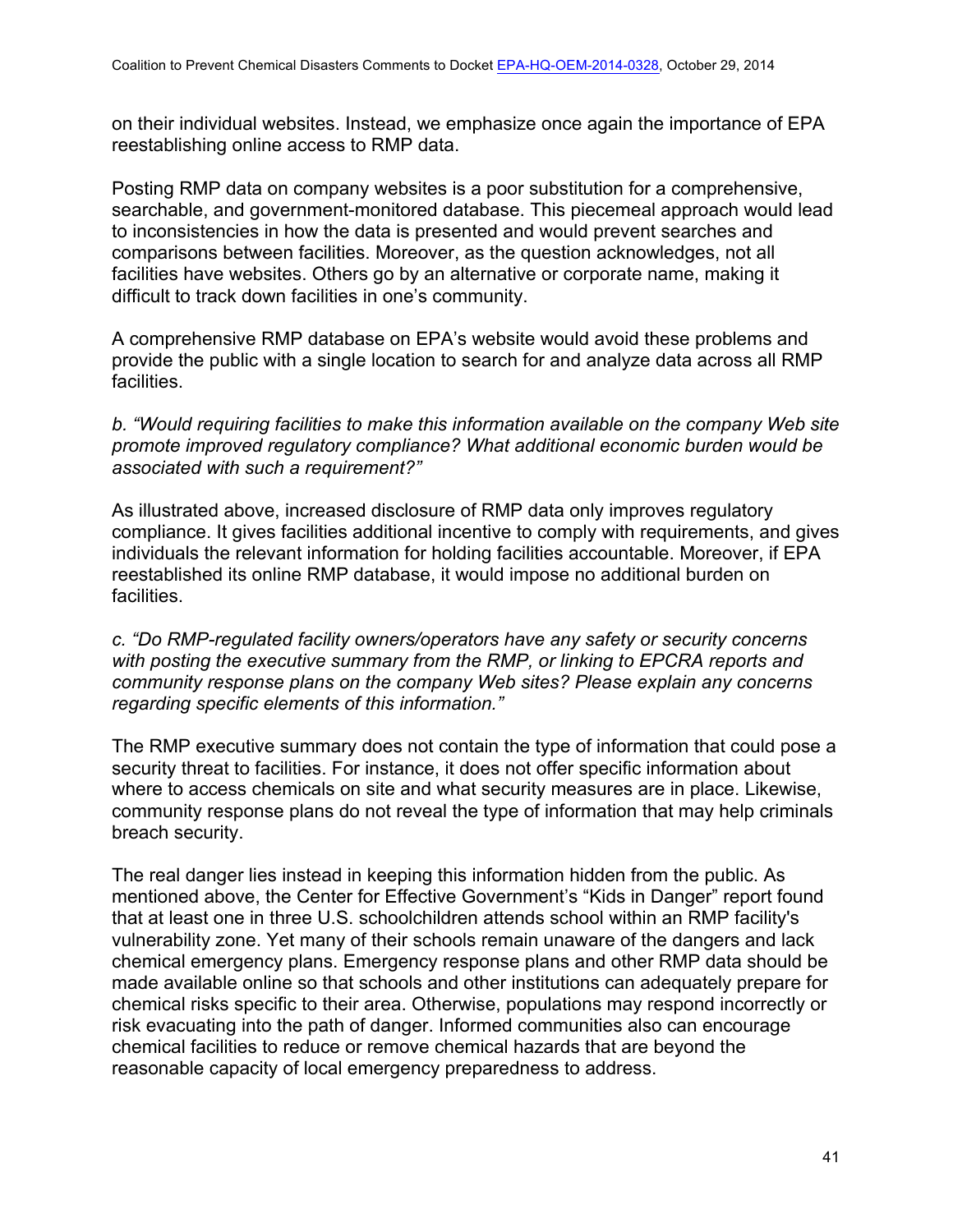*d. "Would posting the RMP executive summary on a Web site cause facility owner/operators to remove important information from the executive summary? Does EPA need to better define the contents of an executive summary in order to allay security concerns?"*

Facility owners and operators should recognize that the executive summary is part of the unrestricted section of the RMP data, and is therefore public information whether it is put on their Web site or not. If they have security concerns, they certainly should not depend on protecting their information simply by not putting it on their Web site. Even so, we have never encountered an instance in which security issues were raised by information in the executive summary of an RMP. On the other hand, some facility executive summaries contain almost no information or are markedly incomplete. EPA should therefore define minimum contents of an RMP executive summary, including in particular basic information about covered chemical processes.

*e. "Is there other information (web-based or otherwise) that would assist local communities, emergency planners, and responders in understanding facility risks that should be made publicly available? For example, would disclosure of the facility's PHA or compliance audit to local authorities such as the LEPC result in improved safety?"*

Information of this kind should be routinely shared with the facility's LEPC. But, perhaps just as important, EPA should track and share a measure of how many facilities have not had any kind of compliance audit recently with LEPCs, community groups, and the general public.

*f. "Does your facility interact with community groups (e.g., a citizen advisory panel)? If so, what information do you provide to such groups?"*

## -N/A

*g. "Are there other activities or measures that RMP-facility owner/operators can use to ensure that communities, planners, and responders have access to appropriate information?"*

Access to information should include more than simply posting the information on a company website or through an EPA supported database. Facility operators must actively reach out to communities to provide them with the information as well as opportunities for public engagement. This may include things such as the formation of a citizen advisory panel that is consulted for evaluating alternative assessments, updating emergency plans, etc.

Facilities have an obligation to communicate information on chemical hazards and available alternatives to the communities in which they operate. They should reach out to not only LEPCs but other community groups to inform them of potential dangers and ensure that these groups have emergency plans in place. Special focus should be given to vulnerable populations such as schools, hospitals, and nursing homes.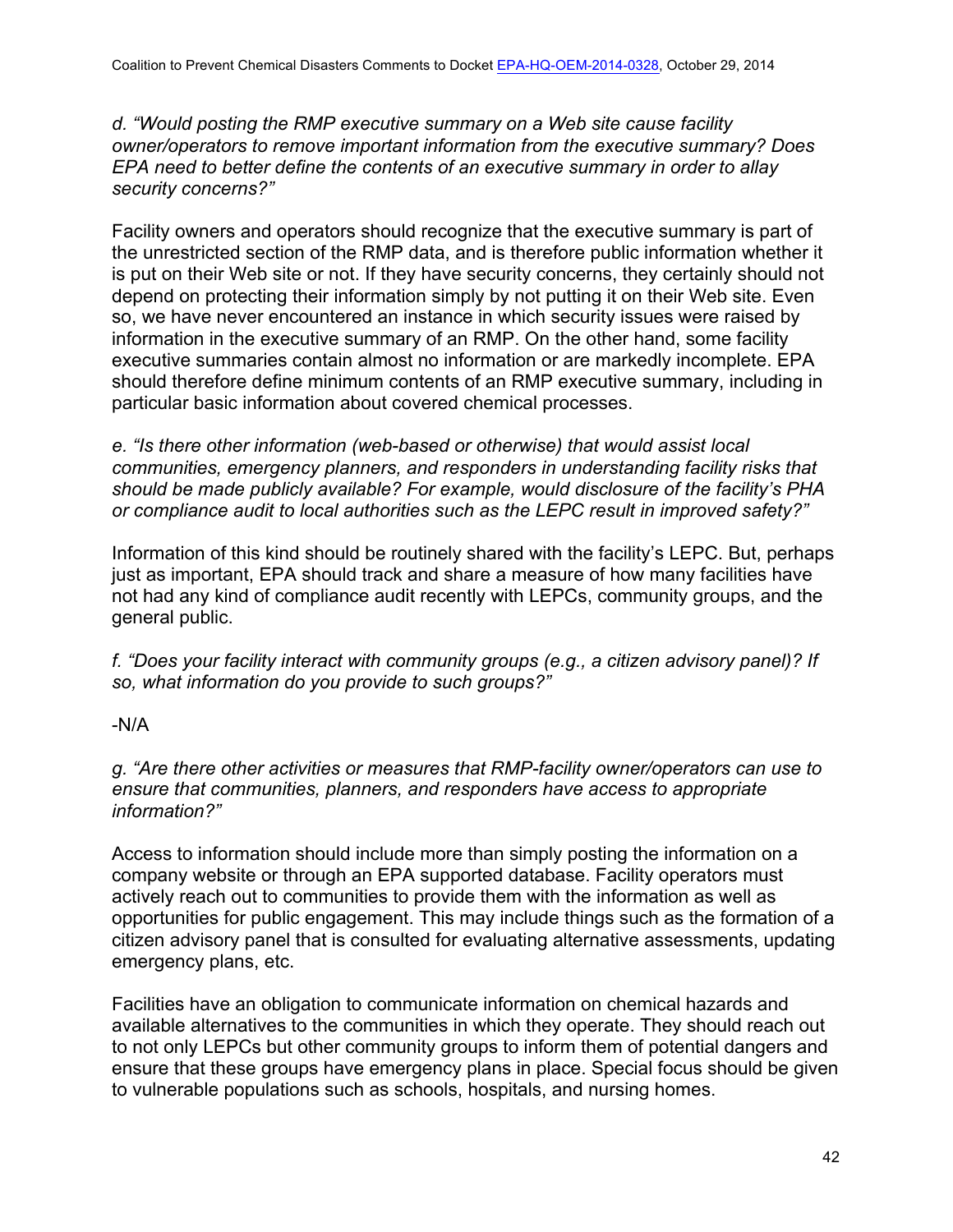*h. "Can the use of social media or other forms of community outreach be incorporated into hazard assessment, prevention, and response to leverage community involvement in oversight? For example, would increased public disclosure of RMP-related information, such as accidental releases, near misses, and subsequent safety enhancements, or increased community involvement in facility emergency response planning, lead to improvements in facility safety? Please identify aspects of the RMP rule where there are opportunities for community involvement."*

Facilities should be seeking community involvement in as many aspects as possible. This is especially important in emergency response planning, as communities need to be adequately informed on how to respond to specific chemical hazards. Community involvement should not just include LEPCs but school boards, hospital management, and other community leaders.

Social media is one tool that facilities can use to increase community involvement. First, social media allows facilities to educate the public on potential risks and increase awareness. It can also be used to generate greater participation in community meetings to discuss facility safety and other related issues.

A well-informed public is able to engage with facilities and will lead to improved safety measures.

# **VII. The New Jersey State Program and Contra Costa County, California Program Contain Important Elements But Must Be Improved to Succeed Nationally**

It's important to stress that when the EPA considers New Jersey's and California's Contra Costa County safety programs, neither are able to adequately enforce the adoption of inherently safer systems and safer chemical processes.

## **A. The State of New Jersey Toxic Catastrophe Prevention Act (TCPA) provisions on Safer Alternatives**

In regards to the Inherently Safer provisions of New Jersey's TCPA, we are persuaded by the detailed analysis and recommendations of the New Jersey Work Environment Council (WEC), a coalition of 70 labor, environmental, and community organizations working for safe, secure jobs and a healthy, sustainable environment.

Since its founding in 1986, WEC is been the leading advocate in New Jersey for adoption of state policies to ensure prevention of catastrophic chemical disasters. WEC's advocacy, with its partner organizations, has led New Jersey to issue precedentsetting policies to promote the adoption of inherently safer technology, or "IST". As a result, New Jersey workers and residents are safer today than they were before such measures were adopted.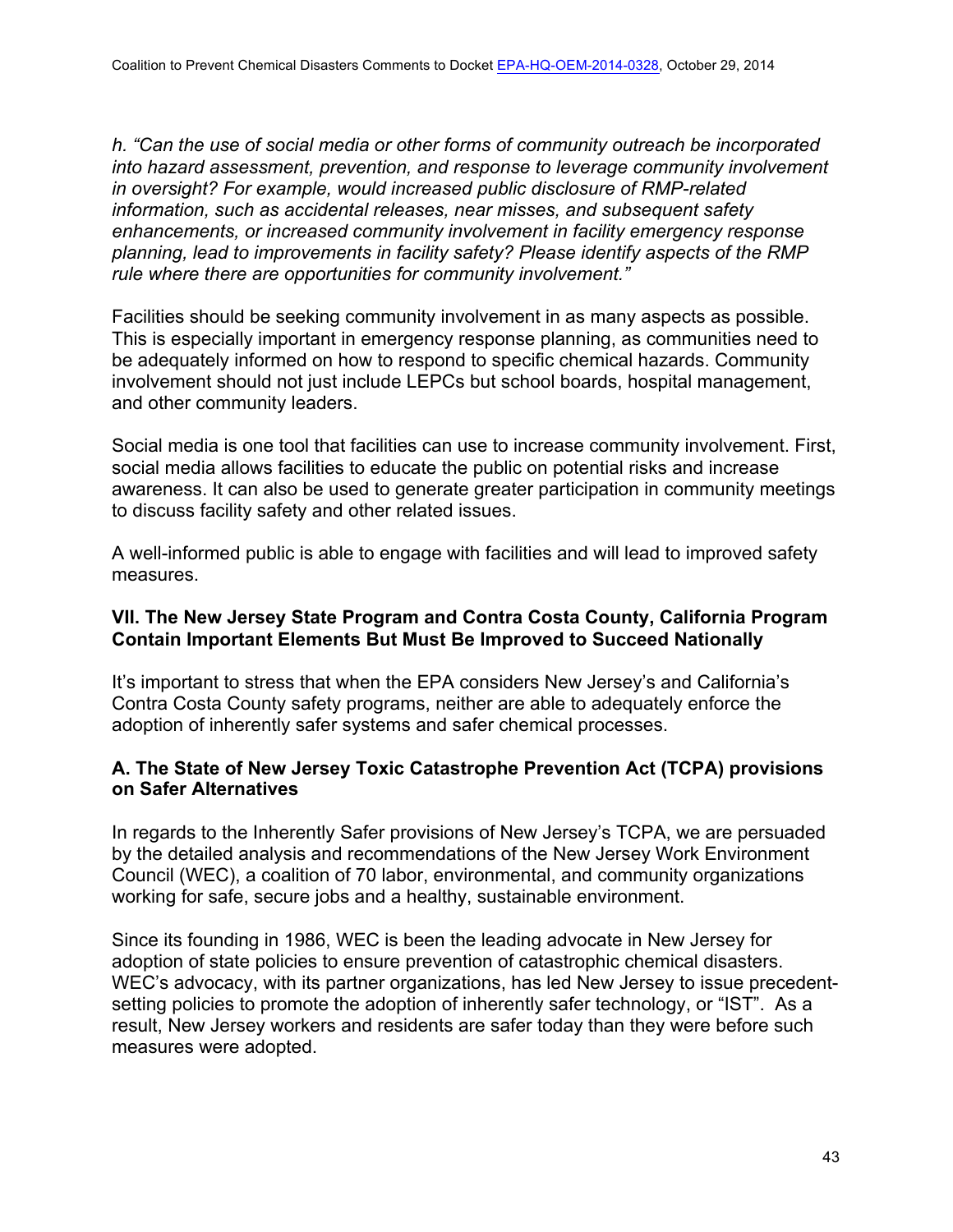Based on WEC's review, we conclude that EPA rulemaking should require, in part, that: facility management conduct an analysis and documentation of safer technologies and alternatives; that the implementation of safer technologies and alternatives be mandatory, where feasible; that workers and their unions be fully involved in the entirety of this process; and with few exceptions, information on all safer technologies and alternatives be made publicly accessible, both by facility management and the EPA.

We know that chemical catastrophes can be prevented. Learning from and improving on New Jersey's rules for promoting adoption of IST, the EPA can protect millions of workers and residents who face major threats to their health and safety.

New Jersey is the only state in the nation with IST requirements. Despite the manifest need, no federal Agencies have such requirements. United States Department of Homeland Security chemical security rules do not require IST. Nor do the EPA rules for prevention of accidental releases or the Occupational Safety and Health Administration's standard on Process Safety Management.

### **Background**

After the Bhopal, India disaster in 1986, New Jersey enacted the Toxic Catastrophe Prevention Act (TCPA)<sup>68</sup>. The NJ TCPA Program was subsequently delegated by the EPA to implement the Federal Accidental Release Prevention rules developed under Section 112r of the 1990 Clean Air Act (40CFR68). New Jersey has had rules to promote IST adoption for more than a decade. In 2003, DEP first issued a limited IST rule. However, it applied only to a very few newly designed and constructed processes. Then, in 2005, NJ issued mandatory Best Practices Standards (BPS) for chemical plants. These required 43 TCPA facilities to conduct one-time IST reviews.

DEP's expanded IST rules were adopted and published in the May 5, 2008 New Jersey Register. These IST rules required all facilities subject to TCPA rules to submit an IST review report to DEP by September 2, 2008.

## Overview of the NJ IST Rule

Under the current New Jersey rule, IST means the principles or techniques that can be incorporated in a "covered process" regulated by TCPA to minimize or eliminate potential for a release of an "extraordinarily hazardous substance (EHS)." This includes: reducing the amount of EHS material that may be released, substituting less hazardous materials, using EHSs in the least hazardous process conditions or form; and designing equipment and processes to minimize potential for equipment failure and human error.

 $^{68}$ Title 13: The Toxic Catastrophe Prevention Act see (13:1K-20) on legislative findings and declarations. http://www.nj.gov/dep/rpp/brp/tcpa/downloads/title13.htm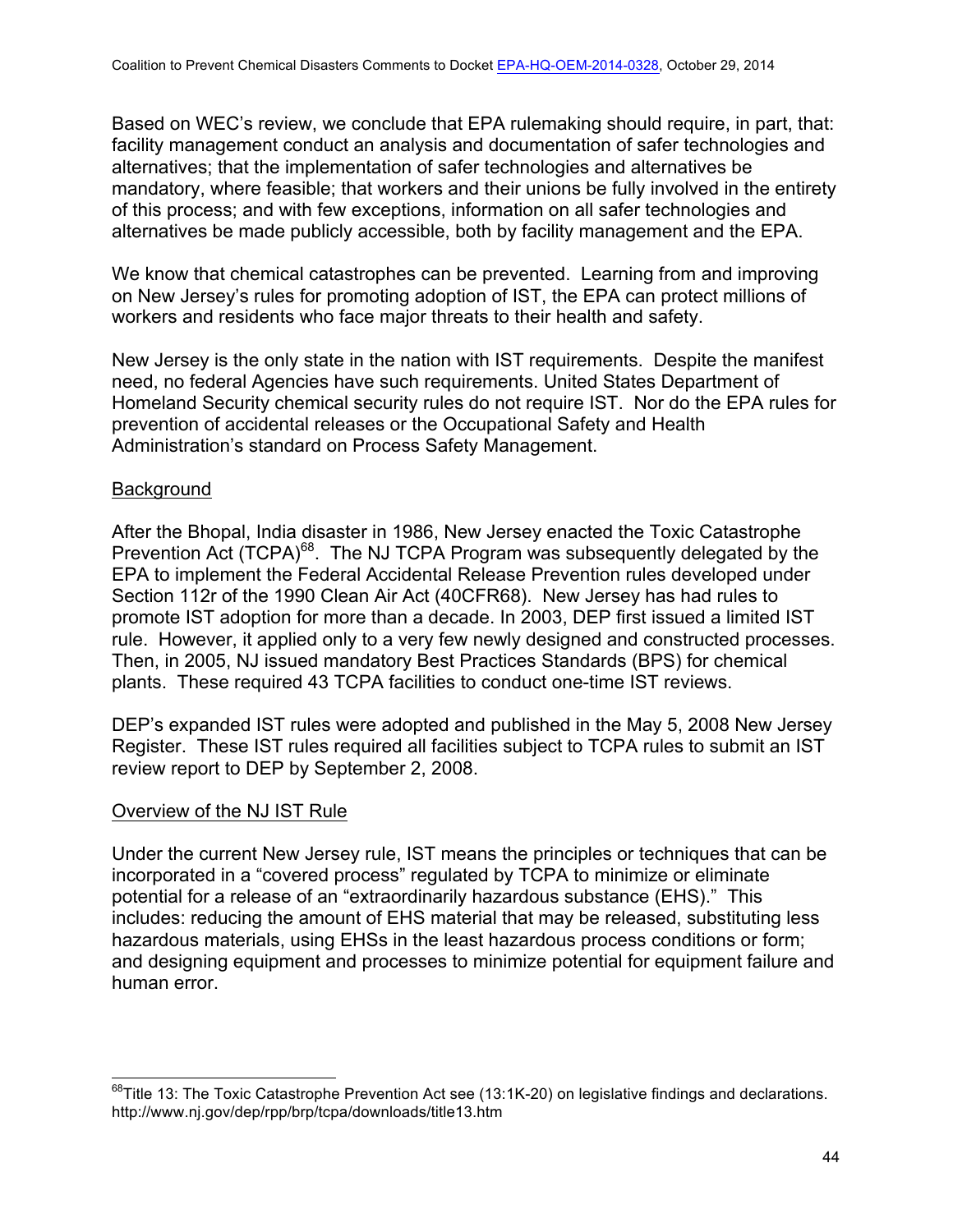A "covered process" under TCPA is defined as any activity involving use, storage, manufacturing, handling, or on site movement of an EHS material that meets or exceeds its threshold quantity.

As of September 2014, 93 New Jersey facilities were regulated by TCPA. These include chemical, plastic, and pesticide manufacturing plants, oil refineries, major food processors, water and wastewater treatment, and liquefied petroleum gas facilities. Management of these facilities must complete an IST review report and submit it to DEP. The report "…shall identify available IST alternatives or combinations of alternatives that minimize or eliminate the potential for an EHS release."

The rule states that an IST review report must be prepared by "…a team of qualified experts, convened by the owner or operator, whose members shall have expertise in environmental health and safety, chemistry, design and engineering, process controls and instrumentation, maintenance, production and operations, and chemical process safety." The names, qualifications, and experience of team members must be in the report. DEP also says that the review must include "front line workers and their representatives."

While there is no specific language about worker participation in this specific DEP IST rule, Section 68.83 of the federal EPA rules for accidental release prevention still applies and requires "…consultation with employees and their representatives…" and ensures union access to information.

The employees that participate in the PHA and IST team must have the specific knowledge and experience stated in the team requirements.

Management must determine whether the IST alternative is "feasible." According to the rule, "feasible means capable of being accomplished in a successful manner, taking into account environmental, public health and safety, legal, technological, and economic factors."

If management decides not to implement the IST, they must provide a written justification using a qualitative and quantitative evaluation of environmental, public health and safety, legal, technological, and economic factors.

If they decide to implement the IST, they must provide a schedule of when they will do it.

An update is required every five years for all covered processes and at the same time as the updates of applicable hazard reviews or process hazard analysis. An update of the IST review is also required when there is a major change.

An owner or operator may file a claim with DEP to withhold from public disclosure confidential information included in an IST review report. DEP reviews IST reports, inspects facilities, and can assess financial penalties for violations.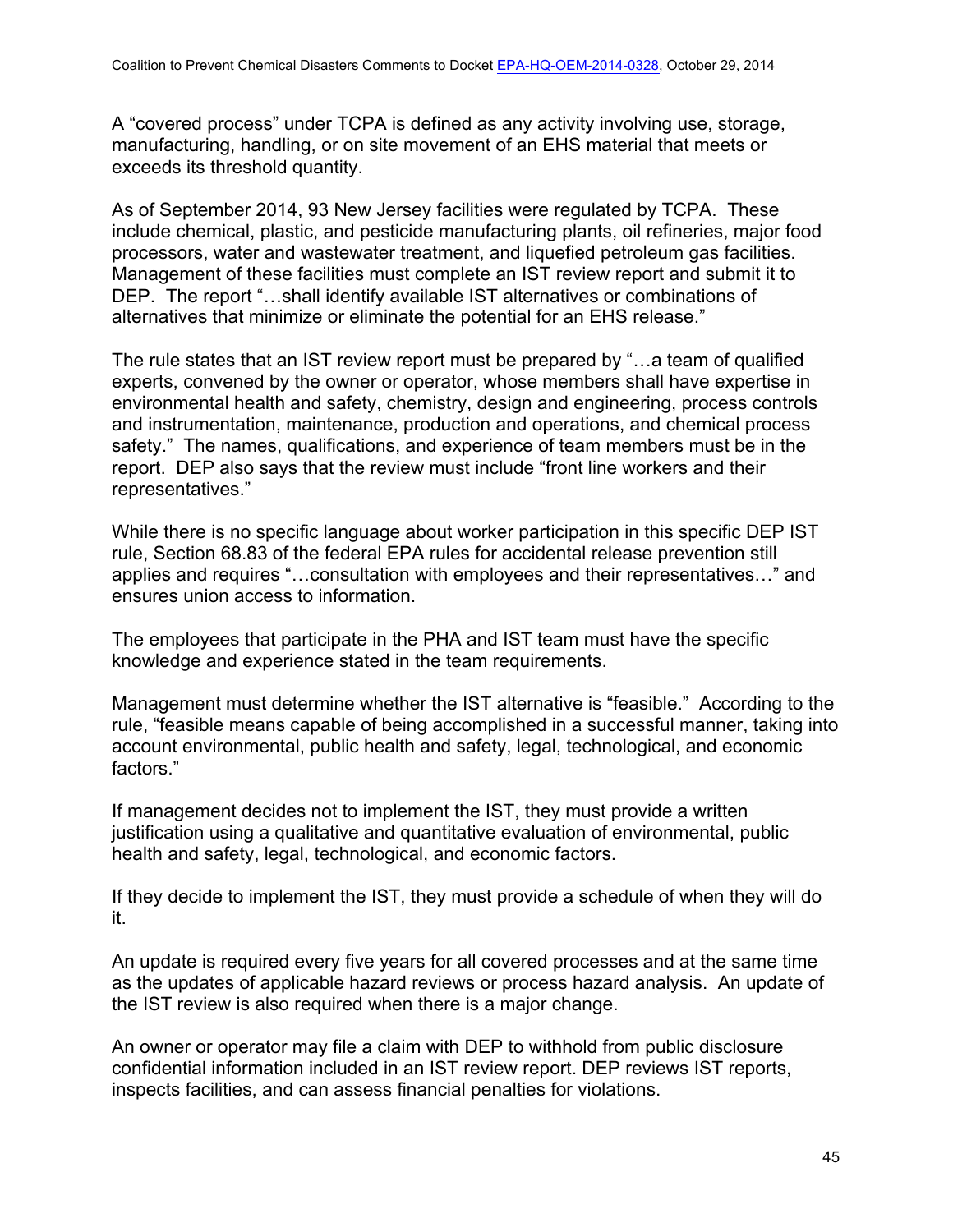# A Partially Successful Program

New Jersey's IST review requirements have clearly made workers and communities safer. A DEP progress report issued in 2010 called "Inherently Safer Technology (IST) Implementation Summary" (reprinted in Appendix A with this submission), provides information about 143 cases of adoption of ISTs reported to DEP by facility management. This was in addition to earlier progress made under TCPA before the IST reviews were required, including that approximately 300 New Jersey water and wastewater treatment plants which formerly used chlorine and converted to safer processing methods using UV radiation, ozone, or sodium hypochlorite for disinfection.

Some New Jersey IST Success Stories (Source: NJ DEP, March 2007)

- I. Substitution of a less hazardous substance that have occurred under TCPA
	- Wastewater treatment facilities have switched from using chlorine to sodium hypochlorite for disinfection of treated wastewater.
	- Electric generation and cogeneration plants substituted anhydrous ammonia with aqueous ammonia for use in their air pollution control systems.
	- A facility switched from chlorine to bromochlorohydantoin for use as an algaecide in treating cooling water.

II. Reduction in the amount of a hazardous substance stored on-site

- A facility switched from bulk storage of liquid sulfur trioxide to on-site generation of gaseous sulfur trioxide for direct consumption into the process.
- A facility switched from bulk storage of chlorine to on-site generation of ozone for disinfection of potable water.
- A facility is proposing to switch from bulk storage of chlorine to on-site generation of chlorine dioxide for bleaching paper.

However, these programs sometimes include control methods that perpetuate rather than prevent hazards. While such control methods may be appropriate for unavoidably hazardous operations, they should not be considered a primary prevention strategy. For example, New Jersey includes as "inherently safer technology" warning labels, leak detectors, thermal imaging cameras, fogs/sprays/deluge systems, spill containment, toxic gas scrubbers, and other non-IST measures that control rather than remove or reduce intrinsic chemical hazards.

The EPA can avoid replicating this problem by setting a backstop that are proposed elsewhere in these comments: prevention methods that reduce the consequences of a chemical release should not include measures that (a) are intended to contain, control, mitigate, or recover the release of a substance of concern; and (b) could be breached,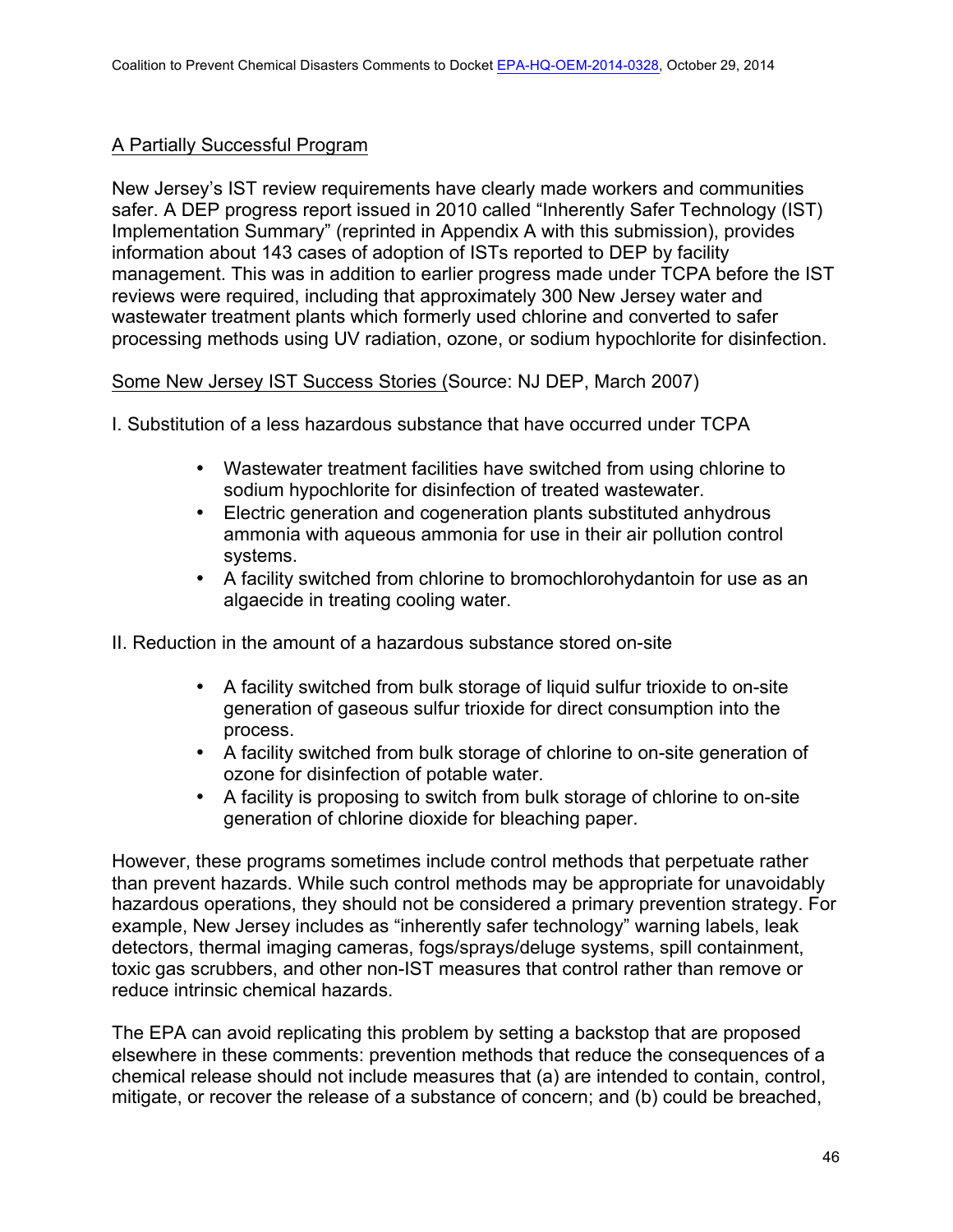disabled, deficient, or bypassed in the event of a release of a substance of concern (including an intentional criminal release).

### A Federal IST Program Should Improve Upon New Jersey Precedent

Despite the progress the TCPA has made in the last 28 years the program does have its shortcomings. There are 93 New Jersey facilities that continue to use large quantities of highly hazardous chemicals that pose a potential catastrophic safety and health risk to workers and/or the public. The situation could be made quite worse by a "worst case" toxic release caused by an incident or a deliberate attack. Thus they remain registrants in the NJ TCPA program. They include chemical plants, oil refineries, sewage and water treatment works, bulk chemical handling and storage terminals, and food processing facilities. More than one-third of the facilities are using one of three toxic chemicals – chlorine, hydrofluoric acid or anhydrous ammonia – that have industryproven alternatives.

There are five New Jersey facilities at which a worst-case release of toxic chemicals could place at risk any of more than two million people living in the vulnerability zone. These facilities include chemical manufacturers and an oil refinery. Each of these facilities could eliminate or significantly reduce the use of extraordinarily hazardous substances by producing the chemical on-site as needed, completely replacing the chemical, or using a diluted form of the toxic chemical.

#### The New Jersey experience offers at least five lessons for federal policy makers

Rules requiring IST reviews have prodded facility management to take measures to protect millions of workers and community residents from serious, preventable hazards. Therefore, the EPA should also require facility management across the nation to conduct a similar, but improved, analysis and documentation of safer technologies and alternatives.

In New Jersey, adoption even of feasible IST is not required. Ninety-three facilities in 19 of 21 NJ counties remain as registrants in the DEP's TCPA program because each can pose a potential catastrophic risk to the public. Therefore, the EPA should require the adoption of feasible technologies and alternatives (without making any determination of the specific technology, design, or process).

More progress to reduce risks could likely have been made if all NJ IST reviews were publicly accessible. More than 50 percent of the IST reports submitted by management to DEP were claimed "confidential." Unfortunately, DEP has not challenged any of these determinations. Transparency is a prerequisite for public oversight and a public spotlight could further prod facility management to adopt safer chemicals and processes. Moreover, the facilities that have actually adopted them – and thus likely pose less of a risk – should receive public credit for their positive steps. The EPA should require submission of alternatives analyses to the Agency, and make them publicly available for review online and through other means.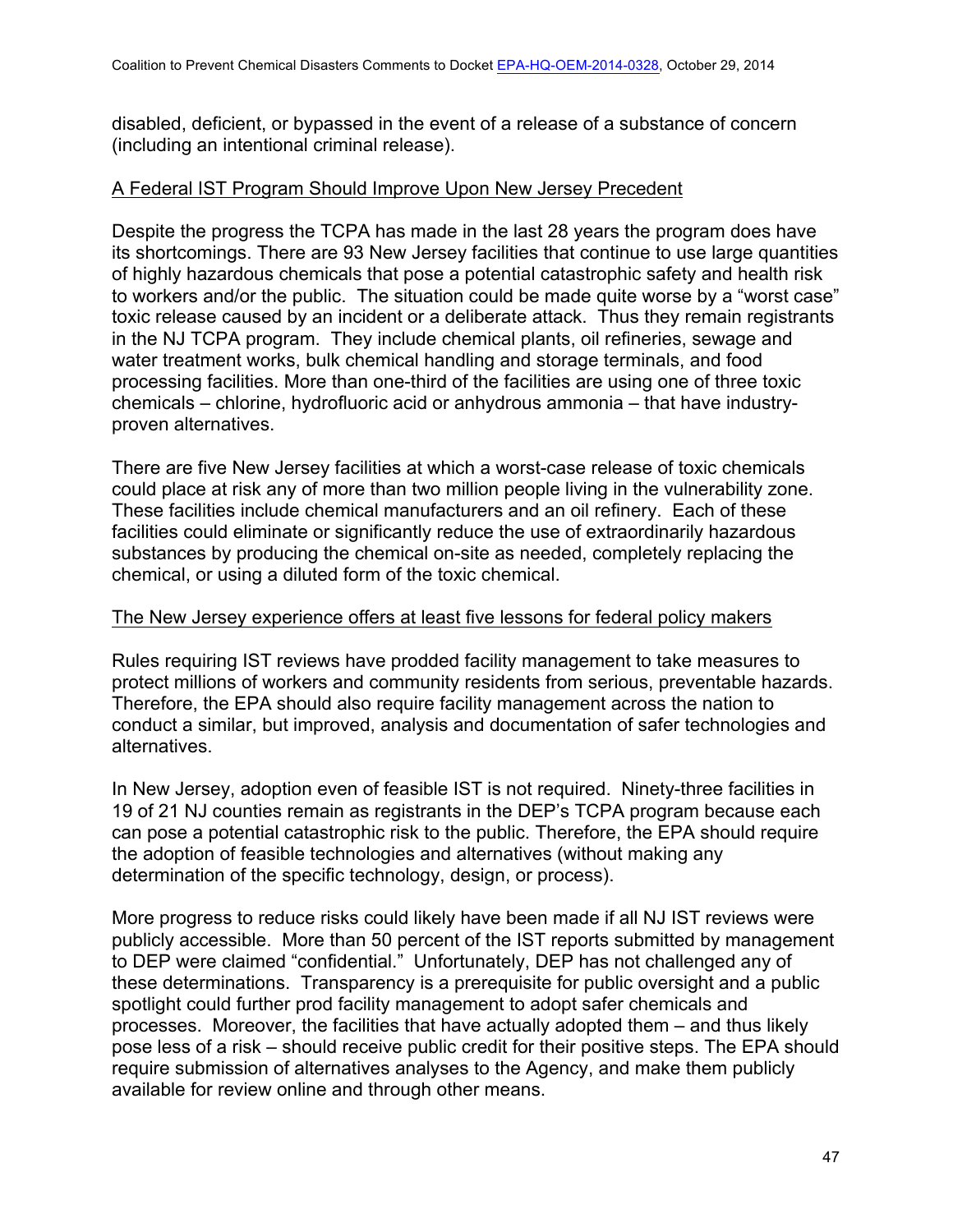It is essential that IST options and IST principles be precisely defined. Under NJ IST rules, facilities are sometimes claiming that they have adopted IST when in fact they have not. Chemical substitution and process changes are the most effective methods to protect workers and the public from incidents. "Inherently" safer options should be distinguished from less effective control and management methods such as safer extremely hazardous substance risk location, protection of storage vessels from weather conditions, changes in truck traffic patterns, addition of EHS leak detectors, use of closed circuit television systems, labeling of valves and equipment, revising procedures, installing a simulation training station, and adding light towers for EHS leak alarms. While these can be good safety practices and may fulfill requirements under other laws, they should not be considered methods to achieve inherent safety.

The EPA should require facility management to comprehensively document their claims that adopting safer chemicals and technologies is not feasible. All but four facilities whose IST reports were publicly available and reviewed by WEC claimed that making such changes was not feasible. When claiming infeasibility for economic reasons, management should be required to quantify specific economic benefits of adopting safer options, such as reduced liability and insurance costs and public benefits such as savings to municipalities for reduced emergency response and savings to workers and affected residents for medical care, property damage, etc.

# **B. Contra Costa, California Program**

Shortcomings can be found in California's Contra Costa's Industrial Safety Ordinance (ISO). The multiple policies that aim to provide oversight and address safety and prevention of hazardous events create a difficult environment when there is insufficient authority to ensure the adoption of inherently safer systems.

The Contra Costa County's safety ordinance was adopted in 1999 to improve industrial safety by requiring more comprehensive coverage throughout the whole facility rather than only certain processes.

The Contra Costa County Industrial Safety Ordinance expands on the California Accidental Release Prevention (CalARP) program, which is California's state based RMP program. CalARP oversees 45 facilities in Contra Costa County including the Chevron Refinery in the city of Richmond.

Seven of the forty-five facilities are required to comply with Contra Costa's program. Facilities operating in Contra Costa County have to meet the following criteria to be compliant as detailed in the County's Industrial Safety Ordinance (ISO): "1) the facility is within an unincorporated area of the County; 2) the facility is either a petroleum refinery or chemical plant; 3) the facility is required to submit a Risk Management Plan (RMP) to the EPA and the Contra Costa County Health Service; and 4) the facility has at least one Program 3 process."<sup>6970</sup>

<sup>&</sup>lt;sup>69</sup> http://www.csb.gov/assets/1/19/Chevron\_Regulatory\_Report\_06272014.pdf [p88]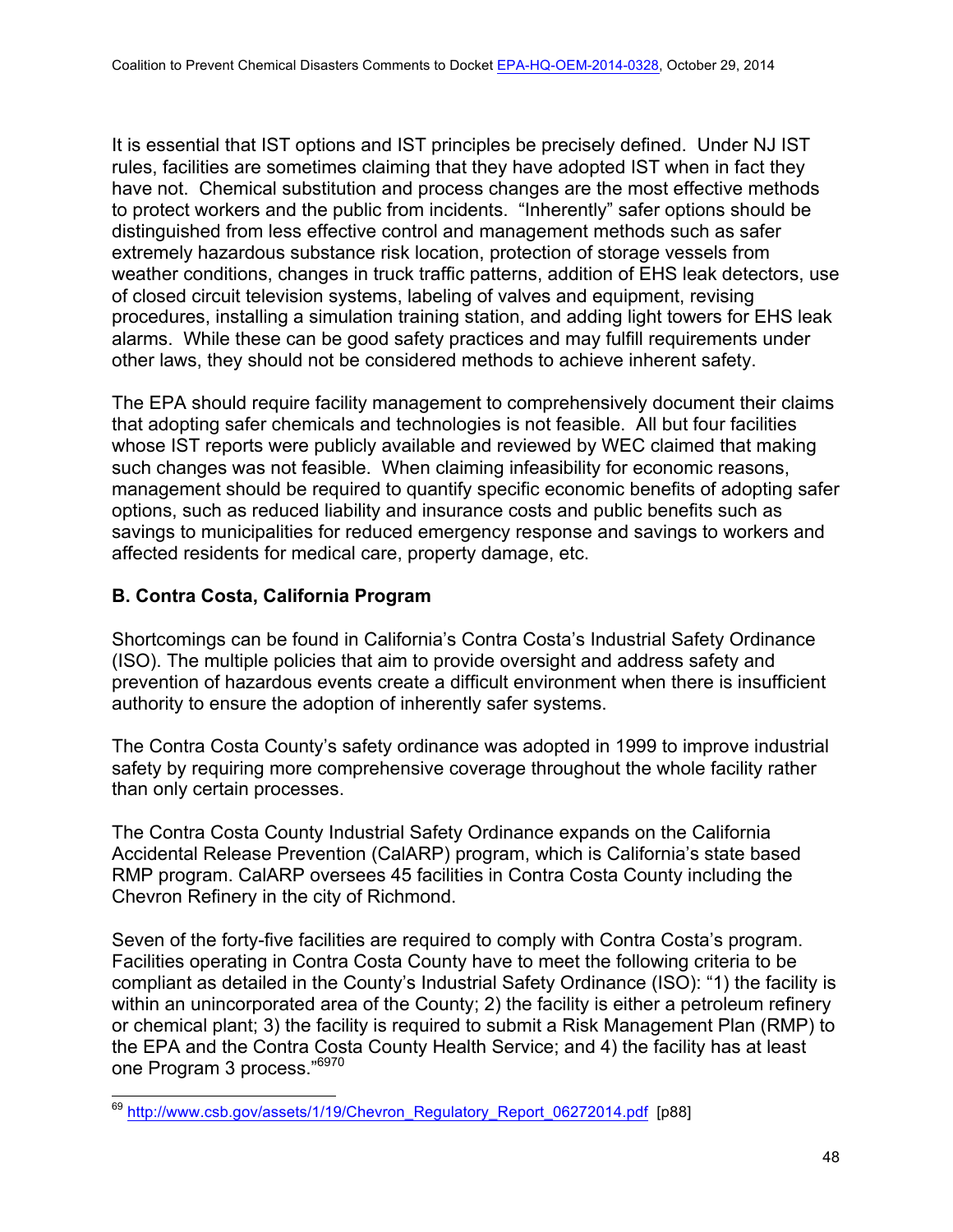The city of Richmond in 2001 introduced its own industrial safety ordinance (RISO) that requires safety plans to be submitted in addition to the plans required under Contra Costa's program. In 2013, amendments were made to RISO to make it equivalent to Contra Costa's program.

The Contra Costa County program includes: providing review, inspection, auditing and safety requirements more stringent than are currently in effect. It also requires the development and implementation of a "human factors program"; and preventing and reducing the number, frequency and severity of accidental releases in Contra Costa County.71 Facilities covered under Contra Costa's program must also comply with CalARP program 3 prevention requirements<sup>72</sup>. Very much like the New Jersey program, the IST requirements under Contra Costa's program creates voluntary agreements and as a result companies are less likely to switch to safer equipment or safer chemicals when available to prevent disasters.

Very much like the New Jersey program, Contra Costa's program creates voluntary agreements but has no requirements to use safer equipment or safer chemicals when available to prevent disasters.

The U.S. Chemical Safety Board (CSB) reported that a deficiency of both Contra Costa's program and RISO are that "facilities covered by RISO or ISO are only required to "consider [emphasis added] the use of inherently safer systems in the development and analysis of mitigation items resulting from a process hazard analysis [PHA] and in the design and review of new processes and facilities."441

The CSB findings illustrate that under the Contra Costa County program the Richmond Chevron refinery failed over a ten year period to apply safer design principles, and more effective control mechanisms and upgrade piping in its crude processing unit that was found corroded and led to a rupture.<sup>73</sup>

The investigation of the Chevron refinery fire in Richmond on August 6, 2012 found that a management failure to implement IST led to a massive explosion which resulted in 15,000 people seeking medical attention and suspended public transportation in the area.

In previous investigative reports by the CSB revealed that current safety regulations did not require Chevron to install preventative safety measures like the ones described, underscoring the serious gap in regulations.

<sup>&</sup>lt;sup>70</sup> http://cchealth.org/hazmat/pdf/iso/2006\_iso\_official\_code\_complete.pdf<br>
<sup>71</sup> http://www.csb.gov/assets/1/19/Chevron\_Regulatory\_Report\_06272014.pdf [p88]<br>
<sup>72</sup> For more information about CalARP requirements see

http://www.csb.gov/assets/1/19/Chevron\_Regulatory\_Report\_06272014.pdf [p87]<br><sup>73</sup> http://www.csb.gov/assets/1/19/Chevron\_Regulatory\_Report\_06272014.pdf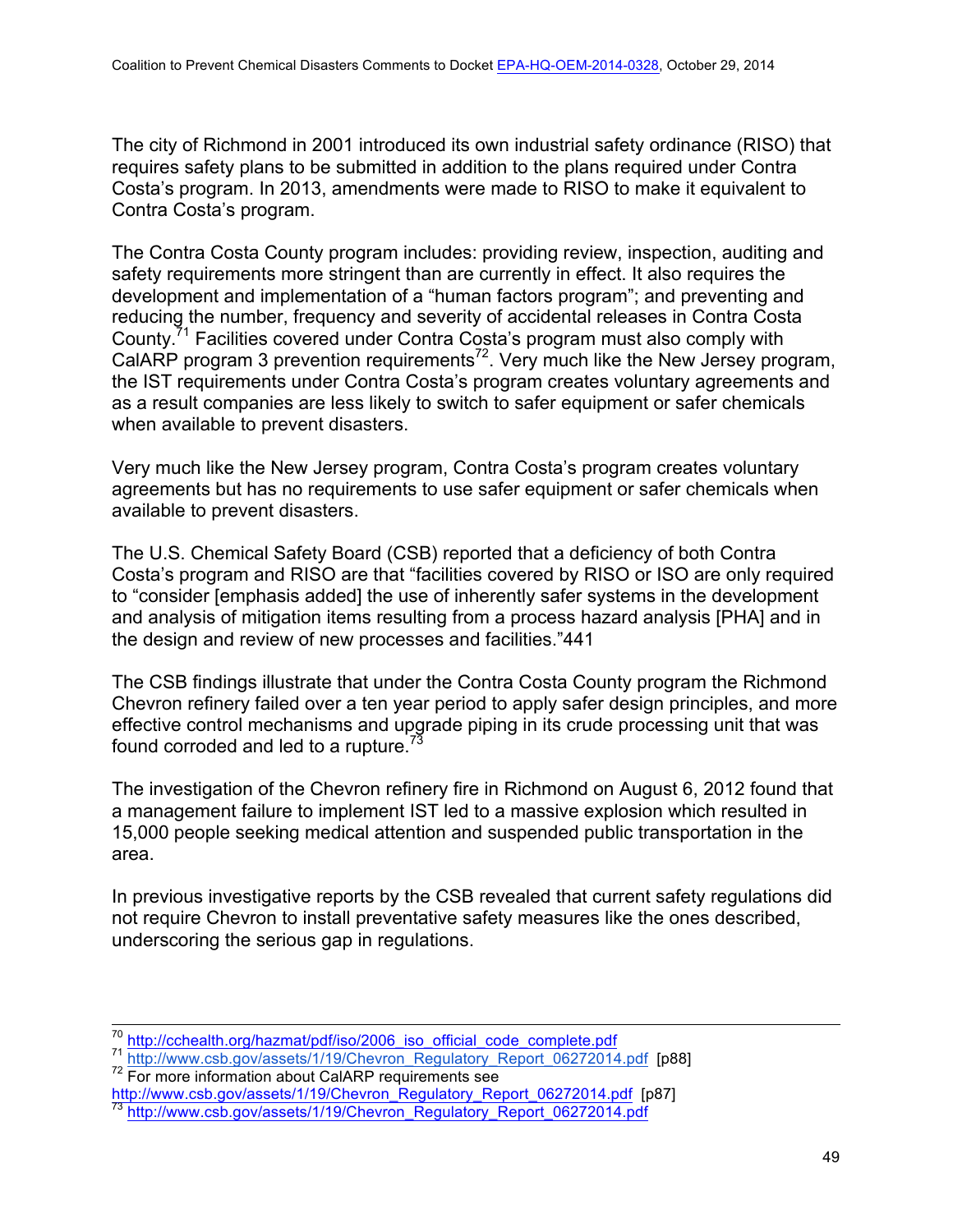In response to the 2012 Chevron refinery explosion, California's Gov. Brown formed an Interagency Working Group on Refinery Safety which issued a report in July 2013 which stated that, "had an inherently safer system approach been in place at its Richmond refinery, Chevron would have been forced to demonstrate why continuing to use low silicon metal susceptible to corrosion was the best solution, given other inherently safer options."<sup>74</sup>

The report also said, that "enforceable requirements for inherently safer systems could be incorporated into the CalARP and PSM programs, or they could be required in legislation adopting major components of the Contra Costa County ISO into California  $law...$ <sup>75</sup>

Governor Brown's Refinery Task Force is currently in the process of evaluating statewide IST requirements. The repeated incidents at the Chevron Refinery point to the failure of regulatory systems to implement IST. If measures are only voluntary history has shown that they won't be broadly deployed and could cause substantial future catastrophic risk to workers and community members.

While Governor Brown looks at both systems in Richmond and Contra Costa County as the state moves forward to develop IST requirements we urge the EPA to amend the RMP program by requiring IST and conversion requirements to eliminate future catastrophic risk and hazards.

On September 9, 2014, the California Department of Industrial Relations (CDIR) Division of Occupational Safety and Health released a draft rule that the CDIR says "will provide a framework for anticipating, preventing and responding to refinery safety problems at the earliest possible point."

Specifically the draft rule says: "The employer shall select and implement first and second order inherent safety measures unless the employer can demonstrate in writing it is not feasible to do so. Where the employer does not implement a first or second order inherent safety measure, the employer shall document and justify in writing: (a) why that measure is not feasible; and (b) why the measures it has implemented are the most protective alternative measures feasible. If the inherent safety measure meets any of the following criteria, it shall be presumed feasible...."

If a facility does not implement safer technologies they must show why safer measures are not feasible and/or why the measures they are implementing are the most protective feasible alternative measures.76

## **VIII. Training and Engagement of Workers and Communities Must Be Strengthened**

<sup>&</sup>lt;sup>74</sup> See http://www.calepa.ca.gov/Publications/Reports/2013/Refineries.PDF<br><sup>75</sup> See http://www.calepa.ca.gov/Publications/Reports/2013/Refineries.PDF<br><sup>76</sup> http://www.dir.ca.gov/dosh/doshreg/Process-Safety-Management-for-Re Regulation.2014-09-09.pdf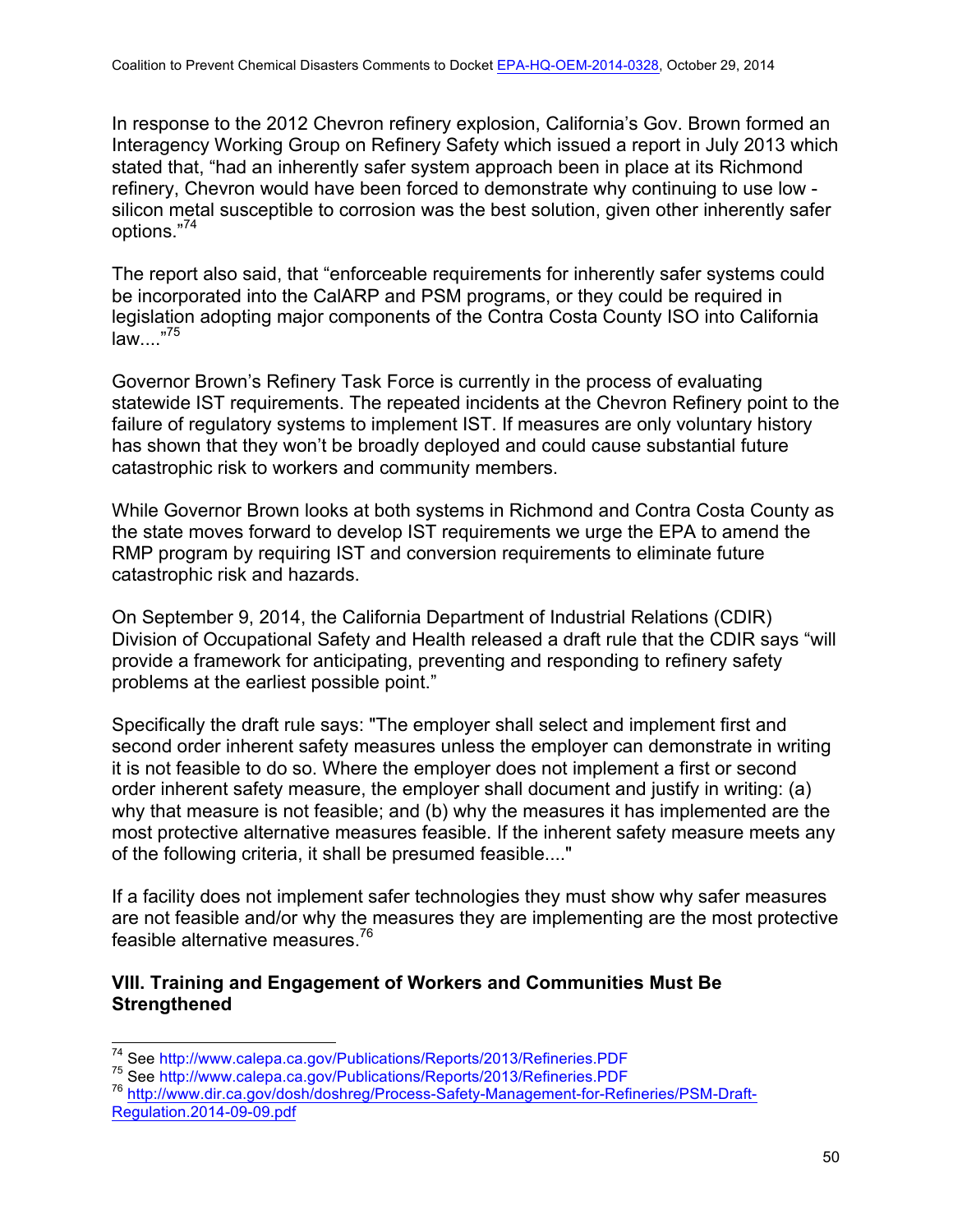Catastrophic chemical and process disasters are replete with a contributing cause whereby failed management strategies send poorly trained and unaware workers into harm's way, thereby precipitating ever more deadly workplace and community failures. In similar fashion, community members are kept ignorant of the dangers of high hazard chemicals and processes near them and of appropriate ways for them to respond during disastrous releases, and denied input into planning and decision making, which compounds the catastrophic consequences. As cited earlier, our recommendations are motivated by memories of the incompetence of Texas City port authorities and shipping magnates, and the unprepared state of fire chiefs, hundreds of laborers, and the community, in 1947. And, we recall the monumental ignorance and incompetence of Union Carbide's Bhopal plant manager, engineering team, line workers and the thousands of innocents in the nearby fenceline community in 1984. Governmental policies that fail to redress these inequities also significantly contribute to process disasters.

The involvement of facility employees is critical to ensuring that stakeholders with much at stake and deep experience and knowledge are fully engaged in planning and implementation to protect our nation's infrastructure. Workers and their representatives need to have the right to participate in inspections and alternatives assessments. All too often, workers are at risk for voicing an opinion that differs from their supervisors' opinion. Therefore EPA must adopt strong protections for whistleblowers to ensure that employees (including employees of contractors) can effectively and anonymously report safety issues and concerns. Both workers and communities must have adequate education and training to participate in and review alternatives assessments, and participate in inspections and decisions.

EPA should investigate the possible establishment of one or more systems (in specific industry sectors) of anonymous reporting of safety problems similar to the Federal Aviation Administration's Aviation Safety Action Program.<sup>77</sup> The FAA system encourages the reporting of safety-related events anonymously in the aviation industry, even when they may involve mistakes on the part of the reporting employee. OSHA should strive to test a similar model in one or more high-hazard industry sectors, such as refineries.

Future training priorities must include building worker and community competencies to participate in safer alternatives assessment and the implementations of safer alternatives. We are informed by rules for the New Jersey TCPA that the IST review report must be prepared by "…a team of qualified experts, convened by the owner or operator, whose members shall have expertise in environmental health and safety, chemistry, design and engineering, process controls and instrumentation, maintenance, production and operations, and chemical process safety." The names, qualifications, and experience of team members must be in the report. NJ DEP also says that the review must include "front line workers and their representatives."

<sup>77</sup> http://www.faa.gov/about/initiatives/asap/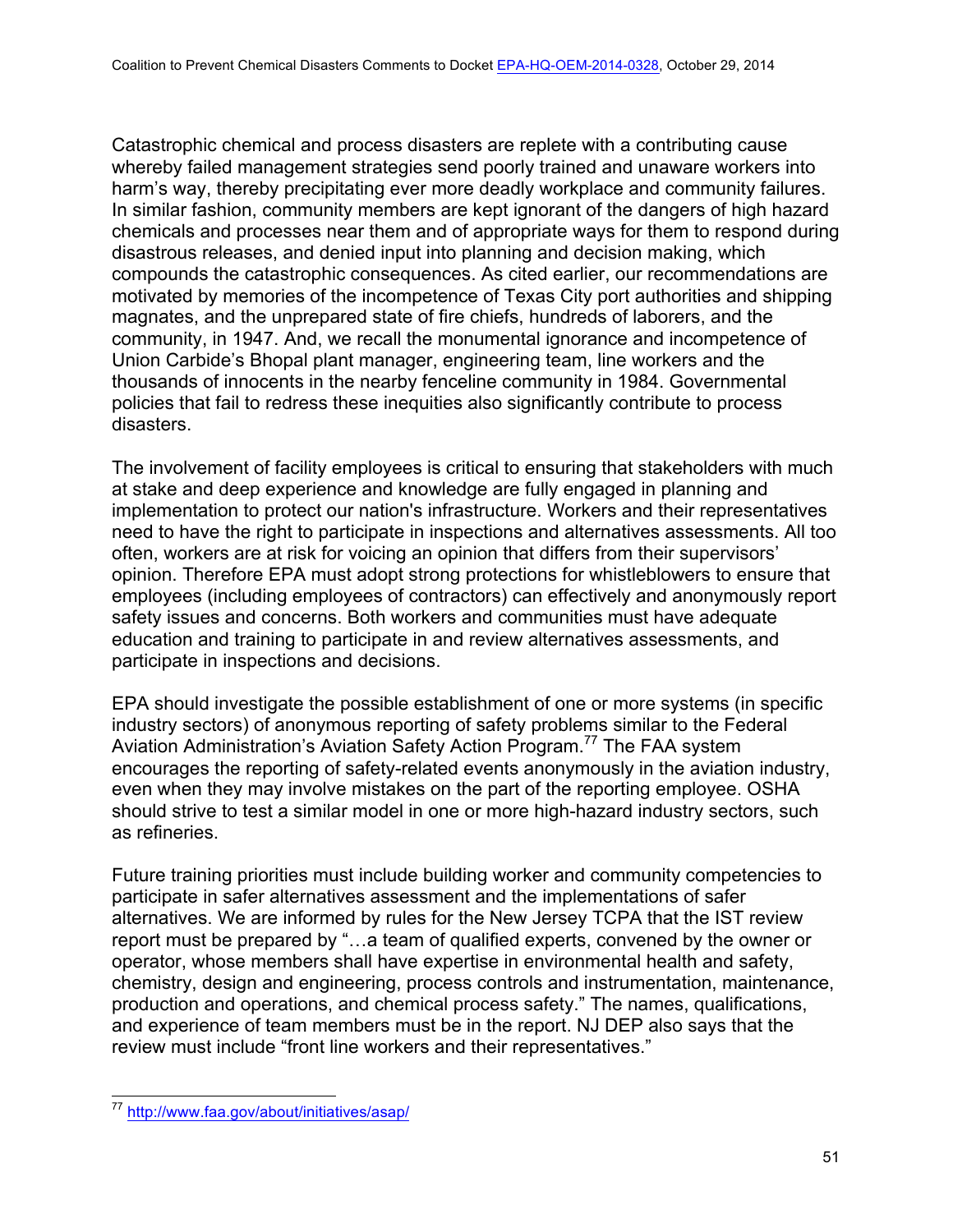While there is no specific language about worker participation in this specific NJDEP IST rule, Section 68.83 of the federal EPA rules for accidental release prevention still applies, and requires "…consultation with employees and their representatives…" and ensures union access to information.

The employees that participate in Process Hazard Analyses and on IST teams must have the specific knowledge and experience stated in the team requirements. This is one of the bases for our primary recommendation on new training requirements.

**We recommend that EPA issue new regulations** that set specific training requirements for workers engaged in high hazard chemical process industries.

Further, **we recommend that EPA employ a new training model** beyond the systems used in meeting the requirements of the Hazardous Waste Operations and Emergency Response Standard administered by OSHA.

# History of Worker and Community Education and Training

America's shocked recognition in 1978 of the Love Canal disaster<sup>78</sup> awakened the national recognition of the need to control and contain toxic hazardous waste. Wellvalidated public heath concerns over exposures to lurking toxic chemicals soon fostered the 1980 Comprehensive Environmental Response, Compensation, and Liability Act (CERCLA). <sup>79</sup> However, unacceptable worker and community exposures to toxic chemicals during the early years of waste cleanup prompted major CERCLA revisions in 1986 through the Superfund Amendments and Reauthorization Act - including new provisions that set variable training requirements for specific groups of workers whose level of required training depends on the role and responsibilities the worker is expected to perform.<sup>80</sup>

We recognize the importance of the workforce to identify chemical hazards and understand safe practices for disposing contaminated materials. However, specific training on process safety and risk management are an essential management responsibility that underpins the larger system of safety, particularly training in methods that are truly preventative. EPA must ensure worker competencies to understand all component elements of the RMP, including the advanced capacity to competently participate in process hazard assessments and safer alternatives assessments.

# Follow California's New RMP Pathway on Training

On August 6, 2012, the Chevron refinery in Richmond, California, experienced a catastrophic pipe failure, releasing high-temperature flammable fluid that partially

<sup>&</sup>lt;sup>78</sup> Gibbs, Lois Marie. Love Canal: My Story. Grove Press, New York (1982).<br><sup>79</sup> http://www.gpo.gov/fdsys/granule/USCODE-2010-title42/USCODE-2010-title42-chap103/content-<mark>detail.html</mark>

https://www.osha.gov/pls/oshaweb/owadisp.show\_document?p\_table=STANDARDS&p\_id=9765#1910.1 20(a)(1)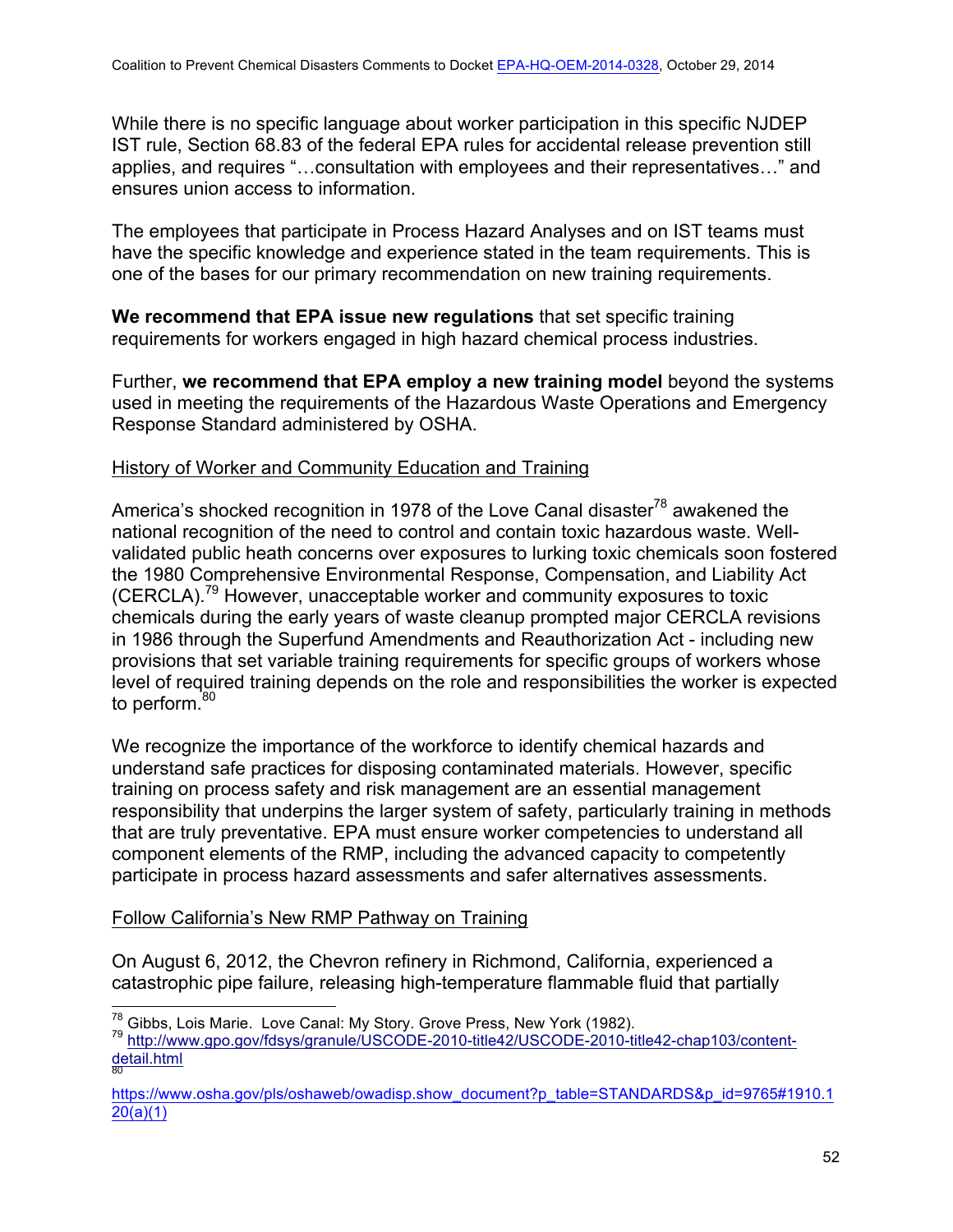vaporized into a large cloud. The vapor cloud engulfed 19 employees, including one Chevron firefighter who escaped through the ensuing fire. All 19 employees narrowly avoided serious injury or death. The ignition and combustion of the vaporized fluid created a large smoke plume that spread well beyond the refinery confines, causing approximately 15,000 people in the surrounding communities to seek medical attention during and immediately following the incident. $8<sup>8</sup>$ 

The Chevron Corporation, with a net worth of \$227 billion, can claim no monetary insufficiency excuse for its flagrantly poor process safety system.82 The final report of the U.S. Chemical Safety Board concluded:

Chevron employees have recommended implementing inherently safer designs through the MOC process, incident investigations, technical reports, and past employee recommendations. However, the CSB has not identified any documented, thorough analysis of the proposed inherently safer solutions. In addition, Chevron has repeatedly failed to implement proposed inherently safer recommendations. Had Chevron implemented these recommendations, the incident could have been prevented.<sup>83</sup>

We remind EPA of its own List of Findings in the Enforcement Compliance Audit of the Chevron Richmond Refinery relating to training, **explicitly recognizing that management has the systems responsibility for ensuring that only well-trained workers operate within the vicinity of high hazard chemicals and processes**:

FINDINGS 20 – 21: TRAINING (40 CFR § 68.71)

Requirement found at Subpart D – Prevention Program – Operating Procedures, 40 CFR § 68.71(b). Refresher Training.

Refresher training shall be provided at least every three years, and more often if necessary, to each employee involved in operating a process to assure that the employee understands and adheres to the current operating procedures of the process; and (c) Training documentation. The owner or operator shall ascertain that each employee involved in operating a process has received and understood the training required by this paragraph. The owner or operator shall prepare a record which contains the identity of the employee, the date of training, and the means used to verify that the employee understood the training.

- EPA reviewed an internal Chevron evaluation of their training program conducted in June 2007. EPA concludes that deficiencies in the training program were indicated.
- Details of the August 6, 2012 incident reveal inadequate training of personnel,

<sup>81</sup> http://www.calepa.ca.gov/publications/reports/2014/refineryrpt.pdf

<sup>82&</sup>lt;br>http://www.forbes.com/companies/chevron/<br>83 http://www.csh.gov/assets/1/19/Chevron\_Re

http://www.csb.gov/assets/1/19/Chevron\_Regulatory\_Report\_06272014.pdf, see page 74.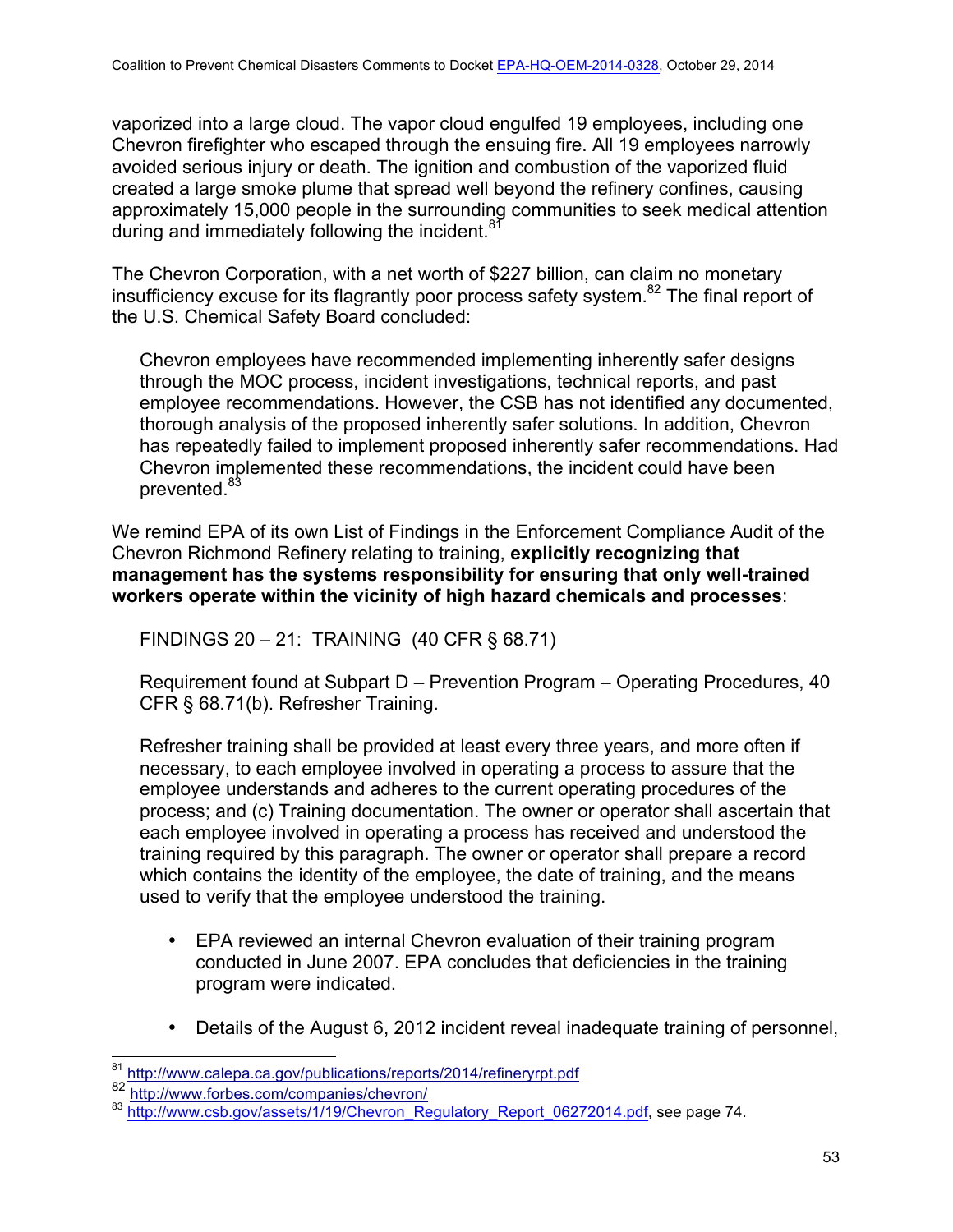as evidenced by the lack of full recognition of the risk of piping rupture and the possibility of auto-ignition.

- RMP requires that the refresher training be provided, at least every three years, and more often if necessary, to each employee involved in operating a process to assure that the employee understands and adheres to the current operating procedures of the process.
	- o **Finding 20**: Chevron failed to ensure that refresher training for employees was frequent enough so that employees understood and adhered to the current operating procedures of the process, as required under 40 CFR § 68.71(b).
- The Contra Costa Health Services (CCHS) Hazardous Materials Program conducted an audit of Chevron's program under California Accidental Release Prevention Program (CalARPP) and completed a Preliminary Determination by CCHS Hazardous Materials Program dated July 7, 2011 (A-14-03 CalARP&ISO). As stated in the audit preliminary determination report, the Hazardous Materials Program auditors found that during training, many of the slides provided links to other documents (emergency procedures, consequences of deviation). Operators are expected to read over the other documents – although the text may or may not include that expectation. Specific to operating procedures, operators are expected to know where they are and to follow them, but there is not verification that operators actually followed the links and actually reached the other documents.
- As a result of the CCHS audit, CCHS required that Chevron ensure that the auditing process was expanded to confirm that operators are following the procedures as intended (e.g. procedure printed, used in the field, filled out as steps are completed, and tasks are performed in the order identified in the procedure).
- The updated Chevron incident investigation report on the August 6, 2012 Richmond fire, dated April 12, 2013, to the Certified Unified Program Agency (CUPA) provides examples of instances in which employees were not trained adequately in the execution of operating procedures.
- Many of Chevron's incident investigations identify a lack of communication between various personnel groups and between personnel and management as causal factors in the incidents. Chevron's investigation of the August 6, 2012 incident similarly identified lack of communication as a causal factor. More discussion of these finding can be found in the "Incident Investigation" section of this Summary of Findings. (See , Findings 44 – 48 below.)
- CCHS, Hazardous Materials Program's Preliminary Determination, issued on July 7, 2011, details that the CCHS auditors asked the following question to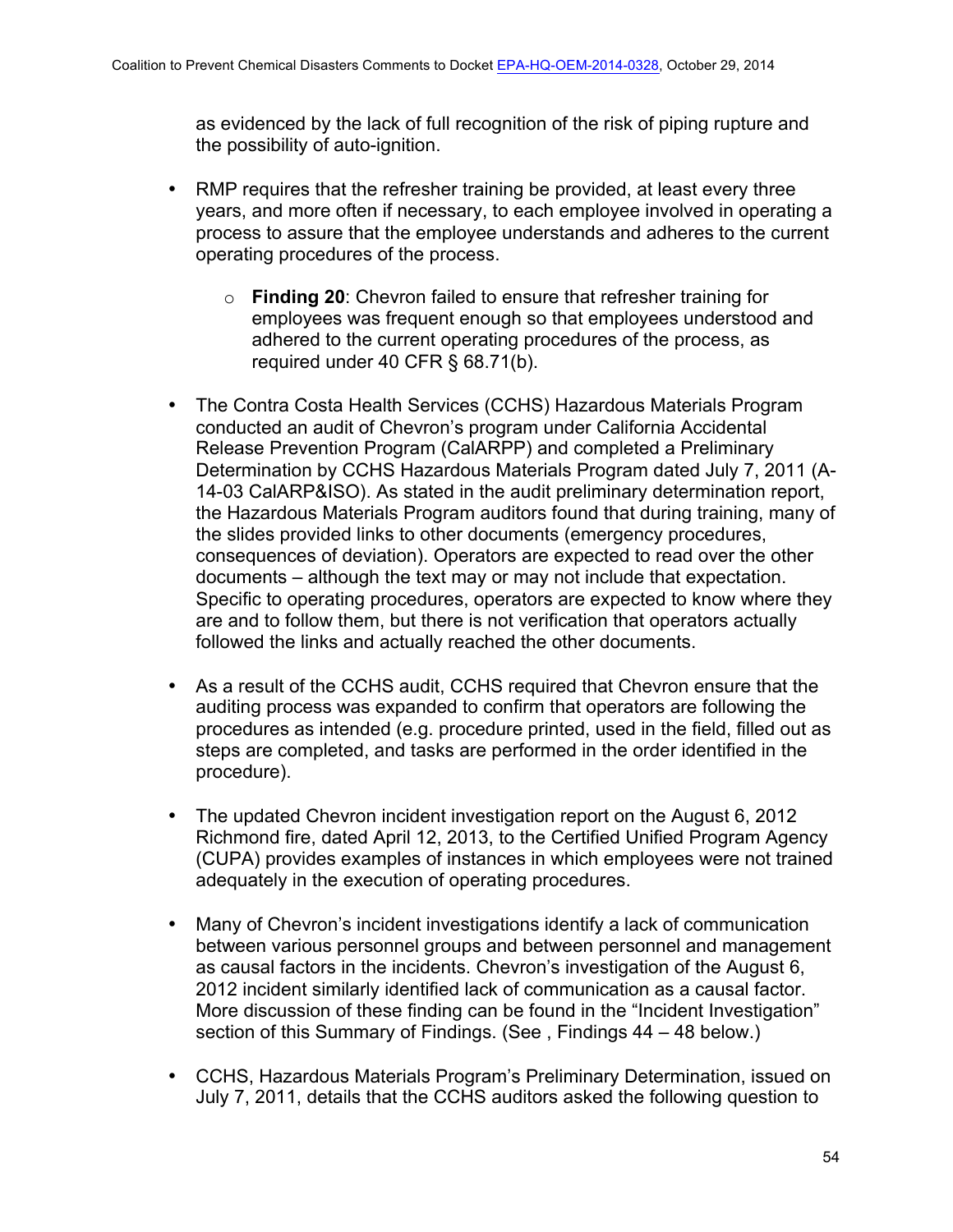Chevron personnel (A-25-09 RISO) – "Are operating teams trained together in the transfer of information" (Question 4-16)? And the answer was: "No formal training is given to the operations personnel regarding the transfer of information."

- EPA reviewed five internal Chevron Incident Investigation reports, including the final report on the August 6, 2012 incident. EPA concludes that these reports show deficiencies in training.
- Lack of training on the transfer of information appears to be a factor in causing the August 6, 2012 incident. As stated in Chevron's April 12, 2013, update to its report to CCHS: the incident "…occurred at change of shift and most of the dayshift personnel stayed to assist the nightshift personnel and were engaged in supporting and performing the insulation removal tasks. There was not a single meeting where all parties collectively considered the potential risks and outcomes."
- In discussions with plant personnel during EPA's inspection and in a review of Chevron's latest update to the CCHS auditor on April 12, 2013, it was clear that the information indicating that the material in the pipe was near its autoignition temperature was not relayed to all those individuals making strategic decisions. The latest update states: "While operations personnel understood that the material was near its auto ignition temperature, some Chevron Fire Department personnel thought the temperature was near or below its flash point".
	- o **Finding 21:** Chevron failed to ascertain that each employee involved in operating a process has received and understood the training required. The owner or operator shall prepare a record which contains the identity of the employee, the date of training, and the means used to verify that the employee understood the training, as required under 40 CFR § 68.71 (c).

We recommend that EPA acknowledge and support the California Oil Refinery Initiative - an effort quite analogous to and yet more accelerated than the federal working group's efforts on the E.O. We recommend that EPA adopt California's RMP language on training as an important advance. We recommend that training requirements be expanded to all EPA RMP facilities.

In response to the Chevron Incident, the CA DIR published draft regulations requiring enhanced training:<sup>84</sup>

DRAFT PSM Regulatory Text Process Safety Management for Refineries Proposed General Industrial Safety Order 5189.1

<sup>84</sup> http://www.dir.ca.gov/dosh/doshreg/Process-Safety-Management-for-Refineries/PSM-Draft-Regulation.2014-09-09.pdf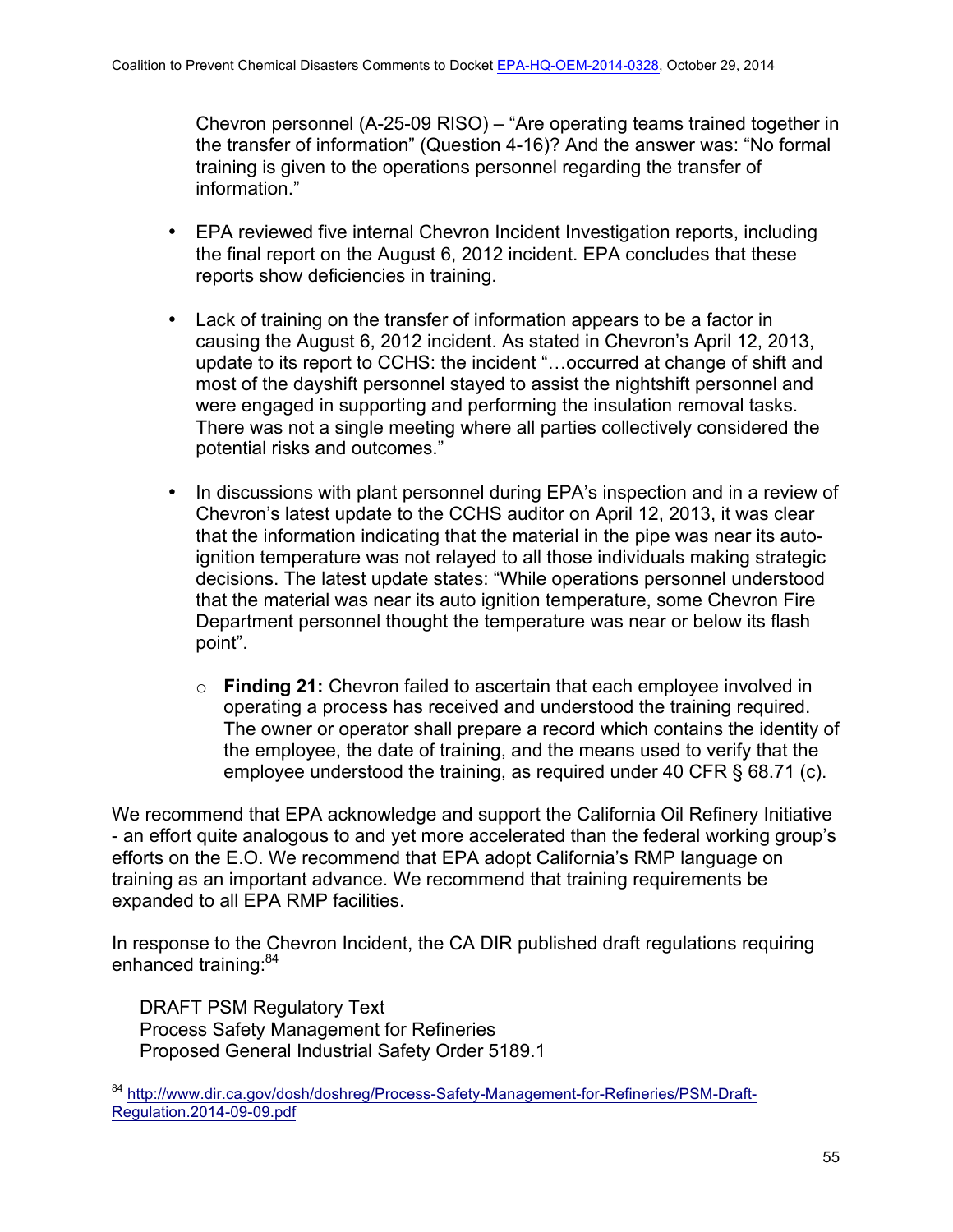September 9, 2014

# (g) Training.

(1) Initial training. Each employee involved in operating or maintaining a process, and each employee prior to working in a newly assigned process, shall be trained in an overview of the process and in the operating procedures, as specified in subsection (f). The training shall include material on the specific safety and health hazards, procedures, and safe practices applicable to the employee's job tasks.

(2) Refresher and supplemental training. At least every three years, and more often if necessary, refresher and supplemental training shall be provided to each operating or maintenance employee and other employees in order to ensure safe operation of the facility. The employer, in consultation with employees involved in operation or maintenance of a process, shall determine the appropriate frequency and content of refresher training.

(3) Training certification. The employer shall ensure that each employee involved in the operation or maintenance of a process has received, understood and successfully completed training as specified by this subsection. The employer, after the initial or refresher training, shall prepare a certification record containing the identity of the employee, the date(s) of training, the means used to verify that the employee understood the training, and the signature(s) of the person administering the training.

(4) The employer shall establish and implement employee testing procedures to ensure competency in job skill levels and work practices that protect employee safety and health.

EPA should follow a similar approach.

# Employ the training model systems used in meeting the requirements of the Hazardous Waste Operations and Emergency Response Standard by the NIEHS Worker Education and Training Program

Working with hazardous waste can be dangerous. Working with hazardous chemicals and processes can be even more dangerous. We recognize that America has hundreds of thousands of sites to clean up, and many operating plants and facilities containing hazardous materials. We also recognize the essential progress towards worker health and safety derived from the HAZWOPER standard. Recognizing the need for the standard to be rapidly and competently implemented, Congress, through the Superfund Amendments and Reauthorization Act, also assigned to the National Institute of Environmental Health Sciences (NIEHS) responsibility for a Worker Education and Training Program (WETP). The WETP program supports the training and education of workers engaged in activities related to hazardous materials and waste generation,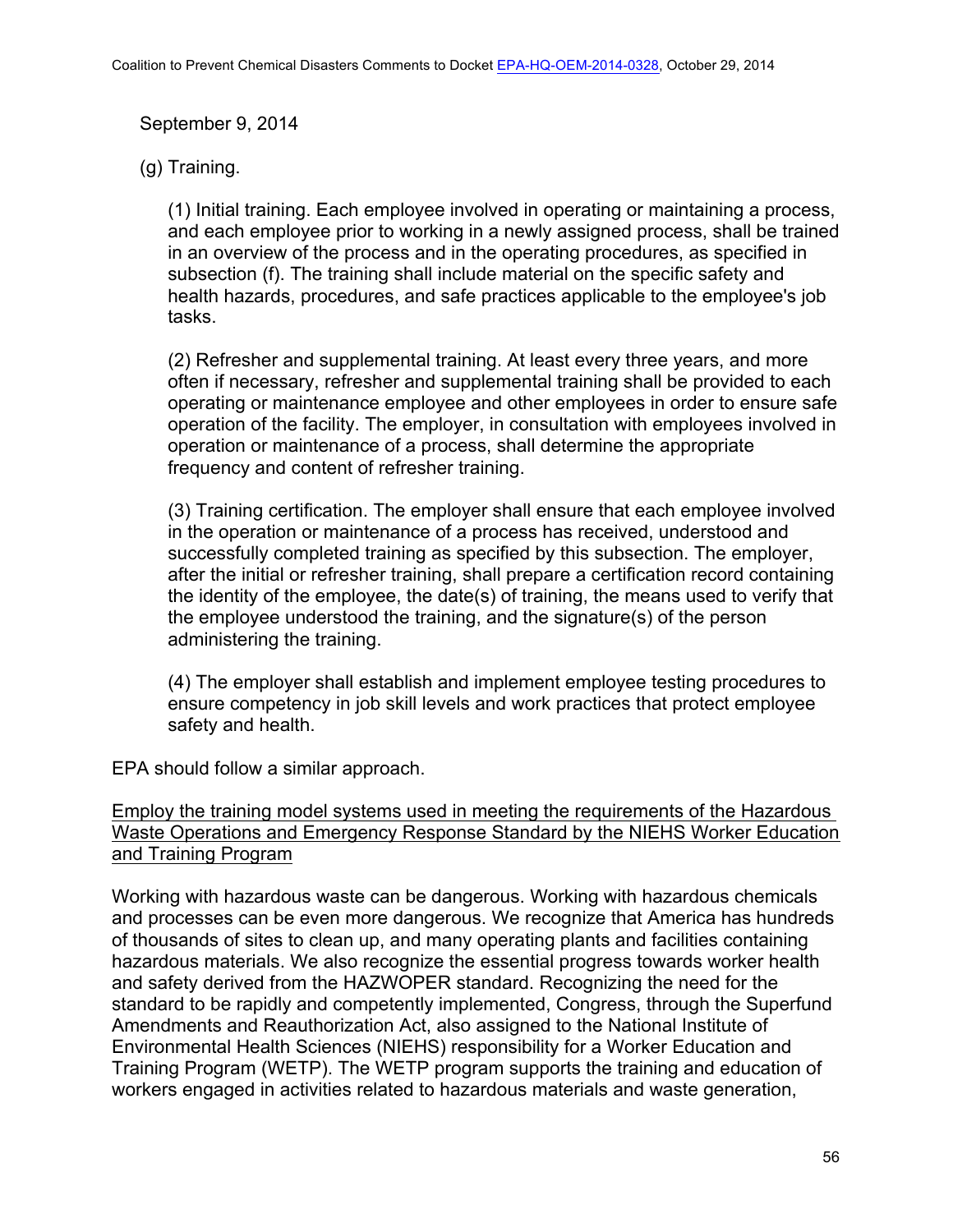removal, containment, transportation and emergency response.

The WETP conducts training through a network of cooperative agreements with nonprofit organizations. The WETP includes basic hazardous waste worker, minority worker, Brownfields, Department of Energy nuclear weapons complex, and national emergency preparedness training components. Since the program's inception in 1987, more than two million workers have been trained.

The WETP grantees train subspecific audiences relevant to RMP compliance:

- industrial process safety workforce who are intimately involved with day-to-day facility operations, including those involving highly hazardous chemicals and processes, and other equipment and operations in close proximity;
- emergency response workforce, including fire and police, whose responsibilities before an incident can include facility assessment for emergency response and prevention, and after an incident should augment the oversight of safety improvements; and
- contract workforce who have primary responsibilities for implementing capital improvements to the process safety infrastructure either while facilities are in operation and/or during temporary shutdowns as major process and storage equipment is replaced and overhauled.

The NIEHS WETP network is supported through a five-year renewable competitive grant process, fostering continual improvements. The program has demonstrated partnering experience with other federal Agencies to support related training needs. Many other enhancements have developed since its inception:

- creating a national Clearinghouse for curricula and technical reports $85$
- providing support for trainer exchanges, train-the-trainer and peer training programs,
- providing special workshops to enhance training effectiveness,
- developing special skills in meeting special needs populations, including training in languages most relevant to the workers
- developing special competencies in recognizing literacy issues during training,
- promoting advanced training technologies and better models of adult education,
- skills in outreach to engage and train environmental justice communities
- promoting new partnerships between grantees and private businesses to fund and execute training for their workforce
- rapidly responding to urgent needs, such at the 9C-11 challenges with the World Trade Center, and multiple chemical failures associated with Hurricanes Katrina and Sandy.

The WETP also has been exemplary for promoting greater coordination of training needs for workers with community members as part of a larger environmental justice

<sup>85</sup> http://tools.niehs.nih.gov/wetp/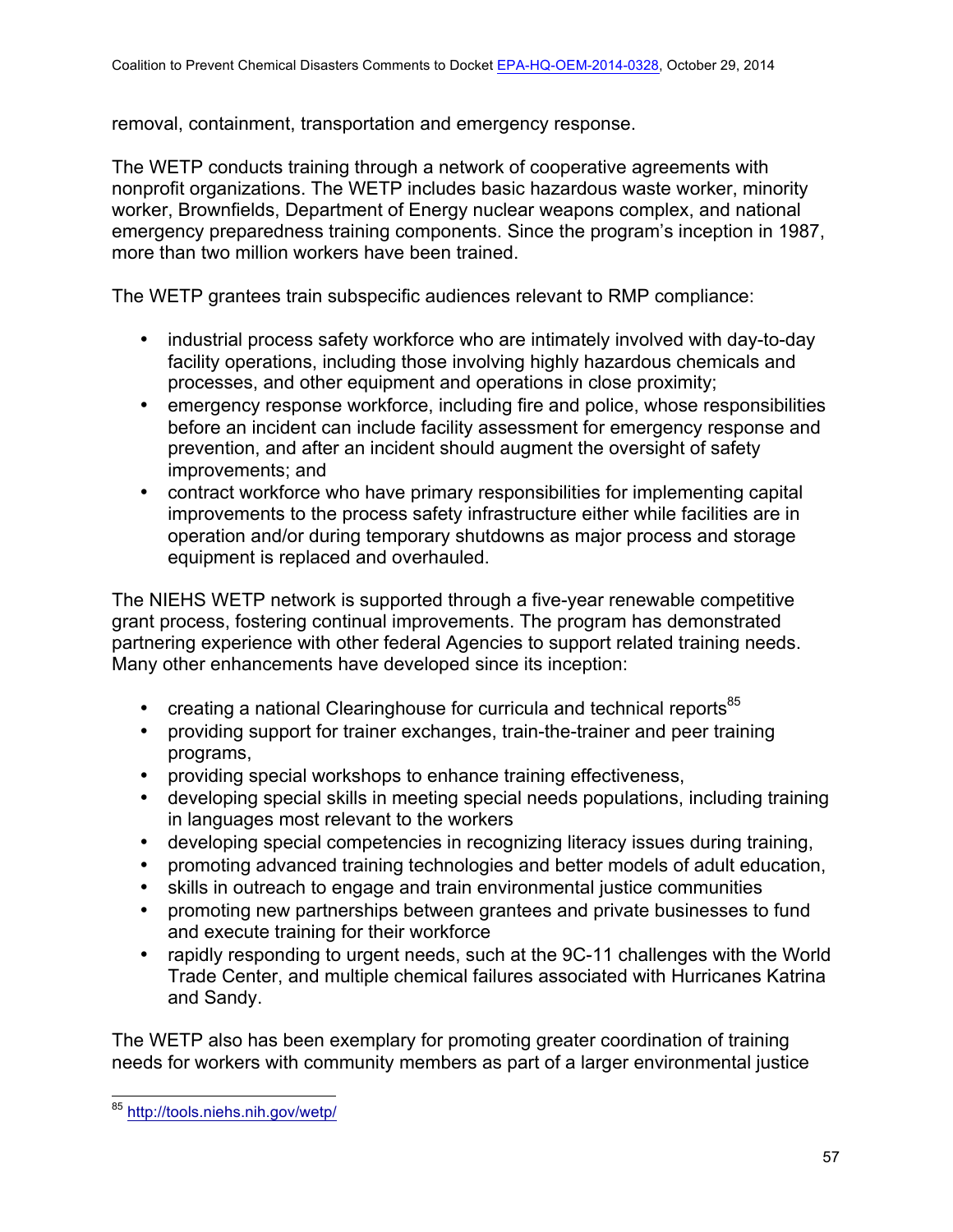program within the Department of Health and Human Services.

We recommend that EPA incorporate the knowledge, skills and infrastructure of the WETP program as it designs and implements new training requirements to assess and implement safer alternatives.

# **IX. Additional Responses to Other RFI Questions**

*RFI C.1.a. Adding Other Toxic or Flammable Substances What other chemical lists or other sources of information should be reviewed to identify acutely toxic or flammable chemicals meeting the RMP listing criteria?*

EPA should review the OSHA PSM list of highly hazardous, toxic, or reactive chemicals and add to the RMP program any that are not currently on the RMP list. EPA should also review the New Jersey Toxic Catastrophe Prevention Act (TCPA) list of Extraordinarily Hazardous Substances and add to the RMP list. As just one example, thionyl chloride (7719-09-7) is reported by a facility under the New Jersey TCPA program but not under the federal RMP program.

The Agencies should harmonize the lists of chemicals that are covered under each Agency's policies. The EPA's RMP list of Regulated Toxic Substances contains 77 toxic chemicals and 63 flammable substances. OSHA's PSM Programs lists 137 chemicals considered Highly Hazardous, Toxic or Reactive. Currently, too many dangerous chemicals are not listed and therefore are not reportable under RMP. An example of one such chemical is 1,2-Butadiene. While its close cousin, 1,3- Butadiene, is reportable under EPCRA 313 (TRI) and by definition, under the Process Safety Management standard, it is not listed as an RMP chemical.

## *RFI C.1.c. Adding Ammonium Nitrate*

We recommend that EPA list Ammonium Nitrate (AN) as an RMP chemical and require that distribution facilities, to the greatest extent feasible, substitute AN with inherently safer alternatives, or, as a minimum until that is completed, establish adequate setbacks from sensitive populations and conform to the requirements of the latest version of NFPA 400, Chapter 11 on AN.

Further, we urge EPA, OSHA, NIOSH, and the Agriculture Department to systematically research the technical efficacy, costs, and trade-offs of the several reported AN substitutes or alterations (e.g., physical form, mixing with other salts, substitution by other sources of desired minerals) including any environmental and lifecycle impacts of such changes.

EPA should work with the other members of the Working Group to develop a vigorous compliance assistance and education campaign to reach the newly regulated parties with the relevant guidance.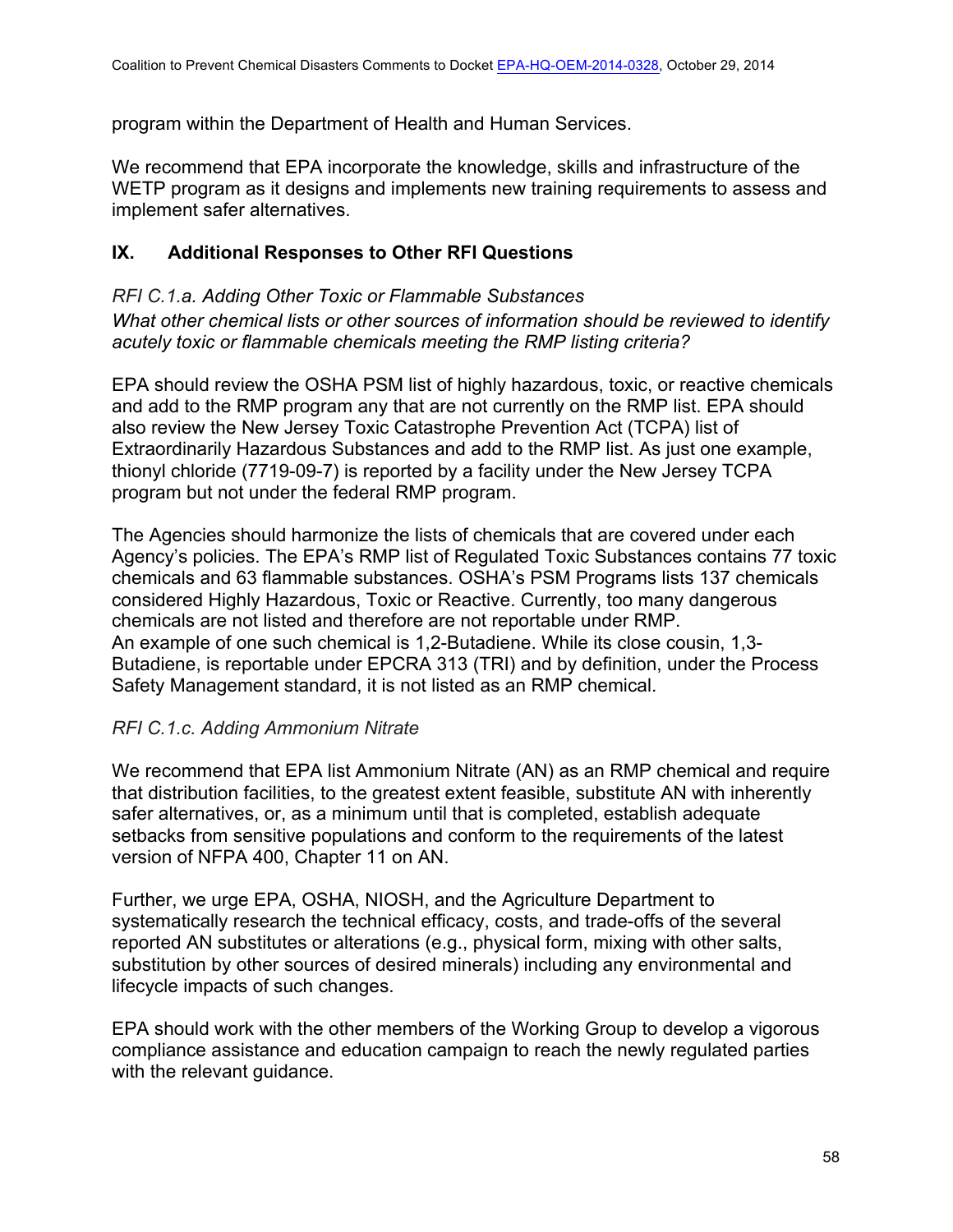### *RFI C.1.d. Adding Reactive Substances and Reactivity Hazards*

*i. What are the best criteria to use in classifying reactive hazards? How do you identify a reactive chemical or a reactive mixture?*

As the CSB has recognized, reactivity is not necessarily an intrinsic property of a chemical substance. Rather, the hazards associated with reactivity are determined by the chemicals and processes used. Therefore, coverage of reactive hazards should not be based on a list, but rather on a requirement that covered employers systematically examine their materials and processes for the potential of a hazardous reaction. Employers should be required to evaluate their chemicals during all conditions foreseeable during the process and in any interactions occurring in the process.

In addition EPA should require use of multiple sources of information on reactivity of process chemicals. Multiple sources of information that could be consulted are laid out in the Recommendation Section of the CSB report<sup>86</sup> and include:

- Literature surveys of references such as Bretherick's Handbook of Reactive Chemical Hazards, Sax's Dangerous Properties of Industrial Materials;
- Information developed from computerized tools, such as The Chemical Reactivity Worksheet;
- Chemical reactivity test data produced by employers or obtained from other sources;
- Relevant incident reports from the plant, corporation, industry and government.

The information used to evaluate the hazards from a chemical should also include the use of a reactivity matrix. This matrix will identify the reactive properties of the pure chemical, as well as the chemical when mixed with other substances, either intentionally or inadvertently. It will also identify the reactive properties of the chemical when mixed with air, water or other possible reactants. Also included in the matrix should be variations in temperature, percentage and pressure of reactants.

*ii. Should EPA add reactive chemicals to the list of RMP-covered chemicals in 40 CFR 68.130? If so, which chemicals? What criteria should EPA consider using to establish TQs for reactive chemicals? Should EPA add only specific chemicals, or groups of chemicals defined by particular chemical characteristics?*

Listing specific chemicals considered to be reactive would not be an effective way to regulate reactive chemicals. The CSB has noted that "using lists of chemicals is an inadequate approach for regulatory coverage of reactive hazards. Improving reactive hazard management requires that both regulators and industry address the hazards from combinations of chemicals and process-specific conditions rather

<sup>86</sup> See http://www.csb.gov/assets/1/19/ReactiveHazardInvestigationReport.pdf, pp.89-90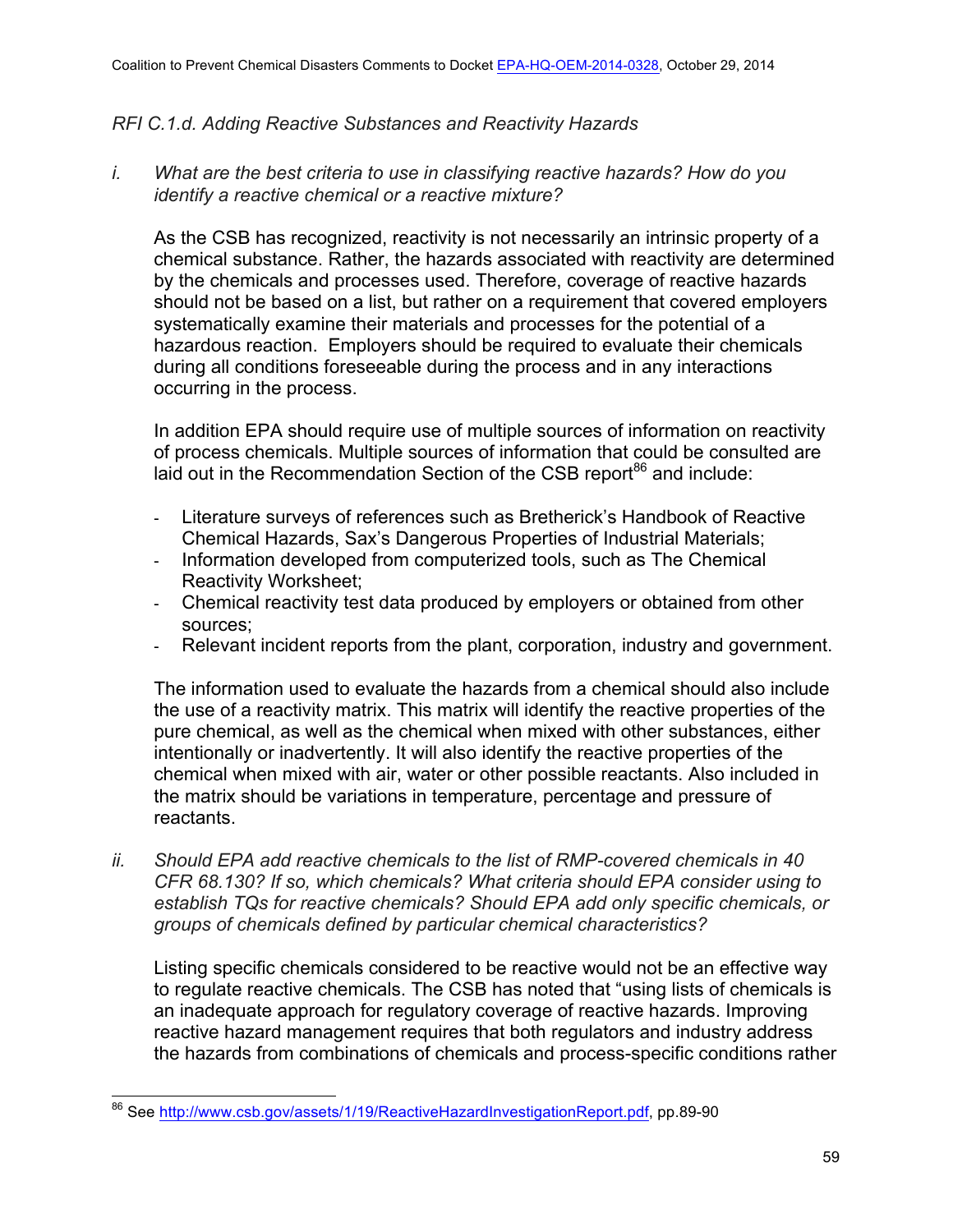than focus exclusively on the inherent properties of individual chemicals." Note that another major incident involving reactive chemicals occurred in July 2012 at the Flex 'N' Gate Guardian West facility in Urbana, IL, where a sulfuric acid release sent 11 workers to the hospital.<sup>87</sup>

*v. Should EPA revise the RMP regulation to use chemical functional groups similar to those in the TCPA [20] to define hazardous reactive mixtures? If so, which chemical functional groups should EPA use?*

Yes, EPA should adopt the approach towards the management of reactive hazards of the New Jersey Toxic Catastrophe Prevention Act (TCPA), which is based on the presence of certain reactive moieties in the substances in the process, as well as other factors. The Reactive Hazard Substance Mixtures (RHSM) section of TCPA covers intentional mixing of two or more chemicals that can result in a potential catastrophe. TCPA has provided a list of inherently unstable functional groups. If any of the intentional mixtures that are products, byproducts, or reactants contain functional groups listed in the table below, the operating facility is required to obtain a heat of reaction (ΔH). Threshold quantities for a known ΔH are provided by TCPA. EPA should carefully evaluate this table and modify it as appropriate for RMP.

| <b>Groups containing Carbon</b>                  |                                                  | <b>Groups Containing Nitrogen</b> |                                                |
|--------------------------------------------------|--------------------------------------------------|-----------------------------------|------------------------------------------------|
| $-C\equiv C-$                                    | Acetylenic compounds                             | $F-C - (NO2)2$                    | Fluorodinitromethyl compounds                  |
| $-C\equiv C$ -M                                  | Metal acetylides                                 | $-N-M$                            | N-metal derivatives                            |
| $-CN2$                                           | Diazo compounds                                  | $-N-NO2$                          | N-nitro compounds                              |
| $-C-N=O, -N-N=O$                                 | Nitroso compounds                                | $=N^+$ -N-NO <sub>2</sub>         | N-Azolium nitroimidates                        |
| $-C-O-N=O$                                       | Acyl or alkyl nitrites                           | $Ar-N=N-O-R$                      | Arenediazoates                                 |
| $-C-O-NO2$                                       | Acyl or alkyl nitrates                           | $ArN=N-S-Ar$                      | Arenediazo aryl sulfides                       |
| $MC = N \rightarrow O$<br>$C = N - O - M$        | Metal fulminates or<br>aci-nitro salts, oximates | $Ar-N=N-O-N=N-Ar$                 | Bis(arenediazo) oxides                         |
| <b>Groups containing Oxygen</b>                  |                                                  | $-N3$                             | Azides (acyl, halogen, non-<br>metal, organic) |
| $-O-O-M$ , $EOO^{\dagger}$ ,<br>MOO <sup>-</sup> | Metal peroxides, peroxoacid salts                | $-N^{\dagger}$ -OH $Z^{\dagger}$  | Hydroxylaminium salts                          |
| $-O-O-E$                                         | Peroxoacids, peroxyesters                        | Ar-N=N-S-N=N-Ar                   | Bis(arenediazo) sulfides                       |
| $S_2O_4$                                         | <b>Dithionites</b>                               | $N$ -O-                           | Compounds containing N-O<br>bond               |

Abbreviations: Ar = aromatic (benzene); M = metal; R = organic chain; X = halogen; E = nonmetal; Z = anion; n = integer variable; all other abbreviations are for the element symbols from the periodic table of elements Note: (1) Not all chemical bond symbols are shown. (2) This is a partial list of the functional groups, the complete list is available in reference 2, or can be obtained from the author.

<sup>87</sup> http://www.news-gazette.com/news/local/2012-07-18/11-workers-sent-hospital-flex-n-gate.html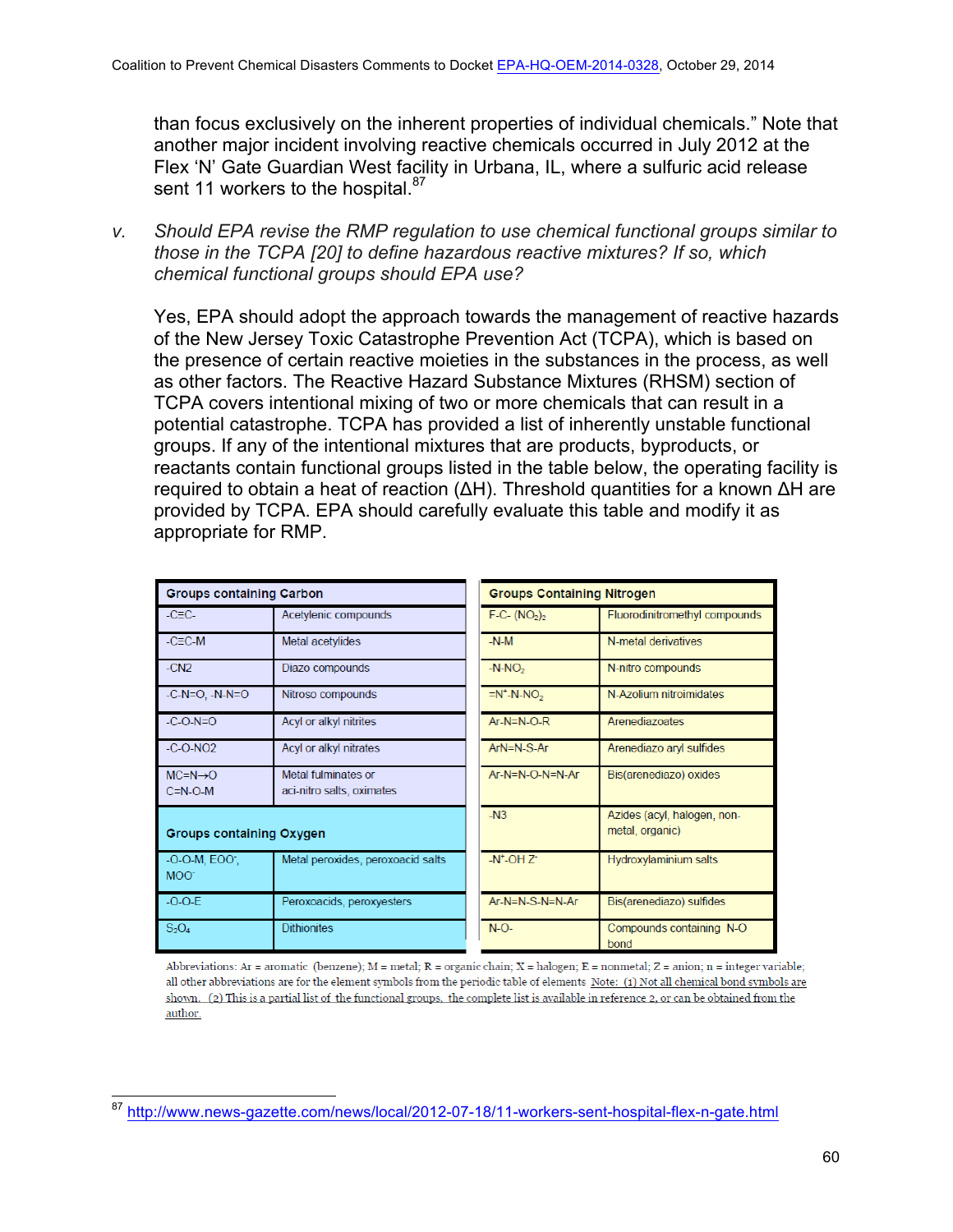*RFI C.1.f. Removing Certain Substances From the List or Raising Their Threshold Quantity*

*EPA asks whether it would be appropriate for EPA to delete toluene diisocyanate (mandated by Congress to be included on the initial RMP list) from the RMP toxic substances list.*

EPA should not remove any of the three listings for toluene diisocyanate from the RMP list. Well more than 100 RMP facilities have reported off-site consequences analysis information for toluene 2,4-diisocyanate, toluene 2,6 diisocyanate, and toluene diisocyanate unspecified isomer. A number of these facilities report significant vulnerability zones. Delta North Channel (Houston, Texas), Delta St. Gabriel (St. Gabriel, La.), and Delta Deer Park (Deer Park, Texas) have all at various times reported worst-case scenarios involving toluene 2,6-diisocyanate that extend more than 20 miles from the facility and potentially involve millions of people. Lyondell Chemical Company (Westlake, La.) also formerly reported a vulnerability zone of 25 miles for toluene diisocyanate (unspecified isomer) that could impact any of nearly 200,000 people. EPA should provide a complete accounting of current and past RMP filings involving toluene diiscyanates.

Further, EPA's RMP\*Comp tool shows the hazards of toluene diisocyanate to be temperature dependent. For toluene 2,6-diisocyanate a temperature above 77 degrees Fahrenheit markedly increases the vulnerability zone distance using RMP\*Comp. For toluene 2-4-diisocyanate and toluene diisocyanate unspecified isomer a temperature above 122 degrees Fahrenheit greatly increases the vulnerability zone distance using RMP\*Comp.

Toluene diisocyanate is also a respiratory sensitizer. Toluene diisocyanate produces irritation of the respiratory tract. Concentration-dependent effects occur, often after a delay of 4 to 8 hours and may persist for 3 to 7 days. High-concentration inhalation can lead to chest tightness, cough, breathlessness, and inflammation of the bronchi with sputum production and wheezing. Accumulation of fluid in the lungs can also occur. Previously exposed persons may develop inflammation of the lungs when re-exposed to extremely low levels of toluene diisocyanate. Flu-like symptoms such as fever, malaise, shortness of breath, and cough can develop 4 to 6 hours after exposure and persist for 12 hours or longer. Chest x-rays may indicate lung changes. In sensitized individuals, asthmatic attacks can occur after exposure to extremely low toluene diisocyanate air concentrations (0.0001 ppm). Asthmatic reactions can be immediate, delayed (4 to 8 hours), or both. Exposure to toluene diisocyanate can lead to Reactive Airway Dysfunction Syndrome (RADS), a chemically- or irritant-induced type of asthma. Children may be more vulnerable because of relatively increased minute ventilation per kg and failure to evacuate an area promptly when exposed.

Rather than delisting toluene diisocyanate, EPA should review additional chemicals for sensitization potential and propose listing or adjusting thresholds for chemicals with that problematic property.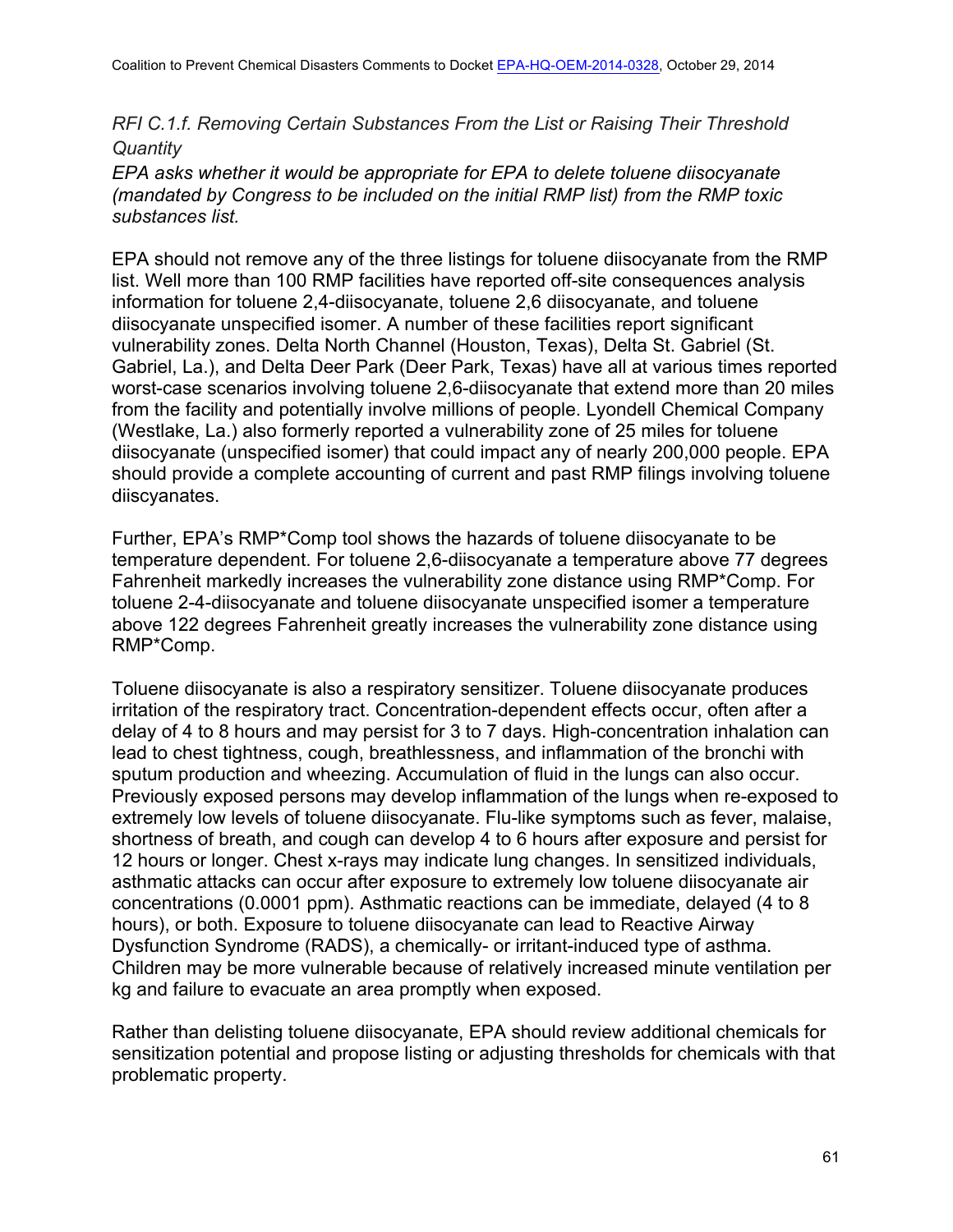*EPA asks if it is not appropriate to delete TDI, would it be appropriate for EPA to continue to list TDI on the RMP list but with a higher TQ for RMP reporting? Currently, the TQ for all three TDI listings is 10,000 pounds.*

A cursory overview of RMP reports for the three listings for toluene diisocyanate suggests that only a very small portion of facilities that report TDI would be affected by changing the TQ from 10,000 pounds to 20,000 pounds. EPA should provide a complete accounting of RMP filings for TDI, including the number and proportion that would be affected by changing the TDI TQ.

### *Is there any reason that EPA should not delete 1,3-pentadiene from the RMP list as it does not meet the listing criteria for flammable substances and was erroneously listed?*

EPA should not delete 1,3-pentadiene from the list of RMP substances since including it on the list provides useful information about potentially serious releases. For example, StanTrans, Inc., Texas City, TX, reported in its 2004 Risk Management Plan that a worst-case release of 12.6 million pounds of 1,3-pentadiene could affect an area within 1.84 miles of the facility in which 8,000 people live (RMP ID 1000-0004-9574). Eastman Chemical Company - Jefferson Site (Jefferson Borough, PA) reported in its 2009 RMP that 1,3-pentadiene could impact 3,100 people within 1.60 miles of the facility (RMP ID 1000-0010-9811). And Cray Valley Wallisville Road (Houston, TX) has also reported a worst-case scenario with potential off-site impacts involving 1,3-pentadiene (RMP ID 1000-0015-1998). EPA should provide a complete accounting of current and past RMP filings involving 1,3-pentadiene.

### *RFI C.2 Additional Risk Management Program Elements EPA requests information on the questions related to Additional Risk Management Program Elements*

*b. Would expanding the scope of the RMP regulation to require additional management-system elements, or expanding the scope of existing RMP management-system elements, improve the protection of human health and the environment? Should EPA require safety culture assessments, job safety analyses, or any of the other new management system elements described above?*

Because management system elements have evolved over time since the process safety management (PSM) standard was written, there are new management systems that must be addressed. We recommend the following:

Explicitly include as a requirement of the RMP standard the basic management system principle of continual improvement. This principle is at the core of all management system standards, including ISO quality and environmental management system standards, as well as health and safety management system standards by AIHA/ANSI in the U.S., the International Labor Organizations (ILO), and the British Standards Institute (BSI).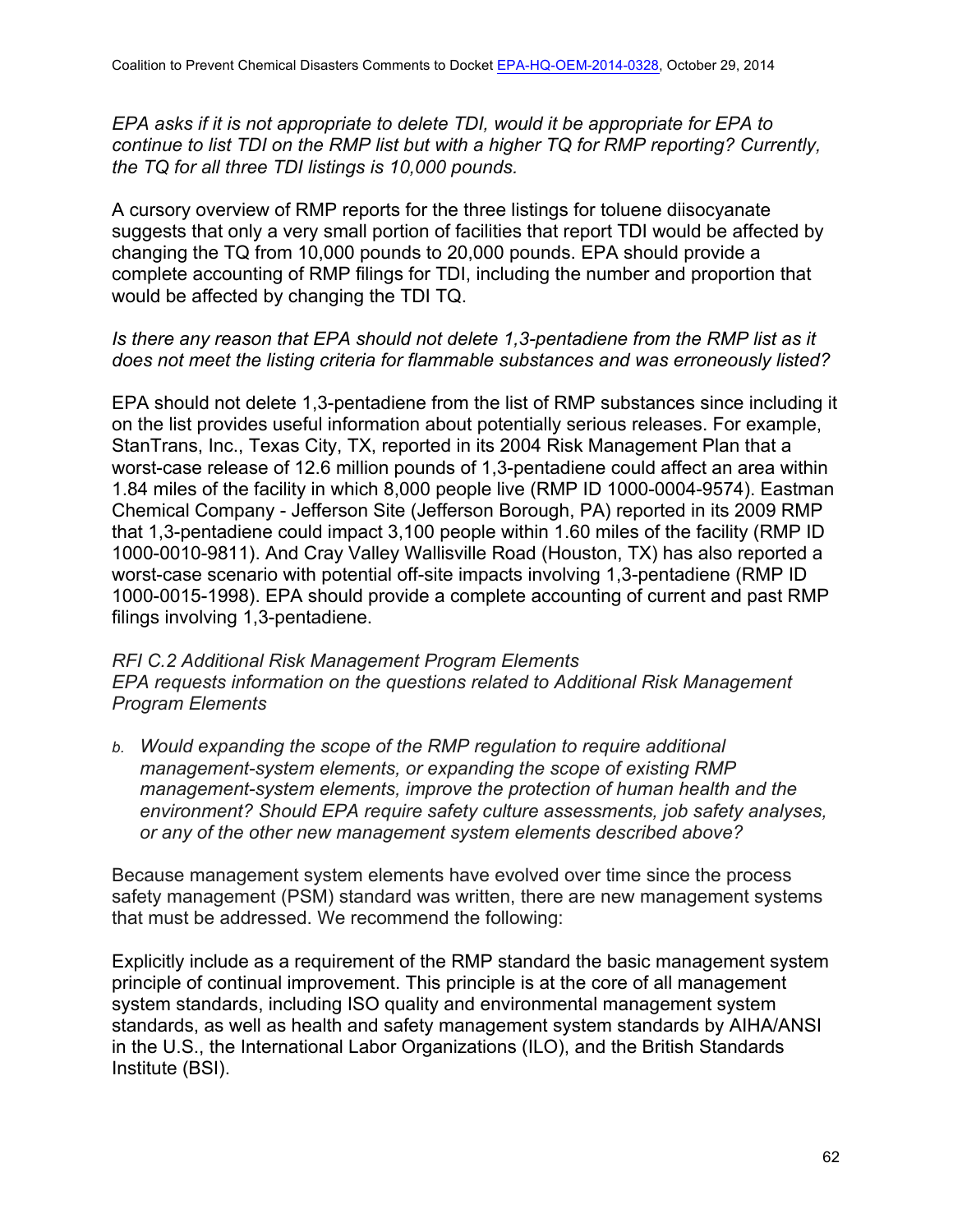Include in the revised RMP an explicit requirement defining the roles and accountabilities of upper management in a health and safety management system (i.e., Board of Directors, owners of private businesses, etc.), as is the case in the United Kingdom, which has a "best practice" that applies to upper management roles and accountabilities in a management system, $88$  and as articulated in the "Vision 2020" developed by the American Institute of Chemical Engineers through the Center for Chemical Process Safety.<sup>89</sup> The Sarbanes–Oxley Act of 2002,<sup>90</sup> enacted July 30, 2002, set new or enhanced standards for all U.S. public companies, boards, management and public accounting firms, including enterprise-wide risk management responsibilities. Ensure that under Section 404, the management and the external auditor report on the adequacy of the company's internal control on financial reporting includes cost accounting for assessing and implementing safer alternatives and the consequences of their failure to do so.

EPA should establish requirements to collect and publicly report normalized and standardized process safety performance indicators that would be reported by regulated parties and made publicly available by EPA for the site, corporate and national levels. Indicators are an indispensable element for any effective health and safety management system. As the saying goes, "if you don't measure it, you can't manage it." While much attention has been given to the difference between "leading" and "lagging" indicators, we believe that the full range of this spectrum of indicators must be utilized, and that an excessive emphasis on the distinction between them can detract attention from the essential characteristics of effective indicators, as follows:

a. Their primary goal and attribute must be their ability to continually drive improvements in safety performance. Indicators can drive improvements at the site, corporate, industry sector or national levels. Indicators will also help to target enforcement efforts to the worst hazards and worst violators, as well as permit the evaluation of the effectiveness of the regulatory and industry efforts to control chemical hazards.

b. They must be predictive of the potential for serious incidents, so they can drive improved performance. Whether they are "leading" or "lagging" will depend on the time frame envisioned for the preventive actions. For example, a process failure leading to an unplanned release that is in turn controlled by a properly functioning flare is nominally a "lagging" indicator, because the unwanted event (the release) has already occurred. It is also a "leading" indicator, however, in a longer and different time frame, in the sense that correcting the conditions that caused the unplanned flare event can prevent a future system disruption and potentially a more serious event. A similar argument applies to any loss of containment or fire, even if they do not result in human injury or property damage.

<sup>&</sup>lt;sup>88</sup> http://www.hse.gov.uk/pubns/indg417.pdf<br><sup>89</sup> https://www.aiche.org/sites/default/files/docs/pages/vision2020.pdf<br><sup>90</sup> http://www.gpo.gov/fdsys/pkg/PLAW-107publ204/html/PLAW-107publ204.htm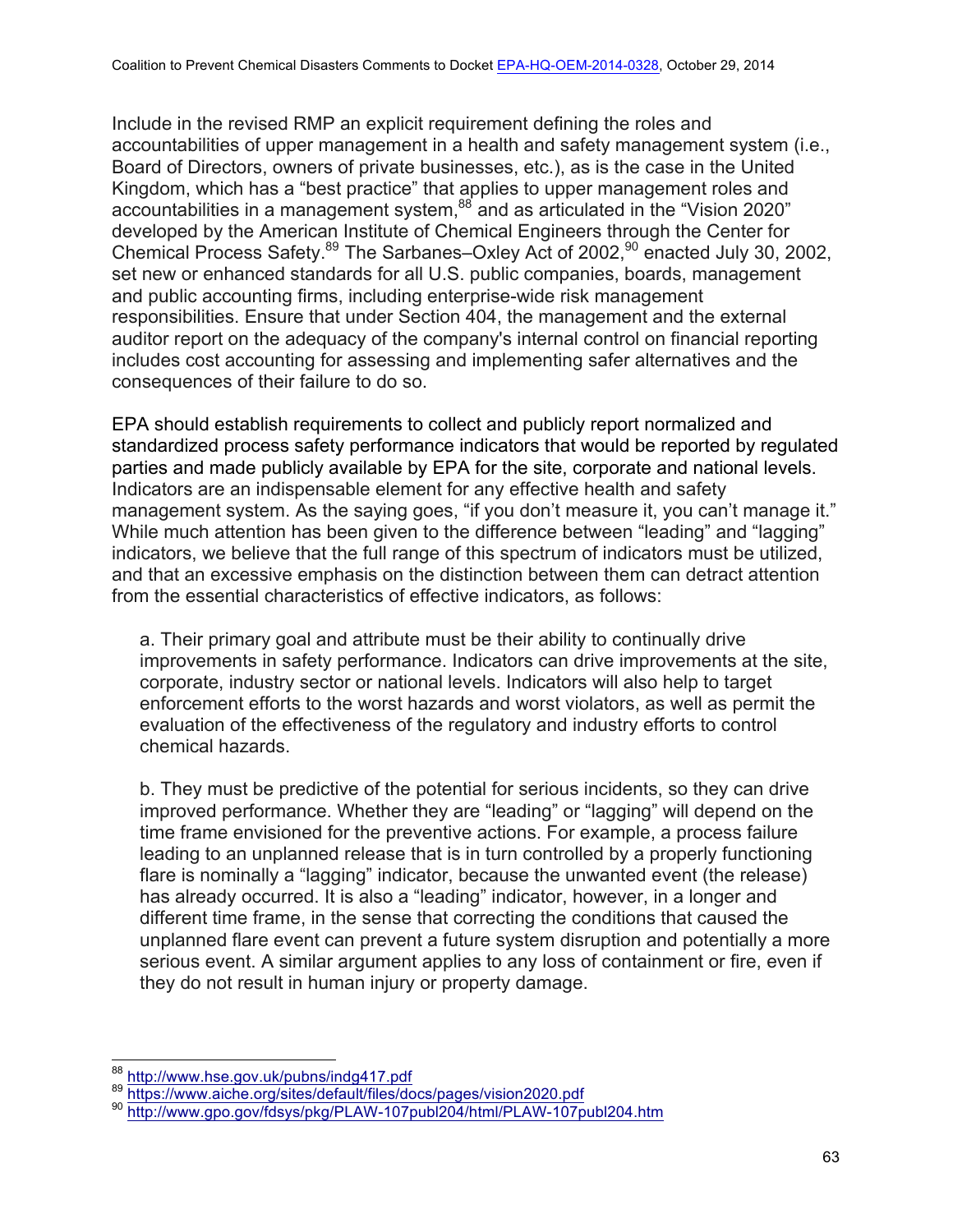c. They must be frequent enough to possess sufficient statistical ability to be as quantitatively predictive as possible. For this purpose, indicators cannot rely on counts of major incidents alone (i.e., explosions, large fires, fatalities and serious injuries), because these events are too infrequent at the establishment and often even at the company level to yield large enough numbers for meaningful statistical analysis, and thus permit preventive actions likely to have widespread impact, rather than largely "one-off" improvements.

d. They must be based primarily on going outside the boundaries of: 1) any of the multiple layers of protection that are part of the hazard control mechanisms for high hazard chemicals, or, 2) the systems that monitor and maintain these layers in proper operating order. These multiple layers nearly always exist to protect against the complex chain of events that typically lead to serious incidents. To take the example above, any unwanted flaring incident reflects a process upset or failure, and should be "counted" as an indicator event, even if the release is adequately controlled by a flare system and does not progress to a serious contaminant release. Another example would be the detection of thinning in piping in excess of predicted behavior under maintenance-monitoring protocols, even if the thinning has not yet resulted in a leak. The thinning should be recorded and "counted" as a significant indicator event because it can be preventive of a major future pipe failure, as well as indicative of a shortcoming in the monitoring protocol (i.e., too infrequent or otherwise inadequate). Arguably, this is a "more lagging" indicator than the earlier example. Other and even "more lagging" indicators can and should also be employed, such as maintenance and safety requests made and completed (or not) on time, corrective actions taken or not taken, number and rate of "out of range" measures of process conditions or controls, and many others, depending on the nature of the hazardous processes and the layers of control. Again, a similar argument would apply to any unplanned loss of containment or fire, even if these events are "controlled" before human injury or property loss. In a nutshell, the indicators must be linked causally to actual or potential harmful outcomes, so that they have predictive power, and they must be frequent enough to be useful for statistically meaningful analysis.

e. The Agency, in collaboration with industry and labor should agree upon one basic set of standardized indicators to be used by all regulated parties, to permit the collection of meaningful national statistical data and benchmarking. This core set of indicators must not exclude the use of other and more specific indicators by individual industry sectors, companies or establishments.

f. They must be reported at the site and company levels to upper management, including Boards of Directors and owners/shareholders, to the workforce, and to the public, to permit benchmarking and encourage improvement. While the primary function of indicators is to drive continual improvement in performance; public reporting is a key tool to incentivize and help ensure that such improvements take place.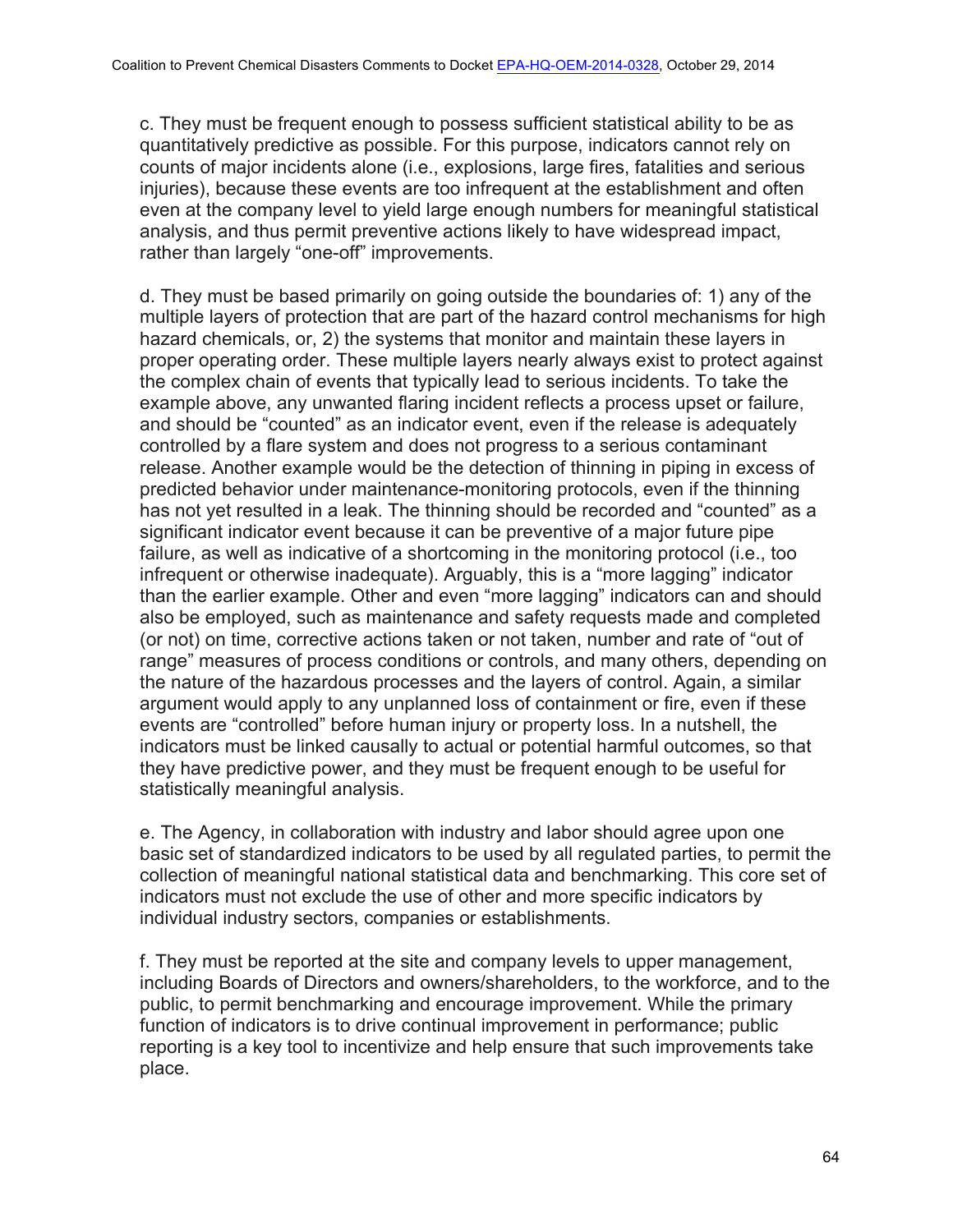*e. Would expansion of the RMP employee provision to include requirements such as the SEMS II stop-work authority, or other efforts to involve employees in all management-system elements, enhance protection of human health and the environment?*

We strongly support expansion of the RMP standard's employee participation provisions to involve employees and their representatives in all management system elements. We believe this would prevent worker injuries and fatalities because employees have first-hand experience of the jobs they do and the processes they operate and have valuable knowledge to contribute about potential hazards. The Occupational Safety and Health Administration (OSHA) should explore the inclusion of SEMS II stop-work authority with strong provisions written into the standard to prevent retaliation against employees exercising that authority.

The RMP program should require and ensure that:

- Employers develop, implement and maintain a written plan to ensure employee participation in RMP planning, analysis, and implementation. The plan shall include provisions that provide for the following:
	- o Consultation by the employer with employees and their representatives on the development, implementation and maintenance of all elements of Process Safety Management required by this Section;
	- o Access by employees and their representatives to all information developed by the employer pursuant to this Section, including information that might be subject to protection as a trade secret.
- All employees who serve on any committee or in an advisory capacity related to RMP and facility safety are selected by employees or employee representatives.
- Employers develop, implement and maintain an effective Stop Work Authority and Hazard Reporting Program that ensures at a minimum:
	- o The right of all employees, including employees of contractors, to refuse work based on safety or health concerns and anonymously report hazards;
	- o The right of all employees, including employees of contractors, to recommend to the operator in charge of a unit that an operation or process be stopped or shut down based on safety or health concerns; and
	- $\circ$  The authority of the operator in charge of a unit to stop or shut down an operation or process based on safety or health concerns.

As mentioned earlier, EPA should consider establishment of anonymous reporting of safety problems similar to the Federal Aviation Administration's Aviation Safety Action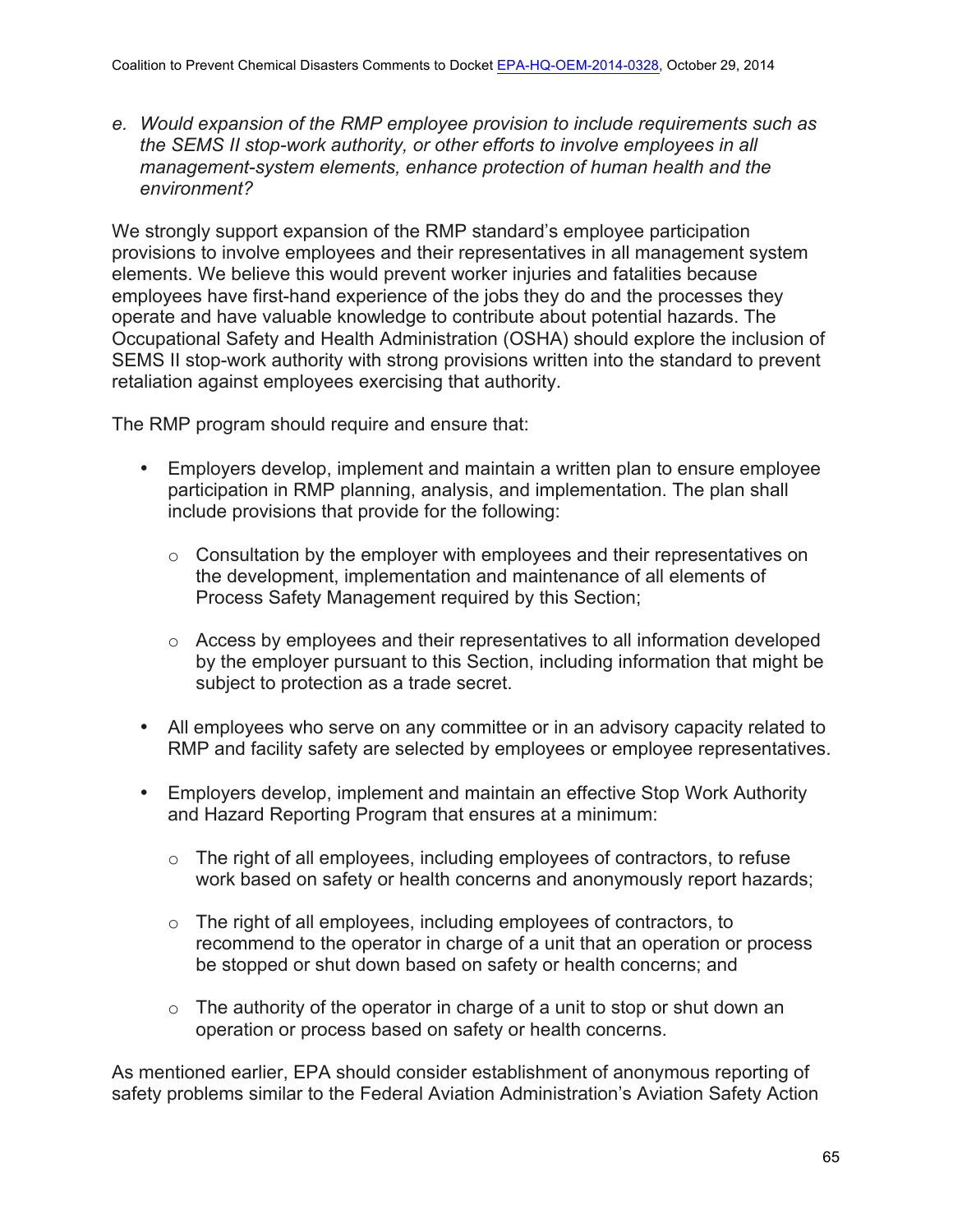Program.<sup>91</sup> The ASAP system encourages the reporting of safety-related events anonymously in the aviation industry, even when they may involve mistakes on the part of the reporting employee. EPA and the Working Group should strive to test a similar model in one or more high-hazard industry sectors.

In addition, requiring that operating procedures (including maintenance procedures, Management of Change procedures and changes and updates to procedures resulting from Management of Change) be written in the language or languages understood by the affected employees, as well as in English, would benefit both safety and worker participation.

EPA should add a required element to the RMP standard to address human factors such as fatigue, worker-machine interactions (ergonomic design) and other factors that can optimize the protection of human health and safety as well as overall system performance. The Center for Chemical Process Safety's Human Factors Methods for Improving Performance in the Process Industries can provide a framework for this requirement.<sup>92</sup> We urge EPA to make sure that this new RMP element does not degenerate into a "blame the victim" method as expressed in many so-called "behavioral safety" programs.

# *RFI C.3. Define and Require Evaluation of Updates to Applicable Recognized and Generally Accepted Good Engineering Practices*

Employers should be required to use recognized and generally accepted good engineering practices (RAGAGEP) in the design, operation, maintenance and management of all chemical processes covered by this regulation. In order to comply with recognized and generally accepted good engineering practices, it may be necessary for an employer to consult sources of information not specifically listed in the standard, including consensus codes, recommended practices and guidelines. One source most applicable to chemical processes is the Guideline books prepared by the Center for Chemical Process Safety of the American Institute of Chemical Engineers. Other suggested amendments to the standard also clarify compliance with recognized and generally accepted good engineering practices.

A fundamental principle of effective management systems and performance-oriented approaches to regulation is the need to continually improve performance, and this can only be done if regulated facilities employ recognized and up-to-date best practices for all elements of the required management system. For that reason, it is necessary to require that the RAGAGEPs that underpin all elements of the standard be updated periodically. Best practices evolve with experience, and thus RAGAGEPs must not remain static. The standard should also be revised to require that employers continually keep abreast of developments in the RAGAGEPs that are the basis of their process

<sup>&</sup>lt;sup>91</sup> http://www.faa.gov/about/initiatives/asap/<br><sup>92</sup> Center for Chemical Process Safety, Daniel Crowl (editor), Human Factors Methods for Improving Performance in the Process Industries. 2007. John Wiley and Sons, Hoboken, NJ.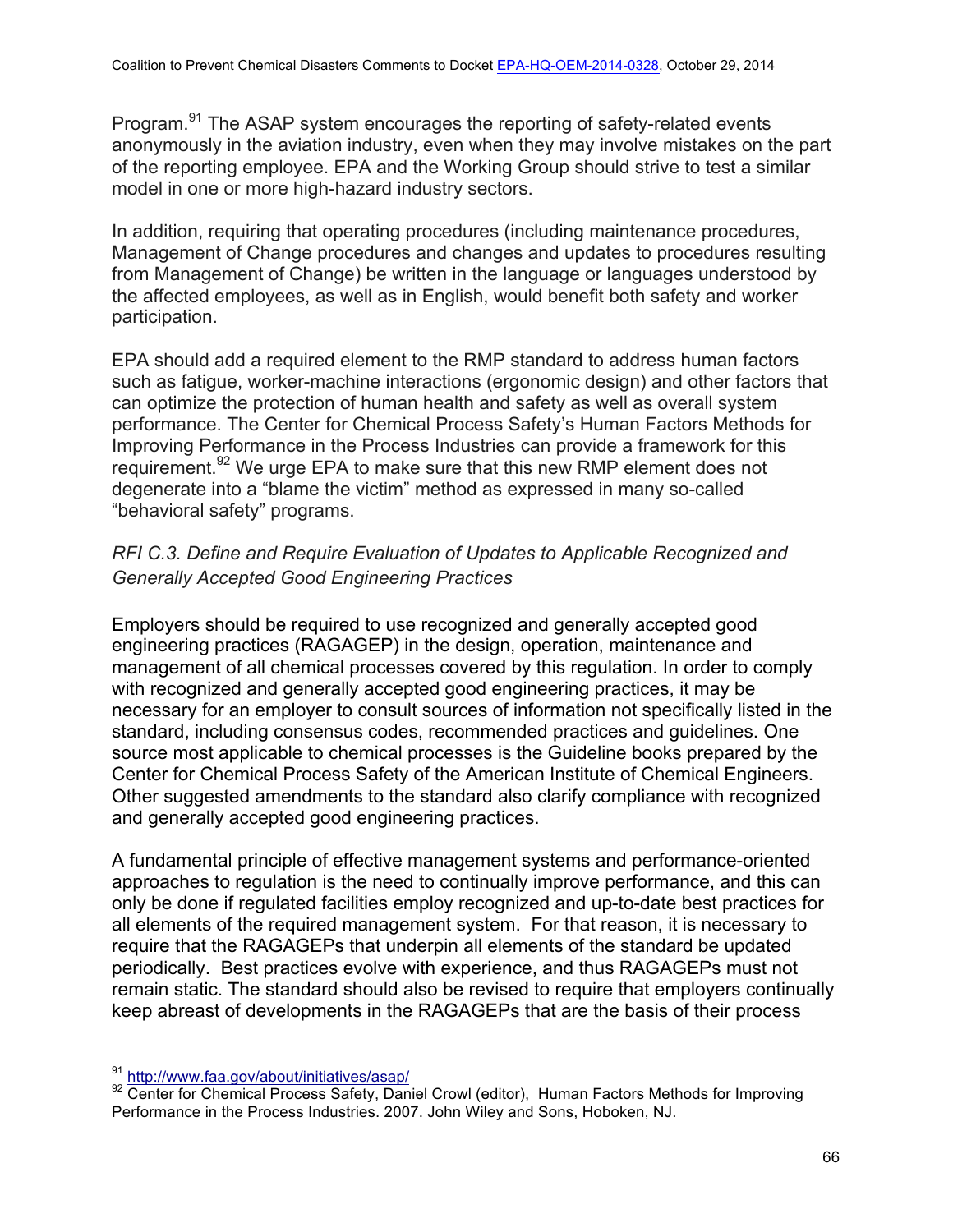safety information and their process hazard analyses, by following developments in the consensus standard(s) and other activities from which their RAGAGEPs arise.

*RFI C.4. Extend Mechanical Integrity Requirements to Cover Any Safety-Critical Equipment*

*c. Would expanding the scope of § 68.73 to explicitly cover the integrity of all equipment critical to process safety make it more likely to prevent accidental releases?*

Yes. We favor expanding the scope of § 68.73 explicitly to cover the mechanical integrity of all equipment the employer identifies as critical to process safety. We believe it would prevent worker injuries and fatalities.

### *RFI C.5. Require Owners and Operators to Manage Organizational Changes*

*c. Would clarifying § 68.75 with an explicit requirement that employers manage organizational changes prevent accidental releases? What would be the economic impact of such a clarification? Are there any special circumstances involving small entities that EPA should consider with respect to this option?*

Yes. We favor amending the Management of Change provisions in the Standard to include changes in personnel and deviation from established procedure. The standard as currently written does not adequately address issues of providing training and continuity of information in cases of changes of personnel and deviation from established procedure. Changes in personnel may result from mergers, layoffs, retirement and expansion, and when these changes occur it is crucial that the transfer of responsibility is done in a way that gives the employees knowledge of and information about their new responsibilities. Not only is it crucial for them to be given notice of a transfer of responsibility, but these employees must have the resources, time and ability to perform their new jobs. Amendments must be made to the standard to make it clear that any transfer of responsibility due to personnel changes must be accompanied by notice, training and adequate resources. When an established or standard operating procedure cannot be followed and alternate methods must be used to complete a task, a Management of Change must be completed to be sure the alternate methods do not present new and/or additional hazards.

## *RFI C.6. Require Third-Party Compliance Audits*

*c. Would revising § 68.58 and § 68.79 to require owners and operators of RMPregulated facilities to use a third-party for compliance audits help prevent accidental releases?* 

*EPA asks a series of questions about whether to require third-party compliance audits, whether such audits would increase protection of human health and the environment, and whether EPA should make other changes to strengthen audit requirements.*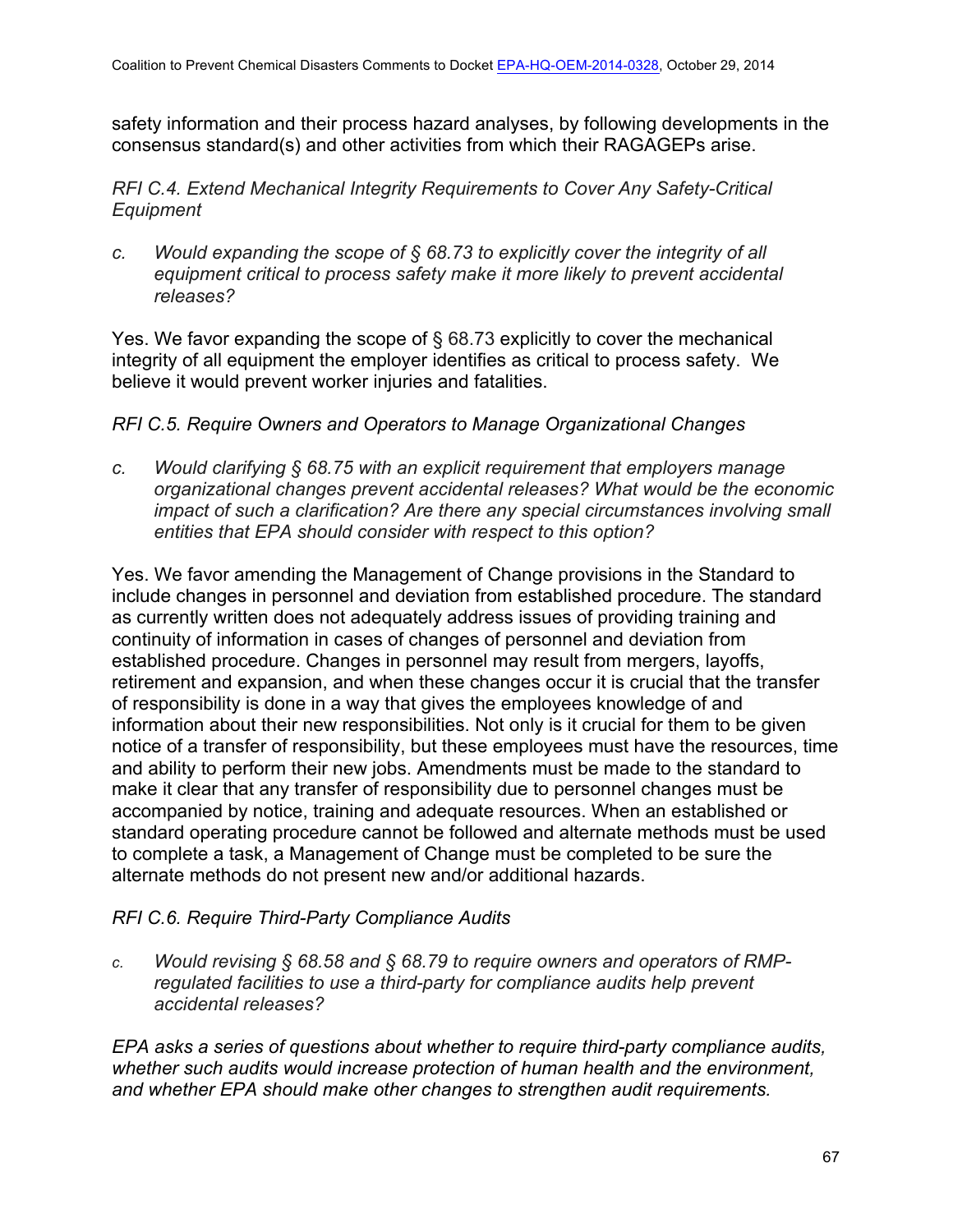Third-party audits could help prevent chemical releases if a number of safeguards ensure the integrity of the audits and the audit process, including:

- Accreditation of Third Party Auditors Federal Agencies should qualify and accredit through notice and comment independent commercial third parties that assist chemical sources in the preparation and submission of chemical safety assessments and plans.
- Qualification Standards EPA should establish standards as to the qualifications of third party auditors. Such standards must address the qualifications of the third party to provide expertise in design engineering and prevention through design, as well as training, documentation, employee participation, and other factors.
- Conflicts of Interest Standards established by EPA should disqualify any third party that has a financial interest other than the provision of the certification (e.g., a vendor of another product or service to the company) or other conflict of interest, and should require change of third party every few years. Essentially, EPA should prohibit auditors from having other relationships with the same employer. For example the employer should be prohibited from hiring auditors who have previously been consultants or contractors because they would be in the position of evaluating the work they had previously done for the employer. The auditor should be prohibited from being a consultant or contractor to the employer after the audit because this could provide an incentive to find hazards that the employer would have to pay them to fix.
- Employee Participation Employees and their representatives should have the right to participate in third party audits, including mechanisms for choosing representation on audit teams, ensuring balanced representation, selecting auditors, joining inspections, disputing findings, obtaining response to written comments, and authenticating corrective actions.
- Employee Representatives Where the workplace has an authorized employee representative, EPA should require that the auditor be chosen from among accredited auditors by mutual agreement between the employer and the employee representative. Per the OSHA Salman letter<sup>93</sup>, if employees in a workplace without a collective bargaining agreement choose to designate a representative, the employer should be required to reach mutual agreement with that representative when selecting the auditor. In addition, EPA should require that the audit team leader be an employee, representative, or agent of the auditing organization, and have no affiliation with the employer and that, where there is an employee representative, the employer and the employee representative should each choose the same number of members of the audit team. Where there is no employee representative the members of the audit team who are not provided by the third party auditor should be divided equally between<br>
<sup>93</sup> http://edworkforce.house.gov/uploadedfiles/09-18-13\_dol\_ltr\_osha\_walk\_arounds.pdf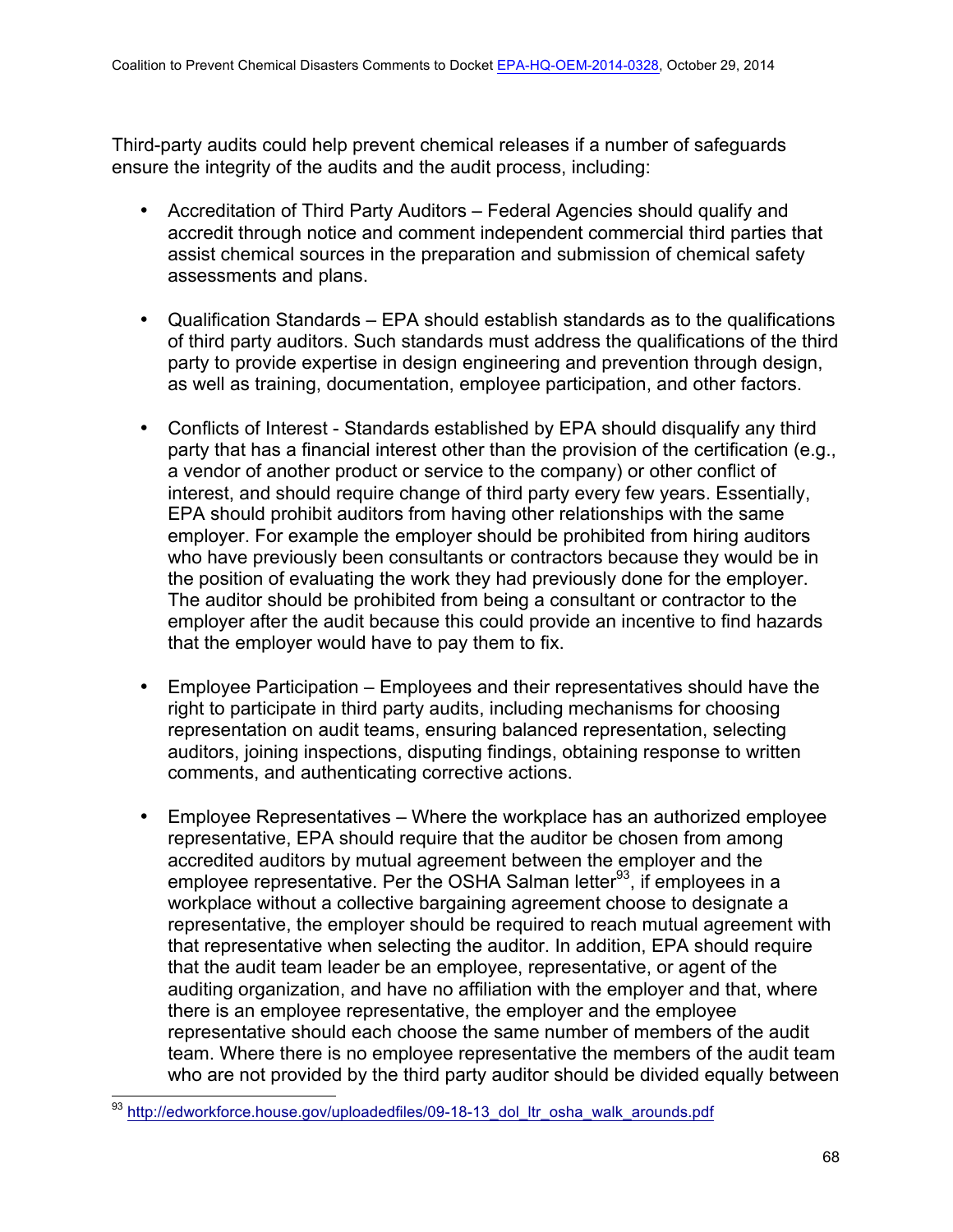salaried and hourly employees. Union members should have the right to accompany the auditor during on-site inspection of the facility.

- Dispute and Written Response Procedure EPA should provide a mechanism for employees and their representatives, where present, to dispute findings of the auditor if they have good reason to believe that an area of the audit was incomplete or imbalanced. One such mechanism would be to require the auditor to provide a written response to employee challenges to audit findings (or lack of findings) as a condition of maintaining certification and in certain cases to return to a facility to re-examine hazards that employees have alleged were overlooked.
- Automatic Revocation of Accreditation Where EPA discovers, by investigating a catastrophic event or by some other means, that an auditor failed to identify a crucial hazard, the auditor should lose its accreditation until it can demonstrate that the problems that led to the failure have been corrected.
- Completeness and Documentation Any third party certified assessment or plan submitted to EPA must include all elements ordinarily contained in assessments and plans that do not receive third party certification.
- Equivalent Treatment EPA should receive and treat third party audited assessments and plans in the same manner as assessments and plans that did not receive third party audits.
- Governmental Review EPA should routinely review a sufficient number of completed third party audits to ensure their adequacy and completeness as well as the effectiveness of third party audit program standards.

New Jersey's Toxic Catastrophe Prevention Act (TCPA) provides a useful reference for some of these elements, namely:

- Selection of consultants/third parties;
- Conflicts of interest; and
- The consultant's/third party's required expertise.

Here are relevant portions from the TCPA regulations:

# Selection of consultants

(a) The Department shall authorize an independent consultant nominated by the owner or operator to perform the Extraordinarily Hazardous Substance Accident Risk Assessment. The independent consultant shall be chosen by the Department and hired and paid for by the owner or operator in accordance with the provisions of this subchapter.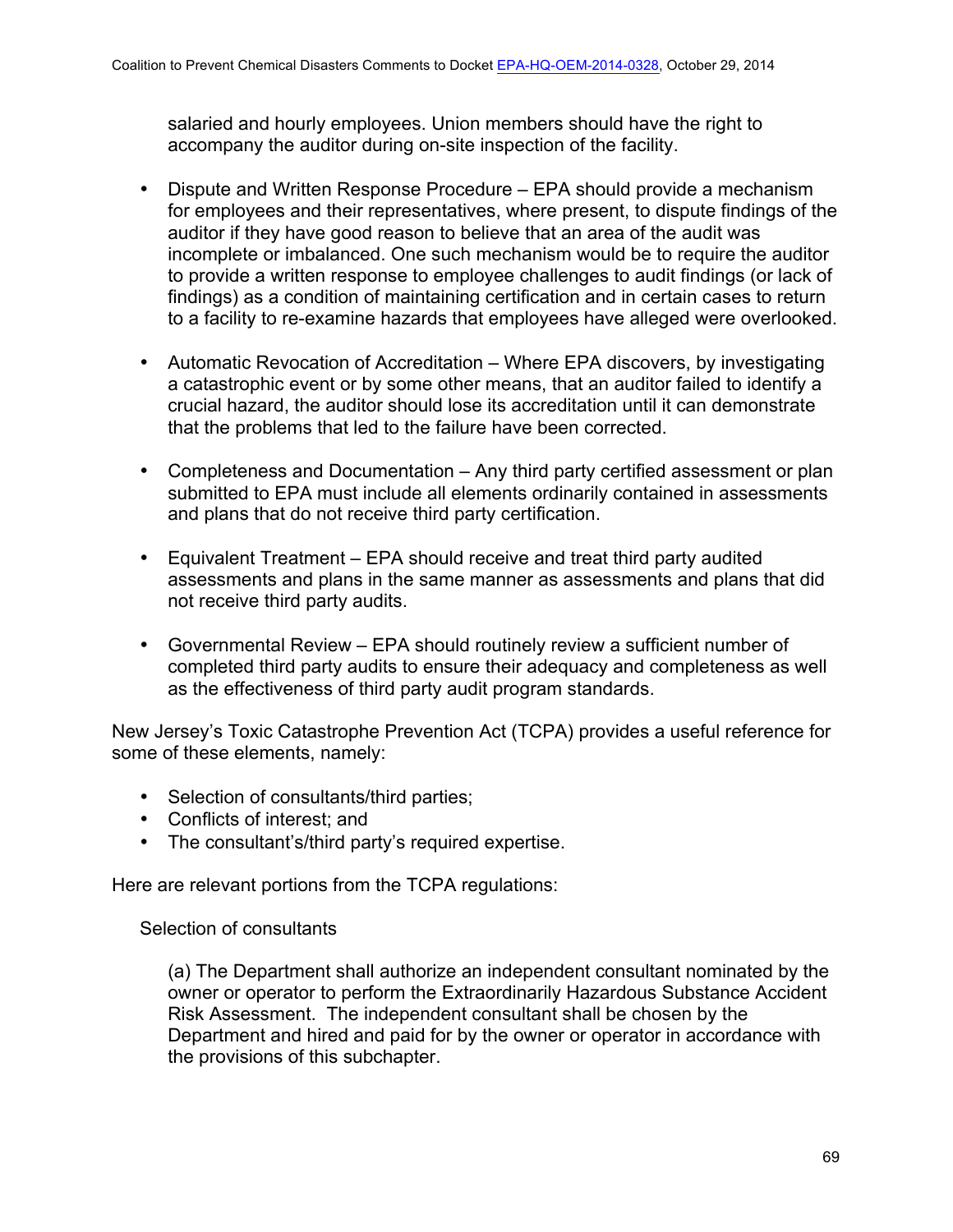(b) Within 60 days after receipt of the finished work plan, an owner or operator shall submit the names and proposals of three consultants who meet the requirements of N.J.A.C. 7:31-9.4(b) and are willing and able to perform the EHSARA in accordance with the schedule set in the work plan.

(c) The owner or operator shall not submit the name and proposal of any consultant who:

1. Is owned or controlled by the owner or operator or by a firm which owns or controls both the owner or operator and the consultant or owns or controls the owner or operator;

2. Was the designer of any covered process at the stationary source;

3. Is debarred or suspended pursuant to N.J.A.C. 7:1-5 or on the New Jersey Department of Treasury's list of firms debarred or suspended from engaging in work in the State;

4. Fails to state in its written proposal that it will not subcontract any of the work involved in the EHSARA unless provided in writing by the Department; or

5. Fails to state in its written proposal that it will not change the staff named to do any of the work involved in the EHSARA unless approved in writing by the Department.

Proposal requirements

(a) Each proposal shall explain in a clear and concise manner how the consultant is going to address each task in the owner or operator's work plan.

(b) Each proposal shall demonstrate the consultant's ability to perform the EHSARA set forth in N.J.A.C. 7:31-9 and shall include:

- 1. The consultant's qualifications in:
	- i. Process engineering;
	- ii. Safety engineering;
	- iii. Preparation of operating procedures;
	- iv. Preparation or review of maintenance procedures;
	- v. Preparation or review of safety procedures;
	- vi. Preparation or review of operator training programs;

vii. Performance or review of accident investigations;

viii. Performance of hazard reviews and process hazard analyses; ix. Performance of risk assessments;

x. Preparation or review of emergency response plans;

xi. Performance of audits of risk management programs; and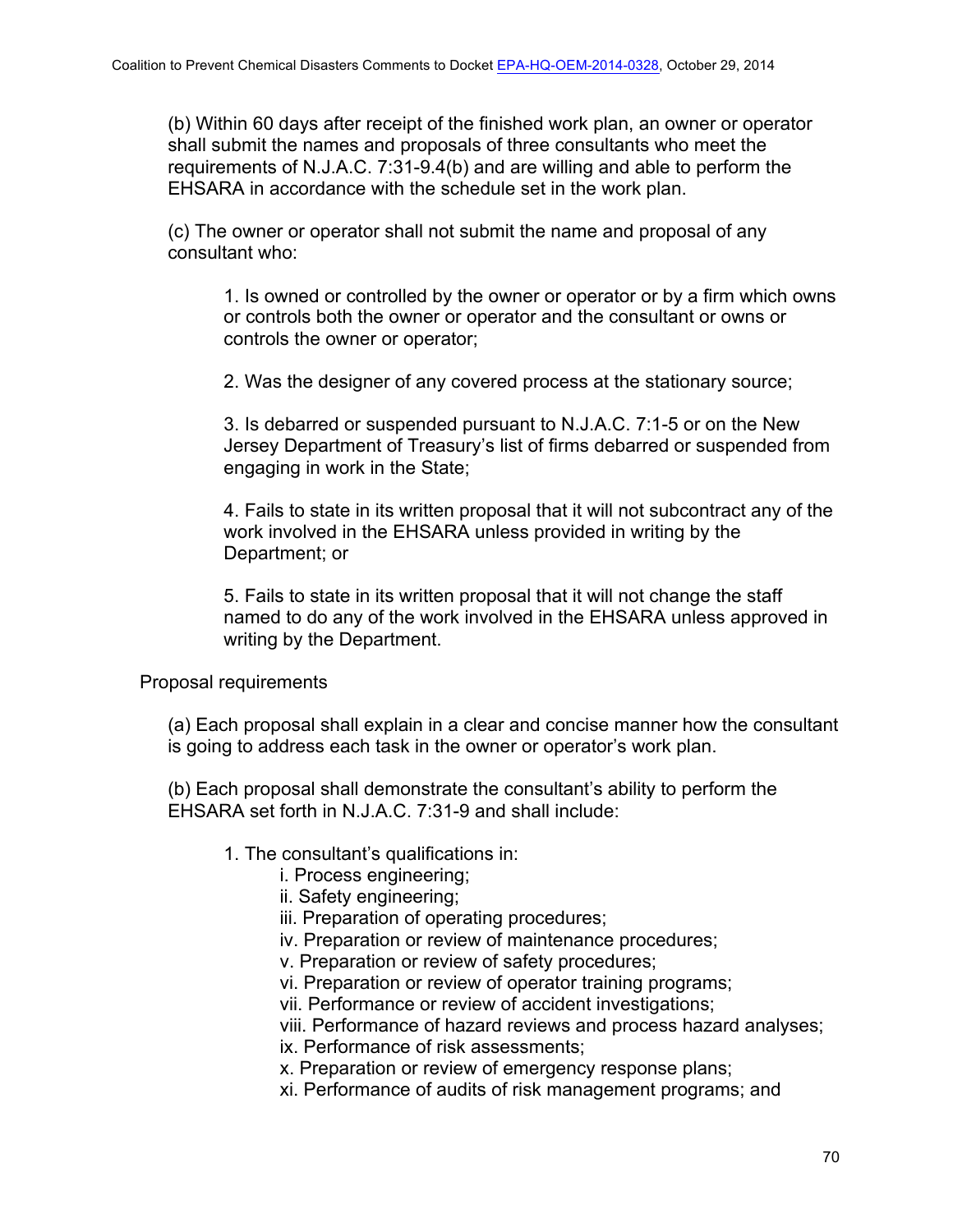xii. Knowledge of risk reduction methods.

These New Jersey regulations continue with other descriptions of the work to be performed, but the portions above address consultant selection, conflicts of interest, and required expertise.

# *RFI C.7. Effects of OSHA PSM Coverage on RMP Applicability*

*EPA asks for comment on revising or eliminating RMP program level 2 if OSHA restricts its retail exemption and thereby greatly reduces the number of RMP facilities eligible for program level 2.*

We have no objection to eliminating program level 2 if OSHA does restrict its retail exemption only to facilities in certain NAICS sectors selling small containers, packages, or allotments to the general public and the result is just 200 program level 2 RMP facilities. This number of facilities does not justify the added complexity and burden on all RMP facilities of determining their eligibility for program level 2. Eliminating program level 2 in these circumstances would simplify the RMP program and make the program's application more uniform across the country, in particular for water and wastewater facilities that are subject to OSHA PSM in some states with state-delegated OSHA programs but not in other states where federal OSHA does not cover state and municipal government employees typical of water and wastewater plants. Eliminating program level 2 would also tend to better harmonize RMP and OSHA PSM, including management of change, pre-startup review, employee participation, hot work permits, and contractor program elements that are currently required under RMP program level 3 but not program level 2.

## *RFI D.4. Additional Stationary Source Location Requirements*

*EPA asks whether the Agency should amend the RMP program to include specific siting requirements as part of the PHA by establishing buffer or setback zone requirements for new covered stationary sources or by establishing safety criteria for siting of occupancies inside the facility.*

Following the prevention hierarchy, chemical hazards that can be avoided should be avoided. But where unavoidable hazards remain, buffer zone or setback guidelines and requirements can help separate chemical hazards from vulnerable populations. A recent report by the Center for Effective Government shows that one-third of America's schools are located within at least one vulnerability zone of some 3,400 priority chemical facilities. It will be very difficult at best for RMP facilities to fully protect public receptors from hazards of this magnitude short of using safer alternatives that remove or avoid catastrophic hazards.

Nonetheless, sub-populations such as workers, fenceline communities, and sensitive facilities can be better protected by setback requirements. EPA should comprehensively review the setback requirements of other Agencies, dispersion models, and chemical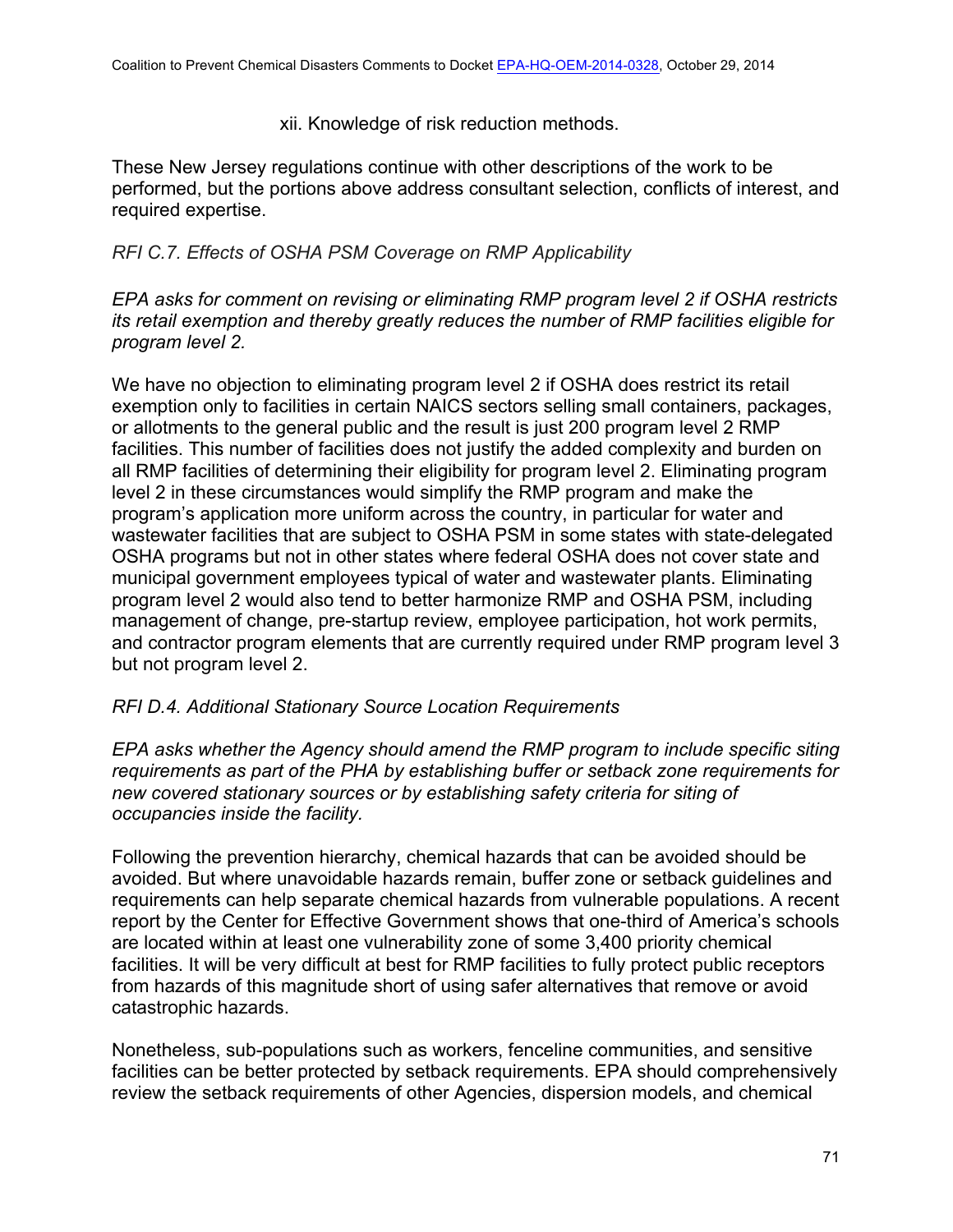facility incidents for instructive lessons about distances at which consequences can occur. As noted, many workers harmed at the BP Texas City incident were in trailers sited too close to the failed chemical process. The West, TX fertilizer explosion severely damaged schools, an elder care facility, and residences all located well within a predictable blast zone. At Murdock, IL in 1983 an exploding propane railcar traveled some three-quarters of a mile (3,640 feet) through the air into an open field. Numerous studies have documented the disproportionate location of low-income and minority communities within close proximity to hazardous chemical facilities.<sup>94</sup> Current industry facility location guidelines are voluntary and too often based on easily manipulated risk assessment of elements such as accident frequencies. Based on its review of actual consequences, EPA should establish enforceable siting requirements that protect workers, fenceline communities, and sensitive facilities.

## *RFI D.7. Worst Case Release Scenario Quantity Requirements for Processes Involving Numerous Small Vessels Stored Together*

As noted earlier in our description of the April 16, 1947 ammonium nitrate explosion tragedy in Texas City, TX, worst-case release scenario quantity requirements should take into account the release of substances from multiple vessels that could be breached in the same event or series of events. A number of RMP facilities report worst-case scenarios involving as little as one pound of a substance while at the same time holding tens of thousands or even a million pounds or more of the substance. Such calculations understate the potential scope of a worst-case release. Many such facilities are warehouses or distribution centers that store large numbers of small containers (for example aerosol product storage). Numerous small containers stored together should be included in a common worst-case scenario if they could reasonably be breached by the same event, such as a fire involving flammable materials in warehouse.

## *RFI D.8. Public Disclosure*

*d. Would posting the RMP executive summary on a website cause facility owner/operators to remove important information from the executive summary? Does EPA need to better define the contents of an executive summary in order to allay security concerns?*

EPA should better define the minimum contents of an RMP executive summary. However, the first part of this question (8.d), posting on a website, is not the most important. It is unlikely that each separate company posting information on its own website will result in systematically well-informed local communities or emergency responders. It is more important to include this information in a well-organized public database. Experience suggests that EPA should better define basic information to include in the executive summary because some facilities' executive summaries are almost non-existent.

<sup>&</sup>lt;sup>94</sup> Who's in Danger: Race, Poverty, and Chemical Disasters, A Demographic Analysis of Chemical Disaster Vulnerability Zones, Environmental Justice and Health Alliance for Chemical Policy Reform, May 2014.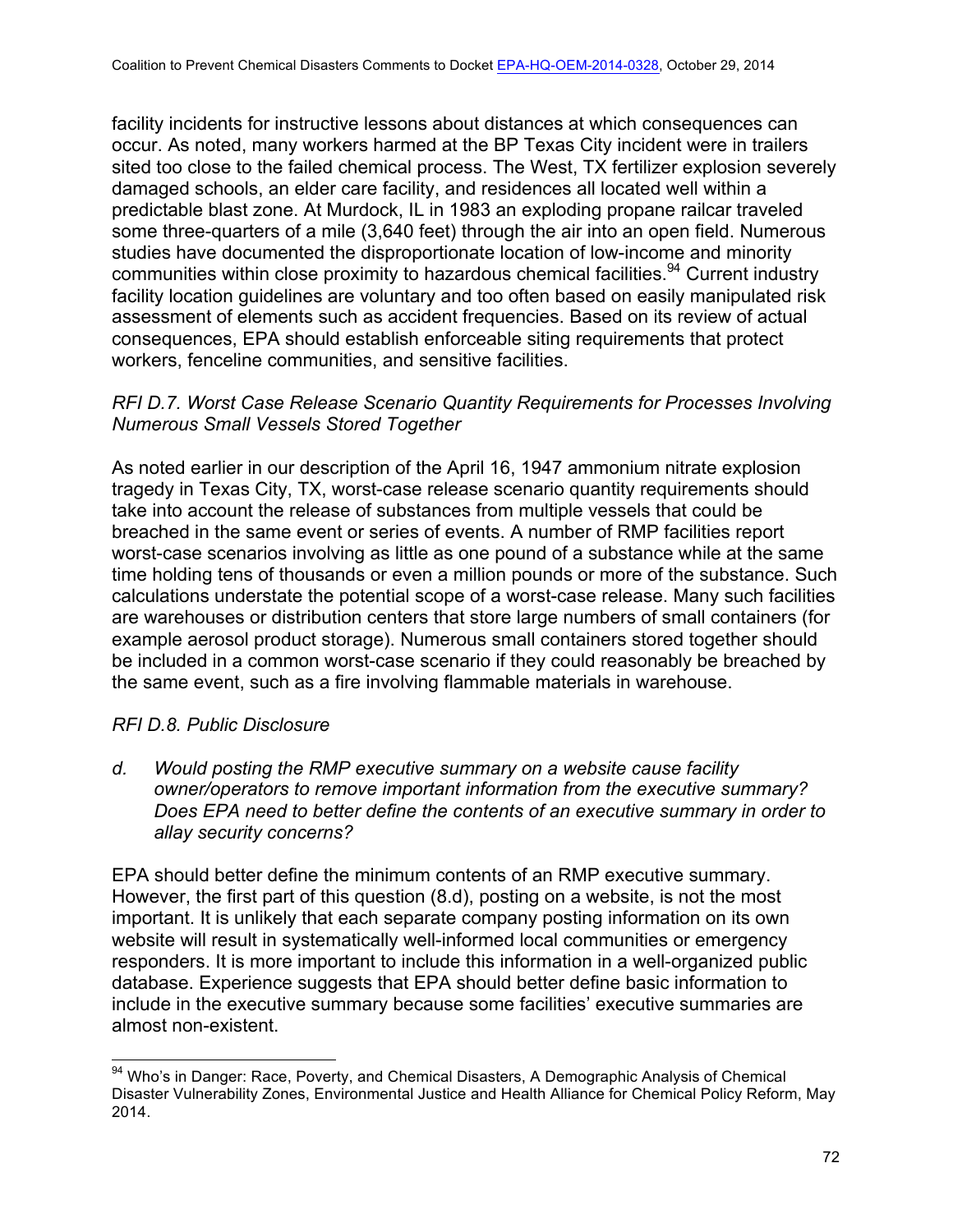## *RFI D.12. Streamlining RMP Requirements*

*c. Should EPA require that RMP submissions be certified by a senior corporate official, such as the Chief Executive Officer, Chief Financial Officer, Chief Operations Officer, or the equivalent to ensure corporate-wide awareness and accountability in the RMP submission?*

Yes.

# **Respectfully Submitted on October 29, 2014 By:**

Nathalie Walker & Monique Harden, Co-Directors & Attorneys **Advocates for Environmental Human Rights**

Cathy Kunkel **Advocates for a Safe Water System**

Peg Seminario **AFL-CIO**

Karena Renee, Director **Africana Leadership Opportunity Team (ALOT)**

Pamela K. Miller, Executive Director **Alaska Community Action on Toxics**

Katie Huffling **Alliance of Nurses for Healthy Environments**

Diane Brown, Executive Director **Arizona PIRG**

Dean A. Wilson **Atchafalaya Basinkeeper**

Janette Robinson Flint, Executive Director **Black Women for Wellness**

Charlotte Brody **BlueGreen Alliance**

Nancy Buermeyer **Breast Cancer Fund**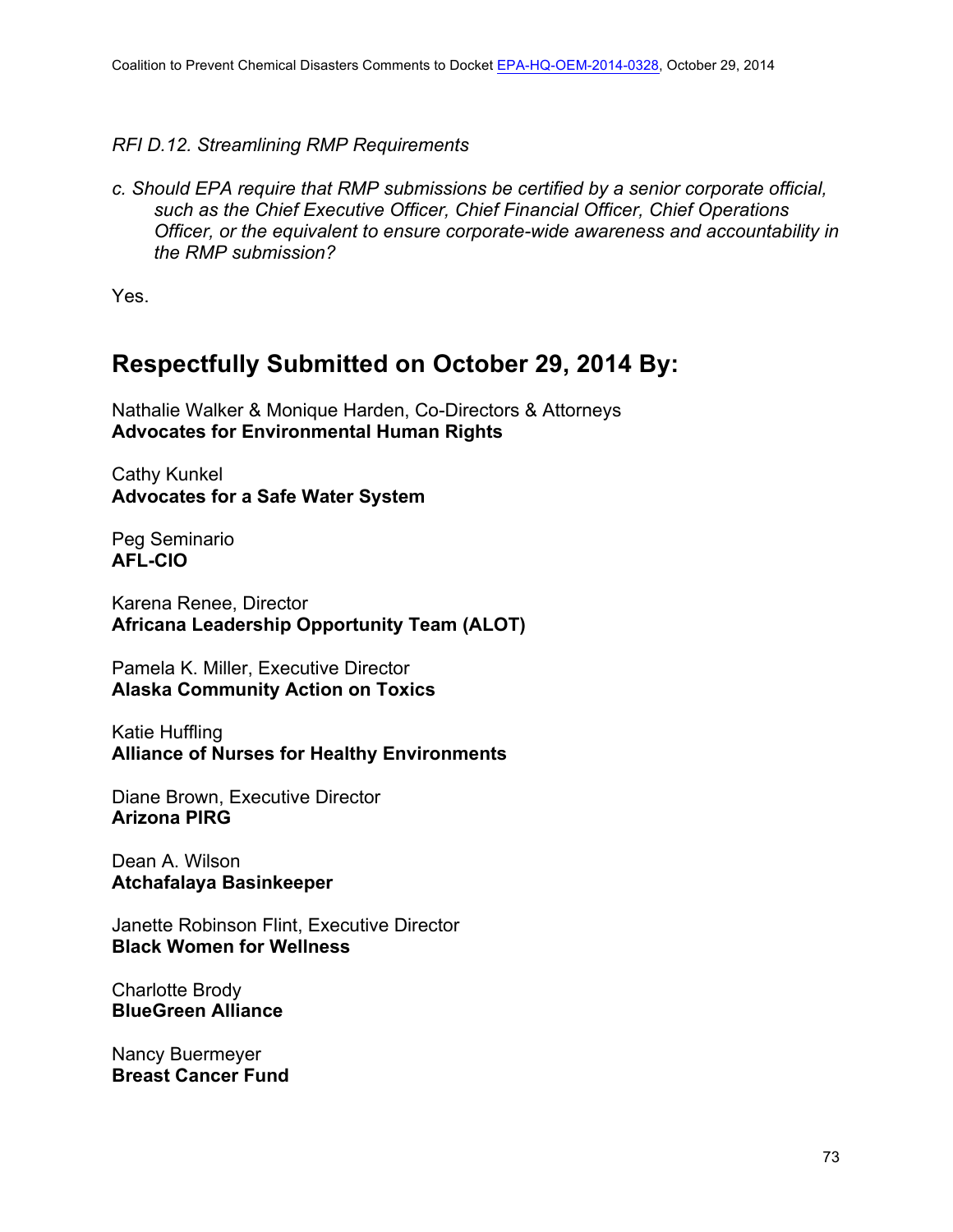Donna Carver **Buckeye Forest Council**

Maria D. Cabrera **City Council Woman at Large, City of Wilmington Delaware**

Diane Wilson **Calhoun County Resource Watch**

Andria Ventura, Program Manager **California Clean Water Action**

Jane Williams **California Communities Against Toxics**

Emily Rusch, Executive Director **CALPIRG**

Roger McNew, Coordinator **CAMBIO**

Deepak Bhargava **Center for Community Change**

Ronald White **Center for Effective Government**

Ansje Miller **Center for Environmental Health**

Lois Marie Gibbs, Executive Director **Center for Health, Environment & Justice**

Carroll Muffett **Center for International Environmental Law**

Andrew Fellows, Director **Chesapeake Region Clean Water Action**

Barbara Warren, RN, MS **Citizens' Environmental Coalition**

Deb Thomas **Clark Resource Council**

Erin Heaney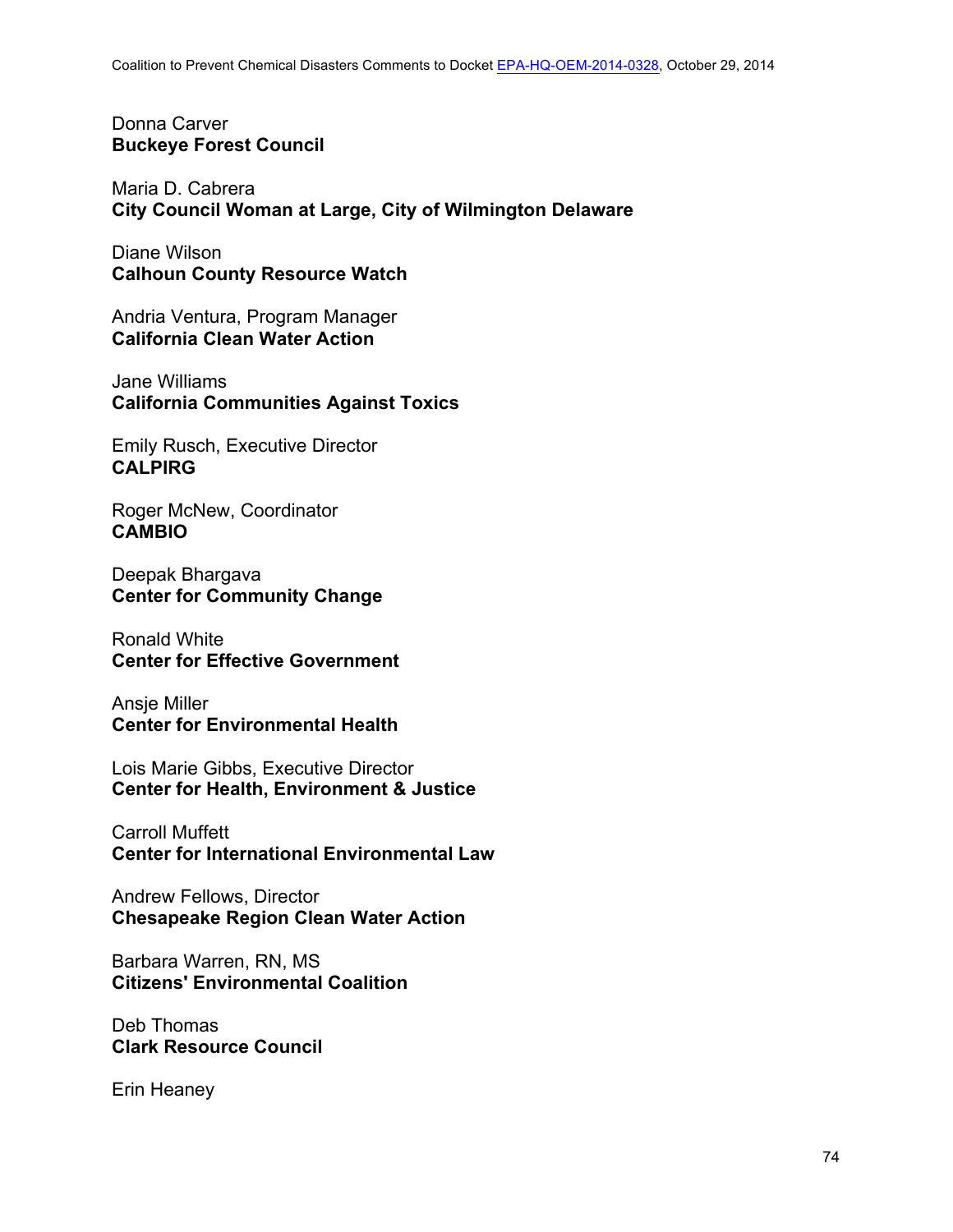#### **Clean Air Coalition of Western New York**

Saleem Chapman **Clean Air Council**

Kathleen A. Curtis, LPN, Executive Director **Clean and Healthy New York**

Lynn Thorp, National Campaign Director **Clean Water Action**

Bill Magavern, Policy Director **Coalition for Clean Air**

Sara Lu, Program Advisor **Colorado Clean Water Action**

Judy Robinson, Executive Director **Coming Clean**

Larry Cohen **Communications Workers of America**

Greg Karras, Senior Scientist **Communities for a Better Environment**

Bahati Ansari **Concerned Citizens for a Toxic Free New Mexico**

Sofia Martinez, President **Concerned Citizens of Wagon Mound and Mora County**

Anne Hulick, Director **Connecticut Clean Water Action**

Evan Preston, State Director **ConnPIRG**

Lisa Ritland, Advocate **CoPIRG**

Amy Roe, Ph.D. **Delaware Chapter of the Sierra Club**

Paulyne A Webster **Delaware Concerned Residents For Environmental Justice**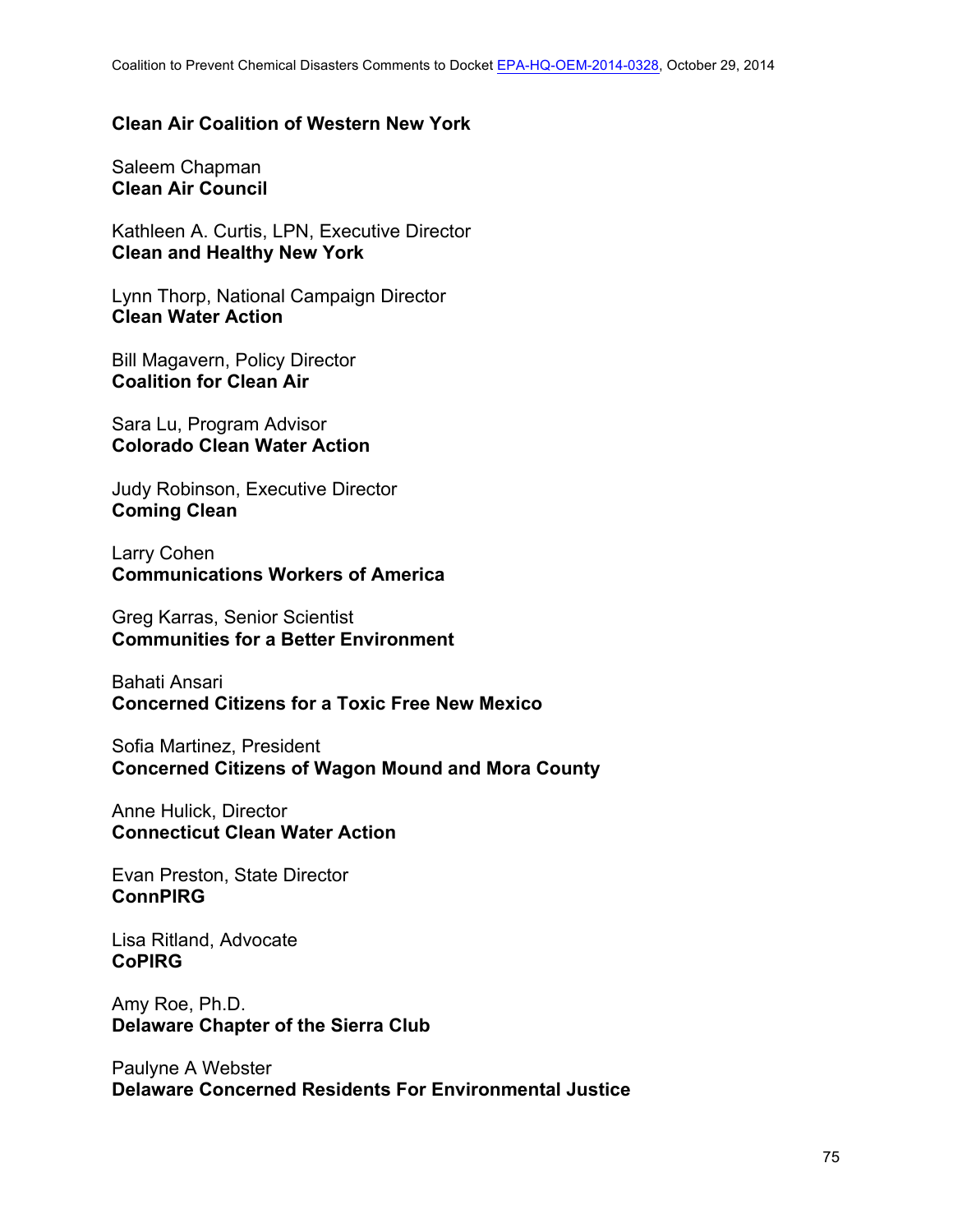Stephen Brittle, President **Don't Waste Arizona**

Obi Henderson **DREAMS Community Development Corporation and Innovative Events Consultation**

Lisa Garcia, Vice President of Litigation for Healthy Communities **Earthjustice**

Angela Adrar **EcoHermanas**

Tracey Easthope **Ecology Center**

Bianca Encinias, Director **El Chante: Casa de Cultura**

Luke Metzger, Director **Environment Texas**

Richard Denison **Environmental Defense Fund**

Mike Belliveau **Environmental Health Strategy Center**

Richard Moore and Michele Roberts, Co-Coordinators **Environmental Justice and Health Alliance for Chemical Policy Reform**

Jeannie Economos **Farmworkers Association of Florida**

Kathy Aterno, Director **Florida Clean Water Action**

Erich Pica **Friends of the Earth**

Denny Larson, Executive Director **Global Community Monitor**

Alisa Gravitz, CEO and President **Green America**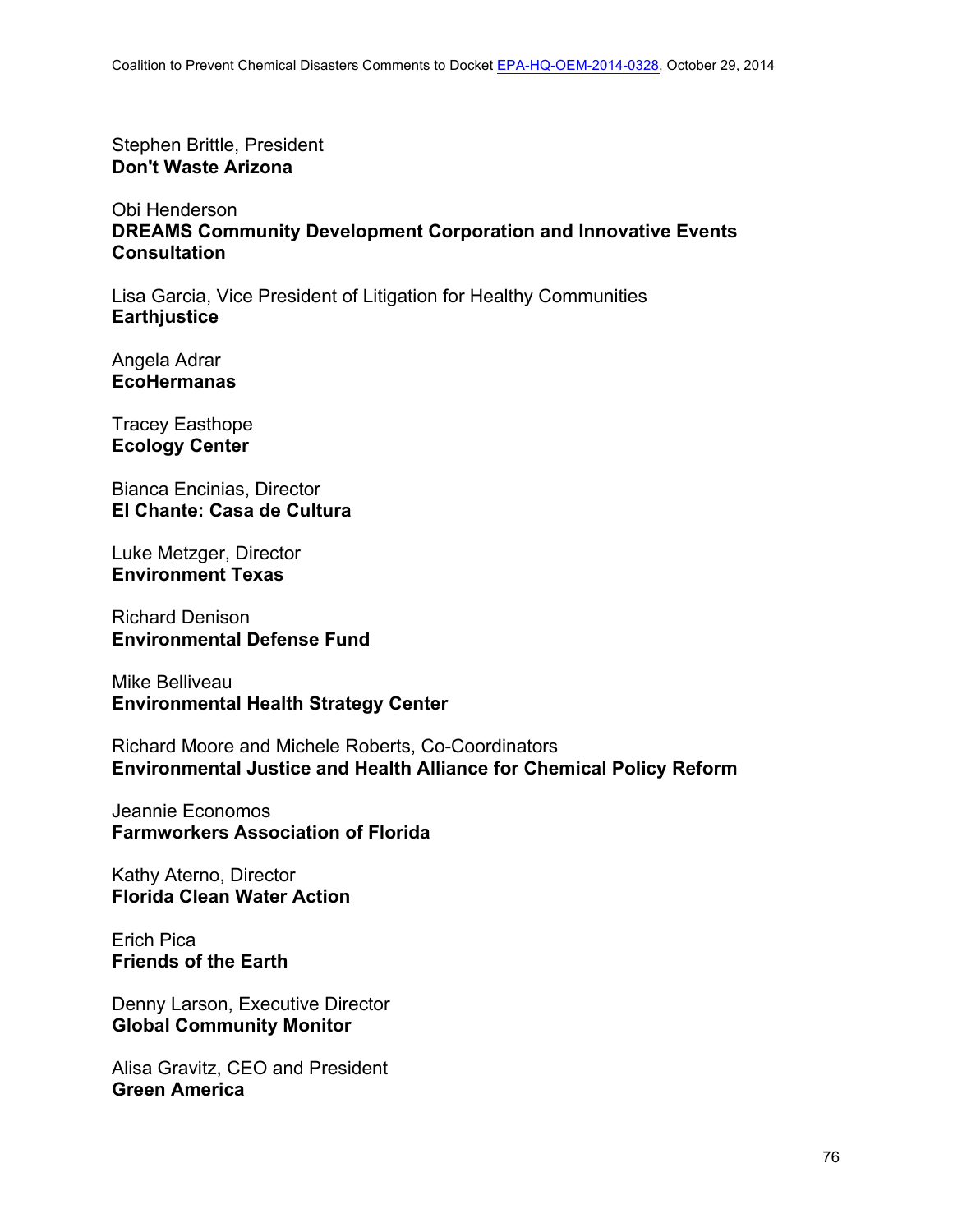Jeremy Hays, Executive Director **Green For All**

Arlene Blum, Ph.D. **Green Science Policy Institute**

Bradley Angel, Executive Director **Greenaction for Health and Environmental Justice**

The Rev. Fletcher Harper, Executive Director **GreenFaith**

Annie Leonard, Executive Director **Greenpeace**

Colette Pichon Battle **Gulf Coast Center for Law & Policy**

David Halperin **Former staff member, National Security Council & Senate Intelligence Committee**

Gary Cohen **Health Care Without Harm**

Alexandra Zissu **Healthy Child, Healthy World**

Henry S. Cole, Ph.D, President **Henry S. Cole Environmental Associates, Inc.**

Abe Scarr **Illinois PIRG**

Jeffrey Richardson **Imani Energy, Inc.**

Rev. Dr. Silvester S. Beaman, President **Interdenominational Ministers Action Council Health of Delaware**

### **International Brotherhood of Teamsters**

Ted Smith, Coordinator **International Campaign for Responsible Technology**

Sylvia E. Johnson, Ph.D., Deputy Legislative Director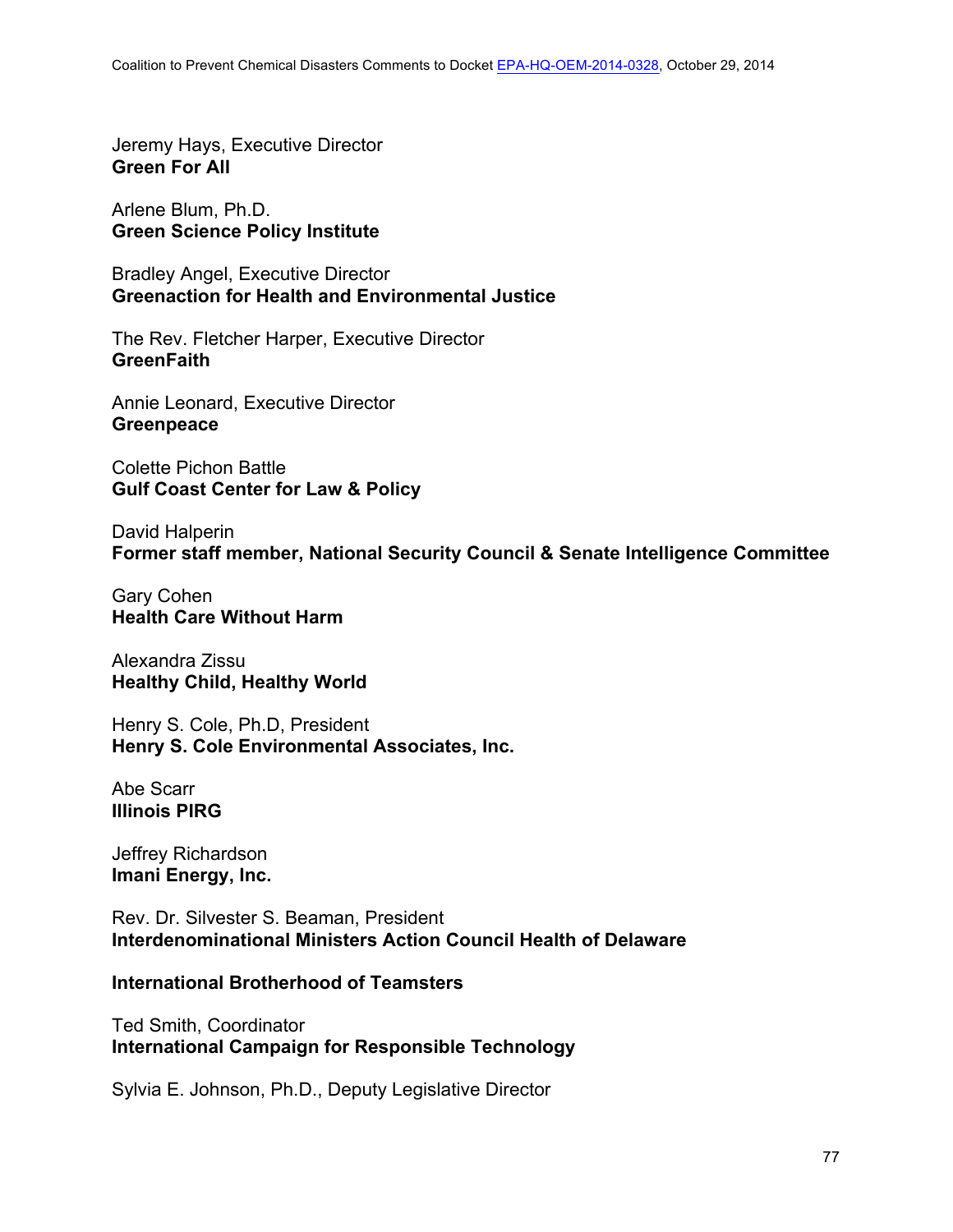### **International Union, United Automobile, Aerospace & Agricultural Implement Workers of America (UAW)**

Joyce James, President, Lead Racial Equity Consultant **Joyce James Consulting, LLC**

José T. Bravo **Just Transition Alliance**

Karen Bowman **Karen Bowman & Associates, Inc**

Heather Warman **Kentucky Environmental Foundation**

Dr. Theresa Cordova **Las Pistoleras Institute cultural de Arte**

Rey Leon, Executive Director **Latino Environmental Advancement & Policy Project**

Madeleine Foote **League of Conservation Voters**

Tracy Gregoire **Learning Disabilities Association of Maine**

Richard Moore **Los Jardines Institute (The Gardens Institute)**

Anne Rolfes, Founding Director **Louisiana Bucket Brigade**

Peter Crockett **Maine Labor Group on Health**

Gerry Lee, Director **Maryknoll Office for Global Concerns**

Emily Scarr, State Director **Maryland PIRG**

Elizabeth Saunders, Director **Massachusetts Clean Water Action Alliance**

Janet Domenitz, Executive Director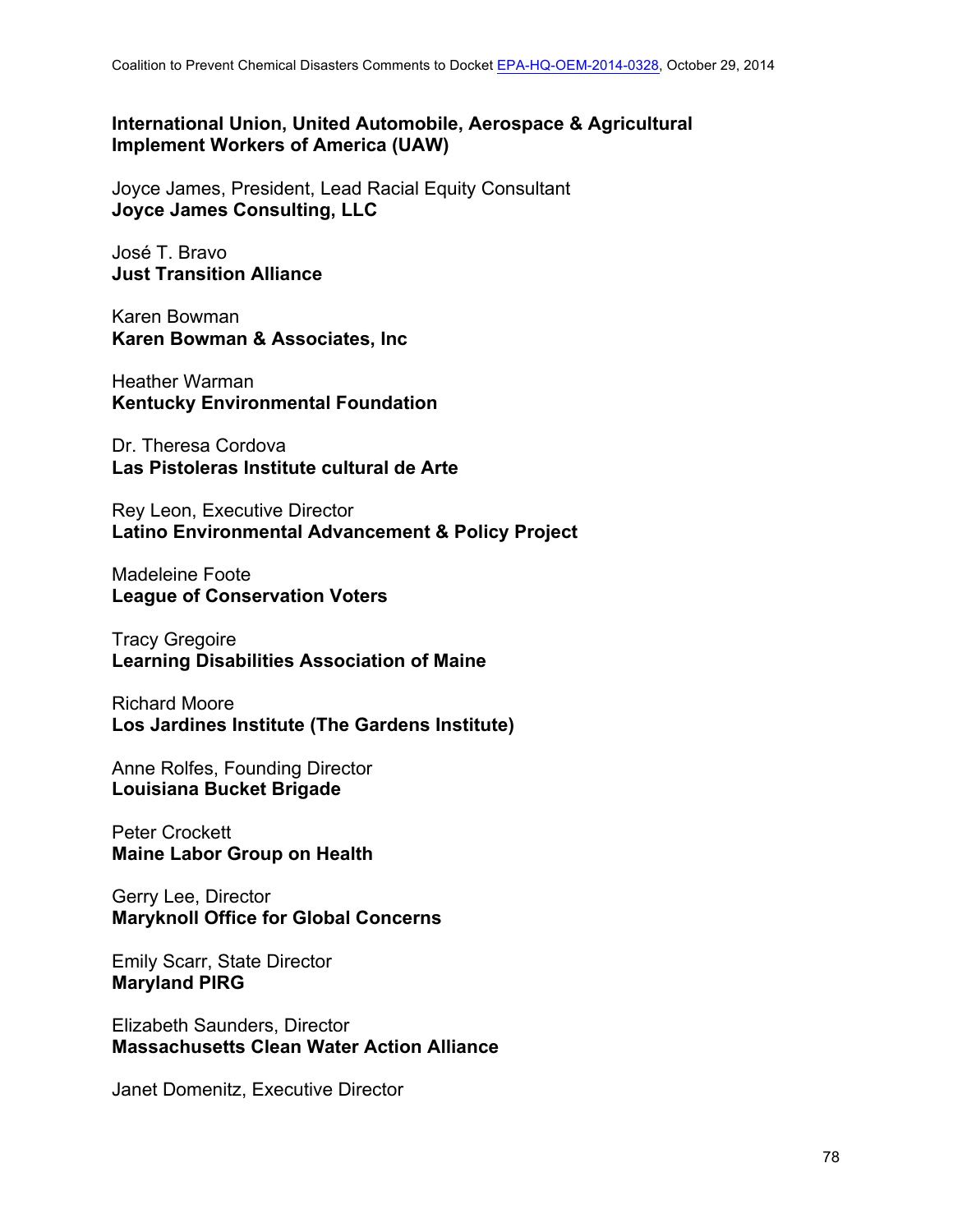### **MASSPIRG**

Juan Gonzales, President **MECHA - Movimiento Estudiantil Chicano/a de Aztlan, University of New Mexico**

Nic Clark, Director **Michigan Clean Water Action**

Kimberlee Wright **Midwest Environmental Advocates**

Deanna White, Director **Minnesota Clean Water Action Alliance**

Ken Dryden **Minority Workforce Development Coalition**

Bill Chandler, Executive Director **Mississippi Immigrants Rights Alliance (MIRA)**

Molly Rauch **Moms Clean Air Force**

Kristin Rowe-Finkbeiner **Moms Rising**

Dorothy Felix **Mossville Environmental Action Now**

Anna Garland **Moveon.org**

Sylvia Swan **Muskogee Clean County Coalition** 

Mary Vogel, Executive Director **National Council for Occupational Safety and Health**

Rudy Arredondo, President and CEO **National Latino Farmers & Ranchers Trade Association**

Rev. M. Dele **Nature's Friends**

Marge Clark, BVM **NETWORK, A National Catholic Social Justice Lobby**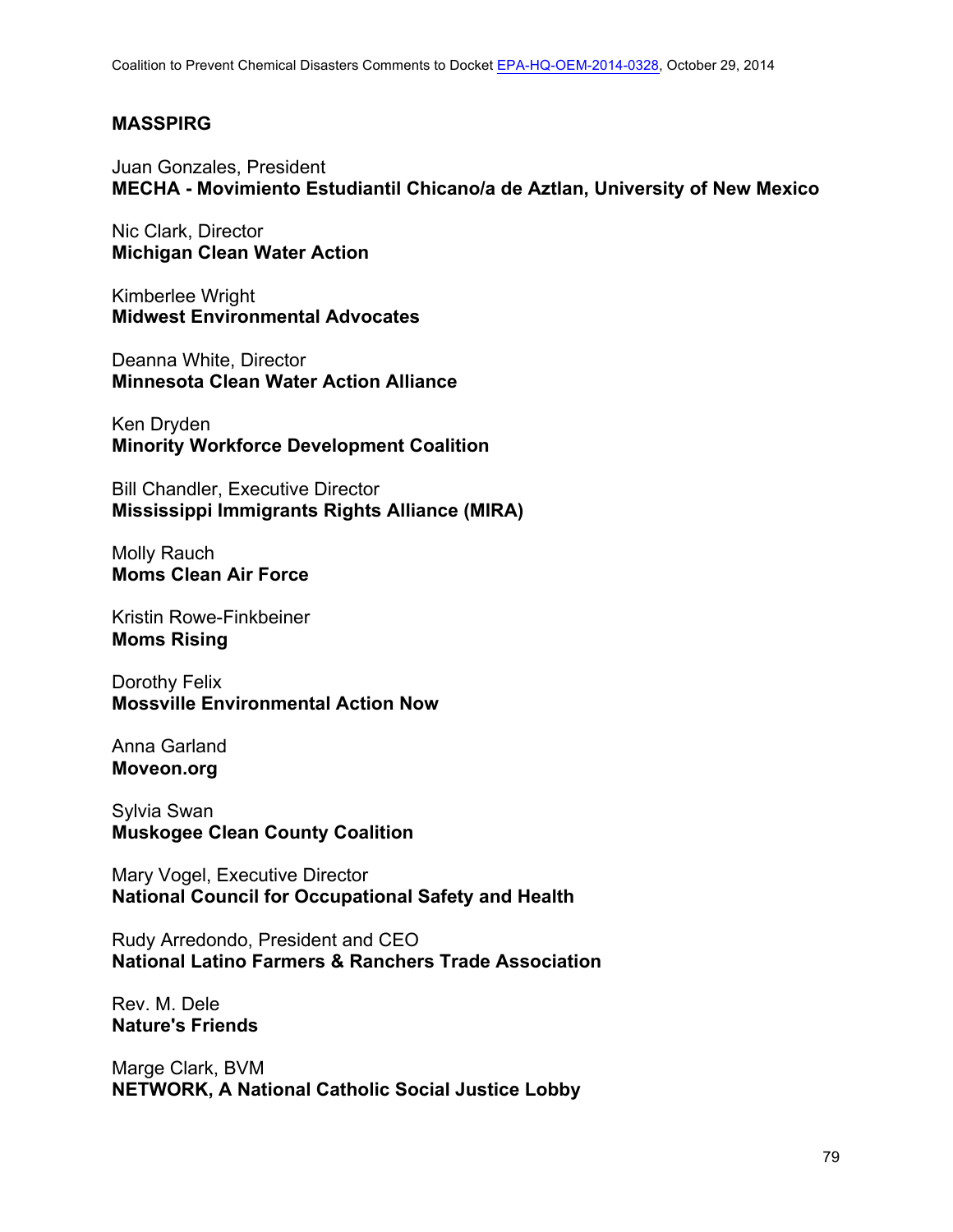Amy Goldsmith, Director **New Jersey Clean Water Action**

Sean Foran, Advocate **New Mexico PIRG**

Laura Haight **New York Public Interest Research Group**

Dan Xie, Organizing Director **New Jersey PIRG**

Rick Engler, Director **New Jersey Work Environment Council**

Niaz Dorry **Northwest Atlantic Marine Alliance**

Melanie Houston, Director of Environmental Health **Ohio Environmental Council**

Chris Hagerbaumer, Deputy Director **Oregon Environmental Council**

Peter Orris, MD, MPH **Professor, University of Illinois Hospital and Health Sciences System**

Dave Rosenfeld, Executive Director **OSPIRG (Oregon State Public Interest Research Group)**

John Fenton **Pavillion Area Concerned Citizens**

### **PennPIRG**

Maya Nye, Executive Director **People Concerned About Chemical Safety**

Catherine Thomasson **Physicians for Social Responsibility**

Martha Dina Arguello **Physicians for Social Responsibility - Los Angeles**

Gerald V. Poje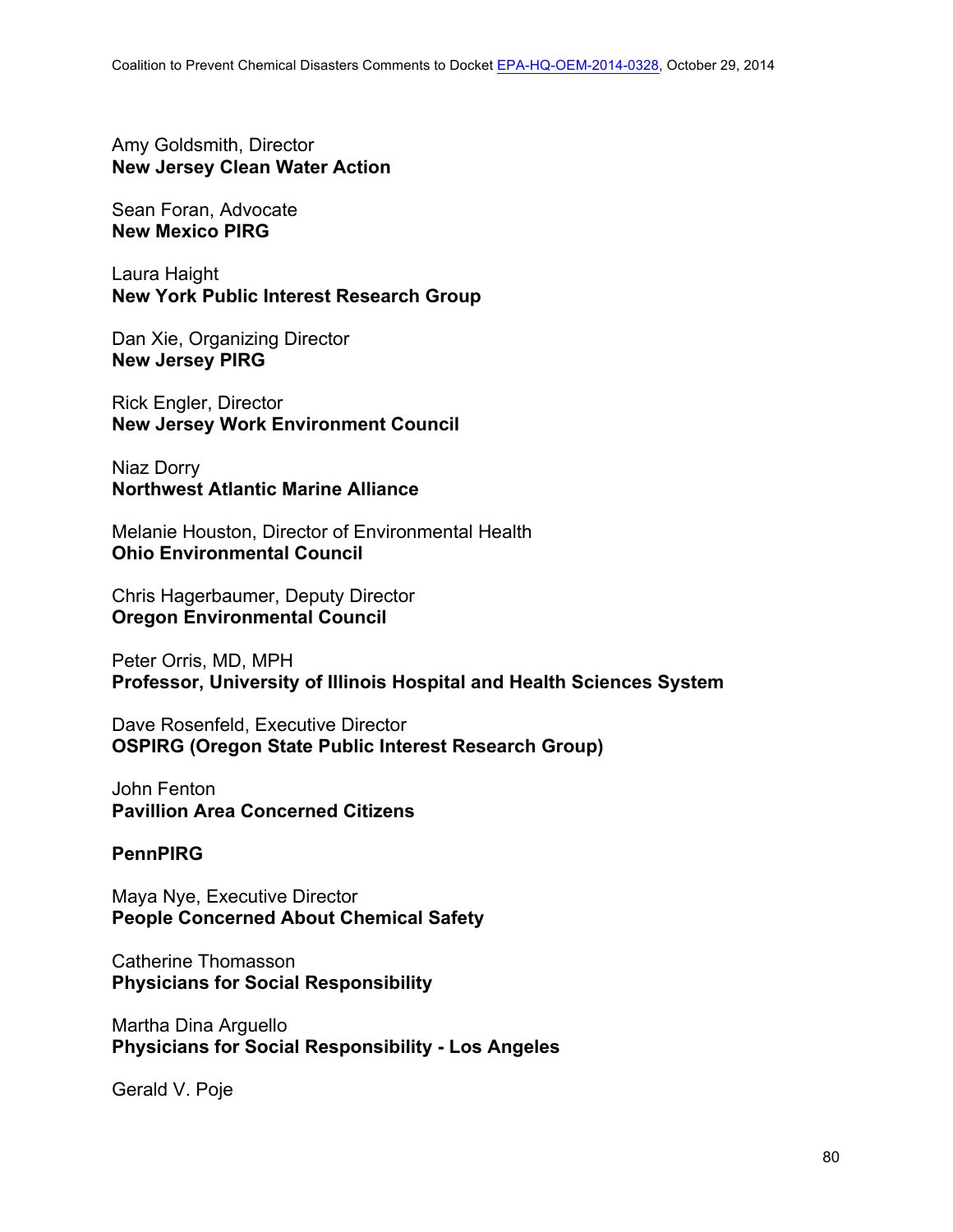#### **Founding Board Member, U.S. Chemical Safety and Hazard Investigation Board**

Tyson Slocum **Public Citizen**

Tom Smith **Public Citizen (Texas)**

Amy Laura Cahn, Staff Attorney **Public Interest Law Center of Philadelphia**

Joaquin Lujan, Owner **Rancho Entre Dos Acequias**

Eboni Cochran **REACT (Rubbertown Emergency ACTion)**

Lorette Picciano **Rural Coalition**

Andy Igrejas, Director **Safer Chemicals, Healthy Families**

Jay Herzmark **SafeWork Washington**

Ted Schlettler **Science and Environmental Health Network**

Attica Scott **City Councilwoman, Louisville, KY**

Deborah Moore, Ph.D., Executive Director **Second Look**

Mary Kay Henry, President **Service Employees International Union**

Deb Thomas **Shale Test**

Michael Brune, Executive Director **Sierra Club**

Neil Carman, PhD **Sierra Club's Lone Star Chapter**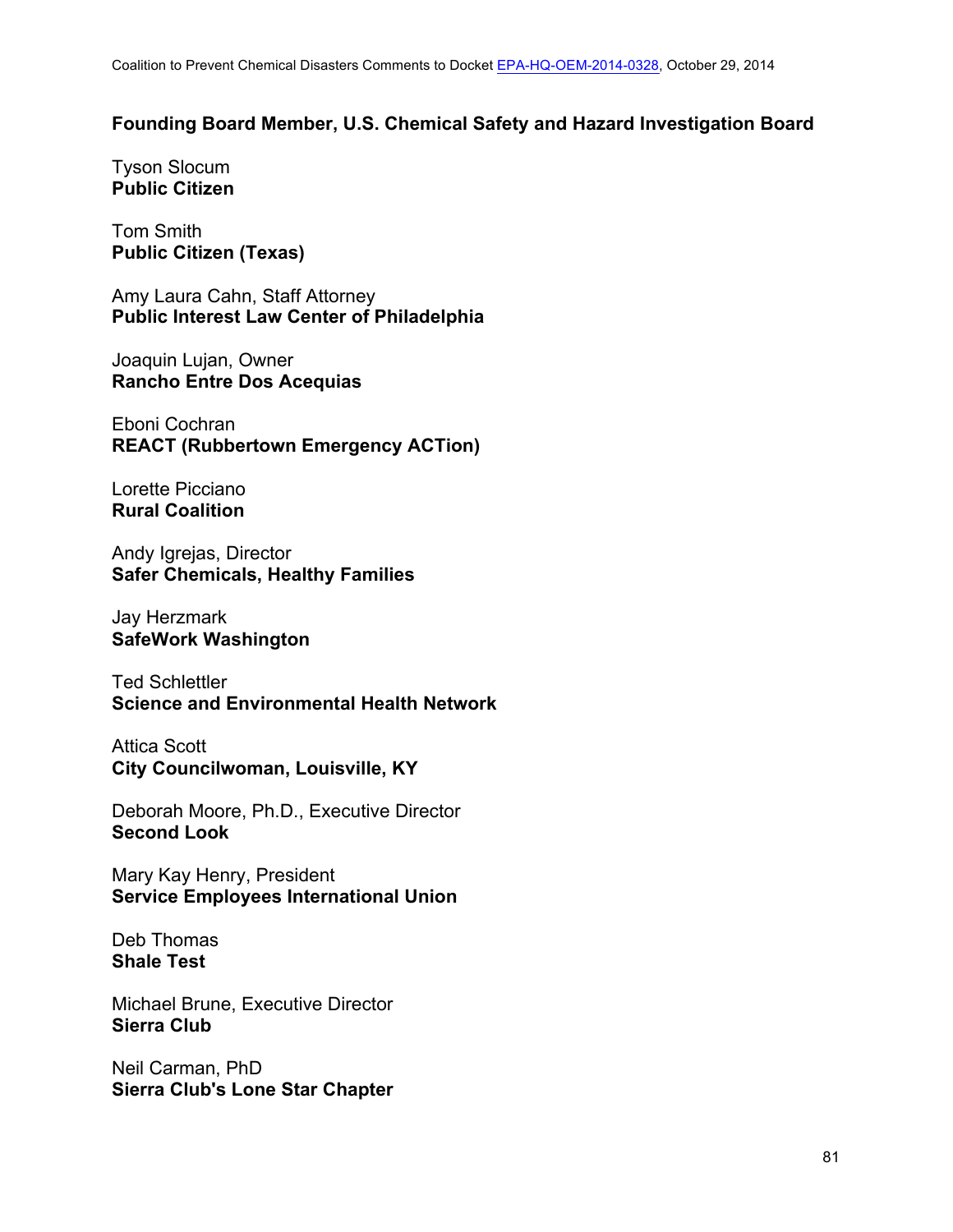Sr. Marianne Comfort **Sisters of Mercy of the Americas' Institute Justice Team**

Robin Schneider **Texas Campaign for the Environment**

Juan Parras **Texas Environmental Justice Advocacy Services (T.E.J.A.S.)**

Diane Wilson **Texas Injured Workers**

Sarah Smith **Texas PIRG**

Jessica Thomas **The Center for Science and Democracy at the Union of Concerned Scientists**

Cherri Foytlin and Karen Savage **The Life Support Project**

Bahati Ansari **The National Racism Free Zone Institute**

Makani N. Themba **The Praxis Project**

Marylia Kelley, Executive Director **Tri-Valley CAREs (Communities Against a Radioactive Environment)**

Steve Blackledge, Public Health Program Director **U.S. Public Interest Research Group**

Jaydee Hanson **United Methodist Caretakers of God's Creation**

Kim Nibarger **United Steelworkers**

Mike Smith, Local 5 Field Representative **United Steelworkers Union Local 5**

Elizabeth C. Yeampierre **UPROSE**